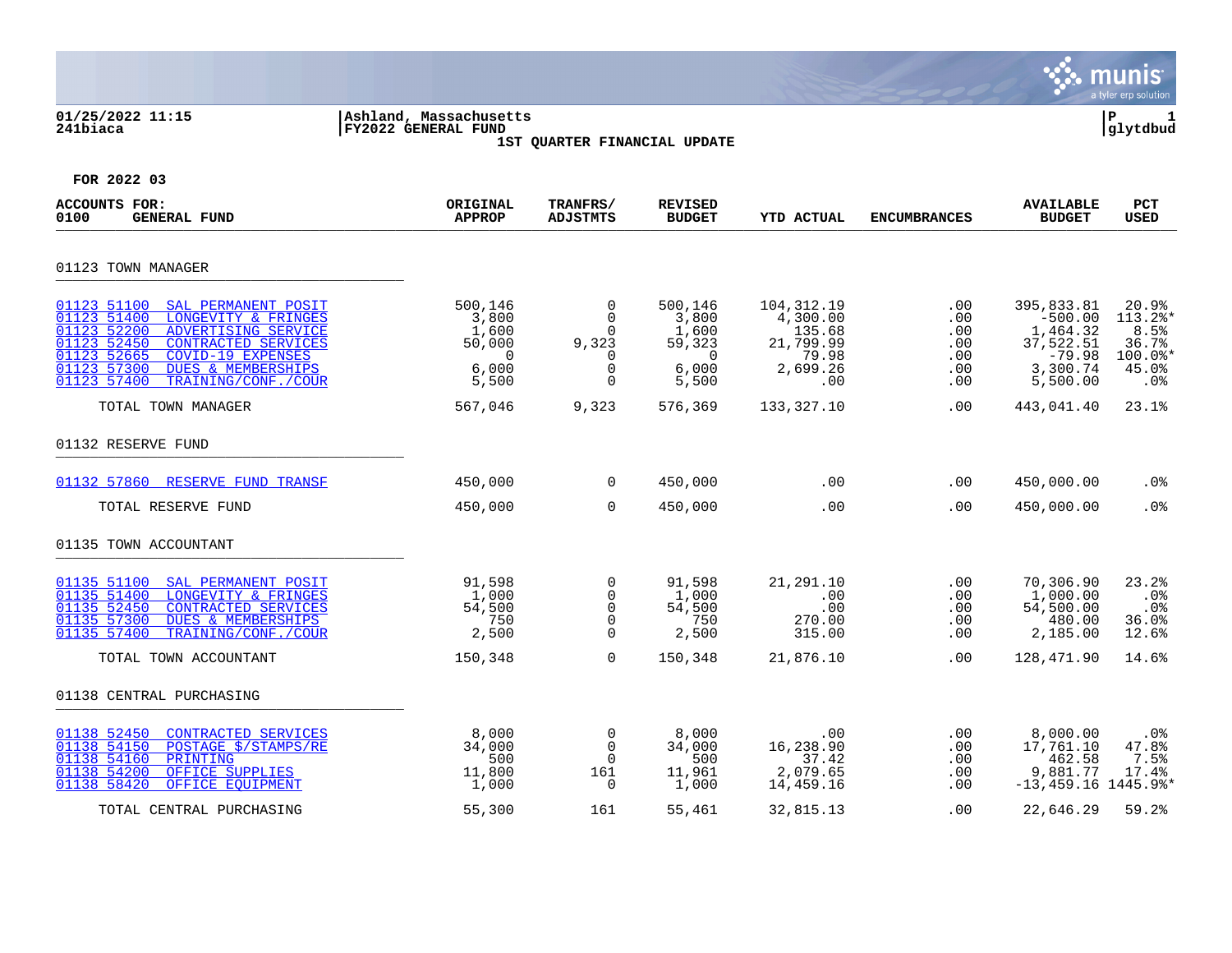| 01/25/2022 11:15<br>241biaca                                                                                                                                                                                                                                                                                                                           | Ashland, Massachusetts<br>FY2022 GENERAL FUND                                 | 1ST QUARTER FINANCIAL UPDATE                                                                       |                                                                               |                                                                                 |                                                                                 |                                                                                                          | ΙP<br>$\mathbf{2}$<br>glytdbud                                                        |
|--------------------------------------------------------------------------------------------------------------------------------------------------------------------------------------------------------------------------------------------------------------------------------------------------------------------------------------------------------|-------------------------------------------------------------------------------|----------------------------------------------------------------------------------------------------|-------------------------------------------------------------------------------|---------------------------------------------------------------------------------|---------------------------------------------------------------------------------|----------------------------------------------------------------------------------------------------------|---------------------------------------------------------------------------------------|
| FOR 2022 03                                                                                                                                                                                                                                                                                                                                            |                                                                               |                                                                                                    |                                                                               |                                                                                 |                                                                                 |                                                                                                          |                                                                                       |
| <b>ACCOUNTS FOR:</b><br><b>GENERAL FUND</b><br>0100                                                                                                                                                                                                                                                                                                    | ORIGINAL<br><b>APPROP</b>                                                     | TRANFRS/<br><b>ADJSTMTS</b>                                                                        | <b>REVISED</b><br><b>BUDGET</b>                                               | <b>YTD ACTUAL</b>                                                               | <b>ENCUMBRANCES</b>                                                             | <b>AVAILABLE</b><br><b>BUDGET</b>                                                                        | <b>PCT</b><br><b>USED</b>                                                             |
| 01139 TELECOMMUNICATIONS                                                                                                                                                                                                                                                                                                                               |                                                                               |                                                                                                    |                                                                               |                                                                                 |                                                                                 |                                                                                                          |                                                                                       |
| 01139 53410 TELEPHONE EXPENSE                                                                                                                                                                                                                                                                                                                          | 90,000                                                                        | 3,869                                                                                              | 93,869                                                                        | 16,291.72                                                                       | .00                                                                             | 77,577.60                                                                                                | 17.4%                                                                                 |
| TOTAL TELECOMMUNICATIONS                                                                                                                                                                                                                                                                                                                               | 90,000                                                                        | 3,869                                                                                              | 93,869                                                                        | 16,291.72                                                                       | .00                                                                             | 77,577.60                                                                                                | 17.4%                                                                                 |
| 01141 ASSESSORS OFFICE                                                                                                                                                                                                                                                                                                                                 |                                                                               |                                                                                                    |                                                                               |                                                                                 |                                                                                 |                                                                                                          |                                                                                       |
| 01141 51100<br>SAL PERMANENT POSIT<br>01141 51400<br>LONGEVITY & FRINGES<br>01141 52420<br><b>COMPUTER/SFTWR MAIN</b><br>01141 52450<br>CONTRACTED SERVICES<br>01141 57300<br><b>DUES &amp; MEMBERSHIPS</b><br>01141 57400<br>TRAINING/CONF./COUR                                                                                                      | 184,423<br>4,000<br>11,666<br>20,500<br>300<br>2,400                          | 0<br>$\Omega$<br>$\Omega$<br>10,000<br>0<br>$\mathbf 0$                                            | 184,423<br>4,000<br>11,666<br>30,500<br>300<br>2,400                          | 40,329.18<br>4,000.00<br>1,500.00<br>13,853.50<br>250.00<br>250.00              | $.00 \,$<br>.00<br>.00<br>$.00 \,$<br>.00<br>$.00 \,$                           | 144,093.82<br>.00<br>10,166.00<br>16,646.50<br>50.00<br>2,150.00                                         | 21.9%<br>100.0%<br>12.9%<br>45.4%<br>83.3%<br>10.4%                                   |
| TOTAL ASSESSORS OFFICE                                                                                                                                                                                                                                                                                                                                 | 223,289                                                                       | 10,000                                                                                             | 233,289                                                                       | 60,182.68                                                                       | .00                                                                             | 173,106.32                                                                                               | 25.8%                                                                                 |
| 01145 TREASURER                                                                                                                                                                                                                                                                                                                                        |                                                                               |                                                                                                    |                                                                               |                                                                                 |                                                                                 |                                                                                                          |                                                                                       |
| SAL PERMANENT POSIT<br>01145 51100<br>01145 51400<br>LONGEVITY & FRINGES<br>01145 52200<br>ADVERTISING SERVICE<br>01145 52300<br>NOTE & BOND FEES<br>01145 53190<br>LEGAL SERVICES<br>01145 54000<br><b>SUPPLIES</b><br>01145 57010<br><b>INTREST ON REFUNDS</b><br>01145 57300<br><b>DUES &amp; MEMBERSHIPS</b><br>01145 57400<br>TRAINING/CONF./COUR | 165,859<br>1,100<br>1,000<br>4,900<br>5,000<br>1,500<br>1,500<br>460<br>2,000 | 0<br>$\mathbf 0$<br>0<br>$\Omega$<br>$\mathbf 0$<br>0<br>$\overline{0}$<br>$\Omega$<br>$\mathbf 0$ | 165,859<br>1,100<br>1,000<br>4,900<br>5,000<br>1,500<br>1,500<br>460<br>2,000 | 39,078.17<br>1,550.00<br>.00<br>200.00<br>.00<br>.00<br>.00<br>400.00<br>349.77 | .00<br>.00<br>.00<br>$.00 \,$<br>$.00 \,$<br>$.00 \,$<br>.00<br>.00<br>$.00 \,$ | 126,780.83<br>$-450.00$<br>1,000.00<br>4,700.00<br>5,000.00<br>1,500.00<br>1,500.00<br>60.00<br>1,650.23 | 23.6%<br>140.9%*<br>$.0\%$<br>4.1%<br>.0%<br>.0%<br>.0 <sub>8</sub><br>87.0%<br>17.5% |
| TOTAL TREASURER                                                                                                                                                                                                                                                                                                                                        | 183,319                                                                       | $\overline{0}$                                                                                     | 183,319                                                                       | 41,577.94                                                                       | .00                                                                             | 141,741.06                                                                                               | 22.7%                                                                                 |
| 01151 TOWN COUNSEL                                                                                                                                                                                                                                                                                                                                     |                                                                               |                                                                                                    |                                                                               |                                                                                 |                                                                                 |                                                                                                          |                                                                                       |
| 01151 53040 PURCHASE LEGAL SERV                                                                                                                                                                                                                                                                                                                        | 255,000                                                                       | $\mathbf 0$                                                                                        | 255,000                                                                       | 35,785.50                                                                       | .00                                                                             | 219,214.50                                                                                               | 14.0%                                                                                 |
| TOTAL TOWN COUNSEL                                                                                                                                                                                                                                                                                                                                     | 255,000                                                                       | $\mathbf 0$                                                                                        | 255,000                                                                       | 35,785.50                                                                       | .00                                                                             | 219,214.50                                                                                               | 14.0%                                                                                 |

 $\ddot{\mathbf{w}}$  munis

01155 DATA PROCESSING \_\_\_\_\_\_\_\_\_\_\_\_\_\_\_\_\_\_\_\_\_\_\_\_\_\_\_\_\_\_\_\_\_\_\_\_\_\_\_\_\_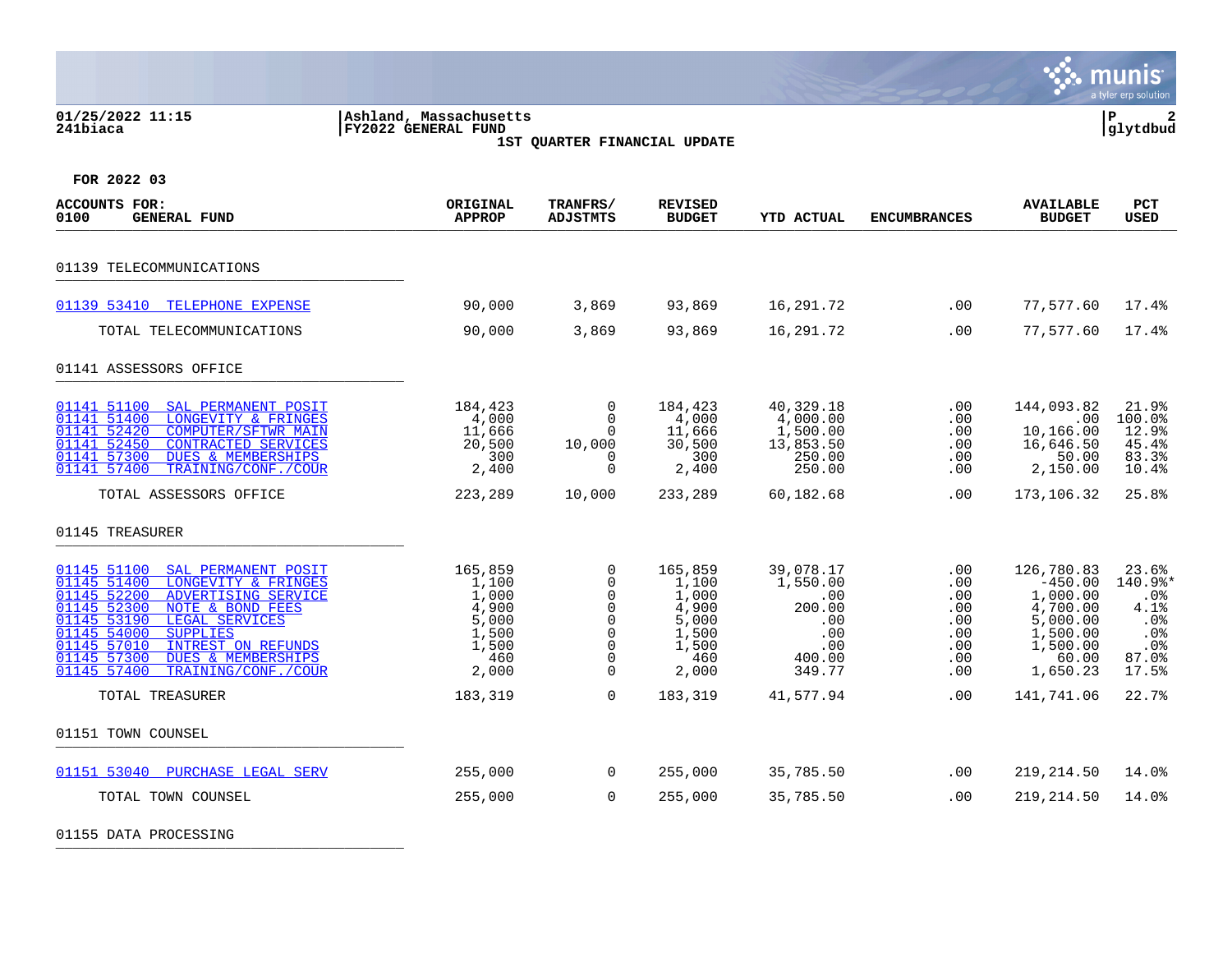

### **01/25/2022 11:15 |Ashland, Massachusetts |P 3 241biaca |FY2022 GENERAL FUND |glytdbud 1ST QUARTER FINANCIAL UPDATE**



**FOR 2022 03**

| <b>ACCOUNTS FOR:</b><br><b>GENERAL FUND</b><br>0100                                                                                                                                                                                                                                                                       | ORIGINAL<br><b>APPROP</b>                                        | TRANFRS/<br><b>ADJSTMTS</b>                                                                | <b>REVISED</b><br><b>BUDGET</b>                                  | <b>YTD ACTUAL</b>                                                          | <b>ENCUMBRANCES</b>                                  | <b>AVAILABLE</b><br><b>BUDGET</b>                                                          | PCT<br><b>USED</b>                                                           |
|---------------------------------------------------------------------------------------------------------------------------------------------------------------------------------------------------------------------------------------------------------------------------------------------------------------------------|------------------------------------------------------------------|--------------------------------------------------------------------------------------------|------------------------------------------------------------------|----------------------------------------------------------------------------|------------------------------------------------------|--------------------------------------------------------------------------------------------|------------------------------------------------------------------------------|
| 01155 51100<br>SAL PERMANENT POSIT<br>01155 51400<br>LONGEVITY & FRINGES<br>01155 52450<br><b>CONTRACTED SERVICES</b><br>01155 57100<br>TRAVEL EXPENSES<br>01155 58500<br>PURCHASE OF EOUIPME                                                                                                                             | 370,963<br>4,400<br>185,000<br>1,000<br>20,000                   | $\mathbf 0$<br>$\Omega$<br>2,586<br>0<br>$\Omega$                                          | 370,963<br>4,400<br>187,586<br>1,000<br>20,000                   | 75,370.16<br>4,500.00<br>136,978.10<br>96.43<br>.00                        | .00<br>.00<br>.00<br>.00<br>.00                      | 295,592.84<br>$-100.00$<br>50,607.92<br>903.57<br>20,000.00                                | 20.3%<br>102.3%*<br>73.0%<br>9.6%<br>.0%                                     |
| TOTAL DATA PROCESSING                                                                                                                                                                                                                                                                                                     | 581,363                                                          | 2,586                                                                                      | 583,949                                                          | 216,944.69                                                                 | .00.                                                 | 367,004.33                                                                                 | 37.2%                                                                        |
| 01161 TOWN CLERK                                                                                                                                                                                                                                                                                                          |                                                                  |                                                                                            |                                                                  |                                                                            |                                                      |                                                                                            |                                                                              |
| 01161 51100<br>SAL PERMANENT POSIT<br>01161 51400<br>LONGEVITY & FRINGES<br>01161 52410<br>MAINT. SERVICE CONT<br>01161 52450<br><b>CONTRACTED SERVICES</b><br>01161 54560<br>DOG LICENSING SUPPL<br>01161 57100<br>TRAVEL EXPENSES<br>01161 57300<br><b>DUES &amp; MEMBERSHIPS</b><br>01161 57400<br>TRAINING/CONF./COUR | 140,196<br>1,200<br>300<br>6,000<br>2,500<br>250<br>600<br>1,700 | 0<br>0<br>$\Omega$<br>$\mathbf 0$<br>$\Omega$<br>$\mathbf 0$<br>$\mathbf 0$<br>$\mathbf 0$ | 140,196<br>1,200<br>300<br>6,000<br>2,500<br>250<br>600<br>1,700 | 30,485.25<br>2,200.00<br>250.00<br>1,195.00<br>.00<br>.00<br>325.00<br>.00 | .00<br>.00<br>.00<br>.00<br>.00<br>.00<br>.00<br>.00 | 109,710.75<br>$-1,000.00$<br>50.00<br>4,805.00<br>2,500.00<br>250.00<br>275.00<br>1,700.00 | 21.7%<br>183.3%*<br>83.3%<br>19.9%<br>.0%<br>.0%<br>54.2%<br>.0 <sup>8</sup> |
| TOTAL TOWN CLERK                                                                                                                                                                                                                                                                                                          | 152,746                                                          | $\Omega$                                                                                   | 152,746                                                          | 34,455.25                                                                  | .00                                                  | 118,290.75                                                                                 | 22.6%                                                                        |
| 01162 ELECTIONS/TOWN MEETING                                                                                                                                                                                                                                                                                              |                                                                  |                                                                                            |                                                                  |                                                                            |                                                      |                                                                                            |                                                                              |
| 01162 51120<br><b>CLERICAL</b><br>01162 51200<br>SAL&WAGES-TEMP.POSI<br>01162 52450<br>CONTRACTED SERVICES<br>01162 55800<br>MISC. SUPPLIES<br>TRAVEL EXPENSES<br>01162 57100                                                                                                                                             | 10,250<br>$\Omega$<br>14,000<br>5,600<br>150                     | $\mathbf 0$<br>$\Omega$<br>0<br>$\mathbf 0$<br>$\Omega$                                    | 10,250<br>$\Omega$<br>14,000<br>5,600<br>150                     | .00<br>565.50<br>2,500.00<br>.00<br>.00                                    | .00<br>.00<br>.00<br>.00<br>.00                      | 10,250.00<br>$-565.50$<br>11,500.00<br>5,600.00<br>150.00                                  | .0%<br>$100.0$ *<br>17.9%<br>.0%<br>.0%                                      |
| TOTAL ELECTIONS/TOWN MEETING                                                                                                                                                                                                                                                                                              | 30,000                                                           | $\Omega$                                                                                   | 30,000                                                           | 3,065.50                                                                   | .00                                                  | 26,934.50                                                                                  | 10.2%                                                                        |
| 01163 BOARD OF REGISTRARS                                                                                                                                                                                                                                                                                                 |                                                                  |                                                                                            |                                                                  |                                                                            |                                                      |                                                                                            |                                                                              |
| 01163 52450<br><b>CONTRACTED SERVICES</b><br>01163 55800<br>MISC. SUPPLIES                                                                                                                                                                                                                                                | 7,590<br>650                                                     | 0<br>$\mathbf 0$                                                                           | 7,590<br>650                                                     | .00<br>.00                                                                 | .00<br>.00                                           | 7,590.00<br>650.00                                                                         | .0 <sub>8</sub><br>.0%                                                       |
| TOTAL BOARD OF REGISTRARS                                                                                                                                                                                                                                                                                                 | 8,240                                                            | $\Omega$                                                                                   | 8,240                                                            | .00                                                                        | .00                                                  | 8,240.00                                                                                   | .0 <sup>8</sup>                                                              |

01171 CONSERVATION COMMISSION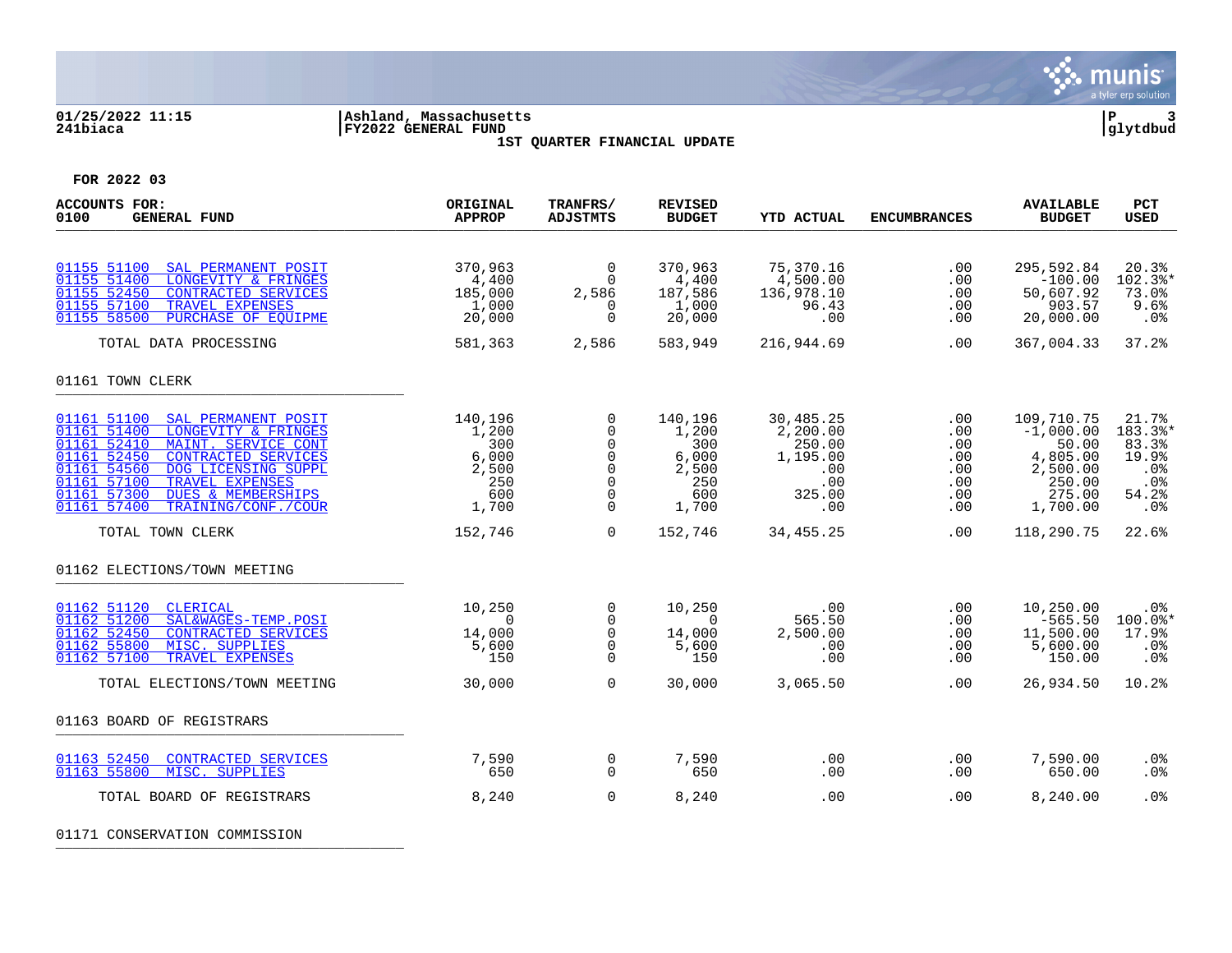

### **01/25/2022 11:15 |Ashland, Massachusetts |P 4 241biaca |FY2022 GENERAL FUND |glytdbud 1ST QUARTER FINANCIAL UPDATE**



| <b>ACCOUNTS FOR:</b><br>0100<br><b>GENERAL FUND</b>                                                                                                                                                                                                                                                                   | ORIGINAL<br><b>APPROP</b>                                         | <b>TRANFRS/</b><br><b>ADJSTMTS</b>                                                   | <b>REVISED</b><br><b>BUDGET</b>                                   | <b>YTD ACTUAL</b>                                             | <b>ENCUMBRANCES</b>                                  | <b>AVAILABLE</b><br><b>BUDGET</b>                                                         | <b>PCT</b><br><b>USED</b>                                               |
|-----------------------------------------------------------------------------------------------------------------------------------------------------------------------------------------------------------------------------------------------------------------------------------------------------------------------|-------------------------------------------------------------------|--------------------------------------------------------------------------------------|-------------------------------------------------------------------|---------------------------------------------------------------|------------------------------------------------------|-------------------------------------------------------------------------------------------|-------------------------------------------------------------------------|
| 01171 51100<br>SAL PERMANENT POSIT<br>01171 51400<br>LONGEVITY & FRINGES<br>01171 52200<br>ADVERTISING SERVICE<br>01171 57100<br>TRAVEL EXPENSES<br>01171 57300<br><b>DUES &amp; MEMBERSHIPS</b><br>01171 57400<br>TRAINING/CONF./COUR                                                                                | 68,985<br>$\Omega$<br>$\Omega$<br>300<br>665<br>500               | $\overline{0}$<br>$\Omega$<br>142<br>$\mathbf 0$<br>$\Omega$<br>$-85$                | 68,985<br>$\Omega$<br>142<br>300<br>665<br>415                    | 14,966.62<br>1,000.00<br>57.60<br>.00<br>.00<br>.00           | .00<br>.00<br>.00<br>.00<br>.00<br>.00               | 54,018.38<br>$-1,000.00$<br>84.80<br>300.00<br>665.00<br>415.20                           | 21.7%<br>$100.0$ *<br>40.4%<br>.0%<br>.0 <sub>8</sub><br>.0%            |
| TOTAL CONSERVATION COMMISSION                                                                                                                                                                                                                                                                                         | 70,450                                                            | 58                                                                                   | 70,508                                                            | 16,024.22                                                     | .00                                                  | 54,483.38                                                                                 | 22.7%                                                                   |
| 01172 OPEN SPACE COMMITTEE                                                                                                                                                                                                                                                                                            |                                                                   |                                                                                      |                                                                   |                                                               |                                                      |                                                                                           |                                                                         |
| 01172 55800 MISC. SUPPLIES<br><b>DUES &amp; MEMBERSHIPS</b><br>01172 57300                                                                                                                                                                                                                                            | 400<br>50                                                         | $\mathbf 0$<br>$\Omega$                                                              | 400<br>50                                                         | .00<br>.00                                                    | $.00 \,$<br>.00                                      | 400.00<br>50.00                                                                           | $.0\%$<br>.0%                                                           |
| TOTAL OPEN SPACE COMMITTEE                                                                                                                                                                                                                                                                                            | 450                                                               | $\mathbf 0$                                                                          | 450                                                               | .00                                                           | .00                                                  | 450.00                                                                                    | .0%                                                                     |
| 01175 PLANNING BOARD                                                                                                                                                                                                                                                                                                  |                                                                   |                                                                                      |                                                                   |                                                               |                                                      |                                                                                           |                                                                         |
| 01175 51100 SAL PERMANENT POSIT<br>01175 52200<br>ADVERTISING SERVICE<br>01175 52450<br><b>CONTRACTED SERVICES</b><br>01175 54110<br>MAPPING/BLUE PRINT<br>01175 54600<br>REFERENCE BOOKS/MAT<br>01175 57100<br>TRAVEL EXPENSES<br><b>DUES &amp; MEMBERSHIPS</b><br>01175 57300<br>01175 57400<br>TRAINING/CONF./COUR | 154,400<br>1,400<br>15,000<br>750<br>500<br>600<br>1,200<br>2,000 | $\mathbf 0$<br>$\mathbf 0$<br>0<br>$\Omega$<br>$\Omega$<br>$\Omega$<br>0<br>$\Omega$ | 154,400<br>1,400<br>15,000<br>750<br>500<br>600<br>1,200<br>2,000 | 47,484.16<br>.00<br>.00<br>275.00<br>.00<br>.00<br>.00<br>.00 | .00<br>.00<br>.00<br>.00<br>.00<br>.00<br>.00<br>.00 | 106,915.84<br>1,400.00<br>15,000.00<br>475.00<br>500.00<br>600.00<br>1,200.00<br>2,000.00 | 30.8%<br>.0%<br>.0 <sub>8</sub><br>36.7%<br>$.0\%$<br>.0%<br>.0%<br>.0% |
| TOTAL PLANNING BOARD                                                                                                                                                                                                                                                                                                  | 175,850                                                           | $\Omega$                                                                             | 175,850                                                           | 47,759.16                                                     | .00                                                  | 128,090.84                                                                                | 27.2%                                                                   |
| 01180 HUMAN RESOURCES                                                                                                                                                                                                                                                                                                 |                                                                   |                                                                                      |                                                                   |                                                               |                                                      |                                                                                           |                                                                         |
| 01180 51100<br>SAL PERMANENT POSIT<br>01180 51400<br>LONGEVITY & FRINGES<br>01180 51730<br>PHYSICALS ETC.<br>01180 52200<br>ADVERTISING SERVICE<br>01180 57300<br><b>DUES &amp; MEMBERSHIPS</b><br>01180 57400<br>TRAINING/CONF./COUR                                                                                 | 217,560<br>2,500<br>5,000<br>500<br>1,000<br>2,000                | 0<br>$\Omega$<br>$\mathbf 0$<br>$\mathbf 0$<br>$\Omega$<br>$\Omega$                  | 217,560<br>2,500<br>5,000<br>500<br>1,000<br>2,000                | 48,034.10<br>2,500.00<br>3,194.00<br>.00<br>500.00<br>275.00  | .00<br>.00<br>.00<br>.00<br>.00<br>.00               | 169,525.90<br>.00<br>1,806.00<br>500.00<br>500.00<br>1,725.00                             | 22.1%<br>100.0%<br>63.9%<br>.0%<br>50.0%<br>13.8%                       |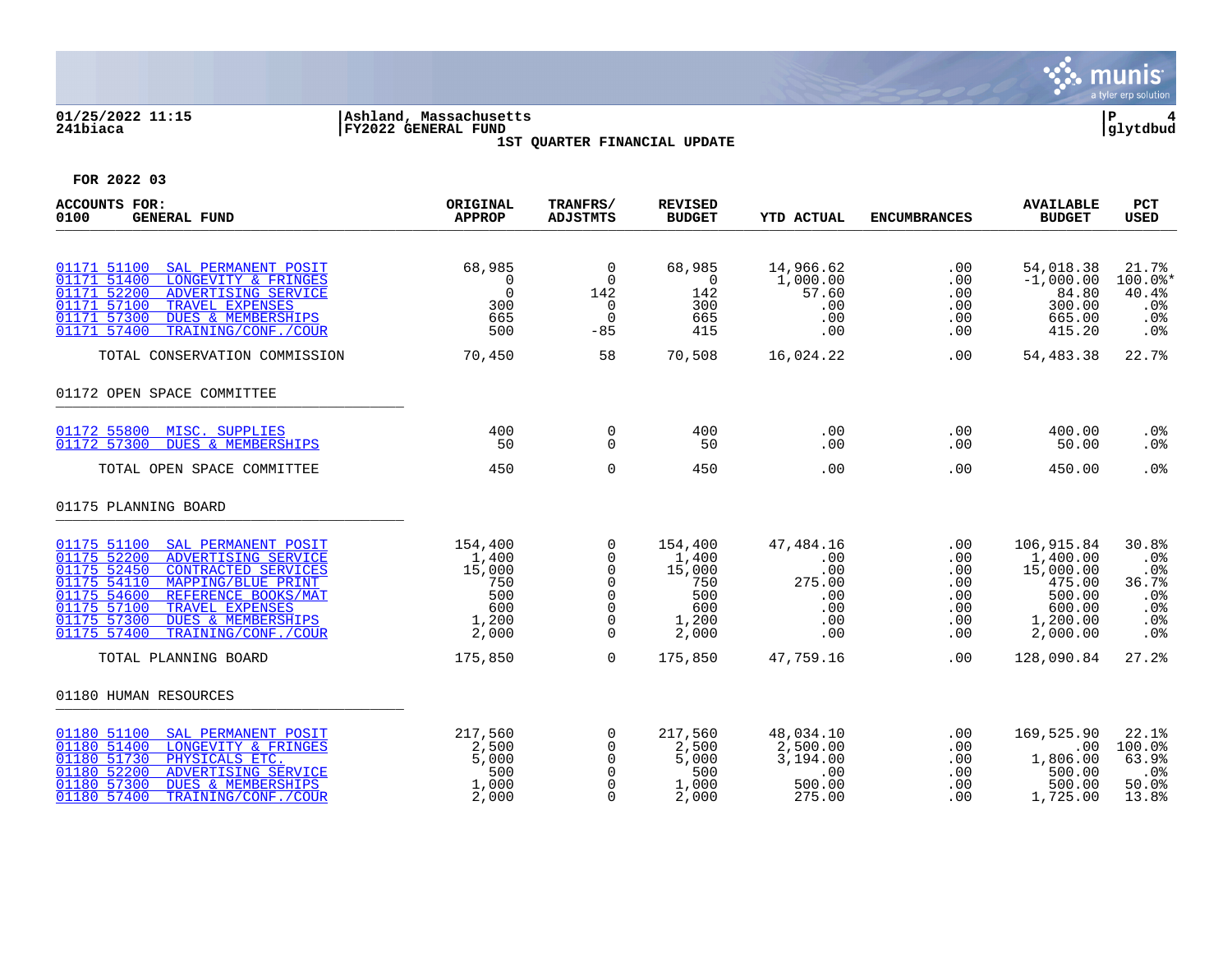

### **01/25/2022 11:15 |Ashland, Massachusetts |P 5 241biaca |FY2022 GENERAL FUND |glytdbud**



**1ST QUARTER FINANCIAL UPDATE**

| <b>ACCOUNTS FOR:</b><br>0100<br><b>GENERAL FUND</b>                                                                                                                                                                                                                                                                                                                                                                                                                                                                                                                                                                                                                                                           | ORIGINAL<br><b>APPROP</b>                                                                                                                                                                                                    | TRANFRS/<br><b>ADJSTMTS</b>                                                                                                                                                                                                  | <b>REVISED</b><br><b>BUDGET</b>                                                                                                                                                                     | <b>YTD ACTUAL</b>                                                                                                                                                                                                                   | <b>ENCUMBRANCES</b>                                                                                                               | <b>AVAILABLE</b><br><b>BUDGET</b>                                                                                                                                                                                                                           | PCT<br><b>USED</b>                                                                                                                                                     |
|---------------------------------------------------------------------------------------------------------------------------------------------------------------------------------------------------------------------------------------------------------------------------------------------------------------------------------------------------------------------------------------------------------------------------------------------------------------------------------------------------------------------------------------------------------------------------------------------------------------------------------------------------------------------------------------------------------------|------------------------------------------------------------------------------------------------------------------------------------------------------------------------------------------------------------------------------|------------------------------------------------------------------------------------------------------------------------------------------------------------------------------------------------------------------------------|-----------------------------------------------------------------------------------------------------------------------------------------------------------------------------------------------------|-------------------------------------------------------------------------------------------------------------------------------------------------------------------------------------------------------------------------------------|-----------------------------------------------------------------------------------------------------------------------------------|-------------------------------------------------------------------------------------------------------------------------------------------------------------------------------------------------------------------------------------------------------------|------------------------------------------------------------------------------------------------------------------------------------------------------------------------|
| 01180 58590 MISCELLANEOUS EXPEN                                                                                                                                                                                                                                                                                                                                                                                                                                                                                                                                                                                                                                                                               | 3,000                                                                                                                                                                                                                        | $\overline{0}$                                                                                                                                                                                                               | 3,000                                                                                                                                                                                               | 82.58                                                                                                                                                                                                                               | .00                                                                                                                               | 2,917.42                                                                                                                                                                                                                                                    | 2.8%                                                                                                                                                                   |
| TOTAL HUMAN RESOURCES                                                                                                                                                                                                                                                                                                                                                                                                                                                                                                                                                                                                                                                                                         | 231,560                                                                                                                                                                                                                      | $\overline{0}$                                                                                                                                                                                                               | 231,560                                                                                                                                                                                             | 54,585.68                                                                                                                                                                                                                           | .00                                                                                                                               | 176,974.32                                                                                                                                                                                                                                                  | 23.6%                                                                                                                                                                  |
| 01192 PUBLIC BLDGS&PROP MAINT                                                                                                                                                                                                                                                                                                                                                                                                                                                                                                                                                                                                                                                                                 |                                                                                                                                                                                                                              |                                                                                                                                                                                                                              |                                                                                                                                                                                                     |                                                                                                                                                                                                                                     |                                                                                                                                   |                                                                                                                                                                                                                                                             |                                                                                                                                                                        |
| 01192 51130<br>PERMANENT POS.<br>01192 51400<br>LONGEVITY & FRINGES<br>01192 52000<br>PURCHASE OF SERVICE<br>01192 52100<br>UTILITIES EXPENSES<br>01192 52450<br>CONTRACTED SERVICES<br>01192 54300<br>MAINTENANCE SUPPLIE<br>01192 54400<br>AUTO PARTS & SUPPLI<br>01192 55800<br>MISC. SUPPLIES<br>01192 57100<br>TRAVEL EXPENSES<br>01192 57400<br>TRAINING/CONF./COUR                                                                                                                                                                                                                                                                                                                                     | 211,271<br>1,200<br>$\Omega$<br>190,000<br>200,000<br>35,000<br>1,800<br>1,200<br>250<br>500                                                                                                                                 | $\overline{0}$<br>$\overline{0}$<br>148<br>$-3,000$<br>6,230<br>$\Omega$<br>$\mathbf 0$<br>2,900<br>0<br>$\mathbf 0$                                                                                                         | 211,271<br>1,200<br>148<br>187,000<br>206,230<br>35,000<br>1,800<br>4,100<br>250<br>500                                                                                                             | 26,051.50<br>1,200.00<br>148.30<br>23,926.66<br>28,426.09<br>2,835.65<br>51.90<br>3,453.32<br>.00<br>.00                                                                                                                            | .00<br>.00<br>.00<br>5,955.76<br>44,712.78<br>3,337.95<br>.00<br>2,398.19<br>.00<br>.00                                           | 185,219.50<br>.00<br>.00<br>157, 117.58<br>133,090.93<br>28,826.40<br>1,748.10<br>$-1,751.51$<br>250.00<br>500.00                                                                                                                                           | 12.3%<br>100.0%<br>100.0%<br>16.0%<br>35.5%<br>17.6%<br>2.9%<br>142.7%*<br>$.0\%$<br>.0%                                                                               |
| TOTAL PUBLIC BLDGS&PROP MAINT                                                                                                                                                                                                                                                                                                                                                                                                                                                                                                                                                                                                                                                                                 | 641,221                                                                                                                                                                                                                      | 6,278                                                                                                                                                                                                                        | 647,499                                                                                                                                                                                             | 86,093.42                                                                                                                                                                                                                           | 56,404.68                                                                                                                         | 505,001.00                                                                                                                                                                                                                                                  | $22.0$ <sup>8</sup>                                                                                                                                                    |
| 01210 POLICE DEPT.                                                                                                                                                                                                                                                                                                                                                                                                                                                                                                                                                                                                                                                                                            |                                                                                                                                                                                                                              |                                                                                                                                                                                                                              |                                                                                                                                                                                                     |                                                                                                                                                                                                                                     |                                                                                                                                   |                                                                                                                                                                                                                                                             |                                                                                                                                                                        |
| 01210 51130<br>PERMANENT POS.<br>SALARIES ANIMAL CON<br>01210 51140<br>01210 51310<br>OT VACATION<br>01210 51320<br>OT SICK/PERSONAL<br>01210 51330<br>OT REGULAR<br>01210 51340<br>OT COURT<br>01210 51400<br>LONGEVITY & FRINGES<br>01210 51410<br>SHIFT DIFFERENTIAL<br>01210 51420<br><b>HOLIDAY PAY</b><br>01210 51430<br>O I C (POLICE)<br>01210 51440<br>OTHER INCENT.ie EMT<br>01210 51441<br>QUINN BILL INCENTIV<br>01210 51810<br>OT INSERVICE TRAINI<br>01210 51820<br>OT OTHER TRAINING<br>01210 51900<br>UNIFORM EXP./ALLOW.<br>01210 52410<br>MAINT. SERVICE CONT<br>01210 52420<br><b>COMPUTER/SFTWR MAIN</b><br>01210 52450<br><b>CONTRACTED SERVICES</b><br>01210 52665<br>COVID-19 EXPENSES | 2,433,770<br>$72^{7}_{12}$<br>$120^{9}_{12}$<br>$129^{9}_{12}$<br>$115^{122}$<br>20,672<br>21,600<br>39,890<br>122,158<br>4,673<br>243,650<br>106,593<br>51,725<br>24,525<br>33,075<br>9,550<br>40,906<br>22,727<br>$\Omega$ | $\overline{0}$<br>$\mathbf 0$<br>5,617<br>1,621<br>0<br>$\mathbf 0$<br>$\Omega$<br>0<br>$\mathbf 0$<br>$\mathbf 0$<br>$\mathbf 0$<br>$\mathbf 0$<br>0<br>$\overline{0}$<br>145<br>$\Omega$<br>$\mathbf 0$<br>200<br>$\Omega$ | 2,433,770<br>72,014<br>126,444<br>131,384<br>115,166<br>20,672<br>21,600<br>39,890<br>122,158<br>4,673<br>243,650<br>106,593<br>51,725<br>24,525<br>33,220<br>9,550<br>40,906<br>22,927<br>$\Omega$ | 404,323.94<br>15,285.55<br>32,387.81<br>5,244.78<br>34, 331.19<br>1,972.60<br>9,877.02<br>8,310.66<br>16,233.65<br>937.40<br>45, 114.00<br>24,542.16<br>875.87<br>4,208.86<br>13,342.00<br>.00<br>30,294.58<br>4,635.07<br>1,026.15 | .00<br>.00<br>.00<br>.00<br>.00<br>.00<br>.00<br>.00<br>.00<br>.00<br>.00<br>.00<br>.00<br>.00<br>.00<br>.00<br>.00<br>.00<br>.00 | 2,029,446.06<br>56,728.45<br>94,056.01<br>126, 138.81<br>80,834.81<br>18,699.40<br>11,722.98<br>31,579.34<br>105,924.35<br>3,735.60<br>198,536.00<br>82,050.84<br>50,849.13<br>20, 316.14<br>19,878.00<br>9,550.00<br>10,611.42<br>18,291.93<br>$-1.026.15$ | 16.6%<br>21.2%<br>25.6%<br>4.0%<br>29.8%<br>9.5%<br>45.7%<br>20.8%<br>13.3%<br>20.1%<br>18.5%<br>23.0%<br>1.7%<br>17.2%<br>40.2%<br>.0%<br>74.1%<br>20.2%<br>$100.0$ * |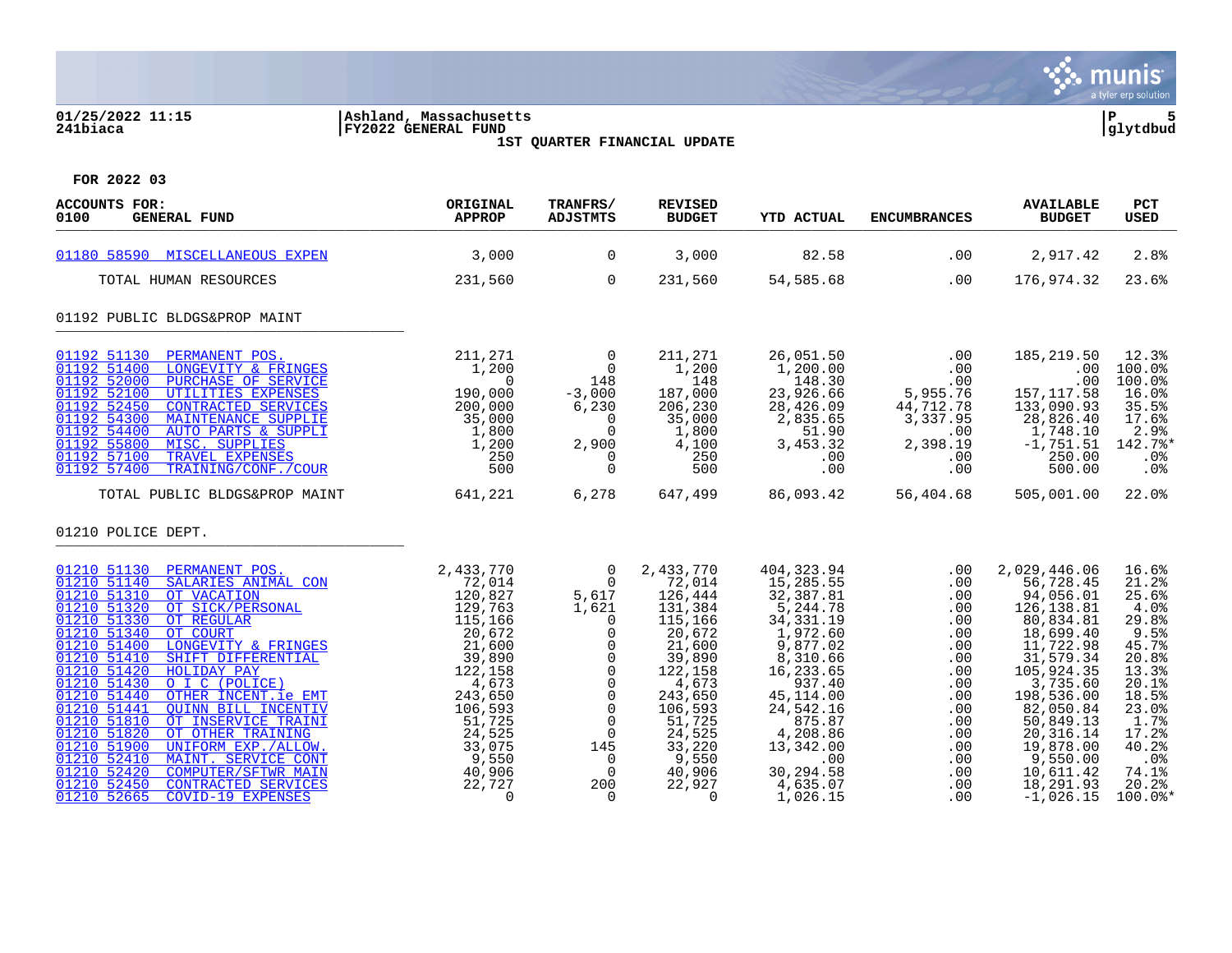

### **01/25/2022 11:15 |Ashland, Massachusetts |P 6 241biaca |FY2022 GENERAL FUND |glytdbud 1ST QUARTER FINANCIAL UPDATE**



| <b>ACCOUNTS FOR:</b><br>0100<br><b>GENERAL FUND</b>                                                                                                                                                                                                                                                                                                                                                                                                                                                                                                                                                                                                                                                                                      | ORIGINAL<br><b>APPROP</b> | TRANFRS/<br><b>ADJSTMTS</b>                                                                                                                                                                                                                                                                                                                  | <b>REVISED</b><br><b>BUDGET</b>                                                                                                                                                                                                         | <b>YTD ACTUAL</b>                                                                                                                                                                                                                                | <b>ENCUMBRANCES</b>                                                                                                                                    | <b>AVAILABLE</b><br><b>BUDGET</b>                                                                                                                                                                                                                                                 | PCT<br><b>USED</b>                                                                                                                                                                             |
|------------------------------------------------------------------------------------------------------------------------------------------------------------------------------------------------------------------------------------------------------------------------------------------------------------------------------------------------------------------------------------------------------------------------------------------------------------------------------------------------------------------------------------------------------------------------------------------------------------------------------------------------------------------------------------------------------------------------------------------|---------------------------|----------------------------------------------------------------------------------------------------------------------------------------------------------------------------------------------------------------------------------------------------------------------------------------------------------------------------------------------|-----------------------------------------------------------------------------------------------------------------------------------------------------------------------------------------------------------------------------------------|--------------------------------------------------------------------------------------------------------------------------------------------------------------------------------------------------------------------------------------------------|--------------------------------------------------------------------------------------------------------------------------------------------------------|-----------------------------------------------------------------------------------------------------------------------------------------------------------------------------------------------------------------------------------------------------------------------------------|------------------------------------------------------------------------------------------------------------------------------------------------------------------------------------------------|
| 01210 52720 RADIO EOUIP REPAIR/<br>$\begin{tabular}{l c c c c c} \multicolumn{1}{c}{\textbf{RADIO EQUIP REPAIR/}} & \multicolumn{1}{c}{10\, , 500} \\ \hline \multicolumn{1}{c}{\textbf{PHOTO SUPPLIES / FI}} & \multicolumn{1}{c}{5\, , 039} \\ \hline \multicolumn{1}{c}{\textbf{DSTAGE S/STAMPS/RE}} & \multicolumn{1}{c}{1\, , 500} \\ \hline \multicolumn{1}{c}{\textbf{OPTCE SUPPLIES}} & \multicolumn{1}{c}{2\, , 111} \\ \hline \multicolumn{1}{c}{\textbf{APTO PARTS & SD$<br>01210 54120<br>01210 54150<br>01210 54200<br>01210 54400<br>01210 54490<br>01210 54550<br>01210 54600<br>01210 55800<br>01210 55850<br>01210 57000<br>01210 57100<br>01210 57300<br>01210 57400<br>01210 57800<br>3,780,711<br>TOTAL POLICE DEPT. | 10,500                    | $\mathbf 0$<br>$\mathsf{O}$<br>$\overline{0}$<br>$\overline{0}$<br>45<br>$\overline{0}$<br>$151$<br>0<br>0<br>0<br>0<br>0<br>7<br>0<br>$\overline{0}$<br>$\Omega$                                                                                                                                                                            | 10,500<br>5,039<br>1,500<br>2,111<br>25, 245<br>26,597<br>14,801<br>2,650<br>2,900<br>1,200<br>28,800<br>2,207<br>10,330<br>28,750<br>5,000<br>7,785 3,788,496                                                                          | .00<br>405.00<br>97.41<br>18.17<br>14,677.15<br>3,379.46<br>971.78<br>.00<br>1,177.75<br>431.34<br>7,300.00<br>39.20<br>7,550.00<br>5,483.91<br>1,500.51<br>695,974.97                                                                           | .00<br>.00<br>.00<br>.00<br>.00<br>.00<br>.00<br>.00<br>.00<br>.00<br>.00<br>.00<br>.00<br>.00<br>.00<br>.00                                           | 10,500.00<br>4,634.00<br>1,402.59<br>2,092.83<br>10,567.45<br>23, 217.54<br>13,829.30<br>2,650.00<br>1,722.25<br>768.66<br>21,500.00<br>2,168.10<br>2,780.00<br>23,266.09<br>3,499.49<br>3,092,521.42                                                                             | $.0\%$<br>8.0%<br>6.5%<br>.9%<br>58.1%<br>12.7%<br>6.6%<br>$.0\%$<br>40.6%<br>35.9%<br>25.3%<br>1.8%<br>73.1%<br>19.1%<br>30.0%<br>18.4%                                                       |
| 01220 FIRE DEPARTMENT                                                                                                                                                                                                                                                                                                                                                                                                                                                                                                                                                                                                                                                                                                                    |                           |                                                                                                                                                                                                                                                                                                                                              |                                                                                                                                                                                                                                         |                                                                                                                                                                                                                                                  |                                                                                                                                                        |                                                                                                                                                                                                                                                                                   |                                                                                                                                                                                                |
| 01220 43920 REPORT REQUESTS<br>REPORT REQUESTS<br>PERMANENT POS. 1,410,830<br>CALL FIRE-FIGHT. 1,410,830<br>OT RECALL/BEEPER<br>128,713<br>OT VACATION<br>OT VACATION<br>TONGEVITY & FRINGES<br>227,472<br>227,472<br>200,607<br>LONGEVITY & FRINGES<br>200,044<br>OTER INCENTIVE<br>EDUC<br>01220 51130<br>01220 51220<br>01220 51300<br>01220 51310<br>01220 51320<br>01220 51400<br>01220 51420<br>01220 51440<br>01220 51445<br>01220 51450<br>01220 51460<br>01220 51900<br>01220 52410<br>01220 52420<br>01220 52450<br>01220 52710<br>01220 52720<br>01220 54120<br>01220 54150<br>01220 54200<br>01220 54220                                                                                                                     |                           | $\mathbf 0$<br>13,000<br>$\overline{0}$<br>$\mathsf{O}$<br>$\mathsf{O}$<br>$\mathsf{O}$<br>$\overline{0}$<br>$\overline{0}$<br>$\overline{0}$<br>$\Omega$<br>$\mathbf 0$<br>$\mathsf 0$<br>$\overline{0}$<br>$\mathsf{O}$<br>$\mathbf 0$<br>$\mathbf 0$<br>$\Omega$<br>6,848<br>$\Omega$<br>$\mathsf{O}$<br>$\overline{0}$<br>$\overline{0}$ | $\overline{0}$<br>1,423,830<br>9,840<br>128,713<br>227,472<br>100,607<br>23,300<br>90,044<br>196,332<br>$\overline{0}$<br>13,396<br>79,551<br>29,800<br>28,706<br>2,500<br>53,587<br>$2,900$<br>12.340<br>500<br>500<br>1,235<br>55,000 | $-35.00$<br>451,304.99<br>30.00<br>27,712.85<br>58,492.05<br>20,487.23<br>8, 376.90<br>19,632.40<br>45,017.00<br>2,000.00<br>2,583.84<br>4,903.21<br>6,140.64<br>8,175.00<br>.00<br>3,580.89<br>.00<br>.00<br>.00<br>6.80<br>378.78<br>18,882.61 | .00<br>.00<br>.00<br>.00<br>.00<br>.00<br>.00<br>.00<br>.00<br>.00<br>.00<br>.00<br>.00<br>.00<br>.00<br>.00<br>.00<br>.00<br>.00<br>.00<br>.00<br>.00 | 35.00<br>972,525.01<br>9,810.00<br>101,000.15<br>168,979.95<br>80,119.77<br>14,923.10<br>70,411.60<br>151,315.00<br>$-2,000.00$<br>10,812.16<br>74,647.79<br>23,659.36<br>20,531.00<br>2,500.00<br>50,006.11<br>2,900.00<br>12,348.21<br>500.00<br>493.20<br>856.22<br>36, 117.39 | 100.0%<br>31.7%<br>.3%<br>21.5%<br>25.7%<br>20.4%<br>36.0%<br>21.8%<br>22.9%<br>100.0%*<br>19.3%<br>6.2%<br>20.6%<br>28.5%<br>$.0\%$<br>6.7%<br>.0%<br>.0%<br>$.0\%$<br>1.4%<br>30.7%<br>34.3% |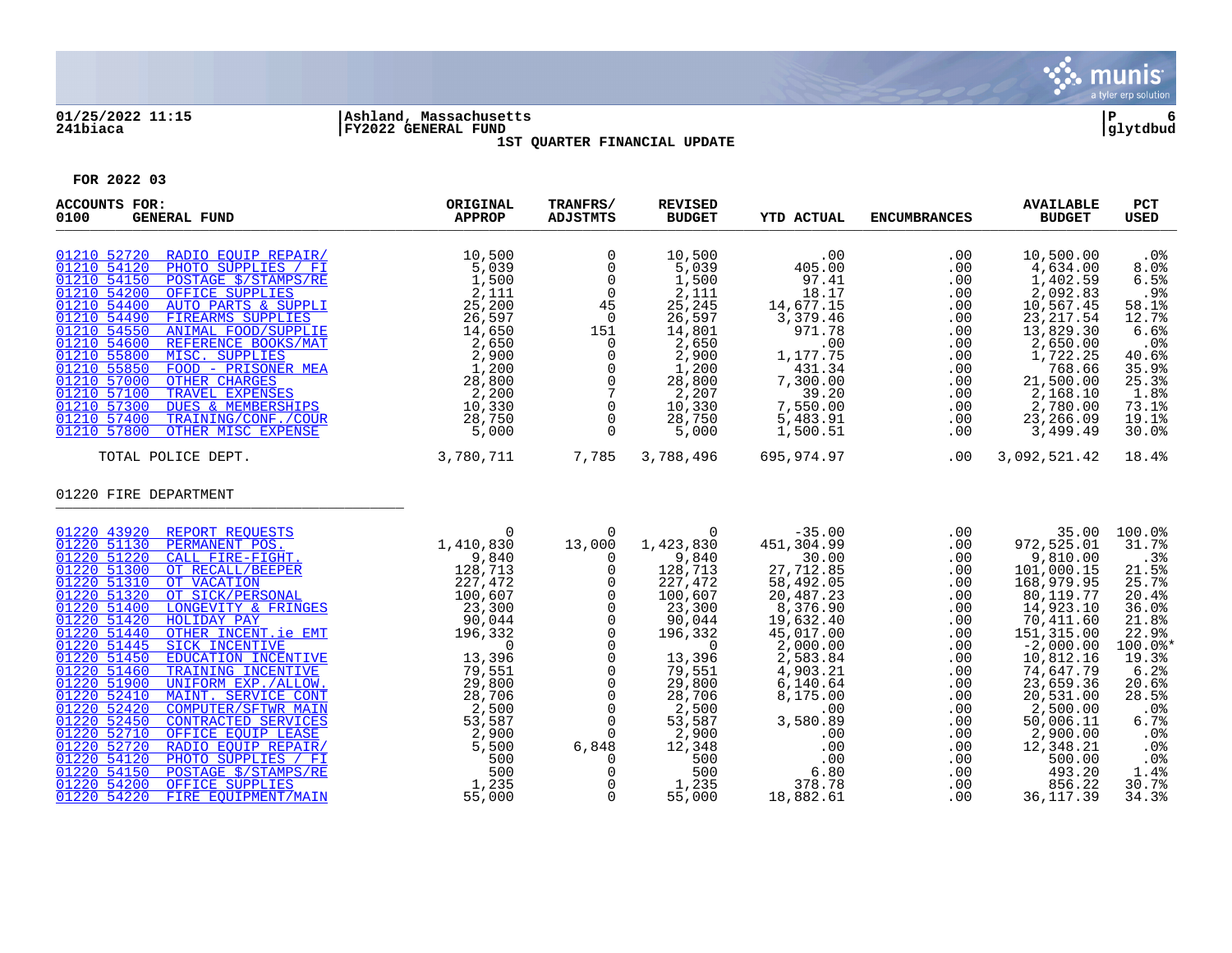

### **01/25/2022 11:15 |Ashland, Massachusetts |P 7 241biaca |FY2022 GENERAL FUND |glytdbud 1ST QUARTER FINANCIAL UPDATE**



**FOR 2022 03**

| ORIGINAL<br><b>APPROP</b>                                                                 | TRANFRS/<br><b>ADJSTMTS</b>                                                                                                       | <b>REVISED</b><br><b>BUDGET</b>                                                           | <b>YTD ACTUAL</b>                                                                           | <b>ENCUMBRANCES</b>                                                   | <b>AVAILABLE</b><br><b>BUDGET</b>                                                                                     | <b>PCT</b><br><b>USED</b>                                                       |
|-------------------------------------------------------------------------------------------|-----------------------------------------------------------------------------------------------------------------------------------|-------------------------------------------------------------------------------------------|---------------------------------------------------------------------------------------------|-----------------------------------------------------------------------|-----------------------------------------------------------------------------------------------------------------------|---------------------------------------------------------------------------------|
| 15,000<br>3,000<br>1,000<br>21,900<br>2,000<br>2,000<br>2,000<br>3,000<br>35,000<br>1,600 | $\mathbf 0$<br>$\mathbf 0$<br>$\mathbf 0$<br>229<br>$\mathbf 0$<br>$\Omega$<br>$\mathbf 0$<br>$\Omega$<br>$\mathbf 0$<br>$\Omega$ | 15,000<br>3,000<br>1,000<br>22,129<br>2,000<br>2,000<br>2,000<br>3,000<br>35,000<br>1,600 | 3,919.80<br>408.12<br>185.94<br>6,528.68<br>450.79<br>.00<br>500.00<br>.00<br>960.31<br>.00 | .00<br>.00<br>.00<br>.00<br>.00<br>.00<br>.00<br>.00<br>.00<br>.00    | 11,080.20<br>2,591.88<br>814.06<br>15,600.47<br>1,549.21<br>2,000.00<br>1,500.00<br>3,000.00<br>34,039.69<br>1,600.00 | 26.1%<br>13.6%<br>18.6%<br>29.5%<br>22.5%<br>.0%<br>25.0%<br>.0%<br>2.7%<br>.0% |
| 2,546,813                                                                                 |                                                                                                                                   | 2,566,890                                                                                 | 690,623.83                                                                                  |                                                                       | 1,876,266.53                                                                                                          | 26.9%                                                                           |
|                                                                                           |                                                                                                                                   |                                                                                           |                                                                                             |                                                                       |                                                                                                                       |                                                                                 |
| 127,212<br>75,000<br>1,400<br>500<br>341<br>250<br>500<br>500<br>1,500                    | 0<br>0<br>$\Omega$<br>$\mathbf 0$<br>0<br>$\mathbf 0$<br>$\Omega$<br>$\mathbf 0$<br>$\Omega$                                      | 127,212<br>75,000<br>1,400<br>500<br>341<br>250<br>500<br>500<br>1,500                    | 27,849.03<br>15,573.56<br>1,400.00<br>.00<br>.00<br>.00<br>.00<br>75.00<br>275.00           | .00<br>$.00 \,$<br>.00<br>.00<br>.00<br>.00<br>.00<br>$.00 \,$<br>.00 | 99,362.97<br>59,426.44<br>.00<br>500.00<br>341.00<br>250.00<br>500.00<br>425.00<br>1,225.00                           | 21.9%<br>20.8%<br>100.0%<br>.0%<br>.0%<br>.0%<br>.0%<br>15.0%<br>18.3%          |
| 207,203                                                                                   | $\Omega$                                                                                                                          | 207,203                                                                                   | 45,172.59                                                                                   | .00                                                                   | 162,030.41                                                                                                            | 21.8%                                                                           |
|                                                                                           |                                                                                                                                   |                                                                                           |                                                                                             |                                                                       |                                                                                                                       |                                                                                 |
| 5,000                                                                                     | $\Omega$                                                                                                                          | 5,000                                                                                     | 238.10                                                                                      | .00                                                                   | 4,761.90                                                                                                              | 4.8%                                                                            |
| 5,000                                                                                     | $\overline{0}$                                                                                                                    | 5,000                                                                                     | 238.10                                                                                      | .00                                                                   | 4,761.90                                                                                                              | 4.8%                                                                            |
|                                                                                           |                                                                                                                                   |                                                                                           |                                                                                             |                                                                       |                                                                                                                       |                                                                                 |
| 25,000                                                                                    | $\overline{0}$                                                                                                                    | 25,000                                                                                    | 2,021.00                                                                                    | 22,979.00                                                             | .00                                                                                                                   | 100.0%                                                                          |
| 25,000                                                                                    | $\Omega$                                                                                                                          | 25,000                                                                                    | 2,021.00                                                                                    | 22,979.00                                                             | $.00 \,$                                                                                                              | 100.0%                                                                          |
|                                                                                           |                                                                                                                                   |                                                                                           | 20,077                                                                                      |                                                                       |                                                                                                                       | .00                                                                             |

0130003 S/C LEGAL NOTICES/BIDS ETC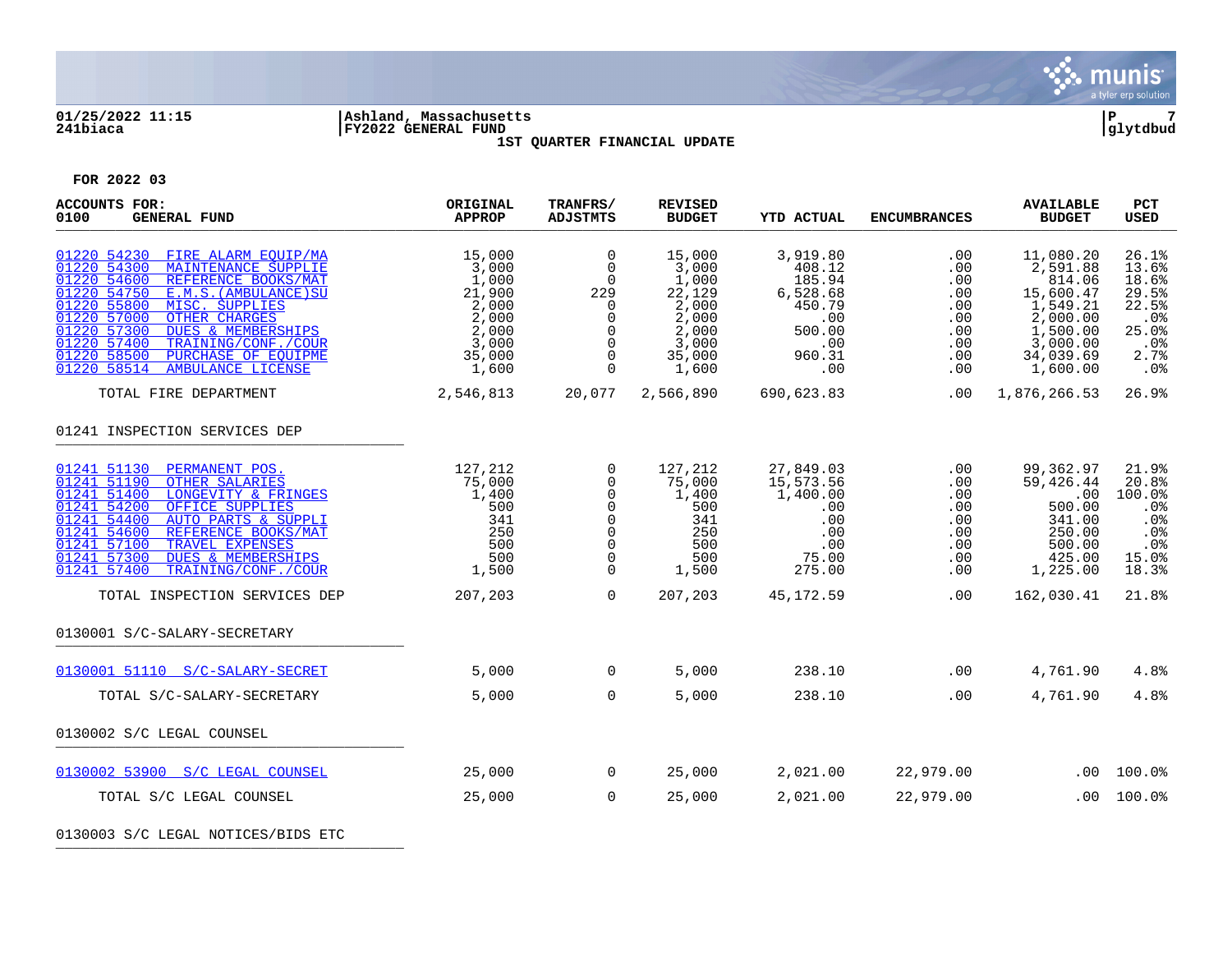#### **01/25/2022 11:15 |Ashland, Massachusetts |P 8 241biaca |FY2022 GENERAL FUND |glytdbud 1ST QUARTER FINANCIAL UPDATE**

**\*** munis a tyler erp solution

| <b>ACCOUNTS FOR:</b><br>0100<br><b>GENERAL FUND</b> | ORIGINAL<br><b>APPROP</b> | TRANFRS/<br><b>ADJSTMTS</b> | <b>REVISED</b><br><b>BUDGET</b> | <b>YTD ACTUAL</b> | <b>ENCUMBRANCES</b> | <b>AVAILABLE</b><br><b>BUDGET</b> | PCT<br>USED |
|-----------------------------------------------------|---------------------------|-----------------------------|---------------------------------|-------------------|---------------------|-----------------------------------|-------------|
|                                                     |                           |                             |                                 |                   |                     |                                   |             |
| 0130003 54100 S/C LEGAL NOTICES                     | 1,000                     | $\mathbf{0}$                | 1,000                           | .00               | .00                 | 1,000.00                          | $.0\%$      |
| TOTAL S/C LEGAL NOTICES/BIDS ETC                    | 1,000                     | $\Omega$                    | 1,000                           | .00               | .00                 | 1,000.00                          | .0%         |
| 0130004 S/C DUES & MEMBERSHIPS                      |                           |                             |                                 |                   |                     |                                   |             |
| 0130004 57300 S/C DUES & MEMBER                     | 16,000                    | $\overline{0}$              | 16,000                          | 9,146.00          | 1,250.00            | 5,604.00                          | 65.0%       |
| TOTAL S/C DUES & MEMBERSHIPS                        | 16,000                    | $\Omega$                    | 16,000                          | 9,146.00          | 1,250.00            | 5,604.00                          | 65.0%       |
| 0130005 S/C IN-STATE TRAVEL EXPENSES                |                           |                             |                                 |                   |                     |                                   |             |
| 0130005 57110 S/C IN-STATE TRAV                     | 3,500                     | $\mathbf{0}$                | 3,500                           | 512.72            | 2,237.72            | 749.56                            | 78.6%       |
| TOTAL S/C IN-STATE TRAVEL EXPENSES                  | 3,500                     | $\mathbf 0$                 | 3,500                           | 512.72            | 2,237.72            | 749.56                            | 78.6%       |
| 0130007 C/O SALARY SUPERINTENDENT                   |                           |                             |                                 |                   |                     |                                   |             |
| 0130007 51110 C/O SALARY SUPERI                     | 194,555                   | $\overline{0}$              | 194,555                         | 62,534.78         | 169,737.22          | $-37,717.00$ 119.4%*              |             |
| TOTAL C/O SALARY SUPERINTENDENT                     | 194,555                   | $\Omega$                    | 194,555                         | 62,534.78         | 169,737.22          | $-37,717.00$ 119.4%               |             |
| 0130009 C/O SALARY ADMIN ASST TO SUPT               |                           |                             |                                 |                   |                     |                                   |             |
| 0130009 51110 C/O SALARY ADMIN                      | 75,558                    | $\mathbf 0$                 | 75,558                          | 19,532.02         | 57,876.98           | $-1,851.00$ 102.4%*               |             |
| TOTAL C/O SALARY ADMIN ASST TO SUPT                 | 75,558                    | $\Omega$                    | 75,558                          | 19,532.02         | 57,876.98           | $-1,851.00$ 102.4%                |             |
| 0130010 C/O SALARY/BOOKKEEPER/PAYROLL               |                           |                             |                                 |                   |                     |                                   |             |
| 0130010 51110 C/O SALARY/BOOKKE                     | 62,225                    | $\mathbf 0$                 | 62,225                          | 15,890.06         | 47,711.94           | $-1,377.00$ 102.2%*               |             |
| TOTAL C/O SALARY/BOOKKEEPER/PAYROLL                 | 62,225                    | $\Omega$                    | 62,225                          | 15,890.06         | 47,711.94           | $-1,377.00$ 102.2%                |             |
| 0130011 C/O SALARY ASST SUP FIN & OP                |                           |                             |                                 |                   |                     |                                   |             |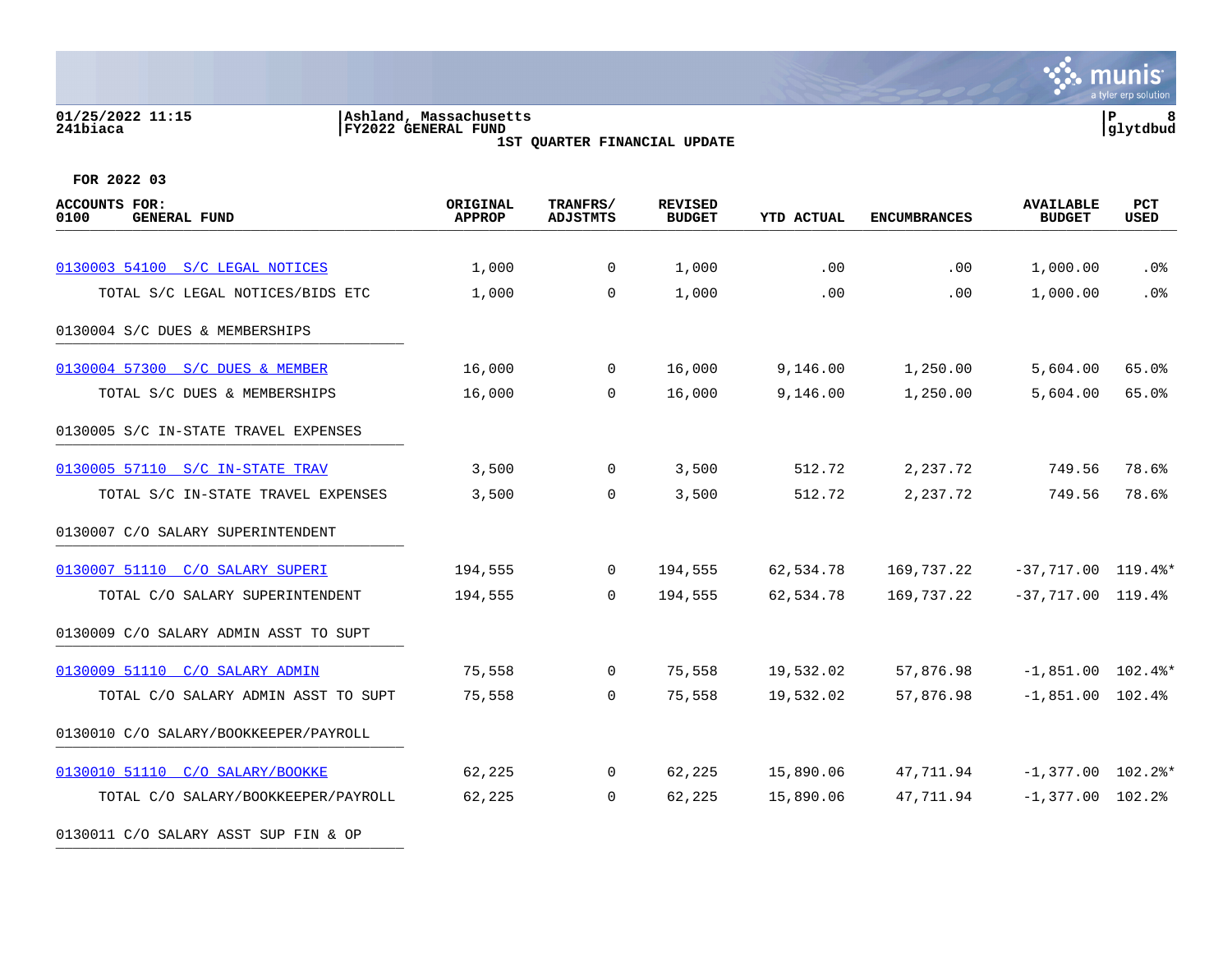#### **01/25/2022 11:15 |Ashland, Massachusetts |P 9 241biaca |FY2022 GENERAL FUND |glytdbud 1ST QUARTER FINANCIAL UPDATE**



| <b>ACCOUNTS FOR:</b><br><b>GENERAL FUND</b><br>0100 | ORIGINAL<br><b>APPROP</b> | TRANFRS/<br><b>ADJSTMTS</b> | <b>REVISED</b><br><b>BUDGET</b> | <b>YTD ACTUAL</b> | <b>ENCUMBRANCES</b> | <b>AVAILABLE</b><br><b>BUDGET</b> | <b>PCT</b><br><b>USED</b> |
|-----------------------------------------------------|---------------------------|-----------------------------|---------------------------------|-------------------|---------------------|-----------------------------------|---------------------------|
|                                                     |                           |                             |                                 |                   |                     |                                   |                           |
| 0130011 51110 C/O SALARY ASST S                     | 135,000                   | $\mathbf 0$                 | 135,000                         | 38, 134.62        | 112,307.60          | $-15,442.22$ 111.4%*              |                           |
| TOTAL C/O SALARY ASST SUP FIN & OP                  | 135,000                   | $\Omega$                    | 135,000                         | 38, 134.62        | 112,307.60          | $-15,442.22$ 111.4%               |                           |
| 0130014 C/O OFFICE SUPPLIES                         |                           |                             |                                 |                   |                     |                                   |                           |
| 0130014 54100 C/O OFFICE SUPPLI                     | 10,000                    | 0                           | 10,000                          | 1,849.83          | 5,725.93            | 2,424.24                          | 75.8%                     |
| TOTAL C/0 OFFICE SUPPLIES                           | 10,000                    | $\mathbf 0$                 | 10,000                          | 1,849.83          | 5,725.93            | 2,424.24                          | 75.8%                     |
| 0130015 C/O SUPT TRAVEL & EXPENSE                   |                           |                             |                                 |                   |                     |                                   |                           |
| 0130015 57110 C/O SUPT TRAVEL &                     | 6,200                     | $\mathbf 0$                 | 6,200                           | 2,834.40          | 2,382.17            | 983.43                            | 84.1%                     |
| TOTAL C/O SUPT TRAVEL & EXPENSE                     | 6,200                     | $\mathbf 0$                 | 6,200                           | 2,834.40          | 2,382.17            | 983.43                            | 84.1%                     |
| 0130016 C/O FIN ASST SUPER TRAV & EXP               |                           |                             |                                 |                   |                     |                                   |                           |
| 0130016 57110 C/O FINANCE A/SUP                     | 2,000                     | 0                           | 2,000                           | .00               | .00                 | 2,000.00                          | . 0%                      |
| TOTAL C/O FIN ASST SUPER TRAV & EXP                 | 2,000                     | $\mathbf 0$                 | 2,000                           | .00               | .00                 | 2,000.00                          | .0%                       |
| 0130018 W/S SALARY PRINCIPAL                        |                           |                             |                                 |                   |                     |                                   |                           |
| 0130018 51170 W/S SALARY PRINCI                     | 117,877                   | $\mathbf 0$                 | 117,877                         | 33,588.30         | 100,000.00          | $-15,710.98$ 113.3%*              |                           |
| TOTAL W/S SALARY PRINCIPAL                          | 117,877                   | $\Omega$                    | 117,877                         | 33,588.30         | 100,000.00          | $-15,710.98$ 113.3%               |                           |
| 0130020 W/S SALARY SECRETARY                        |                           |                             |                                 |                   |                     |                                   |                           |
| 0130020 51170 W/S SALARY SECRET                     | 104,386                   | $\mathbf 0$                 | 104,386                         | 19,777.43         | 83,329.51           | 1,279.06                          | 98.8%                     |
| TOTAL W/S SALARY SECRETARY                          | 104,386                   | 0                           | 104,386                         | 19,777.43         | 83, 329.51          | 1,279.06                          | 98.8%                     |
| 0130023 W/S OFFICE SUPPLIES                         |                           |                             |                                 |                   |                     |                                   |                           |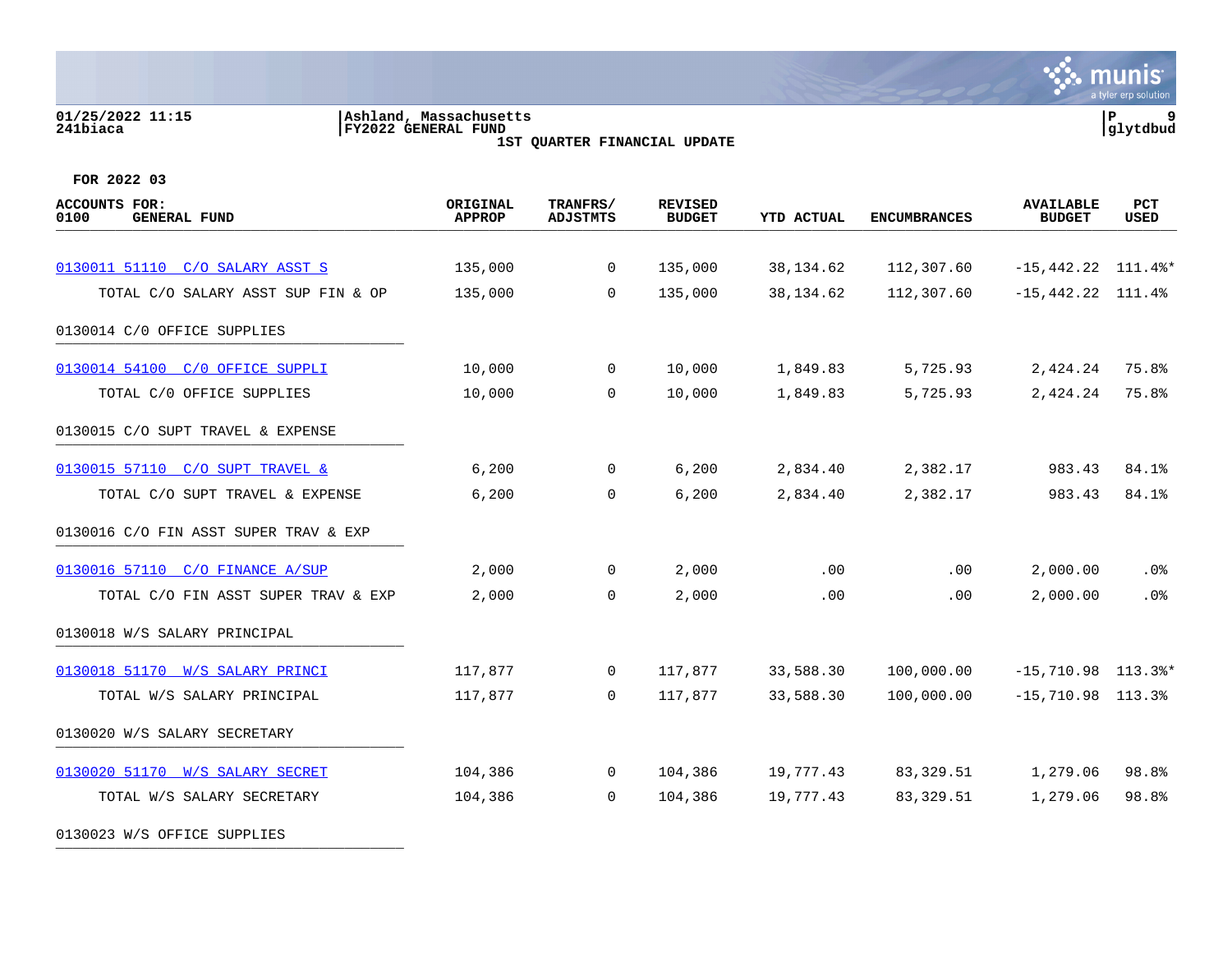#### **01/25/2022 11:15 |Ashland, Massachusetts |P 10 241biaca |FY2022 GENERAL FUND |glytdbud 1ST QUARTER FINANCIAL UPDATE**



| <b>ACCOUNTS FOR:</b><br>0100<br><b>GENERAL FUND</b> | ORIGINAL<br><b>APPROP</b> | TRANFRS/<br><b>ADJSTMTS</b> | <b>REVISED</b><br><b>BUDGET</b> | <b>YTD ACTUAL</b> | <b>ENCUMBRANCES</b> | <b>AVAILABLE</b><br><b>BUDGET</b> | PCT<br>USED |
|-----------------------------------------------------|---------------------------|-----------------------------|---------------------------------|-------------------|---------------------|-----------------------------------|-------------|
|                                                     |                           |                             |                                 |                   |                     |                                   |             |
| 0130023 54100 W/S OFFICE SUPPLI                     | 2,000                     | $\mathbf{0}$                | 2,000                           | 764.46            | 987.00              | 248.54                            | 87.6%       |
| TOTAL W/S OFFICE SUPPLIES                           | 2,000                     | $\Omega$                    | 2,000                           | 764.46            | 987.00              | 248.54                            | 87.6%       |
| 0130026 DM/S SALARY PRINCIPAL                       |                           |                             |                                 |                   |                     |                                   |             |
| 0130026 51170 DM/S SALARY PRINC                     | 108,000                   | $\overline{0}$              | 108,000                         | 31,453.83         | 96,153.80           | $-19,607.63$ 118.2%*              |             |
| TOTAL DM/S SALARY PRINCIPAL                         | 108,000                   | $\Omega$                    | 108,000                         | 31,453.83         | 96,153.80           | $-19,607.63$ 118.2%               |             |
| 0130027 DM/S SALARY ASST PRINCIPAL                  |                           |                             |                                 |                   |                     |                                   |             |
| 0130027 51170 DM/S SALARY ASST                      | 86,700                    | $\mathbf 0$                 | 86,700                          | 23, 178.93        | 60,813.16           | 2,707.91                          | 96.9%       |
| TOTAL DM/S SALARY ASST PRINCIPAL                    | 86,700                    | $\overline{0}$              | 86,700                          | 23, 178.93        | 60,813.16           | 2,707.91                          | 96.9%       |
| 0130028 DM/S SALARY SECRETARY                       |                           |                             |                                 |                   |                     |                                   |             |
| 0130028 51170 DM/S SALARY SECRE                     | 59,516                    | $\overline{0}$              | 59,516                          | 15,129.10         | 46,447.95           | $-2,061.05$ 103.5%*               |             |
| TOTAL DM/S SALARY SECRETARY                         | 59,516                    | $\Omega$                    | 59,516                          | 15,129.10         | 46, 447.95          | $-2,061.05$ 103.5%                |             |
| 0130029 DM/S OFFICE SUPPLIES                        |                           |                             |                                 |                   |                     |                                   |             |
| 0130029 54100 DMS OFFICE SUPPLI                     | 3,500                     | $\mathbf 0$                 | 3,500                           | 21.68             | 1,896.50            | 1,581.82                          | 54.8%       |
| TOTAL DM/S OFFICE SUPPLIES                          | 3,500                     | $\overline{0}$              | 3,500                           | 21.68             | 1,896.50            | 1,581.82                          | 54.8%       |
| 0130031 H/S SALARY PRINCIPAL                        |                           |                             |                                 |                   |                     |                                   |             |
| 0130031 51170 H/S SALARY PRINCI                     | 140,335                   | $\overline{0}$              | 140,335                         | 39,206.61         | 73,230.68           | 27,897.71                         | 80.1%       |
| TOTAL H/S SALARY PRINCIPAL                          | 140,335                   | $\Omega$                    | 140,335                         | 39,206.61         | 73,230.68           | 27,897.71                         | 80.1%       |
| 0130032 H/S SALARY SECRETARY                        |                           |                             |                                 |                   |                     |                                   |             |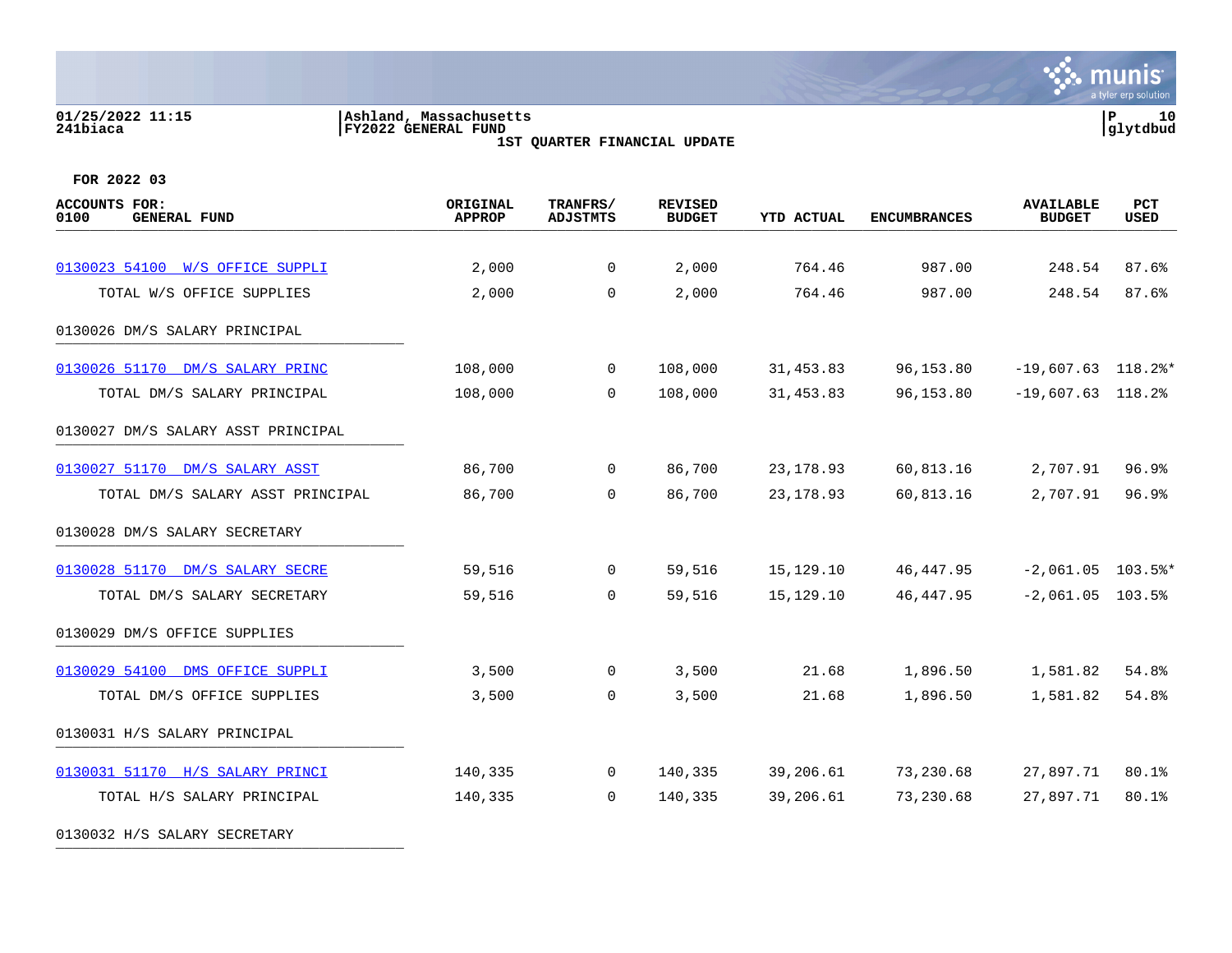# **01/25/2022 11:15 |Ashland, Massachusetts |P 11 241biaca |FY2022 GENERAL FUND |glytdbud**

**1ST QUARTER FINANCIAL UPDATE**



**FOR 2022 03**

| <b>ACCOUNTS FOR:</b><br>0100<br><b>GENERAL FUND</b> | ORIGINAL<br><b>APPROP</b> | TRANFRS/<br><b>ADJSTMTS</b> | <b>REVISED</b><br><b>BUDGET</b> | <b>YTD ACTUAL</b> | <b>ENCUMBRANCES</b> | <b>AVAILABLE</b><br><b>BUDGET</b> | PCT<br>USED |
|-----------------------------------------------------|---------------------------|-----------------------------|---------------------------------|-------------------|---------------------|-----------------------------------|-------------|
| 0130032 51170 H/S SALARY SECRET                     | 59,716                    | $\mathbf 0$                 | 59,716                          | 15,329.10         | 46, 447.95          | $-2,061.05$ 103.5%*               |             |
| TOTAL H/S SALARY SECRETARY                          | 59,716                    | $\mathbf 0$                 | 59,716                          | 15,329.10         | 46, 447.95          | $-2,061.05$ 103.5%                |             |
| 0130034 H/S OFFICE SUPPLIES                         |                           |                             |                                 |                   |                     |                                   |             |
| 0130034 54100 HS OFFICE SUPPLIE                     | 6,000                     | $\overline{0}$              | 6,000                           | .00               | 414.27              | 5,585.73                          | 6.9%        |
| TOTAL H/S OFFICE SUPPLIES                           | 6,000                     | $\mathbf 0$                 | 6,000                           | .00               | 414.27              | 5,585.73                          | 6.9%        |
| 0130035 H/S GRADUATION EXPENSE                      |                           |                             |                                 |                   |                     |                                   |             |
| 0130035 55100 H/S GRADUATION EX                     | 15,000                    | $\mathbf 0$                 | 15,000                          | .00               | 10,601.50           | 4,398.50                          | 70.7%       |
| TOTAL H/S GRADUATION EXPENSE                        | 15,000                    | $\Omega$                    | 15,000                          | .00               | 10,601.50           | 4,398.50                          | 70.7%       |
| 0130036 H/S ADM/OFFICE TRAVEL & EXP                 |                           |                             |                                 |                   |                     |                                   |             |
| 0130036 57170 H/S ADM/OFFICE TR                     | 7,340                     | $\overline{0}$              | 7,340                           | 1,589.58          | 2,192.34            | 3,558.08                          | 51.5%       |
| TOTAL H/S ADM/OFFICE TRAVEL & EXP                   | 7,340                     | $\Omega$                    | 7,340                           | 1,589.58          | 2,192.34            | 3,558.08                          | 51.5%       |
| 0130037 H/S ASST SECRETARY                          |                           |                             |                                 |                   |                     |                                   |             |
| 0130037 51170 H/S ASST SECRETAR                     | 24,991                    | $\overline{0}$              | 24,991                          | 3,279.47          | 21, 213.52          | 498.01                            | 98.0%       |
| TOTAL H/S ASST SECRETARY                            | 24,991                    | $\mathbf 0$                 | 24,991                          | 3,279.47          | 21, 213.52          | 498.01                            | 98.0%       |
| 0130038 W/S EXTRACURRICULAR SALARIES                |                           |                             |                                 |                   |                     |                                   |             |
| 0130038 51190 W/S EXTRACURRICUL                     | 2,000                     | $\overline{0}$              | 2,000                           | .00               | .00                 | 2,000.00                          | .0%         |
| TOTAL W/S EXTRACURRICULAR SALARIES                  | 2,000                     | $\mathbf 0$                 | 2,000                           | .00               | .00                 | 2,000.00                          | .0%         |

0130039 K INSTR SUPPL/UNDISTRIBUTED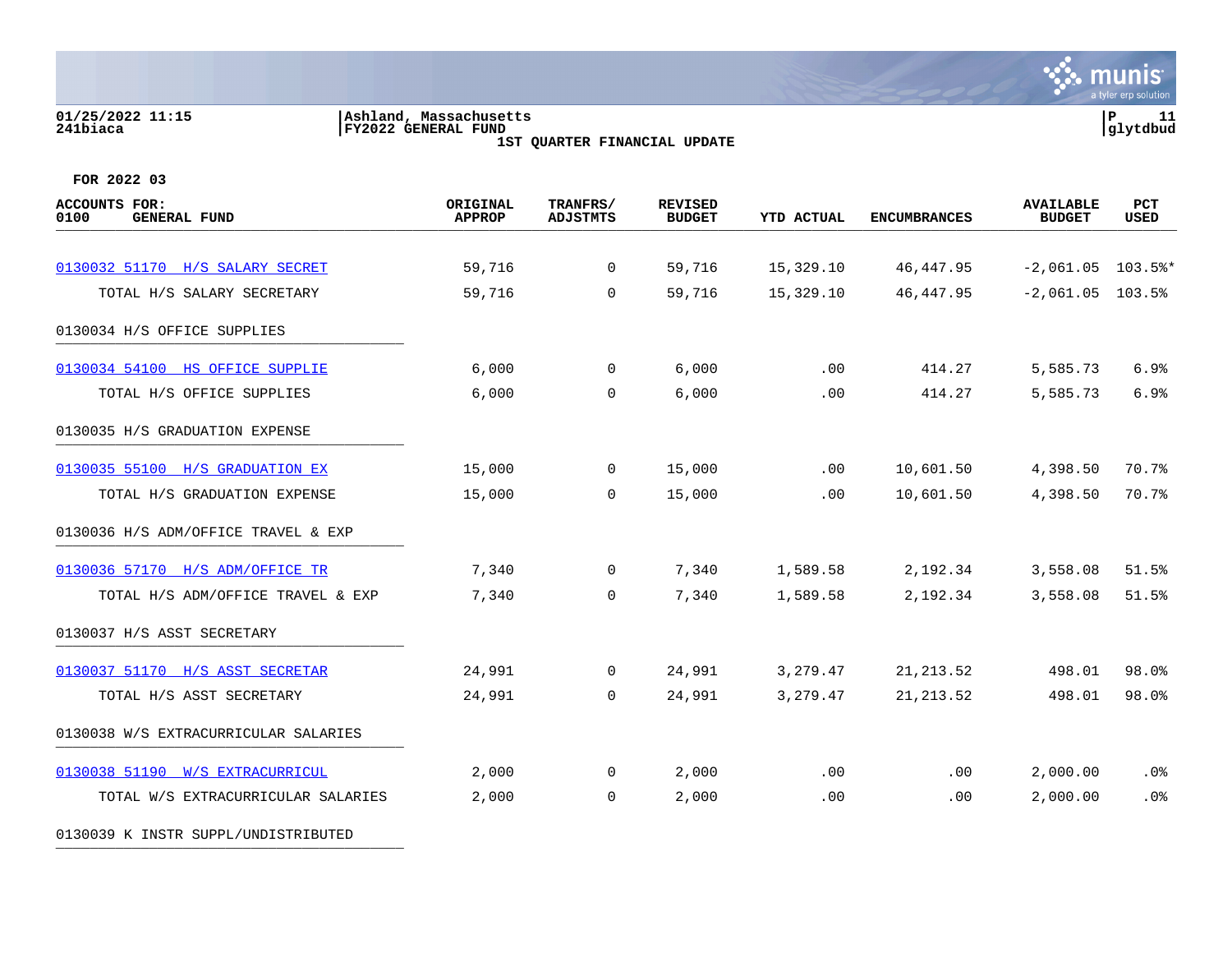#### **01/25/2022 11:15 |Ashland, Massachusetts |P 12 241biaca |FY2022 GENERAL FUND |glytdbud 1ST QUARTER FINANCIAL UPDATE**



**FOR 2022 03**

| <b>ACCOUNTS FOR:</b><br>0100<br><b>GENERAL FUND</b> | ORIGINAL<br><b>APPROP</b> | TRANFRS/<br><b>ADJSTMTS</b> | <b>REVISED</b><br><b>BUDGET</b> | <b>YTD ACTUAL</b> | <b>ENCUMBRANCES</b> | <b>AVAILABLE</b><br><b>BUDGET</b> | PCT<br>USED |
|-----------------------------------------------------|---------------------------|-----------------------------|---------------------------------|-------------------|---------------------|-----------------------------------|-------------|
|                                                     |                           |                             |                                 |                   |                     |                                   |             |
| 0130039 55100 K IS/UNDISTRIBUTE                     | 3,430                     | $\overline{0}$              | 3,430                           | .00               | 14,012.41           | $-10,582.41$ 408.5%*              |             |
| TOTAL K INSTR SUPPL/UNDISTRIBUTED                   | 3,430                     | $\Omega$                    | 3,430                           | .00               | 14,012.41           | $-10,582.41$ 408.5%               |             |
| 0130040 W/S INSTR SUPPLIES/UNDISTRIBUT              |                           |                             |                                 |                   |                     |                                   |             |
| 0130040 55100 W/S IS/UNDISTRIBU                     | 17,241                    | $\Omega$                    | 17,241                          | 2,852.05          | 11,497.29           | 2,891.66                          | 83.2%       |
| TOTAL W/S INSTR SUPPLIES/UNDISTRIBUT                | 17,241                    | $\Omega$                    | 17,241                          | 2,852.05          | 11,497.29           | 2,891.66                          | 83.2%       |
| 0130045 DM/S INSTRUCT SUPPL/UNDISTRIB               |                           |                             |                                 |                   |                     |                                   |             |
| 0130045 55100 DMS IS/UNDISTRIB                      | 21,400                    | $\overline{0}$              | 21,400                          | 250.00            | 4,267.44            | 16,882.56                         | 21.1%       |
| TOTAL DM/S INSTRUCT SUPPL/UNDISTRIB                 | 21,400                    | $\Omega$                    | 21,400                          | 250.00            | 4,267.44            | 16,882.56                         | 21.1%       |
| 0130046 DM/S INSTRU SUPPLIES/ART                    |                           |                             |                                 |                   |                     |                                   |             |
| 0130046 55100 DM/S IS/ART                           | 1,500                     | $\overline{0}$              | 1,500                           | .00               | 811.08              | 688.92                            | 54.1%       |
| TOTAL DM/S INSTRU SUPPLIES/ART                      | 1,500                     | $\overline{0}$              | 1,500                           | .00               | 811.08              | 688.92                            | 54.1%       |
| 0130048 DM/S INSTR SUPPL/COMPUTER                   |                           |                             |                                 |                   |                     |                                   |             |
| 0130048 55100 DMS IS/COMPUTER                       | $\mathbf{0}$              | 1,500                       | 1,500                           | 120.00            | 341.00              | 1,039.00                          | 30.7%       |
| TOTAL DM/S INSTR SUPPL/COMPUTER                     | $\overline{0}$            | 1,500                       | 1,500                           | 120.00            | 341.00              | 1,039.00                          | 30.7%       |
| 0130049 DM/S INSTR SUPPL/5TH GR                     |                           |                             |                                 |                   |                     |                                   |             |
| 0130049 55100 DMS IS/5TH GR                         | 2,825                     | $\overline{0}$              | 2,825                           | .00               | $.00 \,$            | 2,825.00                          | .0%         |
| TOTAL DM/S INSTR SUPPL/5TH GR                       | 2,825                     | $\overline{0}$              | 2,825                           | .00               | .00                 | 2,825.00                          | .0%         |
|                                                     |                           |                             |                                 |                   |                     |                                   |             |

0130055 DM/S INSTR SUPPL/MUSIC INSTRUM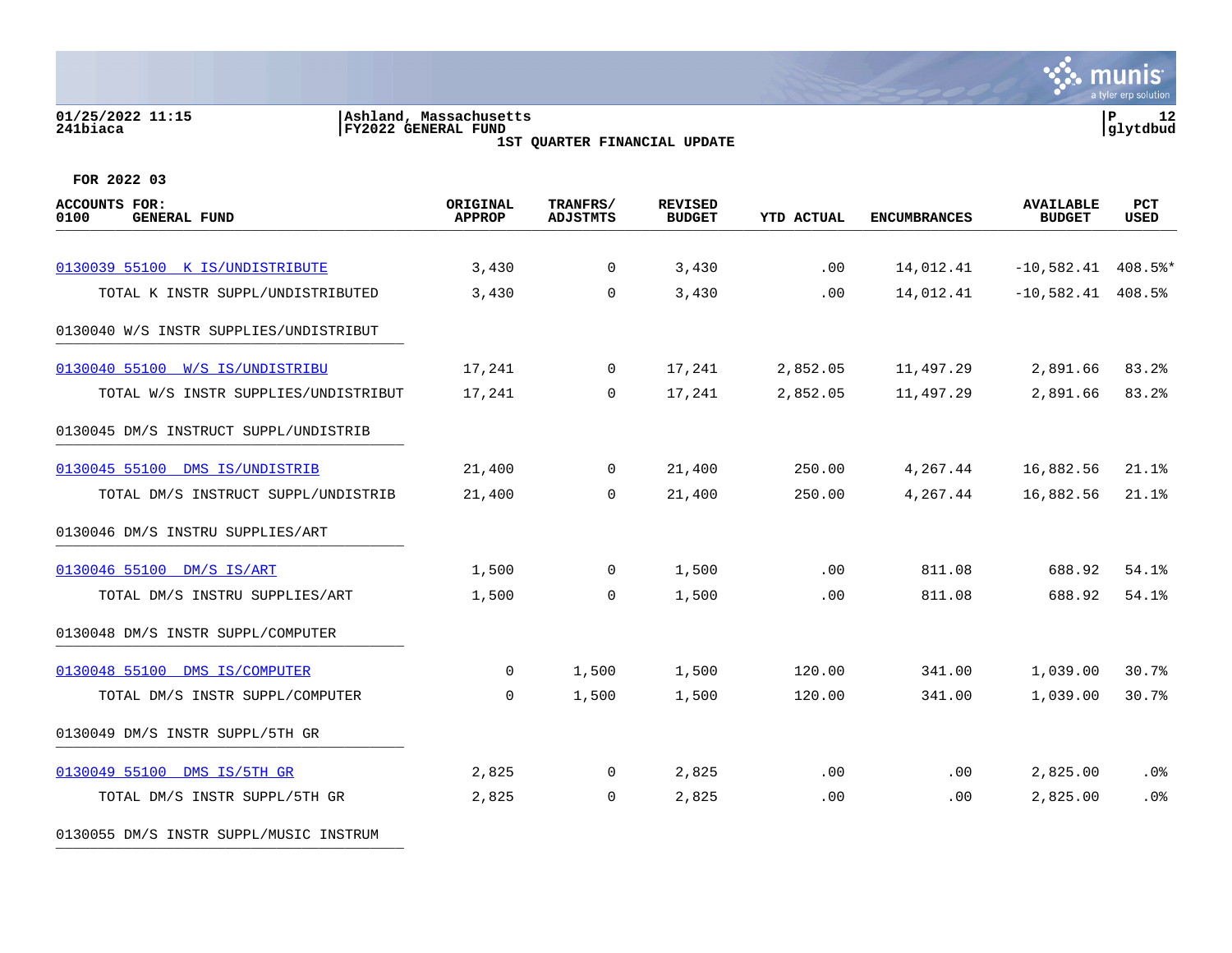### **01/25/2022 11:15 |Ashland, Massachusetts |P 13 241biaca |FY2022 GENERAL FUND |glytdbud**

**1ST QUARTER FINANCIAL UPDATE**



**FOR 2022 03**

| <b>ACCOUNTS FOR:</b><br>0100<br><b>GENERAL FUND</b> | ORIGINAL<br><b>APPROP</b> | TRANFRS/<br><b>ADJSTMTS</b> | <b>REVISED</b><br><b>BUDGET</b> | <b>YTD ACTUAL</b> | <b>ENCUMBRANCES</b> | <b>AVAILABLE</b><br><b>BUDGET</b> | PCT<br><b>USED</b> |
|-----------------------------------------------------|---------------------------|-----------------------------|---------------------------------|-------------------|---------------------|-----------------------------------|--------------------|
|                                                     |                           |                             |                                 |                   |                     |                                   |                    |
| 0130055 55100 DMS IS/MUSIC INST                     | 1,000                     | $\mathbf 0$                 | 1,000                           | .00               | .00                 | 1,000.00                          | .0%                |
| TOTAL DM/S INSTR SUPPL/MUSIC INSTRUM                | 1,000                     | $\Omega$                    | 1,000                           | .00               | .00                 | 1,000.00                          | .0%                |
| 0130056 DM/S INSTR SUPPL/MUSIC-CHORUS               |                           |                             |                                 |                   |                     |                                   |                    |
| 0130056 55100 DMS IS/MUS-CHORUS                     | 200                       | $\overline{0}$              | 200                             | .00               | .00                 | 200.00                            | $.0\%$             |
| TOTAL DM/S INSTR SUPPL/MUSIC-CHORUS                 | 200                       | 0                           | 200                             | .00               | .00                 | 200.00                            | .0%                |
| 0130057 DM/S INSTR SUPPL/PHYSICAL EDUC              |                           |                             |                                 |                   |                     |                                   |                    |
| 0130057 55100<br>DMS IS/PHYS ED                     | 1,000                     | $\mathbf{0}$                | 1,000                           | .00               | .00                 | 1,000.00                          | .0 <sub>8</sub>    |
| TOTAL DM/S INSTR SUPPL/PHYSICAL EDUC                | 1,000                     | $\overline{0}$              | 1,000                           | .00               | .00                 | 1,000.00                          | .0%                |
| 0130058 DM/S INSTR SUPPL/REMEDIAL READ              |                           |                             |                                 |                   |                     |                                   |                    |
| 0130058 55100 DMS IS/REMEDIAL R                     | 1,000                     | $\Omega$                    | 1,000                           | 43.00             | 630.30              | 326.70                            | 67.3%              |
| TOTAL DM/S INSTR SUPPL/REMEDIAL READ                | 1,000                     | $\overline{0}$              | 1,000                           | 43.00             | 630.30              | 326.70                            | 67.3%              |
| 0130060 DM/S INSTR SUPPL/LANGUAGE ARTS              |                           |                             |                                 |                   |                     |                                   |                    |
| 0130060 55100 DMS IS/LANG ARTS                      | 8,000                     | $\overline{0}$              | 8,000                           | .00               | .00                 | 8,000.00                          | .0%                |
| TOTAL DM/S INSTR SUPPL/LANGUAGE ARTS                | 8,000                     | $\overline{0}$              | 8,000                           | .00               | .00                 | 8,000.00                          | .0%                |
| 0130061 H/S INST SUPPL/UNDISTRIBUT                  |                           |                             |                                 |                   |                     |                                   |                    |
| 0130061 55100 H/S IS/UNDISTRIBU                     | 12,425                    | $\overline{0}$              | 12,425                          | 2,765.62          | 6,028.40            | 3,630.98                          | 70.8%              |
| TOTAL H/S INST SUPPL/UNDISTRIBUT                    | 12,425                    | $\overline{0}$              | 12,425                          | 2,765.62          | 6,028.40            | 3,630.98                          | 70.8%              |
|                                                     |                           |                             |                                 |                   |                     |                                   |                    |

0130062 H/S IS/ART \_\_\_\_\_\_\_\_\_\_\_\_\_\_\_\_\_\_\_\_\_\_\_\_\_\_\_\_\_\_\_\_\_\_\_\_\_\_\_\_\_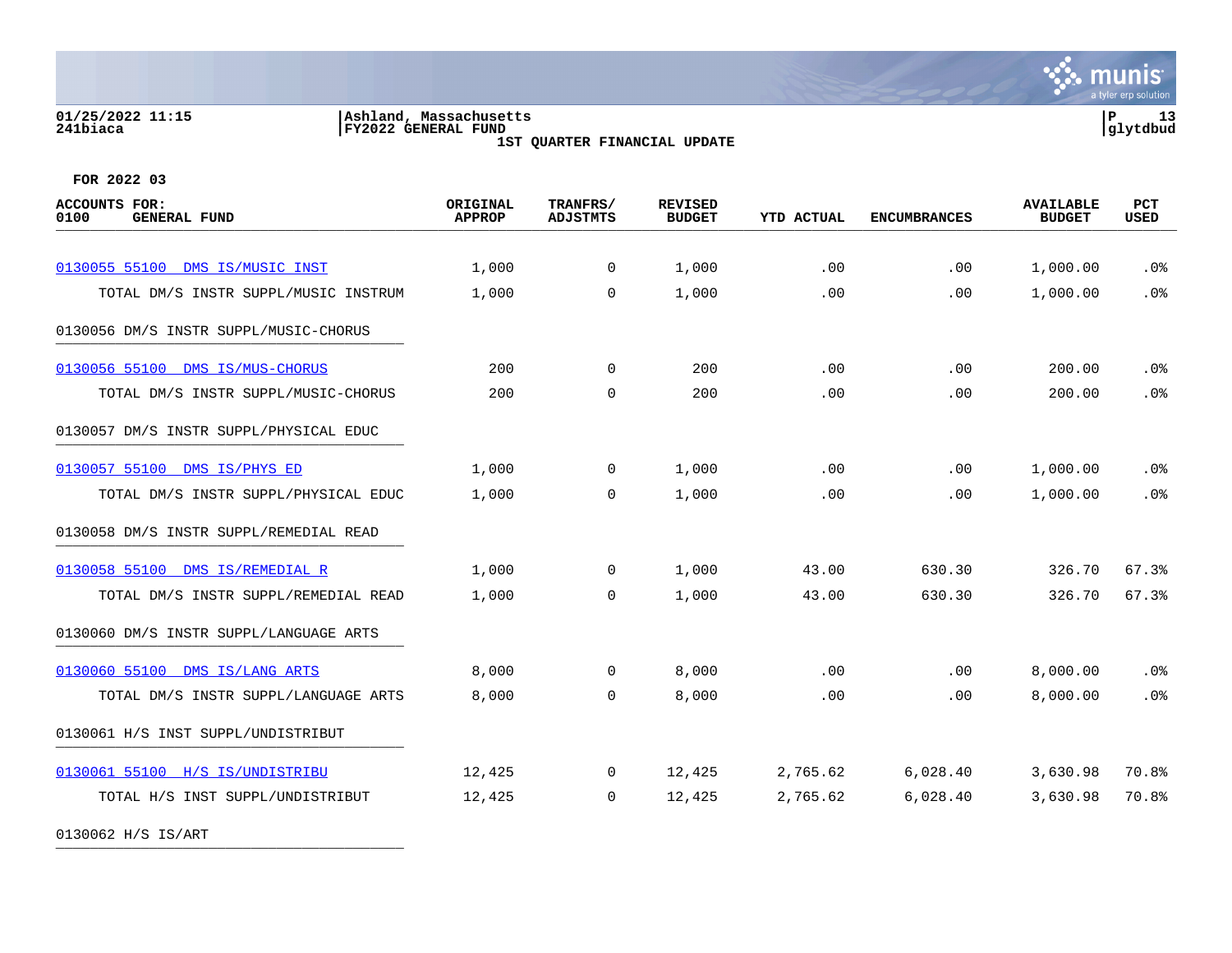# **01/25/2022 11:15 |Ashland, Massachusetts |P 14 241biaca |FY2022 GENERAL FUND |glytdbud**

**1ST QUARTER FINANCIAL UPDATE**



**FOR 2022 03**

| <b>ACCOUNTS FOR:</b><br>0100<br><b>GENERAL FUND</b> | ORIGINAL<br><b>APPROP</b> | TRANFRS/<br><b>ADJSTMTS</b> | <b>REVISED</b><br><b>BUDGET</b> | YTD ACTUAL | <b>ENCUMBRANCES</b> | <b>AVAILABLE</b><br><b>BUDGET</b> | PCT<br>USED       |
|-----------------------------------------------------|---------------------------|-----------------------------|---------------------------------|------------|---------------------|-----------------------------------|-------------------|
| 0130062 55100 H/S IS/ART                            | 4,000                     | $\overline{0}$              | 4,000                           | 180.25     | 4,263.94            |                                   | $-444.19$ 111.1%* |
| TOTAL H/S IS/ART                                    | 4,000                     | $\Omega$                    | 4,000                           | 180.25     | 4,263.94            | $-444.19$ $111.1$ <sup>8</sup>    |                   |
| 0130064 H/S IS/ENGLISH                              |                           |                             |                                 |            |                     |                                   |                   |
| 0130064 55100 H/S IS/ENGLISH                        | 750                       | $\overline{0}$              | 750                             | 400.67     | .00                 | 349.33                            | 53.4%             |
| TOTAL H/S IS/ENGLISH                                | 750                       | $\Omega$                    | 750                             | 400.67     | .00                 | 349.33                            | 53.4%             |
| 0130066 H/S IS/WORLD LANGUAGE                       |                           |                             |                                 |            |                     |                                   |                   |
| 0130066 55100 H/S IS/WORLD LANG                     | 750                       | $\overline{0}$              | 750                             | 80.04      | 333.44              | 336.52                            | 55.1%             |
| TOTAL H/S IS/WORLD LANGUAGE                         | 750                       | $\mathbf 0$                 | 750                             | 80.04      | 333.44              | 336.52                            | 55.1%             |
| 0130067 H/S IS/INDUST TECH                          |                           |                             |                                 |            |                     |                                   |                   |
| 0130067 55100 H/S IS/INDUST TEC                     | 2,000                     | $\mathbf 0$                 | 2,000                           | .00        | 276.37              | 1,723.63                          | 13.8%             |
| TOTAL H/S IS/INDUST TECH                            | 2,000                     | $\overline{0}$              | 2,000                           | .00        | 276.37              | 1,723.63                          | 13.8%             |
| 0130068 H/S IS/MATH                                 |                           |                             |                                 |            |                     |                                   |                   |
| 0130068 55100 H/S IS/MATH                           | 500                       | $\mathbf 0$                 | 500                             | .00        | 294.21              | 205.79                            | 58.8%             |
| TOTAL H/S IS/MATH                                   | 500                       | $\mathbf 0$                 | 500                             | .00        | 294.21              | 205.79                            | 58.8%             |
| 0130070 H/S IS/CHORUS                               |                           |                             |                                 |            |                     |                                   |                   |
| 0130070 55100 H/S IS/CHORUS                         | 2,750                     | $\overline{0}$              | 2,750                           | 254.56     | 5,085.22            | $-2,589.78$ 194.2%*               |                   |
| TOTAL H/S IS/CHORUS                                 | 2,750                     | $\mathbf 0$                 | 2,750                           | 254.56     | 5,085.22            | $-2,589.78$ 194.2%                |                   |
|                                                     |                           |                             |                                 |            |                     |                                   |                   |

0130071 H/S IS/PHYS EDUCAT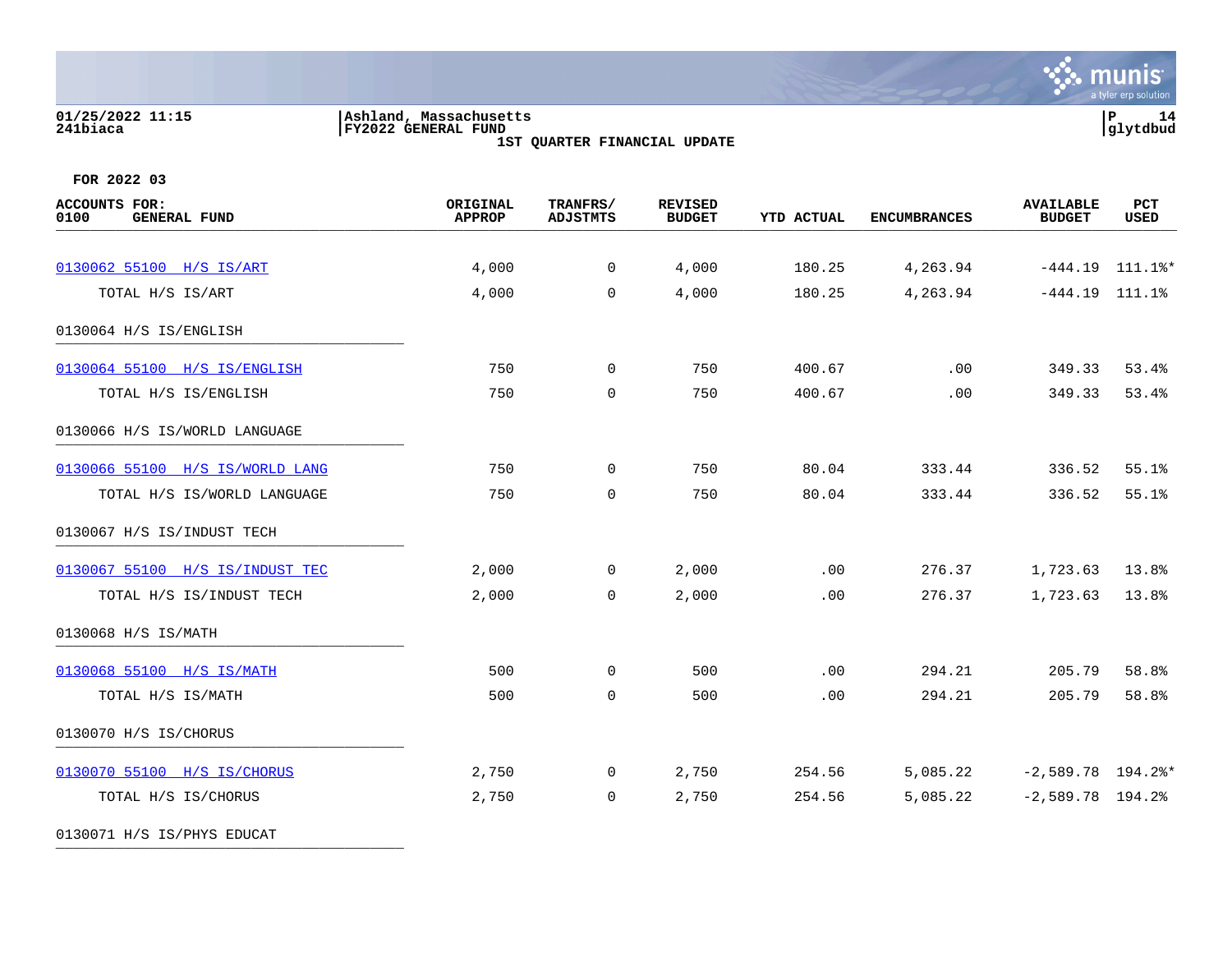### **01/25/2022 11:15 |Ashland, Massachusetts |P 15 241biaca |FY2022 GENERAL FUND |glytdbud**

**1ST QUARTER FINANCIAL UPDATE**



**FOR 2022 03**

| <b>ACCOUNTS FOR:</b><br><b>GENERAL FUND</b><br>0100 | ORIGINAL<br><b>APPROP</b> | TRANFRS/<br><b>ADJSTMTS</b> | <b>REVISED</b><br><b>BUDGET</b> | <b>YTD ACTUAL</b> | <b>ENCUMBRANCES</b> | <b>AVAILABLE</b><br><b>BUDGET</b> | PCT<br><b>USED</b> |
|-----------------------------------------------------|---------------------------|-----------------------------|---------------------------------|-------------------|---------------------|-----------------------------------|--------------------|
|                                                     |                           |                             |                                 |                   |                     |                                   |                    |
| 0130071 55100 H/S IS/PHYS EDUCA                     | 1,000                     | 0                           | 1,000                           | .00               | .00                 | 1,000.00                          | .0%                |
| TOTAL H/S IS/PHYS EDUCAT                            | 1,000                     | 0                           | 1,000                           | .00               | .00                 | 1,000.00                          | .0%                |
| 0130072 H/S IS/SCIENCE                              |                           |                             |                                 |                   |                     |                                   |                    |
| 0130072 55100 H/S IS/SCIENCE                        | 7,550                     | 0                           | 7,550                           | 2,060.33          | 2,584.08            | 2,905.59                          | 61.5%              |
| TOTAL H/S IS/SCIENCE                                | 7,550                     | 0                           | 7,550                           | 2,060.33          | 2,584.08            | 2,905.59                          | 61.5%              |
| 0130073 H/S IS/SOCIAL STUDIES                       |                           |                             |                                 |                   |                     |                                   |                    |
| 0130073 55100 H/S IS/SOCIAL STU                     | 1,000                     | $\mathbf 0$                 | 1,000                           | .00               | .00                 | 1,000.00                          | .0%                |
| TOTAL H/S IS/SOCIAL STUDIES                         | 1,000                     | $\mathbf 0$                 | 1,000                           | .00               | .00                 | 1,000.00                          | .0%                |
| 0130076 PROF DEV/CONTRACTED SERVICES                |                           |                             |                                 |                   |                     |                                   |                    |
| 0130076 53910<br>PROF DEV/CONTRACT                  | 46,000                    | $\mathbf 0$                 | 46,000                          | .00               | 16,000.00           | 30,000.00                         | 34.8%              |
| TOTAL PROF DEV/CONTRACTED SERVICES                  | 46,000                    | $\mathbf 0$                 | 46,000                          | .00               | 16,000.00           | 30,000.00                         | 34.8%              |
| 0130077 C/O TRAVEL & CONF                           |                           |                             |                                 |                   |                     |                                   |                    |
| 0130077 57170 C/O TRAVEL & CONF                     | 2,850                     | $\mathbf 0$                 | 2,850                           | .00               | .00                 | 2,850.00                          | .0%                |
| TOTAL C/O TRAVEL & CONF                             | 2,850                     | $\mathbf 0$                 | 2,850                           | .00               | .00                 | 2,850.00                          | .0%                |
| 0130079 S/W COMPUTER SERVICES                       |                           |                             |                                 |                   |                     |                                   |                    |
| 0130079 53910 S/W COMPUTER SERV                     | 30,600                    | $\mathbf 0$                 | 30,600                          | .00               | .00                 | 30,600.00                         | .0%                |
| TOTAL S/W COMPUTER SERVICES                         | 30,600                    | $\mathbf 0$                 | 30,600                          | .00               | .00                 | 30,600.00                         | .0%                |
|                                                     |                           |                             |                                 |                   |                     |                                   |                    |

0130080 K TEACH SALARIES \_\_\_\_\_\_\_\_\_\_\_\_\_\_\_\_\_\_\_\_\_\_\_\_\_\_\_\_\_\_\_\_\_\_\_\_\_\_\_\_\_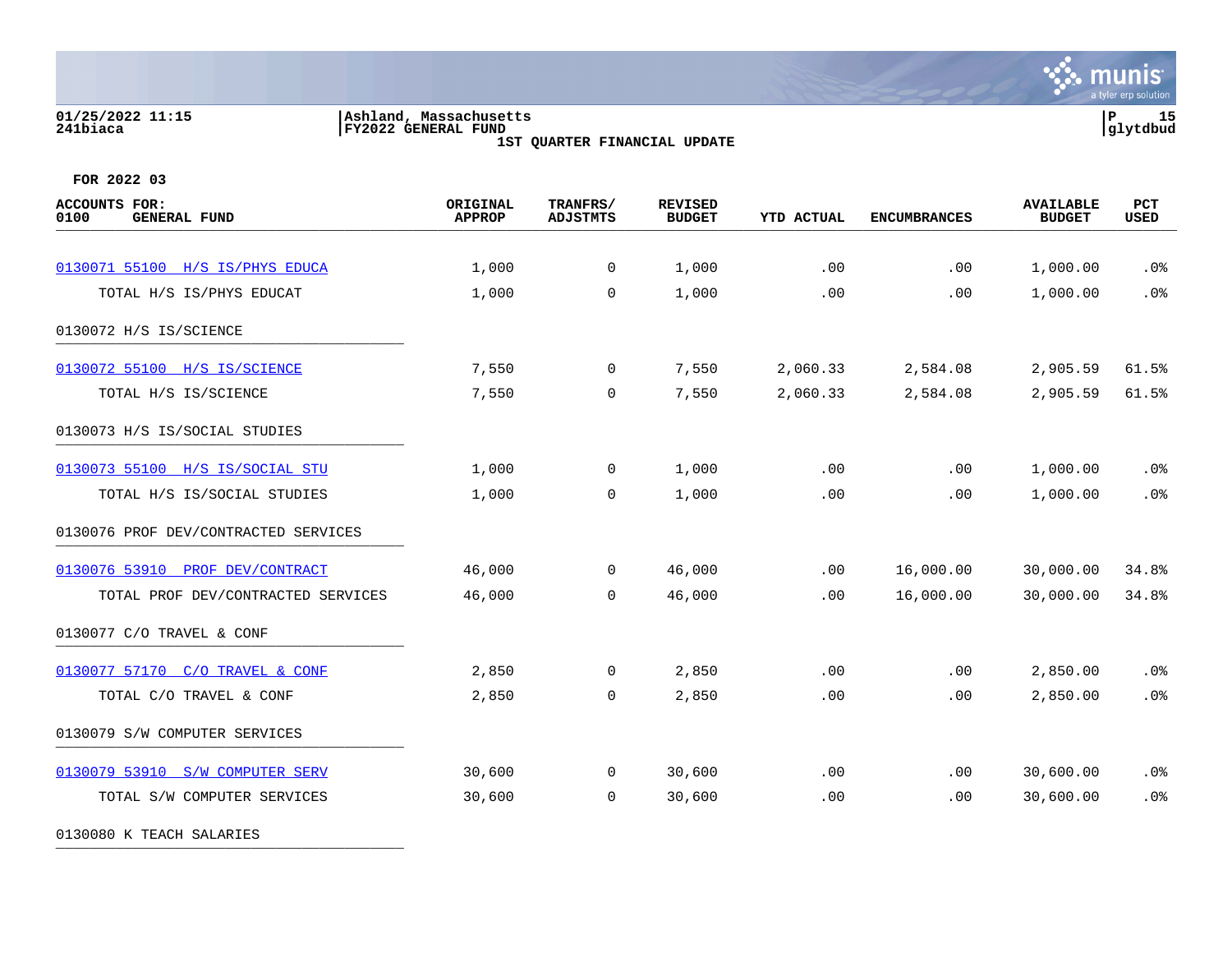#### **01/25/2022 11:15 |Ashland, Massachusetts |P 16 241biaca |FY2022 GENERAL FUND |glytdbud 1ST QUARTER FINANCIAL UPDATE**

**∵ munis** a tyler erp solution

**FOR 2022 03**

| <b>ACCOUNTS FOR:</b><br><b>GENERAL FUND</b><br>0100 | ORIGINAL<br><b>APPROP</b> | TRANFRS/<br><b>ADJSTMTS</b> | <b>REVISED</b><br><b>BUDGET</b> | <b>YTD ACTUAL</b> | <b>ENCUMBRANCES</b> | <b>AVAILABLE</b><br><b>BUDGET</b> | <b>PCT</b><br><b>USED</b> |
|-----------------------------------------------------|---------------------------|-----------------------------|---------------------------------|-------------------|---------------------|-----------------------------------|---------------------------|
|                                                     |                           |                             |                                 |                   |                     |                                   |                           |
| 0130080 51170 K TEACHER SALARIE                     | 857,177                   | $\overline{0}$              | 857,177                         | 86,629.22         | 569,059.79          | 201,487.99                        | 76.5%                     |
| TOTAL K TEACH SALARIES                              | 857,177                   | $\mathbf 0$                 | 857,177                         | 86,629.22         | 569,059.79          | 201,487.99                        | 76.5%                     |
| 0130081 K PO SUBS TEACHER SALS                      |                           |                             |                                 |                   |                     |                                   |                           |
| 0130081 51170 K PO SUBS TEACHER                     | 5,000                     | $\mathbf 0$                 | 5,000                           | .00               | $.00 \,$            | 5,000.00                          | $.0\%$                    |
| TOTAL K PO SUBS TEACHER SALS                        | 5,000                     | 0                           | 5,000                           | .00               | .00                 | 5,000.00                          | .0%                       |
| 0130082 WS KINDERGARTEN ESP SALS                    |                           |                             |                                 |                   |                     |                                   |                           |
| 0130082 51170 WS KINDERGARTEN E                     | 266,285                   | $\mathbf 0$                 | 266,285                         | 29,405.52         | 209,969.68          | 26,909.80                         | 89.9%                     |
| TOTAL WS KINDERGARTEN ESP SALS                      | 266,285                   | $\Omega$                    | 266,285                         | 29,405.52         | 209,969.68          | 26,909.80                         | 89.9%                     |
| 0130083 DM/S SALARIES TEACHERS                      |                           |                             |                                 |                   |                     |                                   |                           |
| 0130083 51170 DM/S SALARIES TEA                     | 2,801,810                 | $\mathbf 0$                 | 2,801,810                       | 320,931.20        | 2, 414, 304. 75     | 66,574.05                         | 97.6%                     |
| TOTAL DM/S SALARIES TEACHERS                        | 2,801,810                 | $\overline{0}$              | 2,801,810                       | 320,931.20        | 2, 414, 304. 75     | 66,574.05                         | 97.6%                     |
| 0130084 DM/S PO SUB TEACHERS SALS                   |                           |                             |                                 |                   |                     |                                   |                           |
| 0130084 51170 DM/S PO SUB TEACH                     | 18,000                    | $\mathbf 0$                 | 18,000                          | 378.00            | .00                 | 17,622.00                         | 2.1%                      |
| TOTAL DM/S PO SUB TEACHERS SALS                     | 18,000                    | $\overline{0}$              | 18,000                          | 378.00            | .00                 | 17,622.00                         | 2.1%                      |
| 0130085 DM/S EXTRACURRICULAR SALARIES               |                           |                             |                                 |                   |                     |                                   |                           |
| 0130085 51190 DM/S EXTRACURRICU                     | 4,000                     | $\mathbf 0$                 | 4,000                           | .00               | .00                 | 4,000.00                          | .0%                       |
| TOTAL DM/S EXTRACURRICULAR SALARIES                 | 4,000                     | 0                           | 4,000                           | .00               | .00                 | 4,000.00                          | .0%                       |
|                                                     |                           |                             |                                 |                   |                     |                                   |                           |

0130087 DM/S INSTR SUPP/HEALTH CURRICU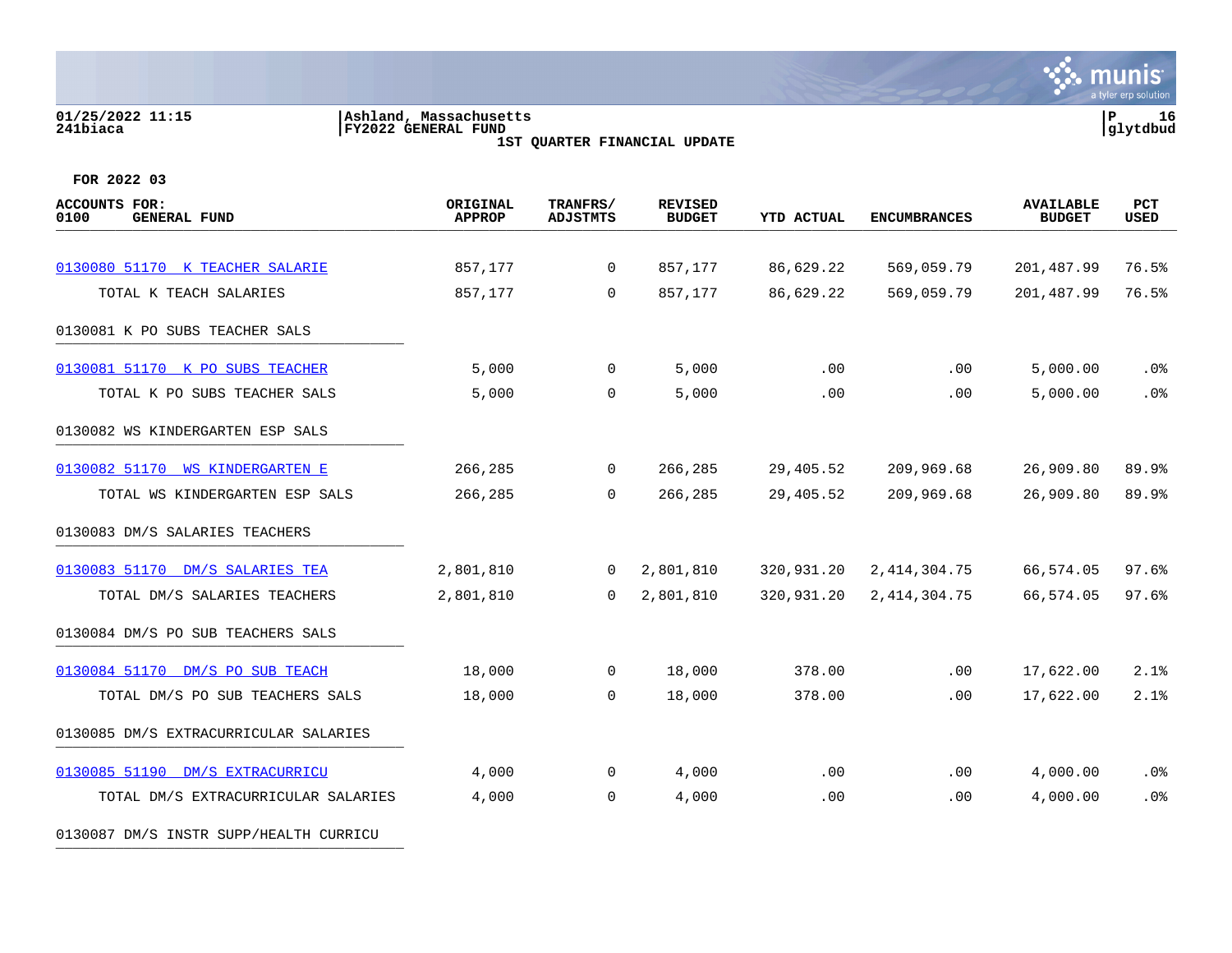#### **01/25/2022 11:15 |Ashland, Massachusetts |P 17 241biaca |FY2022 GENERAL FUND |glytdbud 1ST QUARTER FINANCIAL UPDATE**



**FOR 2022 03**

0130099 W/S PO SUBS TEACHER SALS

| <b>ACCOUNTS FOR:</b><br>0100<br><b>GENERAL FUND</b> | ORIGINAL<br><b>APPROP</b> | TRANFRS/<br><b>ADJSTMTS</b> | <b>REVISED</b><br><b>BUDGET</b> | <b>YTD ACTUAL</b> | <b>ENCUMBRANCES</b>        | <b>AVAILABLE</b><br><b>BUDGET</b> | PCT<br>USED                 |
|-----------------------------------------------------|---------------------------|-----------------------------|---------------------------------|-------------------|----------------------------|-----------------------------------|-----------------------------|
| 0130087 55100 DMS IS/HEALTH CUR                     | 100                       | $\overline{0}$              | 100                             | .00               | .00                        | 100.00                            | .0%                         |
| TOTAL DM/S INSTR SUPP/HEALTH CURRICU                | 100                       | $\mathbf 0$                 | 100                             | .00               | .00                        | 100.00                            | .0%                         |
| 0130088 H/S SALARIES TEACHERS                       |                           |                             |                                 |                   |                            |                                   |                             |
| 0130088 51170 H/S SALARIES TEAC                     | 4,413,024                 | $\overline{0}$              | 4,413,024                       | 508,251.23        | 3,808,127.39               | 96,645.38                         | 97.8%                       |
| TOTAL H/S SALARIES TEACHERS                         | 4, 413, 024               | $\Omega$                    | 4, 413, 024                     | 508,251.23        | 3,808,127.39               | 96,645.38                         | 97.8%                       |
| 0130089 H/S PO SUB TEACHERS SALS                    |                           |                             |                                 |                   |                            |                                   |                             |
| 0130089 51170 H/S PO SUB TEACHE                     | 20,000                    | $\overline{0}$              | 20,000                          | 661.50            | .00                        | 19,338.50                         | 3.3%                        |
| TOTAL H/S PO SUB TEACHERS SALS                      | 20,000                    | $\Omega$                    | 20,000                          | 661.50            | .00                        | 19,338.50                         | 3.3%                        |
| 0130090 H/S ELL INSTRUCT SPECIALIST SA              |                           |                             |                                 |                   |                            |                                   |                             |
| 0130090 51170 H/S ELL INSTRUCT                      | 98,094                    | $\mathbf{0}$                | 98,094                          | 11,318.55         | 86,775.55                  |                                   | $-.10$ $100.0$ <sup>*</sup> |
| TOTAL H/S ELL INSTRUCT SPECIALIST SA                | 98,094                    | $\Omega$                    | 98,094                          | 11,318.55         | 86,775.55                  |                                   | $-.10$ $100.0%$             |
| 0130091 W/S TEACHER SALARIES                        |                           |                             |                                 |                   |                            |                                   |                             |
| 0130091 51170 W/S TEACHER SALAR                     | 2,060,721                 | $\overline{0}$              | 2,060,721                       |                   | 250, 125.70 1, 913, 421.43 | $-102,826.13$ 105.0%*             |                             |
| TOTAL W/S TEACHER SALARIES                          | 2,060,721                 | $\Omega$                    | 2,060,721                       |                   | 250, 125.70 1, 913, 421.43 | $-102,826.13$ 105.0%              |                             |
| 0130094 DM/S TEXTBOOKS                              |                           |                             |                                 |                   |                            |                                   |                             |
| 0130094 55100 DMS TEXTBOOKS                         | 7,000                     | $\overline{0}$              | 7,000                           | .00               | .00                        | 7,000.00                          | .0%                         |
| TOTAL DM/S TEXTBOOKS                                | 7,000                     | $\Omega$                    | 7,000                           | .00               | .00                        | 7,000.00                          | .0%                         |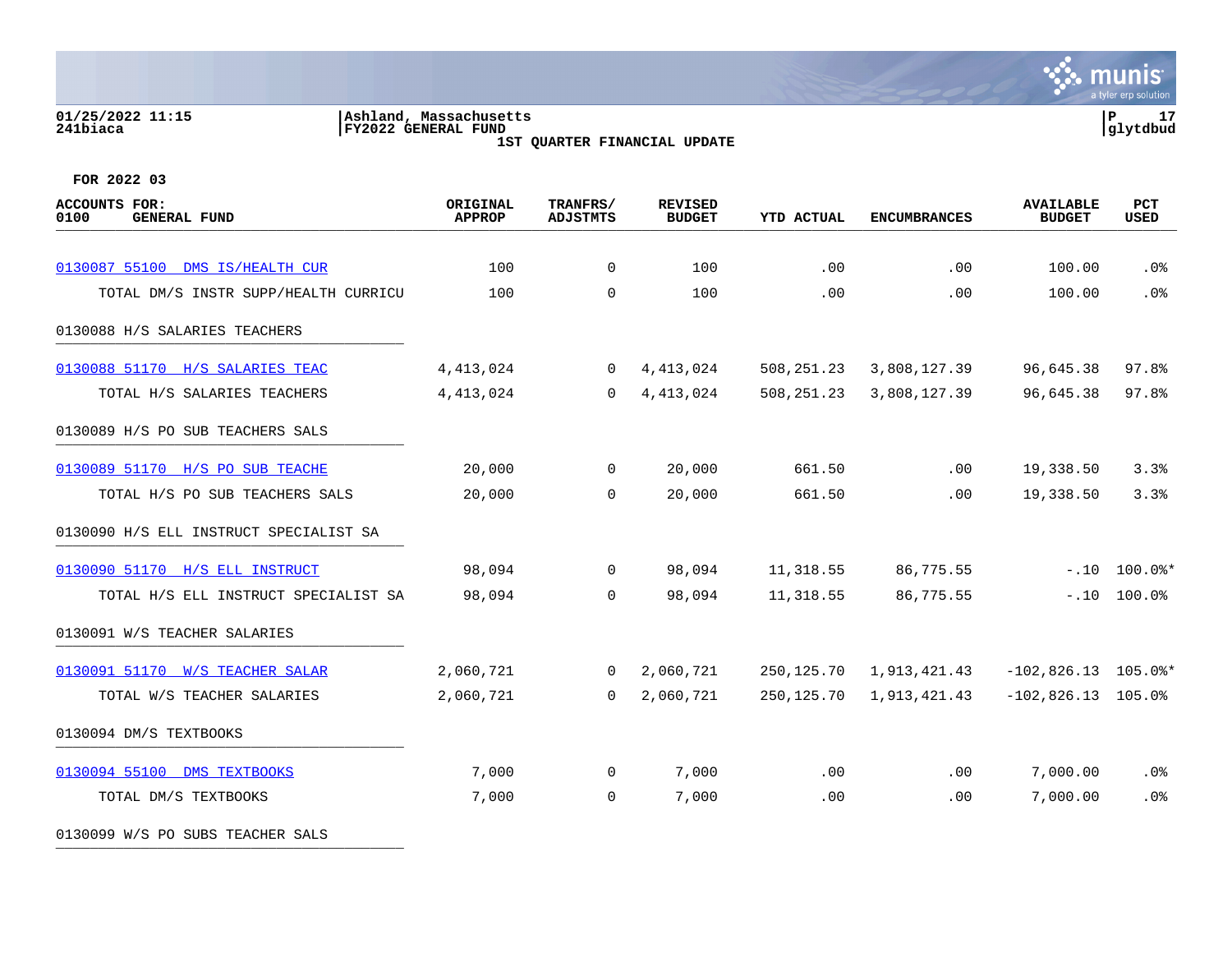# **01/25/2022 11:15 |Ashland, Massachusetts |P 18 241biaca |FY2022 GENERAL FUND |glytdbud**

**1ST QUARTER FINANCIAL UPDATE**



**FOR 2022 03**

| <b>ACCOUNTS FOR:</b><br>0100<br><b>GENERAL FUND</b> | ORIGINAL<br><b>APPROP</b> | TRANFRS/<br><b>ADJSTMTS</b> | <b>REVISED</b><br><b>BUDGET</b> | <b>YTD ACTUAL</b> | <b>ENCUMBRANCES</b> | <b>AVAILABLE</b><br><b>BUDGET</b> | PCT<br>USED |
|-----------------------------------------------------|---------------------------|-----------------------------|---------------------------------|-------------------|---------------------|-----------------------------------|-------------|
|                                                     |                           |                             |                                 |                   |                     |                                   |             |
| 0130099 51170 W/S PO SUBS TEACH                     | 20,000                    | $\overline{0}$              | 20,000                          | .00               | .00                 | 20,000.00                         | .0%         |
| TOTAL W/S PO SUBS TEACHER SALS                      | 20,000                    | $\Omega$                    | 20,000                          | .00               | .00                 | 20,000.00                         | .0%         |
| 0130101 W/S LIBRARY BOOKS & SUPPLIES                |                           |                             |                                 |                   |                     |                                   |             |
| 0130101 55100 W/S LIBRARY BKS/S                     | 1,700                     | $\mathbf 0$                 | 1,700                           | .00               | .00                 | 1,700.00                          | .0%         |
| TOTAL W/S LIBRARY BOOKS & SUPPLIES                  | 1,700                     | $\mathbf 0$                 | 1,700                           | .00               | .00                 | 1,700.00                          | .0%         |
| 0130104 DM/S LIBRARY BOOKS/SUPPLIES                 |                           |                             |                                 |                   |                     |                                   |             |
| 0130104 55100 DMS LIBR BKS/SUPP                     | 2,050                     | $\mathbf 0$                 | 2,050                           | 572.00            | $.00 \,$            | 1,478.00                          | 27.9%       |
| TOTAL DM/S LIBRARY BOOKS/SUPPLIES                   | 2,050                     | 0                           | 2,050                           | 572.00            | .00                 | 1,478.00                          | 27.9%       |
| 0130105 H/S SALARY LIBRARIAN                        |                           |                             |                                 |                   |                     |                                   |             |
| 0130105 51170 H/S SALARY LIBRAR                     | 102,273                   | $\mathbf 0$                 | 102,273                         | 11,627.64         | 89,145.24           | 1,500.12                          | 98.5%       |
| TOTAL H/S SALARY LIBRARIAN                          | 102,273                   | $\Omega$                    | 102,273                         | 11,627.64         | 89,145.24           | 1,500.12                          | 98.5%       |
| 0130107 H/S LIBR BOOKS/SUPPLIES                     |                           |                             |                                 |                   |                     |                                   |             |
| 0130107 55100 H/S LIBRARY BKS/S                     | 7,000                     | $\overline{0}$              | 7,000                           | 716.00            | .00                 | 6,284.00                          | 10.2%       |
| TOTAL H/S LIBR BOOKS/SUPPLIES                       | 7,000                     | 0                           | 7,000                           | 716.00            | .00                 | 6,284.00                          | 10.2%       |
| 0130114 DM/S SALARY MCAS TUTORS                     |                           |                             |                                 |                   |                     |                                   |             |
| 0130114 51170 DM/S SALARY MCAS                      | 1,600                     | $\mathbf 0$                 | 1,600                           | .00               | .00                 | 1,600.00                          | .0%         |
| TOTAL DM/S SALARY MCAS TUTORS                       | 1,600                     | 0                           | 1,600                           | .00               | .00                 | 1,600.00                          | .0%         |
|                                                     |                           |                             |                                 |                   |                     |                                   |             |

0130118 W/S SALARY GUIDANCE COUNSELOR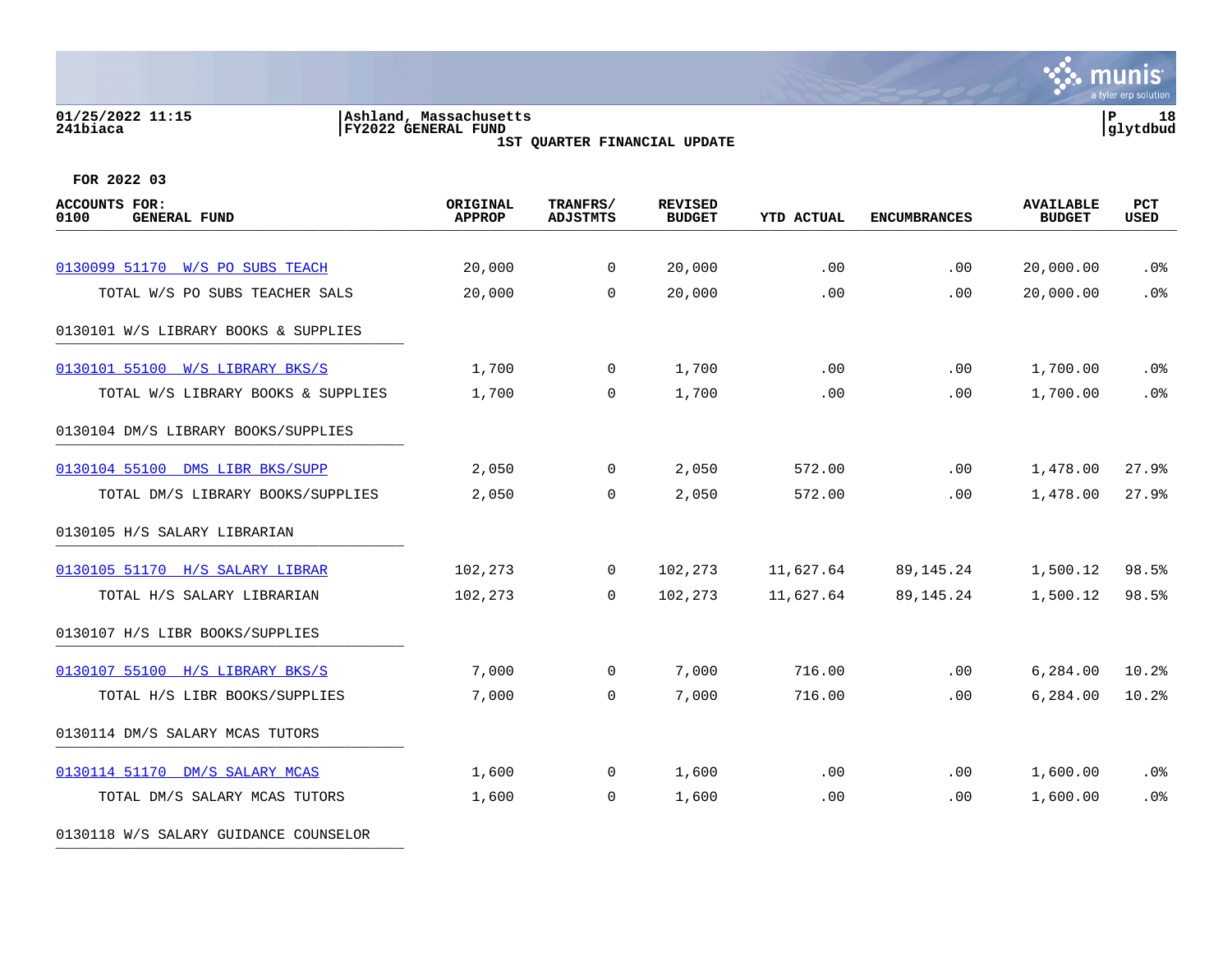#### **01/25/2022 11:15 |Ashland, Massachusetts |P 19 241biaca |FY2022 GENERAL FUND |glytdbud 1ST QUARTER FINANCIAL UPDATE**



| <b>ACCOUNTS FOR:</b><br>0100<br><b>GENERAL FUND</b> | ORIGINAL<br><b>APPROP</b> | TRANFRS/<br><b>ADJSTMTS</b> | <b>REVISED</b><br><b>BUDGET</b> | <b>YTD ACTUAL</b> | <b>ENCUMBRANCES</b> | <b>AVAILABLE</b><br><b>BUDGET</b> | PCT<br><b>USED</b> |
|-----------------------------------------------------|---------------------------|-----------------------------|---------------------------------|-------------------|---------------------|-----------------------------------|--------------------|
|                                                     |                           |                             |                                 |                   |                     |                                   |                    |
| 0130118 51170 W/S SALARY GUIDAN                     | 194,094                   | $\overline{0}$              | 194,094                         | 21,665.88         | 166,105.08          | 6,323.04                          | 96.7%              |
| TOTAL W/S SALARY GUIDANCE COUNSELOR                 | 194,094                   | $\Omega$                    | 194,094                         | 21,665.88         | 166,105.08          | 6,323.04                          | 96.7%              |
| 0130123 DM/S SALARY GUIDANCE COUNSELOR              |                           |                             |                                 |                   |                     |                                   |                    |
| 0130123 51170 DM/S SALARY GUIDA                     | 294,700                   | 0                           | 294,700                         | 35,106.24         | 246,722.94          | 12,870.82                         | 95.6%              |
| TOTAL DM/S SALARY GUIDANCE COUNSELOR                | 294,700                   | $\Omega$                    | 294,700                         | 35,106.24         | 246,722.94          | 12,870.82                         | 95.6%              |
| 0130124 DM/S SALARY GUIDANCE SECRETARY              |                           |                             |                                 |                   |                     |                                   |                    |
| 0130124 51170 DM/S SALARY GUIDA                     | 50,410                    | $\overline{0}$              | 50,410                          | 6,558.95          | 42, 427.05          | 1,424.00                          | 97.2%              |
| TOTAL DM/S SALARY GUIDANCE SECRETARY                | 50,410                    | 0                           | 50,410                          | 6,558.95          | 42,427.05           | 1,424.00                          | 97.2%              |
| 0130125 DM/S GUIDANCE SUPPLIES                      |                           |                             |                                 |                   |                     |                                   |                    |
| 0130125 55100 DMS GUIDANCE SUPP                     | 600                       | 0                           | 600                             | .00               | .00                 | 600.00                            | .0%                |
| TOTAL DM/S GUIDANCE SUPPLIES                        | 600                       | $\mathbf 0$                 | 600                             | .00               | .00                 | 600.00                            | .0%                |
| 0130126 H/S SALARY GUIDANCE COUNSELORS              |                           |                             |                                 |                   |                     |                                   |                    |
| 0130126 51170 H/S SALARY GUIDAN                     | 365,421                   | $\overline{0}$              | 365,421                         | 49,603.98         | 307,486.08          | 8,330.94                          | 97.7%              |
| TOTAL H/S SALARY GUIDANCE COUNSELORS                | 365,421                   | $\Omega$                    | 365,421                         | 49,603.98         | 307,486.08          | 8,330.94                          | 97.7%              |
| 0130127 H/S SALARY GUIDANCE SECRETARY               |                           |                             |                                 |                   |                     |                                   |                    |
| 0130127 51170 H/S SALARY GUIDAN                     | 39,683                    | $\mathbf 0$                 | 39,683                          | 4,903.26          | 37,591.66           | $-2,811.92$ 107.1%*               |                    |
| TOTAL H/S SALARY GUIDANCE SECRETARY                 | 39,683                    | $\Omega$                    | 39,683                          | 4,903.26          | 37,591.66           | $-2,811.92$ 107.1%                |                    |
| 0130128 H/S GUIDANCE SUPPLIES                       |                           |                             |                                 |                   |                     |                                   |                    |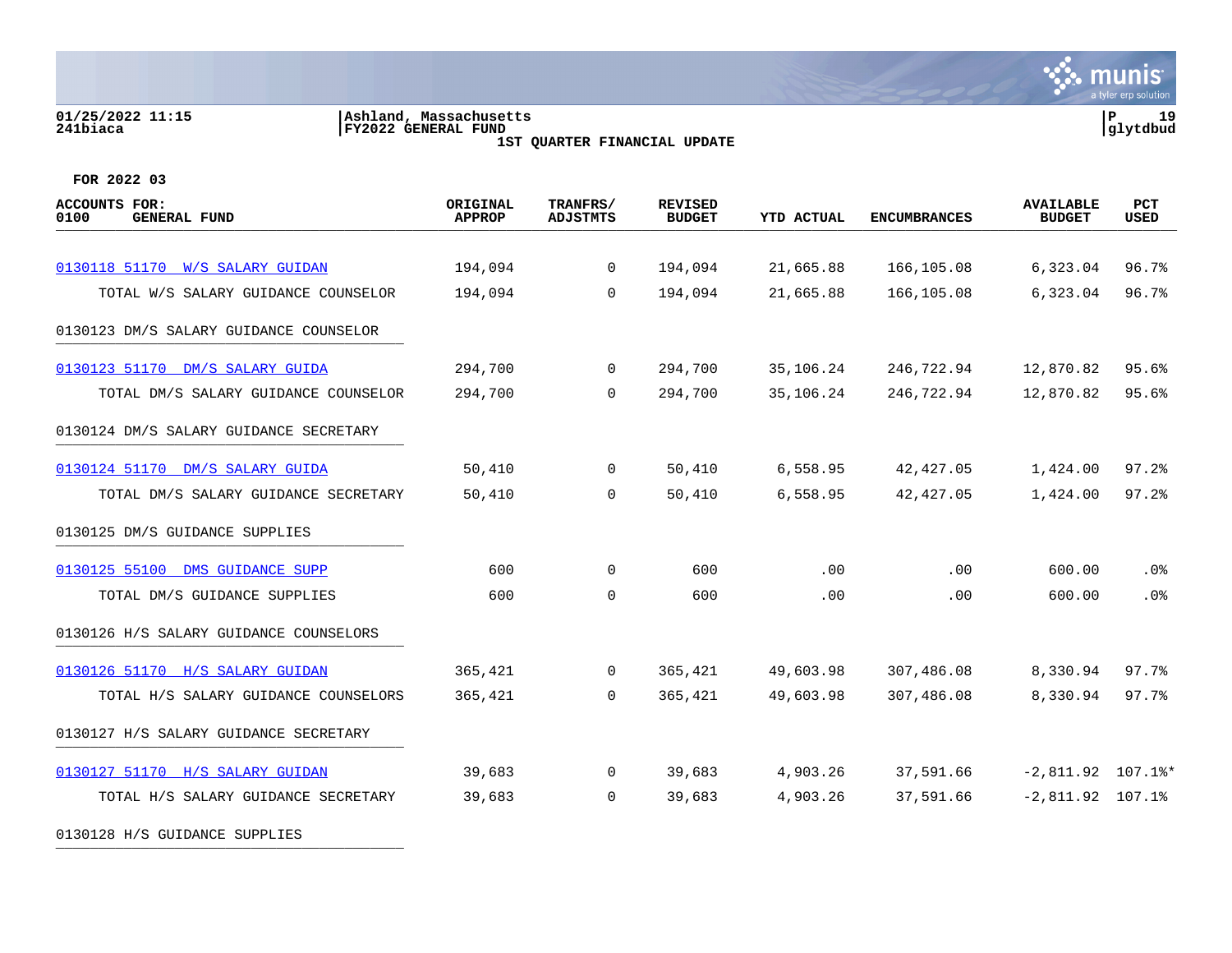# **01/25/2022 11:15 |Ashland, Massachusetts |P 20 241biaca |FY2022 GENERAL FUND |glytdbud**

**1ST QUARTER FINANCIAL UPDATE**



**FOR 2022 03**

| ACCOUNTS FOR:<br>0100<br><b>GENERAL FUND</b> | ORIGINAL<br><b>APPROP</b> | TRANFRS/<br><b>ADJSTMTS</b> | <b>REVISED</b><br><b>BUDGET</b> | <b>YTD ACTUAL</b> | <b>ENCUMBRANCES</b> | <b>AVAILABLE</b><br><b>BUDGET</b> | PCT<br><b>USED</b> |
|----------------------------------------------|---------------------------|-----------------------------|---------------------------------|-------------------|---------------------|-----------------------------------|--------------------|
| 0130128 55100 H/S GUIDANCE SUPP              | 750                       | $\Omega$                    | 750                             | .00               | 132.66              | 617.34                            | 17.7%              |
| TOTAL H/S GUIDANCE SUPPLIES                  | 750                       | $\mathbf 0$                 | 750                             | .00               | 132.66              | 617.34                            | 17.7%              |
| 0130130 K SALARY NURSE                       |                           |                             |                                 |                   |                     |                                   |                    |
| 0130130 51190 K SALARY NURSE                 | 138,518                   | $\overline{0}$              | 138,518                         | 16,961.12         | 120,717.26          | 839.62                            | 99.4%              |
| TOTAL K SALARY NURSE                         | 138,518                   | $\overline{0}$              | 138,518                         | 16,961.12         | 120,717.26          | 839.62                            | 99.4%              |
| 0130132 DM/S SALARY NURSE                    |                           |                             |                                 |                   |                     |                                   |                    |
| 0130132 51190 DM/S SALARY NURSE              | 113,748                   | $\overline{0}$              | 113,748                         | 18,096.69         | 136,972.11          | $-41,320.80$ 136.3%*              |                    |
| TOTAL DM/S SALARY NURSE                      | 113,748                   | $\Omega$                    | 113,748                         | 18,096.69         | 136,972.11          | $-41,320.80$ 136.3%               |                    |
| 0130133 H/S SALARY NURSE                     |                           |                             |                                 |                   |                     |                                   |                    |
| 0130133 51190 H/S SALARY NURSE               | 109,123                   | $\overline{0}$              | 109,123                         | 12,982.41         | 90,822.47           | 5,318.12                          | 95.1%              |
| TOTAL H/S SALARY NURSE                       | 109,123                   | $\Omega$                    | 109,123                         | 12,982.41         | 90,822.47           | 5,318.12                          | 95.1%              |
| 0130134 O/S/S/ SCHOOL PHYSICIAN              |                           |                             |                                 |                   |                     |                                   |                    |
| 0130134 51190 0/S/S/ SCHOOL PHY              | 6,000                     | $\overline{0}$              | 6,000                           | .00               | $.00 \,$            | 6,000.00                          | .0%                |
| TOTAL 0/S/S/ SCHOOL PHYSICIAN                | 6,000                     | $\mathbf 0$                 | 6,000                           | .00               | .00                 | 6,000.00                          | .0%                |
| 0130137 TRANSPORTATION/REGULAR DAY           |                           |                             |                                 |                   |                     |                                   |                    |
| 0130137 53310 TRANSPORTATION/RE              | 1,360,302                 | $\overline{0}$              | 1,360,302                       | .00               | $.00 \,$            | 1,360,302.00                      | .0%                |
| TOTAL TRANSPORTATION/REGULAR DAY             | 1,360,302                 | $\Omega$                    | 1,360,302                       | .00               | .00                 | 1,360,302.00                      | .0%                |

0130139 TRANSPORTATION/OFFSETS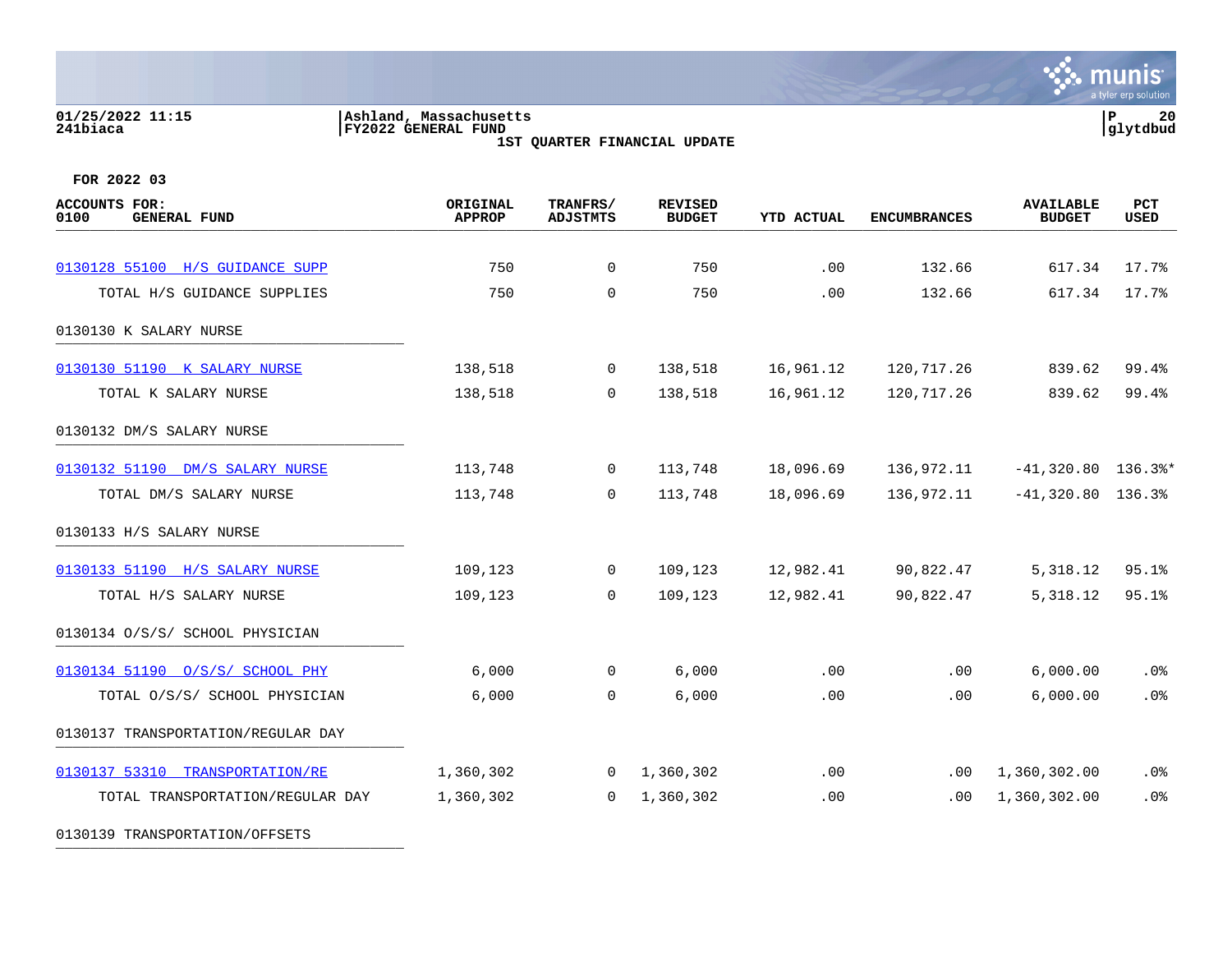# **01/25/2022 11:15 |Ashland, Massachusetts |P 21 241biaca |FY2022 GENERAL FUND |glytdbud**

**1ST QUARTER FINANCIAL UPDATE**



**FOR 2022 03**

| <b>ACCOUNTS FOR:</b><br>0100<br><b>GENERAL FUND</b> | ORIGINAL<br><b>APPROP</b> | TRANFRS/<br><b>ADJSTMTS</b> | <b>REVISED</b><br><b>BUDGET</b> | <b>YTD ACTUAL</b> | <b>ENCUMBRANCES</b> | <b>AVAILABLE</b><br><b>BUDGET</b> | PCT<br>USED |
|-----------------------------------------------------|---------------------------|-----------------------------|---------------------------------|-------------------|---------------------|-----------------------------------|-------------|
|                                                     |                           |                             |                                 |                   |                     |                                   |             |
| 0130139 53310 TRANSPORTATION/OF                     | $-300,000$                | $\mathbf 0$                 | $-300,000$                      | .00               | .00                 | $-300,000.00$                     | $.0$ %*     |
| TOTAL TRANSPORTATION/OFFSETS                        | $-300,000$                | $\Omega$                    | $-300,000$                      | .00               | .00                 | $-300,000.00$                     | .0%         |
| 0130140 TRANSPORTATION/ATHLETIC BUSES               |                           |                             |                                 |                   |                     |                                   |             |
| 0130140 53310 TRANSPORTATION/AT                     | 60,000                    | $\overline{0}$              | 60,000                          | .00               | .00                 | 60,000.00                         | .0%         |
| TOTAL TRANSPORTATION/ATHLETIC BUSES                 | 60,000                    | $\Omega$                    | 60,000                          | .00               | .00                 | 60,000.00                         | .0%         |
| 0130143 H/S ATHLETIC COACHING SALARIES              |                           |                             |                                 |                   |                     |                                   |             |
| 0130143 51190 H/S ATHLETIC COAC                     | 150,000                   | 0                           | 150,000                         | .00               | .00                 | 150,000.00                        | .0%         |
| TOTAL H/S ATHLETIC COACHING SALARIES                | 150,000                   | $\Omega$                    | 150,000                         | .00               | .00                 | 150,000.00                        | .0%         |
| 0130146 H/S EXTRA-CURRICULAR SALARIES               |                           |                             |                                 |                   |                     |                                   |             |
| 0130146 51190 H/S EXTRA-CURRICU                     | 90,000                    | 0                           | 90,000                          | .00               | .00                 | 90,000.00                         | .0%         |
| TOTAL H/S EXTRA-CURRICULAR SALARIES                 | 90,000                    | $\Omega$                    | 90,000                          | .00               | .00                 | 90,000.00                         | .0%         |
| 0130147 H/S AWARDS                                  |                           |                             |                                 |                   |                     |                                   |             |
| 0130147 55800 H/S AWARDS                            | 1,250                     | $\overline{0}$              | 1,250                           | .00               | .00                 | 1,250.00                          | .0%         |
| TOTAL H/S AWARDS                                    | 1,250                     | 0                           | 1,250                           | .00               | .00                 | 1,250.00                          | .0%         |
| 0130148 CUSTODIAL SALARIES                          |                           |                             |                                 |                   |                     |                                   |             |
| 0130148 51160 CUSTODIAL SALARIE                     | 830,709                   | $\overline{0}$              | 830,709                         | 195,005.71        | 630, 202.49         | 5,500.80                          | 99.3%       |
| TOTAL CUSTODIAL SALARIES                            | 830,709                   | $\Omega$                    | 830,709                         | 195,005.71        | 630, 202.49         | 5,500.80                          | 99.3%       |
|                                                     |                           |                             |                                 |                   |                     |                                   |             |

0130149 CUST SALARIES/OT \_\_\_\_\_\_\_\_\_\_\_\_\_\_\_\_\_\_\_\_\_\_\_\_\_\_\_\_\_\_\_\_\_\_\_\_\_\_\_\_\_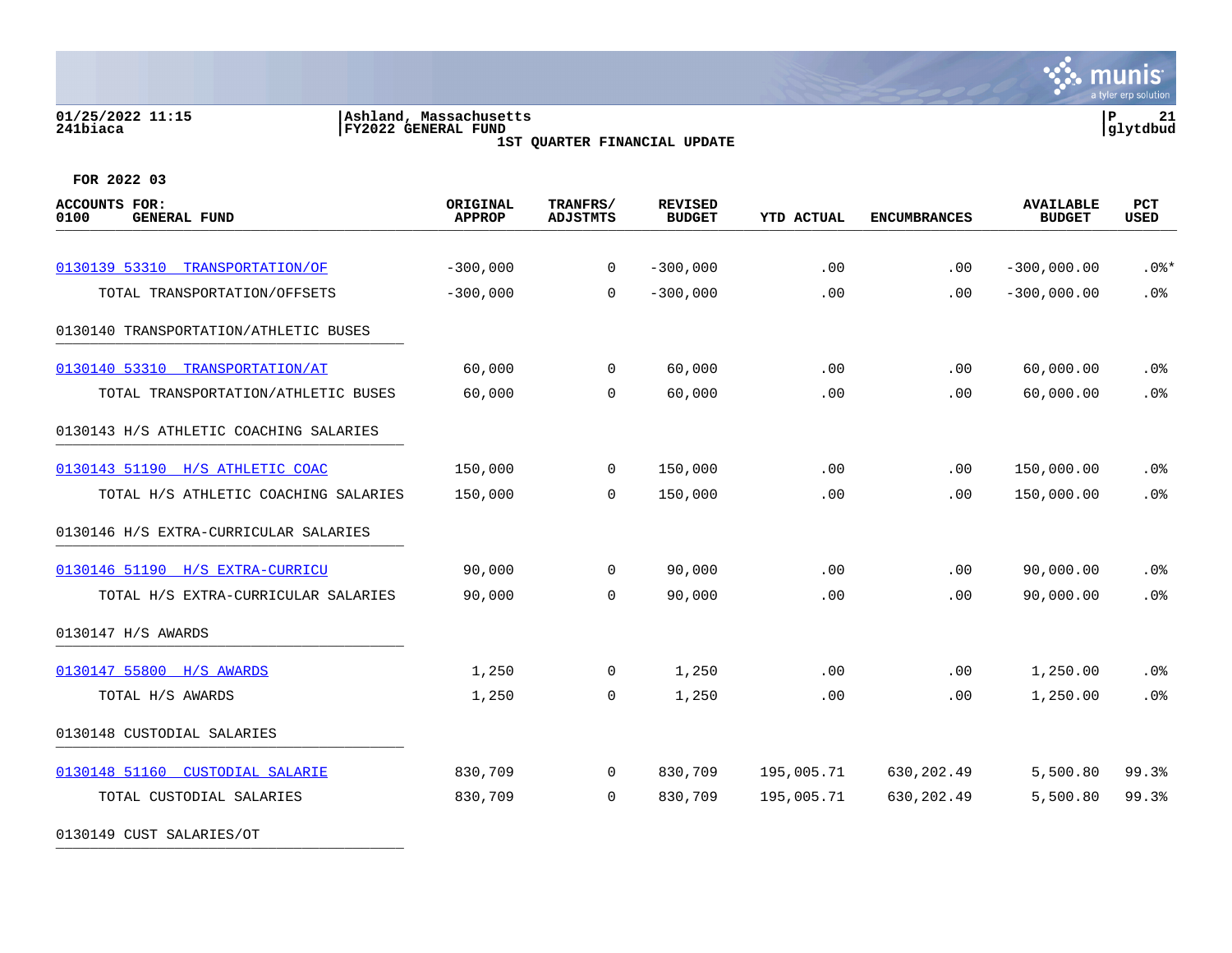# **01/25/2022 11:15 |Ashland, Massachusetts |P 22 241biaca |FY2022 GENERAL FUND |glytdbud**

**1ST QUARTER FINANCIAL UPDATE**



**FOR 2022 03**

| <b>ACCOUNTS FOR:</b><br>0100<br><b>GENERAL FUND</b> | ORIGINAL<br><b>APPROP</b> | TRANFRS/<br><b>ADJSTMTS</b> | <b>REVISED</b><br><b>BUDGET</b> | YTD ACTUAL | <b>ENCUMBRANCES</b> | <b>AVAILABLE</b><br><b>BUDGET</b> | PCT<br>USED |
|-----------------------------------------------------|---------------------------|-----------------------------|---------------------------------|------------|---------------------|-----------------------------------|-------------|
|                                                     |                           |                             |                                 |            |                     |                                   |             |
| 0130149 51160 CUST SALARIES/OT                      | 93,840                    | $\mathbf 0$                 | 93,840                          | 13,336.88  | .00                 | 80,503.12                         | 14.2%       |
| TOTAL CUST SALARIES/OT                              | 93,840                    | $\Omega$                    | 93,840                          | 13,336.88  | .00                 | 80,503.12                         | 14.2%       |
| 0130150 RESERVE TRANSFER/SALARIES                   |                           |                             |                                 |            |                     |                                   |             |
| 0130150 51170 RESERVE TRANSFER/                     | 273,238                   | $\overline{0}$              | 273,238                         | $.00 \,$   | .00                 | 273, 238.00                       | $.0\%$      |
| TOTAL RESERVE TRANSFER/SALARIES                     | 273,238                   | $\Omega$                    | 273,238                         | .00        | .00                 | 273, 238.00                       | .0%         |
| 0130156 MAINT P/S HEAT                              |                           |                             |                                 |            |                     |                                   |             |
| 0130156 52100 MAINT P/S HEAT                        | 4,000                     | $\mathbf 0$                 | 4,000                           | 196.76     | 3,803.24            | .00                               | 100.0%      |
| TOTAL MAINT P/S HEAT                                | 4,000                     | $\Omega$                    | 4,000                           | 196.76     | 3,803.24            | .00                               | 100.0%      |
| 0130157 MAINT W/S HEAT                              |                           |                             |                                 |            |                     |                                   |             |
| 0130157 52100 MAINT W/S HEAT                        | 24,000                    | $\overline{0}$              | 24,000                          | 273.01     | 23,726.99           | .00                               | 100.0%      |
| TOTAL MAINT W/S HEAT                                | 24,000                    | $\Omega$                    | 24,000                          | 273.01     | 23,726.99           | .00                               | 100.0%      |
| 0130158 MAINT DM/S HEAT                             |                           |                             |                                 |            |                     |                                   |             |
| 0130158 52100 MAINT DM/S HEAT                       | 8,000                     | $\overline{0}$              | 8,000                           | 990.43     | 7,009.57            | .00                               | 100.0%      |
| TOTAL MAINT DM/S HEAT                               | 8,000                     | $\mathbf 0$                 | 8,000                           | 990.43     | 7,009.57            | .00                               | 100.0%      |
| 0130159 MAINT H/S HEAT                              |                           |                             |                                 |            |                     |                                   |             |
| 0130159 52100 MAINT H/S HEAT                        | 75,000                    | $\mathsf{O}$                | 75,000                          | 145.11     | 74,854.89           | .00                               | 100.0%      |
| TOTAL MAINT H/S HEAT                                | 75,000                    | $\Omega$                    | 75,000                          | 145.11     | 74,854.89           | .00                               | 100.0%      |
|                                                     |                           |                             |                                 |            |                     |                                   |             |

0130160 P/S ELECTICITY \_\_\_\_\_\_\_\_\_\_\_\_\_\_\_\_\_\_\_\_\_\_\_\_\_\_\_\_\_\_\_\_\_\_\_\_\_\_\_\_\_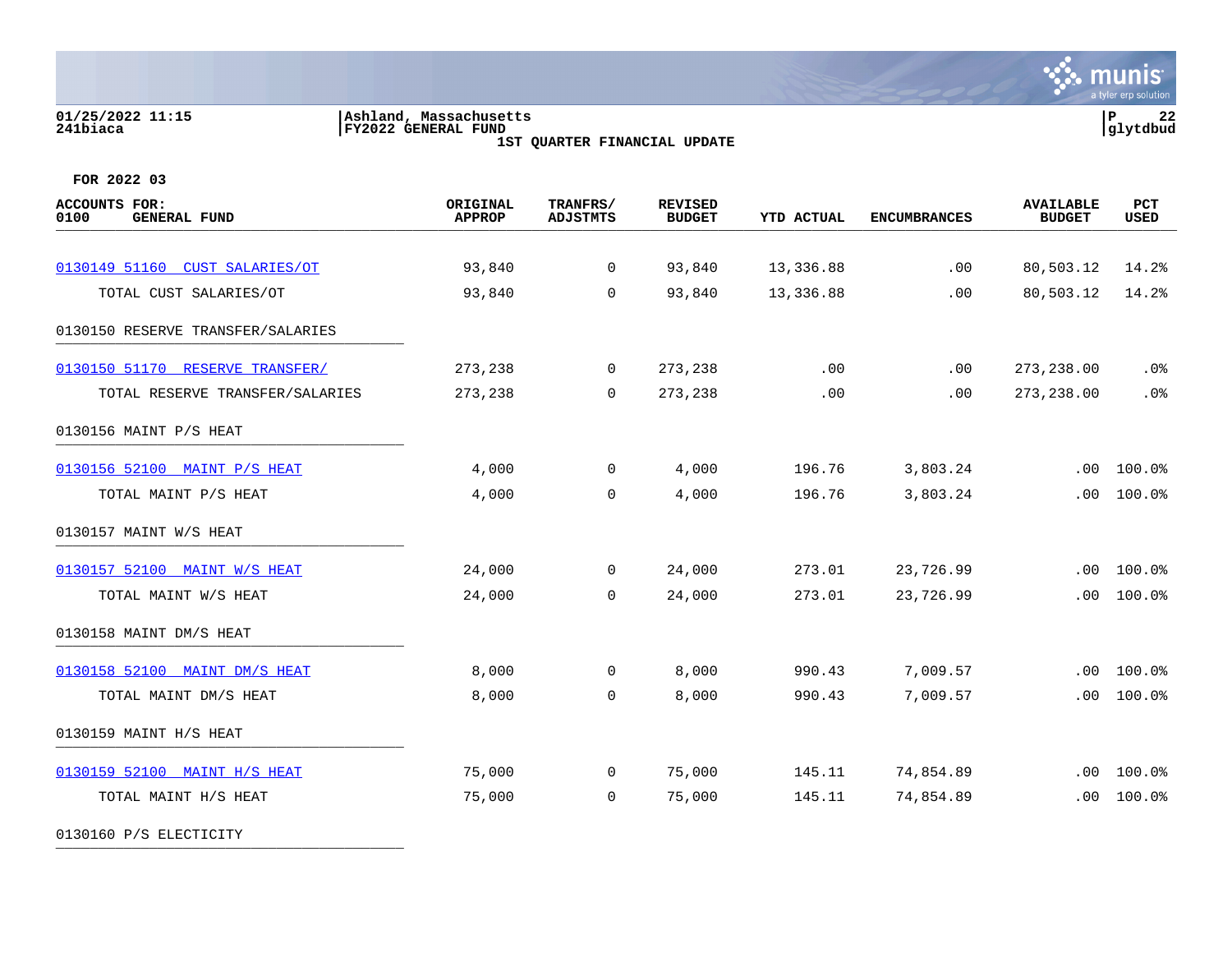# **01/25/2022 11:15 |Ashland, Massachusetts |P 23 241biaca |FY2022 GENERAL FUND |glytdbud**

**1ST QUARTER FINANCIAL UPDATE**



| <b>ACCOUNTS FOR:</b><br>0100<br><b>GENERAL FUND</b> | ORIGINAL<br><b>APPROP</b> | TRANFRS/<br><b>ADJSTMTS</b> | <b>REVISED</b><br><b>BUDGET</b> | YTD ACTUAL | <b>ENCUMBRANCES</b> | <b>AVAILABLE</b><br><b>BUDGET</b> | PCT<br><b>USED</b> |
|-----------------------------------------------------|---------------------------|-----------------------------|---------------------------------|------------|---------------------|-----------------------------------|--------------------|
|                                                     |                           |                             |                                 |            |                     |                                   |                    |
| 0130160 52100 P/S ELECTICITY                        | 27,000                    | $\mathbf 0$                 | 27,000                          | 4,163.68   | 22,836.32           | $.00 \,$                          | 100.0%             |
| TOTAL P/S ELECTICITY                                | 27,000                    | $\Omega$                    | 27,000                          | 4,163.68   | 22,836.32           | .00                               | 100.0%             |
| 0130161 W/S ELECTRICITY                             |                           |                             |                                 |            |                     |                                   |                    |
| 0130161 52100 W/S ELECTRICITY                       | 123,000                   | $\overline{0}$              | 123,000                         | 29,709.40  | 115,290.60          | $-22,000.00$ $117.9$ <sup>*</sup> |                    |
| TOTAL W/S ELECTRICITY                               | 123,000                   | $\overline{0}$              | 123,000                         | 29,709.40  | 115,290.60          | $-22,000.00$ 117.9%               |                    |
| 0130162 P/S TELEPHONE                               |                           |                             |                                 |            |                     |                                   |                    |
| 0130162 53410 P/S TELEPHONE                         | 450                       | $\Omega$                    | 450                             | 125.98     | 380.06              |                                   | $-56.04$ 112.5%*   |
| TOTAL P/S TELEPHONE                                 | 450                       | $\mathbf 0$                 | 450                             | 125.98     | 380.06              |                                   | $-56.04$ 112.5%    |
| 0130164 DM/S ELECTRICITY                            |                           |                             |                                 |            |                     |                                   |                    |
| 0130164 52100 DM/S ELECTRICITY                      | 62,000                    | $\overline{0}$              | 62,000                          | 22,582.50  | 42,417.50           | $-3,000.00$ $104.8$ <sup>*</sup>  |                    |
| TOTAL DM/S ELECTRICITY                              | 62,000                    | $\Omega$                    | 62,000                          | 22,582.50  | 42,417.50           | $-3,000.00$ $104.8$ <sup>9</sup>  |                    |
| 0130165 MAINT DM/S TELEPHONE                        |                           |                             |                                 |            |                     |                                   |                    |
| 0130165 53410 MAINT DM/S TELEPH                     | 450                       | $\overline{0}$              | 450                             | .00        | .00                 | 450.00                            | .0%                |
| TOTAL MAINT DM/S TELEPHONE                          | 450                       | $\mathbf 0$                 | 450                             | .00        | .00                 | 450.00                            | .0%                |
| 0130166 C/O TELEPHONE                               |                           |                             |                                 |            |                     |                                   |                    |
| 0130166 53410 C/O TELEPHONE                         | 18,000                    | $\overline{0}$              | 18,000                          | 3,949.92   | 16,448.11           | $-2,398.03$ 113.3%*               |                    |
| TOTAL C/O TELEPHONE                                 | 18,000                    | $\mathbf 0$                 | 18,000                          | 3,949.92   | 16,448.11           | $-2,398.03$ 113.3%                |                    |
| 0130167 H/S ELECTRICITY                             |                           |                             |                                 |            |                     |                                   |                    |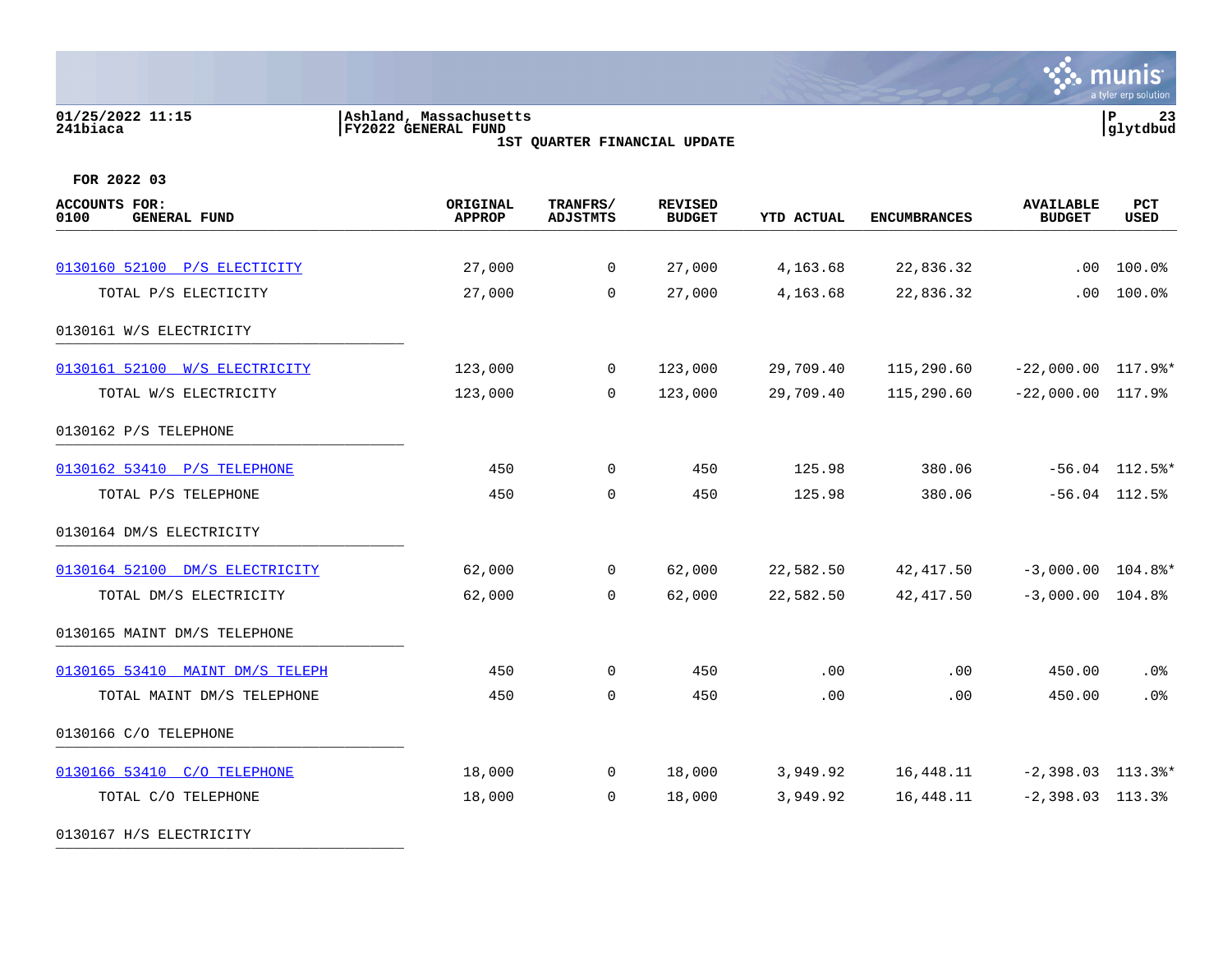#### **01/25/2022 11:15 |Ashland, Massachusetts |P 24 241biaca |FY2022 GENERAL FUND |glytdbud 1ST QUARTER FINANCIAL UPDATE**

 $\ddot{\mathbf{w}}$  munis a tyler erp solution

| <b>ACCOUNTS FOR:</b><br>0100<br><b>GENERAL FUND</b> | ORIGINAL<br><b>APPROP</b> | TRANFRS/<br><b>ADJSTMTS</b> | <b>REVISED</b><br><b>BUDGET</b> | <b>YTD ACTUAL</b> | <b>ENCUMBRANCES</b> | <b>AVAILABLE</b><br><b>BUDGET</b> | PCT<br>USED       |
|-----------------------------------------------------|---------------------------|-----------------------------|---------------------------------|-------------------|---------------------|-----------------------------------|-------------------|
| 0130167 52100 H/S ELECTRICITY                       | 176,000                   | $\mathbf{0}$                | 176,000                         | 49,168.99         | 182,831.01          | $-56,000.00$ 131.8%*              |                   |
| TOTAL H/S ELECTRICITY                               | 176,000                   | $\Omega$                    | 176,000                         | 49,168.99         | 182,831.01          | $-56,000.00$ 131.8%               |                   |
| 0130168 S/W TELEPHONE                               |                           |                             |                                 |                   |                     |                                   |                   |
| 0130168 53410 H/S TELEPHONE                         | 2,000                     | $\overline{0}$              | 2,000                           | 310.86            | 741.50              | 947.64                            | 52.6%             |
| TOTAL S/W TELEPHONE                                 | 2,000                     | $\mathbf 0$                 | 2,000                           | 310.86            | 741.50              | 947.64                            | 52.6%             |
| 0130169 MAINT P/S SUPPLIES GROUNDS                  |                           |                             |                                 |                   |                     |                                   |                   |
| 0130169 54300 MAINT P/S SUPPLIE                     | 4,200                     | $\mathbf{0}$                | 4,200                           | 1,538.81          | 3,096.19            |                                   | $-435.00$ 110.4%* |
| TOTAL MAINT P/S SUPPLIES GROUNDS                    | 4,200                     | 0                           | 4,200                           | 1,538.81          | 3,096.19            | $-435.00$ 110.4%                  |                   |
| 0130170 MAINT W/S SUPPLIES GROUNDS                  |                           |                             |                                 |                   |                     |                                   |                   |
| 0130170 54300 MAINT W/S SUPPLIE                     | 4,300                     | $\overline{0}$              | 4,300                           | 1,116.03          | 3,133.97            | 50.00                             | 98.8%             |
| TOTAL MAINT W/S SUPPLIES GROUNDS                    | 4,300                     | 0                           | 4,300                           | 1,116.03          | 3, 133.97           | 50.00                             | 98.8%             |
| 0130171 MAINT DM/S SUPPLIES GROUNDS                 |                           |                             |                                 |                   |                     |                                   |                   |
| 0130171 54300 MAINT DM/S SUPPLI                     | 4,000                     | $\mathbf{0}$                | 4,000                           | 1,651.04          | 2,668.52            |                                   | $-319.56$ 108.0%* |
| TOTAL MAINT DM/S SUPPLIES GROUNDS                   | 4,000                     | $\mathbf 0$                 | 4,000                           | 1,651.04          | 2,668.52            | $-319.56$ 108.0%                  |                   |
| 0130172 MAINT H/S SUPPLIES GROUNDS                  |                           |                             |                                 |                   |                     |                                   |                   |
| 0130172 54300 MAINT H/S SUPPLIE                     | 3,900                     | $\overline{0}$              | 3,900                           | 1,526.97          | 2,723.03            | $-350.00$                         | $109.0$ *         |
| TOTAL MAINT H/S SUPPLIES GROUNDS                    | 3,900                     | $\overline{0}$              | 3,900                           | 1,526.97          | 2,723.03            | $-350.00$ 109.0%                  |                   |
| 0130173 MAINT ALL BLDGS/PAINT & SUPPLI              |                           |                             |                                 |                   |                     |                                   |                   |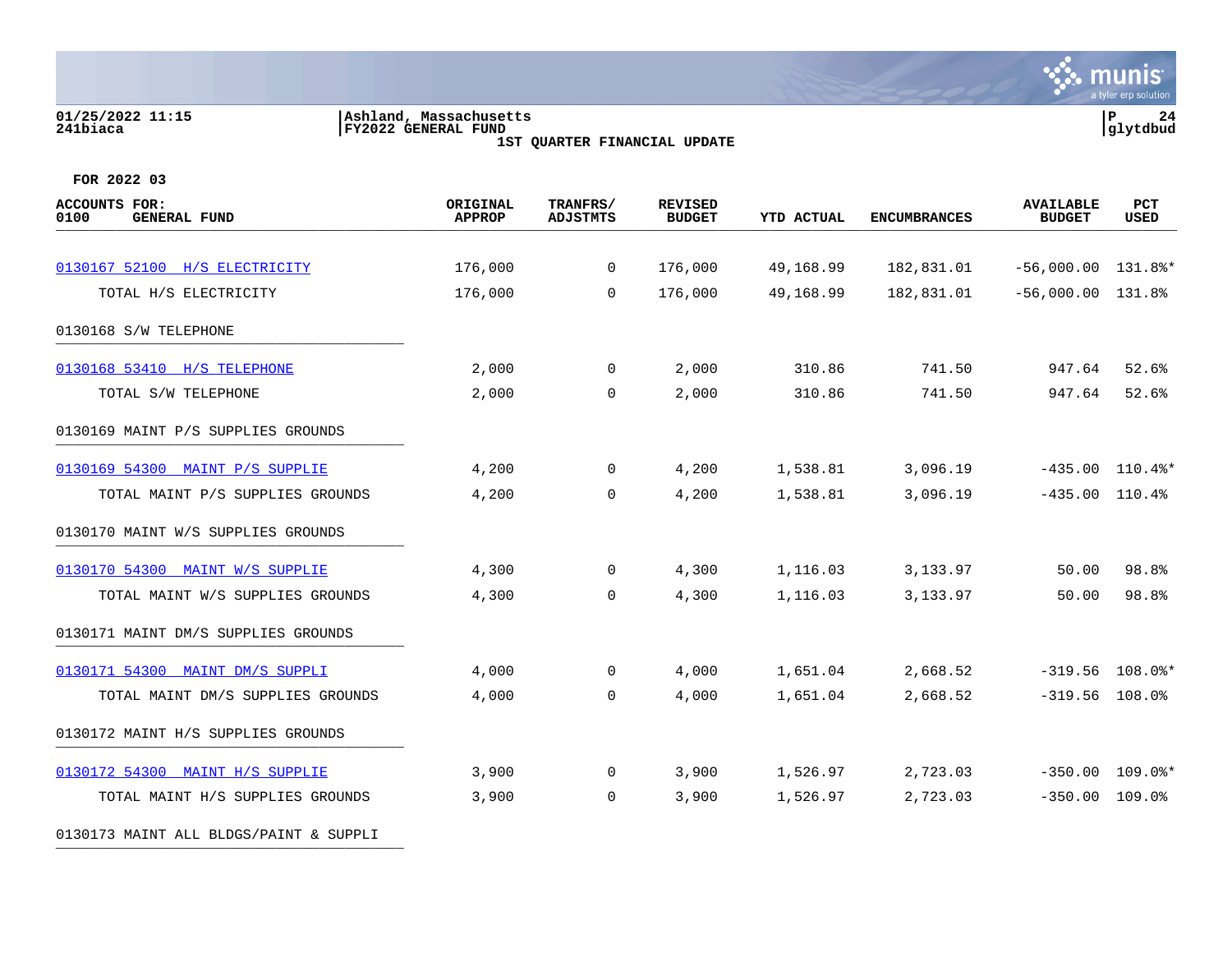# **01/25/2022 11:15 |Ashland, Massachusetts |P 25 241biaca |FY2022 GENERAL FUND |glytdbud**

**1ST QUARTER FINANCIAL UPDATE**



**FOR 2022 03**

| <b>ACCOUNTS FOR:</b><br><b>GENERAL FUND</b><br>0100 | ORIGINAL<br><b>APPROP</b> | TRANFRS/<br><b>ADJSTMTS</b> | <b>REVISED</b><br><b>BUDGET</b> | <b>YTD ACTUAL</b> | <b>ENCUMBRANCES</b> | <b>AVAILABLE</b><br><b>BUDGET</b> | <b>PCT</b><br><b>USED</b> |
|-----------------------------------------------------|---------------------------|-----------------------------|---------------------------------|-------------------|---------------------|-----------------------------------|---------------------------|
| 0130173 54300 MAINT ALL BLDGS/P                     | 1,000                     | $\overline{0}$              | 1,000                           | 6,573.94          | 16, 115.36          | $-21,689.30$ 2268.9%*             |                           |
| TOTAL MAINT ALL BLDGS/PAINT & SUPPLI                | 1,000                     | $\mathbf 0$                 | 1,000                           | 6,573.94          | 16, 115.36          | $-21,689.30$ 2268.9%              |                           |
| 0130174 MAINT P/S BURNER SERVICE                    |                           |                             |                                 |                   |                     |                                   |                           |
| 0130174 52410 MAINT P/S BURNER                      | 2,000                     | $\overline{0}$              | 2,000                           | .00               | .00                 | 2,000.00                          | $.0\%$                    |
| TOTAL MAINT P/S BURNER SERVICE                      | 2,000                     | $\Omega$                    | 2,000                           | .00               | .00                 | 2,000.00                          | .0%                       |
| 0130175 MAINT W/S BURNER SERVICE                    |                           |                             |                                 |                   |                     |                                   |                           |
| 0130175 52410 MAINT W/S BURNER                      | 2,000                     | $\mathbf 0$                 | 2,000                           | .00               | .00                 | 2,000.00                          | $.0\%$                    |
| TOTAL MAINT W/S BURNER SERVICE                      | 2,000                     | 0                           | 2,000                           | .00               | .00                 | 2,000.00                          | .0%                       |
| 0130178 MAINT P/S BLDG REPAIR & SUPPLI              |                           |                             |                                 |                   |                     |                                   |                           |
| 0130178 52410 MAINT P/S BLDG RE                     | 9,000                     | $\overline{0}$              | 9,000                           | .00               | .00                 | 9,000.00                          | .0%                       |
| TOTAL MAINT P/S BLDG REPAIR & SUPPLI                | 9,000                     | $\Omega$                    | 9,000                           | .00               | .00                 | 9,000.00                          | .0%                       |
| 0130179 MAINT W/S BLDG REPAIR & SUPPLI              |                           |                             |                                 |                   |                     |                                   |                           |
| 0130179 52410 MAINT W/S BLDG RE                     | 13,000                    | $\mathbf 0$                 | 13,000                          | 6,750.00          | $.00 \,$            | 6, 250.00                         | 51.9%                     |
| TOTAL MAINT W/S BLDG REPAIR & SUPPLI                | 13,000                    | $\mathbf 0$                 | 13,000                          | 6,750.00          | .00                 | 6, 250.00                         | 51.9%                     |
| 0130180 MAINT DM/S BURNER SERVICE                   |                           |                             |                                 |                   |                     |                                   |                           |
| 0130180 52410 MAINT DM/S BURNER                     | 2,000                     | $\mathbf 0$                 | 2,000                           | .00               | .00                 | 2,000.00                          | $.0\%$                    |
| TOTAL MAINT DM/S BURNER SERVICE                     | 2,000                     | 0                           | 2,000                           | .00               | .00                 | 2,000.00                          | .0%                       |
|                                                     |                           |                             |                                 |                   |                     |                                   |                           |

0130183 MAINT DM/S BLDG REPAIR & SUPPL \_\_\_\_\_\_\_\_\_\_\_\_\_\_\_\_\_\_\_\_\_\_\_\_\_\_\_\_\_\_\_\_\_\_\_\_\_\_\_\_\_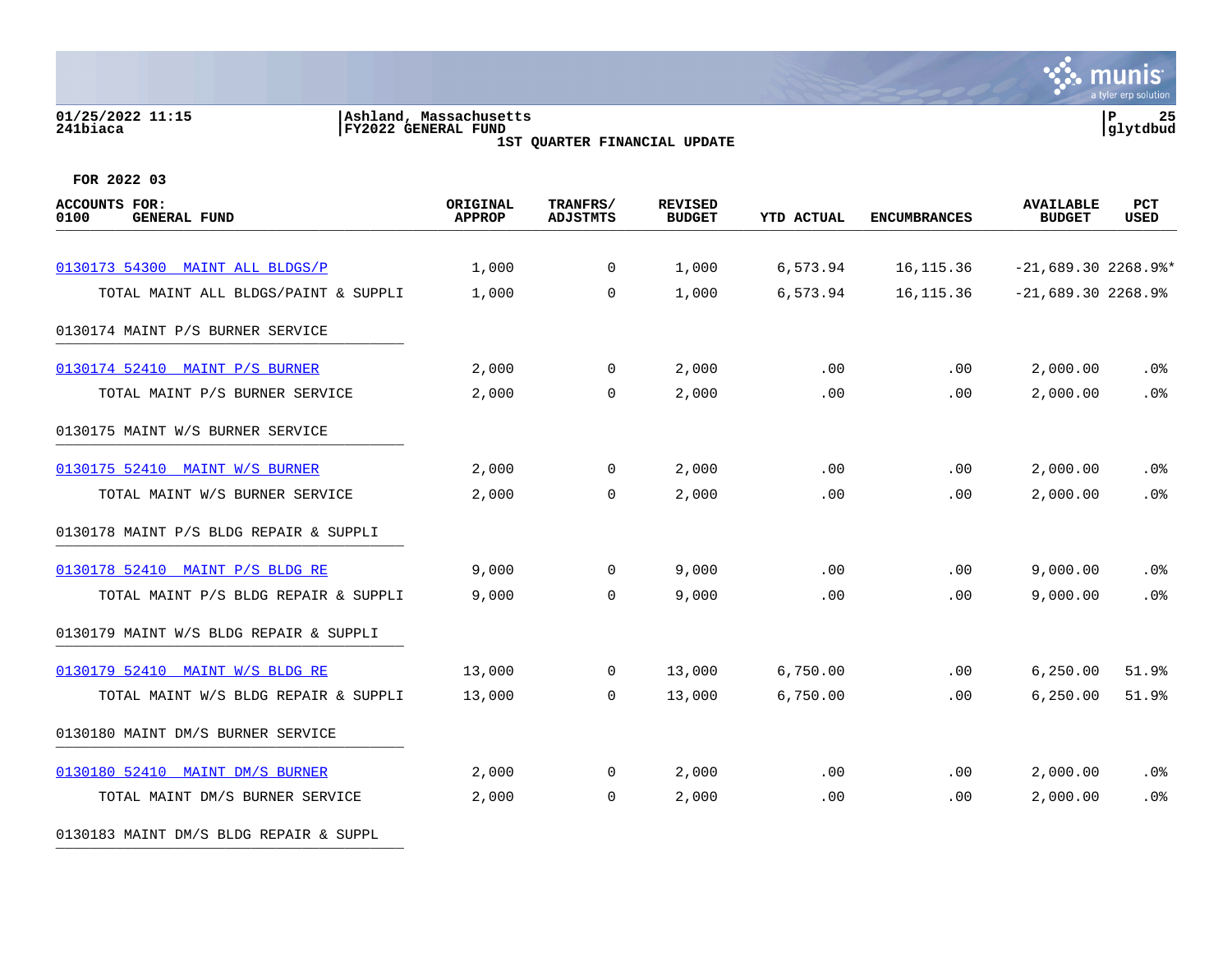# **01/25/2022 11:15 |Ashland, Massachusetts |P 26 241biaca |FY2022 GENERAL FUND |glytdbud**

**1ST QUARTER FINANCIAL UPDATE**



**FOR 2022 03**

| <b>ACCOUNTS FOR:</b><br><b>GENERAL FUND</b><br>0100 | ORIGINAL<br><b>APPROP</b> | TRANFRS/<br><b>ADJSTMTS</b> | <b>REVISED</b><br><b>BUDGET</b> | <b>YTD ACTUAL</b> | <b>ENCUMBRANCES</b> | <b>AVAILABLE</b><br><b>BUDGET</b> | PCT<br>USED |
|-----------------------------------------------------|---------------------------|-----------------------------|---------------------------------|-------------------|---------------------|-----------------------------------|-------------|
|                                                     |                           |                             |                                 |                   |                     |                                   |             |
| 0130183 52410 MAINT DM/S BLDG R                     | 5,000                     | 0                           | 5,000                           | 3,491.00          | .00                 | 1,509.00                          | 69.8%       |
| TOTAL MAINT DM/S BLDG REPAIR & SUPPL                | 5,000                     | $\Omega$                    | 5,000                           | 3,491.00          | .00                 | 1,509.00                          | 69.8%       |
| 0130184 MAINT H/S BURNER SERVICE                    |                           |                             |                                 |                   |                     |                                   |             |
| 0130184 52410 MAINT H/S BURNER                      | 2,300                     | $\overline{0}$              | 2,300                           | .00               | .00                 | 2,300.00                          | .0%         |
| TOTAL MAINT H/S BURNER SERVICE                      | 2,300                     | $\mathbf 0$                 | 2,300                           | .00               | .00                 | 2,300.00                          | .0%         |
| 0130188 MAINT H/S BLDG REPAIR & SUPPLI              |                           |                             |                                 |                   |                     |                                   |             |
| 0130188 52410 MAINT H/S BLDG RE                     | 18,000                    | $\overline{0}$              | 18,000                          | .00               | .00                 | 18,000.00                         | .0%         |
| TOTAL MAINT H/S BLDG REPAIR & SUPPLI                | 18,000                    | $\mathbf 0$                 | 18,000                          | .00               | .00                 | 18,000.00                         | .0%         |
| 0130190 MNT EQUIPMENT REPAIRS                       |                           |                             |                                 |                   |                     |                                   |             |
| 0130190 52410 MNT EOUIPMENT REP                     | 4,200                     | $\mathbf 0$                 | 4,200                           | 225.00            | .00                 | 3,975.00                          | 5.4%        |
| TOTAL MNT EQUIPMENT REPAIRS                         | 4,200                     | $\mathbf 0$                 | 4,200                           | 225.00            | .00                 | 3,975.00                          | 5.4%        |
| 0130191 P/S EQUIPMENT REPAIRS                       |                           |                             |                                 |                   |                     |                                   |             |
| 0130191 52410 P/S EOUIPMENT REP                     | 3,000                     | $\mathbf 0$                 | 3,000                           | 300.00            | 1,400.00            | 1,300.00                          | 56.7%       |
| TOTAL P/S EQUIPMENT REPAIRS                         | 3,000                     | $\mathbf 0$                 | 3,000                           | 300.00            | 1,400.00            | 1,300.00                          | 56.7%       |
| 0130192 W/S EQUIPMENT REPAIRS                       |                           |                             |                                 |                   |                     |                                   |             |
| 0130192 52410 W/S EOUIPMENT REP                     | 7,000                     | $\overline{0}$              | 7,000                           | 705.62            | 3,190.38            | 3,104.00                          | 55.7%       |
| TOTAL W/S EQUIPMENT REPAIRS                         | 7,000                     | 0                           | 7,000                           | 705.62            | 3,190.38            | 3,104.00                          | 55.7%       |
|                                                     |                           |                             |                                 |                   |                     |                                   |             |

0130193 DM/S EQUIPMENT REPAIRS \_\_\_\_\_\_\_\_\_\_\_\_\_\_\_\_\_\_\_\_\_\_\_\_\_\_\_\_\_\_\_\_\_\_\_\_\_\_\_\_\_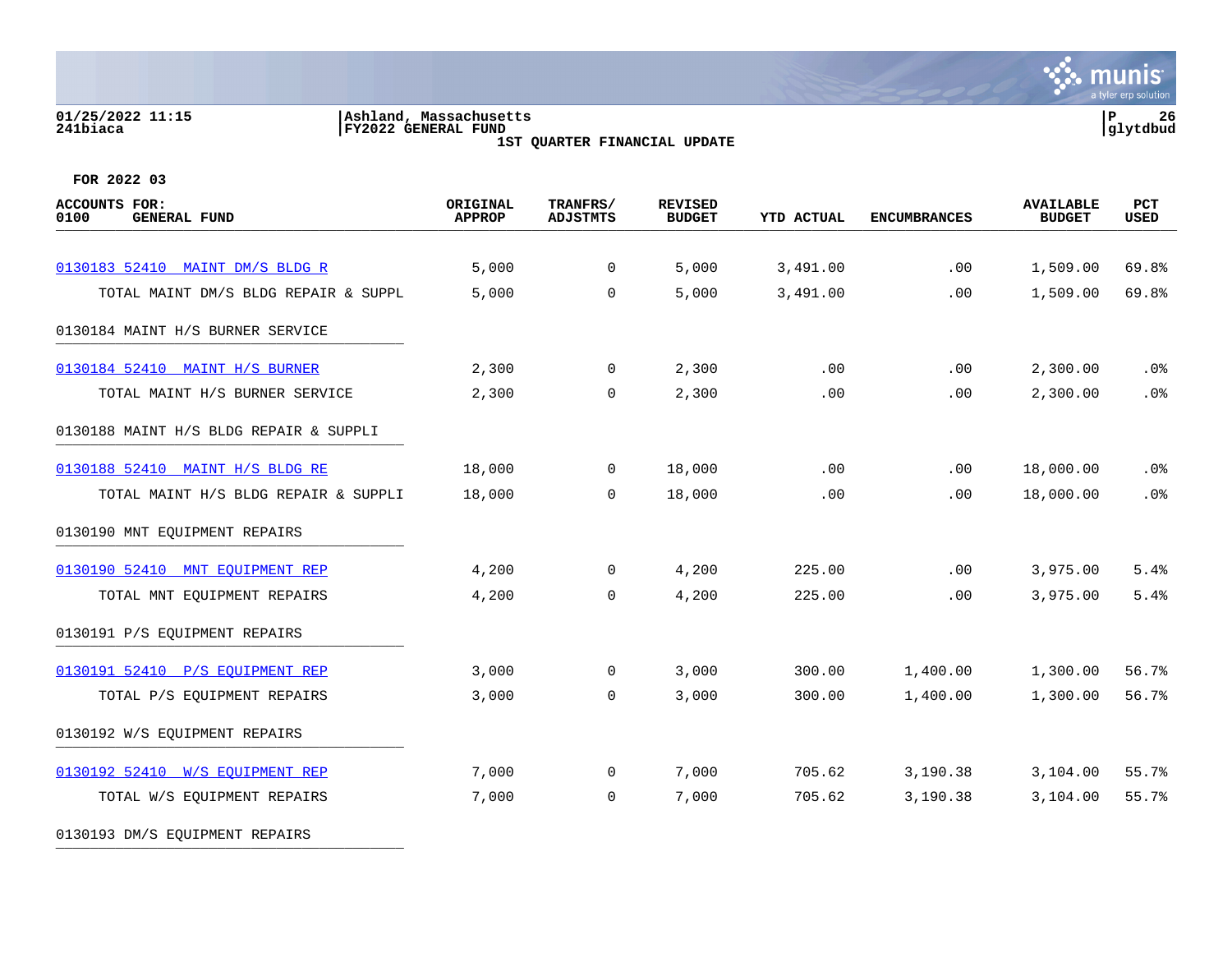#### **01/25/2022 11:15 |Ashland, Massachusetts |P 27 241biaca |FY2022 GENERAL FUND |glytdbud 1ST QUARTER FINANCIAL UPDATE**

**∵ munis** a tyler erp solution

**FOR 2022 03**

| ACCOUNTS FOR:<br>0100<br><b>GENERAL FUND</b> | ORIGINAL<br><b>APPROP</b> | TRANFRS/<br><b>ADJSTMTS</b> | <b>REVISED</b><br><b>BUDGET</b> | <b>YTD ACTUAL</b> | <b>ENCUMBRANCES</b> | <b>AVAILABLE</b><br><b>BUDGET</b> | <b>PCT</b><br>USED |
|----------------------------------------------|---------------------------|-----------------------------|---------------------------------|-------------------|---------------------|-----------------------------------|--------------------|
| 0130193 52410 DM/S EOUIPMENT RE              | 6,000                     | $\mathbf 0$                 | 6,000                           | 600.00            | 2,800.00            | 2,600.00                          | 56.7%              |
| TOTAL DM/S EQUIPMENT REPAIRS                 | 6,000                     | $\Omega$                    | 6,000                           | 600.00            | 2,800.00            | 2,600.00                          | 56.7%              |
| 0130194 H/S EQUIPMENT REPAIRS/UNDISTRI       |                           |                             |                                 |                   |                     |                                   |                    |
| 0130194 52410 H/S EQUIPMENT REP              | 7,000                     | $\mathbf 0$                 | 7,000                           | 1,424.96          | 6, 107.04           |                                   | $-532.00$ 107.6%*  |
| TOTAL H/S EQUIPMENT REPAIRS/UNDISTRI         | 7,000                     | $\Omega$                    | 7,000                           | 1,424.96          | 6, 107.04           | $-532.00$ 107.6%                  |                    |
| 0130196 W/S ACQUISITON FIXED ASSETS          |                           |                             |                                 |                   |                     |                                   |                    |
| 0130196 58500 W/S FURNITURE, FIX             | $\Omega$                  | $\mathbf 0$                 | 0                               | .00               | 5,292.27            | $-5, 292.27$ 100.0%*              |                    |
| TOTAL W/S ACQUISITON FIXED ASSETS            | $\Omega$                  | $\Omega$                    | 0                               | .00               | 5,292.27            | $-5, 292.27$ 100.0%               |                    |
| 0130201 MAINT ACQUISITION OF EQUIPMENT       |                           |                             |                                 |                   |                     |                                   |                    |
| 0130201 58500 MAINT ACOUISITION              | 6,500                     | $\Omega$                    | 6,500                           | 717.18            | .00                 | 5,782.82                          | 11.0%              |
| TOTAL MAINT ACQUISITION OF EQUIPMENT         | 6,500                     | $\Omega$                    | 6,500                           | 717.18            | .00                 | 5,782.82                          | 11.0%              |
| 0130209 MAINT REPLACEMENT EQUIPMENT          |                           |                             |                                 |                   |                     |                                   |                    |
| 0130209 58500 MAINT REPLACEMENT              | 10,000                    | $\Omega$                    | 10,000                          | .00               | .00                 | 10,000.00                         | .0%                |
| TOTAL MAINT REPLACEMENT EQUIPMENT            | 10,000                    | $\mathbf 0$                 | 10,000                          | .00               | .00                 | 10,000.00                         | .0%                |
| 0130210 S/W NEW PROGRAMS                     |                           |                             |                                 |                   |                     |                                   |                    |
| 0130210 55100 S/W NEW PROGRAMS               | 14,000                    | $\Omega$                    | 14,000                          | .00               | $.00 \,$            | 14,000.00                         | .0%                |
| TOTAL S/W NEW PROGRAMS                       | 14,000                    | $\mathbf 0$                 | 14,000                          | .00               | .00                 | 14,000.00                         | .0%                |
|                                              |                           |                             |                                 |                   |                     |                                   |                    |

0130215 SPED RES/EVERGREEN \_\_\_\_\_\_\_\_\_\_\_\_\_\_\_\_\_\_\_\_\_\_\_\_\_\_\_\_\_\_\_\_\_\_\_\_\_\_\_\_\_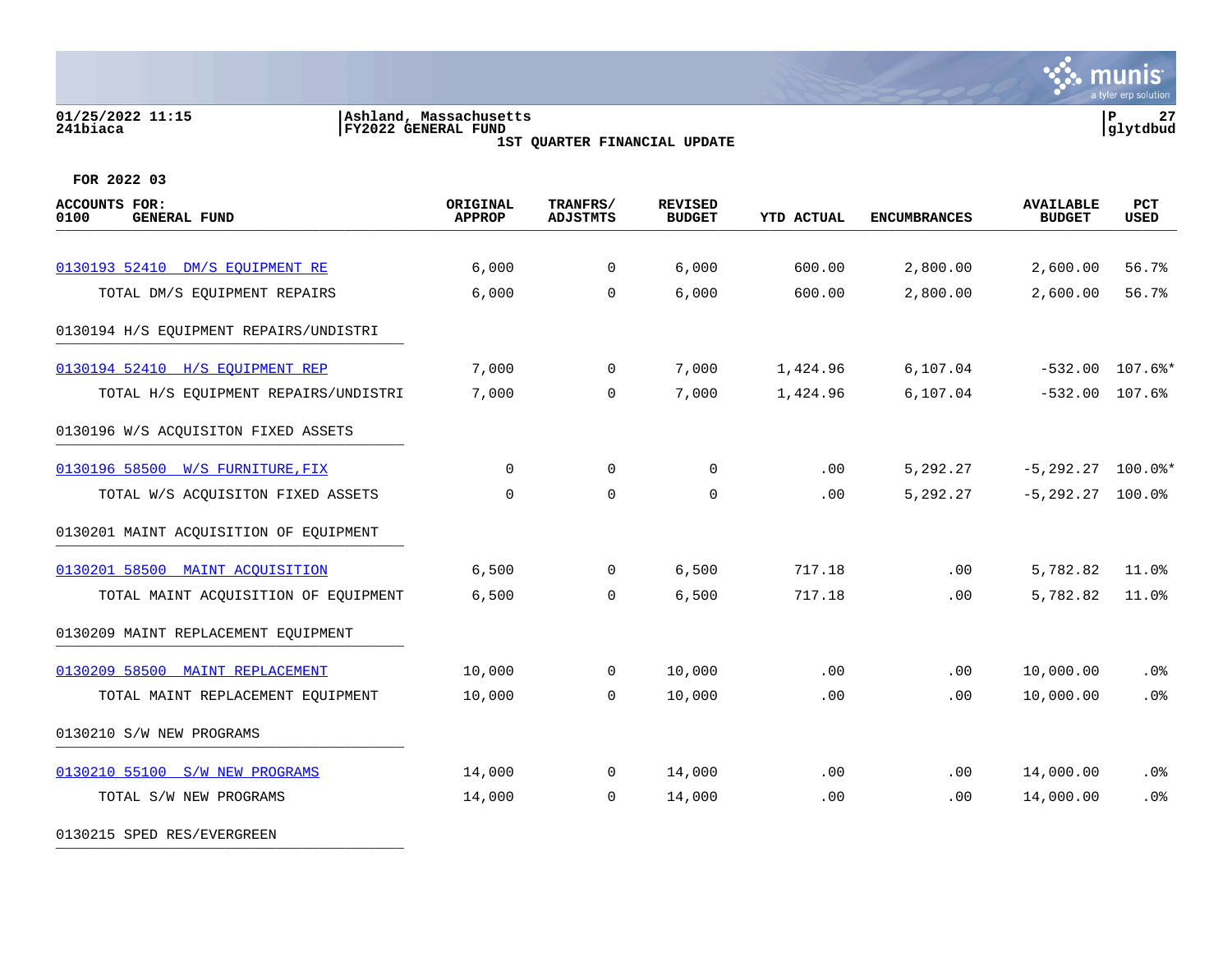# **01/25/2022 11:15 |Ashland, Massachusetts |P 28 241biaca |FY2022 GENERAL FUND |glytdbud**

**1ST QUARTER FINANCIAL UPDATE**



| <b>ACCOUNTS FOR:</b><br>0100<br><b>GENERAL FUND</b> | ORIGINAL<br><b>APPROP</b> | TRANFRS/<br><b>ADJSTMTS</b> | <b>REVISED</b><br><b>BUDGET</b> | <b>YTD ACTUAL</b> | <b>ENCUMBRANCES</b> | <b>AVAILABLE</b><br><b>BUDGET</b> | PCT<br><b>USED</b> |
|-----------------------------------------------------|---------------------------|-----------------------------|---------------------------------|-------------------|---------------------|-----------------------------------|--------------------|
|                                                     |                           |                             |                                 |                   |                     |                                   |                    |
| 0130215 53920 SPED RES/EVERGREE                     | 52,800                    | 0                           | 52,800                          | .00               | .00                 | 52,800.00                         | .0 <sub>8</sub>    |
| TOTAL SPED RES/EVERGREEN                            | 52,800                    | $\mathbf 0$                 | 52,800                          | .00               | .00                 | 52,800.00                         | .0%                |
| 0130220 SPED DAY/DR. FRANKLIN PERKINS               |                           |                             |                                 |                   |                     |                                   |                    |
| 0130220 53920 SPED DAY/DR. FRAN                     | 154,000                   | $\mathbf 0$                 | 154,000                         | .00               | .00                 | 154,000.00                        | .0%                |
| TOTAL SPED DAY/DR. FRANKLIN PERKINS                 | 154,000                   | $\Omega$                    | 154,000                         | .00               | .00.                | 154,000.00                        | .0%                |
| 0130223 SPED DAY/LEARNING PREP                      |                           |                             |                                 |                   |                     |                                   |                    |
| 0130223 53920 SPED DAY/LEARNING                     | 58,000                    | 0                           | 58,000                          | .00               | .00                 | 58,000.00                         | .0%                |
| TOTAL SPED DAY/LEARNING PREP                        | 58,000                    | $\mathbf 0$                 | 58,000                          | .00               | .00                 | 58,000.00                         | .0%                |
| 0130227 SPED/ACCEPT COLLAB TRANSPORTAT              |                           |                             |                                 |                   |                     |                                   |                    |
| 0130227 53921 SPED ACCEPT/TRANS                     | 813,372                   | 0                           | 813,372                         | 29,209.70         | 750,000.00          | 34,162.30                         | 95.8%              |
| TOTAL SPED/ACCEPT COLLAB TRANSPORTAT                | 813,372                   | 0                           | 813,372                         | 29,209.70         | 750,000.00          | 34, 162. 30                       | 95.8%              |
| 0130228 SPED/ACCEPT COLLAB MEMBERSHIP               |                           |                             |                                 |                   |                     |                                   |                    |
| 0130228 53921 SPED/ACCEPT/MEMBE                     | 4,000                     | 0                           | 4,000                           | 4,000.00          | .00                 | .00                               | 100.0%             |
| TOTAL SPED/ACCEPT COLLAB MEMBERSHIP                 | 4,000                     | $\Omega$                    | 4,000                           | 4,000.00          | .00                 | .00.                              | 100.0%             |
| 0130229 SPED/ACCEPT COLLAB TUITION                  |                           |                             |                                 |                   |                     |                                   |                    |
| 0130229 53920 SPED/ACCEPT<br>TUIT                   | 749,500                   | 0                           | 749,500                         | 99,992.25         | 269,470.21          | 380,037.54                        | 49.3%              |
| TOTAL SPED/ACCEPT COLLAB TUITION                    | 749,500                   | $\Omega$                    | 749,500                         | 99,992.25         | 269,470.21          | 380,037.54                        | 49.3%              |
| 0130230 SPED/ACCEPT COLLAB CONTR SERVI              |                           |                             |                                 |                   |                     |                                   |                    |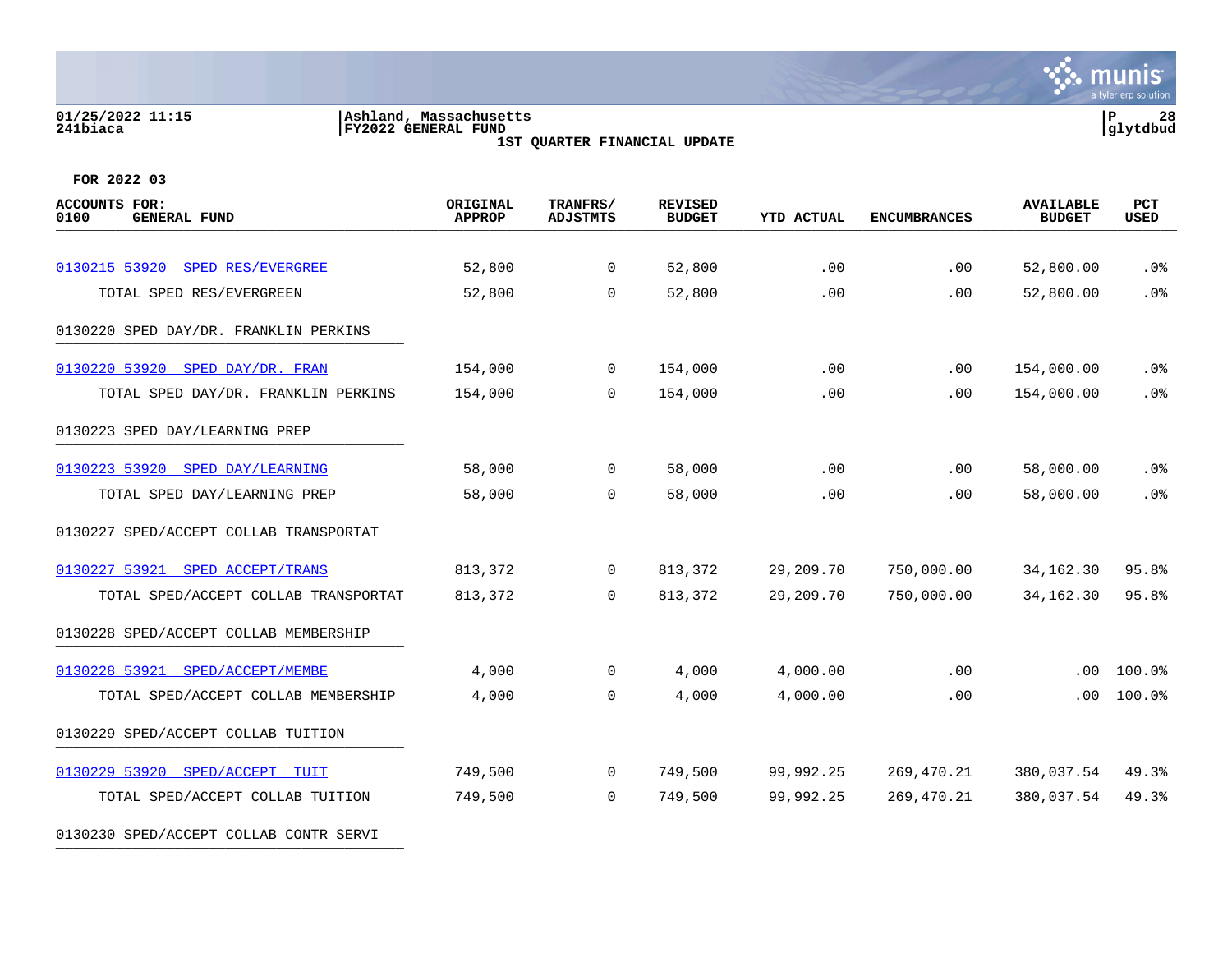# **01/25/2022 11:15 |Ashland, Massachusetts |P 29 241biaca |FY2022 GENERAL FUND |glytdbud**

**1ST QUARTER FINANCIAL UPDATE**



**FOR 2022 03**

| ACCOUNTS FOR:<br>0100<br><b>GENERAL FUND</b> | ORIGINAL<br><b>APPROP</b> | TRANFRS/<br>ADJSTMTS | <b>REVISED</b><br><b>BUDGET</b> | <b>YTD ACTUAL</b> | <b>ENCUMBRANCES</b> | <b>AVAILABLE</b><br><b>BUDGET</b> | PCT<br><b>USED</b> |
|----------------------------------------------|---------------------------|----------------------|---------------------------------|-------------------|---------------------|-----------------------------------|--------------------|
| 0130230 53921 SPED ACCEPT/CS                 |                           | $\overline{0}$       |                                 | 1,100.00          | 1,920.00            | 6,980.00                          | 30.2%              |
|                                              | 10,000                    |                      | 10,000                          |                   |                     |                                   |                    |
| TOTAL SPED/ACCEPT COLLAB CONTR SERVI         | 10,000                    | $\Omega$             | 10,000                          | 1,100.00          | 1,920.00            | 6,980.00                          | 30.2%              |
| 0130234 SPED/INDEPENDENT EVALUATIONS         |                           |                      |                                 |                   |                     |                                   |                    |
| 0130234 53921 SPED/INDEPENDENT               | 6,000                     | $\overline{0}$       | 6,000                           | .00               | .00                 | 6,000.00                          | .0 <sub>8</sub>    |
| TOTAL SPED/INDEPENDENT EVALUATIONS           | 6,000                     | 0                    | 6,000                           | .00               | .00                 | 6,000.00                          | .0%                |
| 0130235 SPED ADMIN/PROFESSIONAL SAL          |                           |                      |                                 |                   |                     |                                   |                    |
| 0130235 51180 SPED ADMIN/PROFES              | 122,479                   | $\mathbf 0$          | 122,479                         | 35,929.38         | 110,769.20          | $-24, 219.58$ 119.8%*             |                    |
| TOTAL SPED ADMIN/PROFESSIONAL SAL            | 122,479                   | $\Omega$             | 122,479                         | 35,929.38         | 110,769.20          | $-24, 219.58$ 119.8%              |                    |
| 0130236 SPED SALARY SECRETARY                |                           |                      |                                 |                   |                     |                                   |                    |
| 0130236 51180 SPED SALARY SECRE              | $\mathbf 0$               | $\mathbf 0$          | 0                               | 1,300.00          | .00                 | $-1,300.00$ $100.0$ *             |                    |
| TOTAL SPED SALARY SECRETARY                  | $\mathbf 0$               | 0                    | $\mathbf 0$                     | 1,300.00          | .00                 | $-1,300.00$                       | 100.0%             |
| 0130237 SPED OFFICE SUPPLIES                 |                           |                      |                                 |                   |                     |                                   |                    |
| 0130237 55150 SPED OFFICE SUPPL              | 6,000                     | $\overline{0}$       | 6,000                           | 399.63            | 3,530.88            | 2,069.49                          | 65.5%              |
| TOTAL SPED OFFICE SUPPLIES                   | 6,000                     | $\mathbf 0$          | 6,000                           | 399.63            | 3,530.88            | 2,069.49                          | 65.5%              |
| 0130238 SPED COORDINATORS EXPENSE            |                           |                      |                                 |                   |                     |                                   |                    |
| 0130238 55150 SPED COORDINATORS              | 335                       | $\mathbf 0$          | 335                             | .00               | .00                 | 335.00                            | .0%                |
| TOTAL SPED COORDINATORS EXPENSE              | 335                       | $\mathbf 0$          | 335                             | .00               | .00                 | 335.00                            | .0 <sup>8</sup>    |
|                                              |                           |                      |                                 |                   |                     |                                   |                    |

0130239 SPED/PROFESSIONAL IMPROVEMENT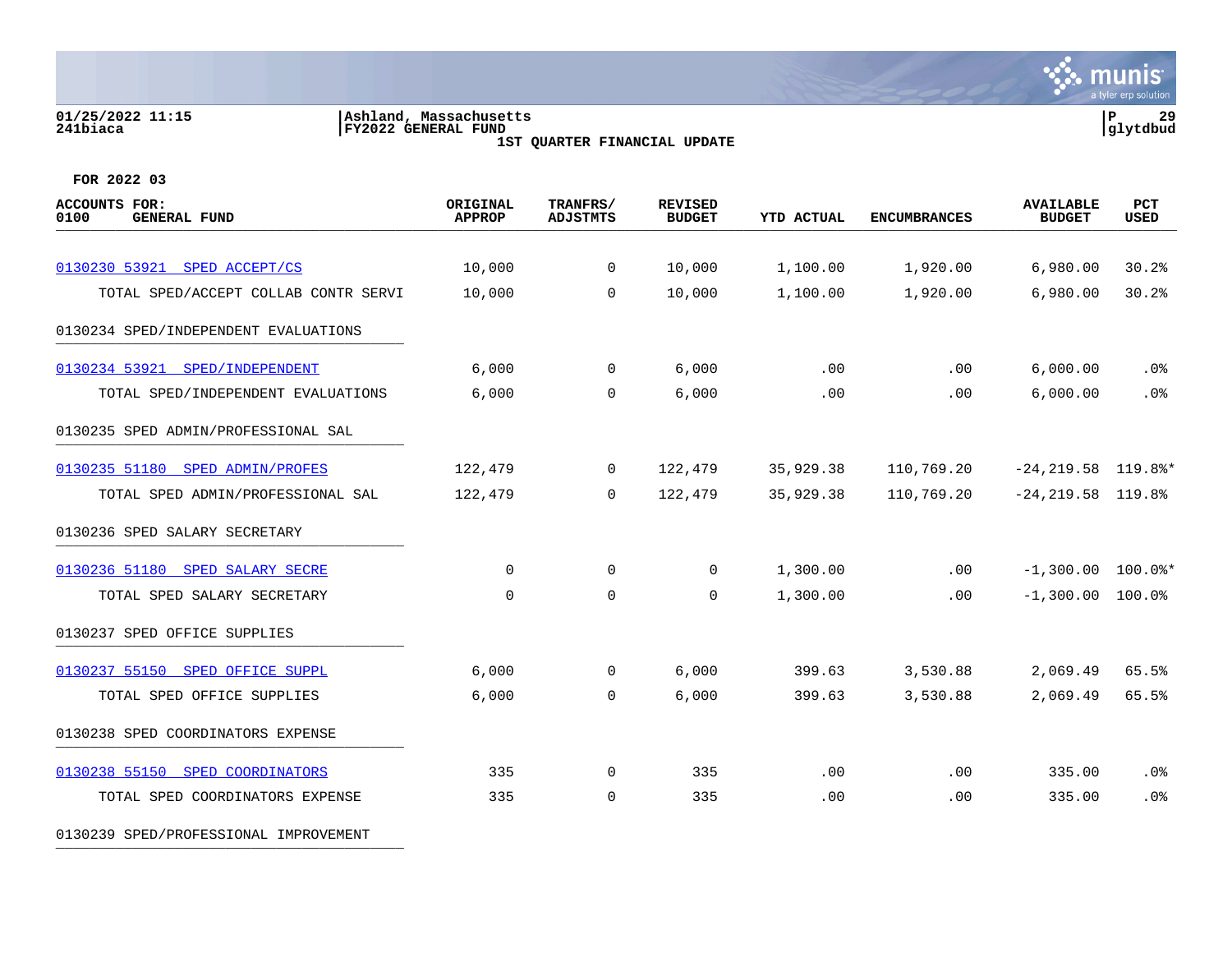#### **01/25/2022 11:15 |Ashland, Massachusetts |P 30 241biaca |FY2022 GENERAL FUND |glytdbud 1ST QUARTER FINANCIAL UPDATE**



**FOR 2022 03**

0130247 H/S ELL TUTORS

| <b>ACCOUNTS FOR:</b><br>0100<br><b>GENERAL FUND</b> | ORIGINAL<br><b>APPROP</b> | TRANFRS/<br><b>ADJSTMTS</b> | <b>REVISED</b><br><b>BUDGET</b> | <b>YTD ACTUAL</b> | <b>ENCUMBRANCES</b> | <b>AVAILABLE</b><br><b>BUDGET</b> | PCT<br>USED |
|-----------------------------------------------------|---------------------------|-----------------------------|---------------------------------|-------------------|---------------------|-----------------------------------|-------------|
|                                                     |                           |                             |                                 |                   |                     |                                   |             |
| 0130239 55150 SPED/PROFESSIONAL                     | 1,200                     | $\overline{0}$              | 1,200                           | .00               | .00                 | 1,200.00                          | .0%         |
| TOTAL SPED/PROFESSIONAL IMPROVEMENT                 | 1,200                     | $\Omega$                    | 1,200                           | .00               | .00                 | 1,200.00                          | .0%         |
| 0130240 SPED I/S SUPPLIES - UNDISTRIB               |                           |                             |                                 |                   |                     |                                   |             |
| 0130240 55150 SPED I/S -UNDISTR                     | 18,586                    | $\overline{0}$              | 18,586                          | 15,767.45         | 316.95              | 2,501.60                          | 86.5%       |
| TOTAL SPED I/S SUPPLIES - UNDISTRIB                 | 18,586                    | $\Omega$                    | 18,586                          | 15,767.45         | 316.95              | 2,501.60                          | 86.5%       |
| 0130243 SPED H/S TEACHER SALARIES                   |                           |                             |                                 |                   |                     |                                   |             |
| 0130243 51180 SPED H/S TEACHER                      | 523,272                   | 0                           | 523,272                         | 60,308.19         | 464,362.79          | $-1,398.98$ 100.3%*               |             |
| TOTAL SPED H/S TEACHER SALARIES                     | 523,272                   | $\overline{0}$              | 523,272                         | 60,308.19         | 464, 362. 79        | $-1,398.98$ 100.3%                |             |
| 0130244 SPED H/S SUB TEACHER SALARIES               |                           |                             |                                 |                   |                     |                                   |             |
| 0130244 51180 SPED H/S SUB TEAC                     | 2,500                     | $\overline{0}$              | 2,500                           | .00               | .00                 | 2,500.00                          | $.0\%$      |
| TOTAL SPED H/S SUB TEACHER SALARIES                 | 2,500                     | $\Omega$                    | 2,500                           | .00               | .00                 | 2,500.00                          | .0%         |
| 0130245 SPED PYRL ENC HOME TUTOR SALS               |                           |                             |                                 |                   |                     |                                   |             |
| 0130245 51180 SPED PYRL ENC HOM                     | 22,680                    | $\Omega$                    | 22,680                          | 76.16             | $.00 \,$            | 22,603.84                         | .3%         |
| TOTAL SPED PYRL ENC HOME TUTOR SALS                 | 22,680                    | $\Omega$                    | 22,680                          | 76.16             | .00                 | 22,603.84                         | .3%         |
| 0130246 SPED H/S TEACHER AIDES                      |                           |                             |                                 |                   |                     |                                   |             |
| 0130246 51180 SPED H/S TEACHER                      | 162,172                   | $\overline{0}$              | 162,172                         | 13,615.59         | 119,475.40          | 29,081.01                         | 82.1%       |
| TOTAL SPED H/S TEACHER AIDES                        | 162,172                   | $\Omega$                    | 162,172                         | 13,615.59         | 119,475.40          | 29,081.01                         | 82.1%       |
|                                                     |                           |                             |                                 |                   |                     |                                   |             |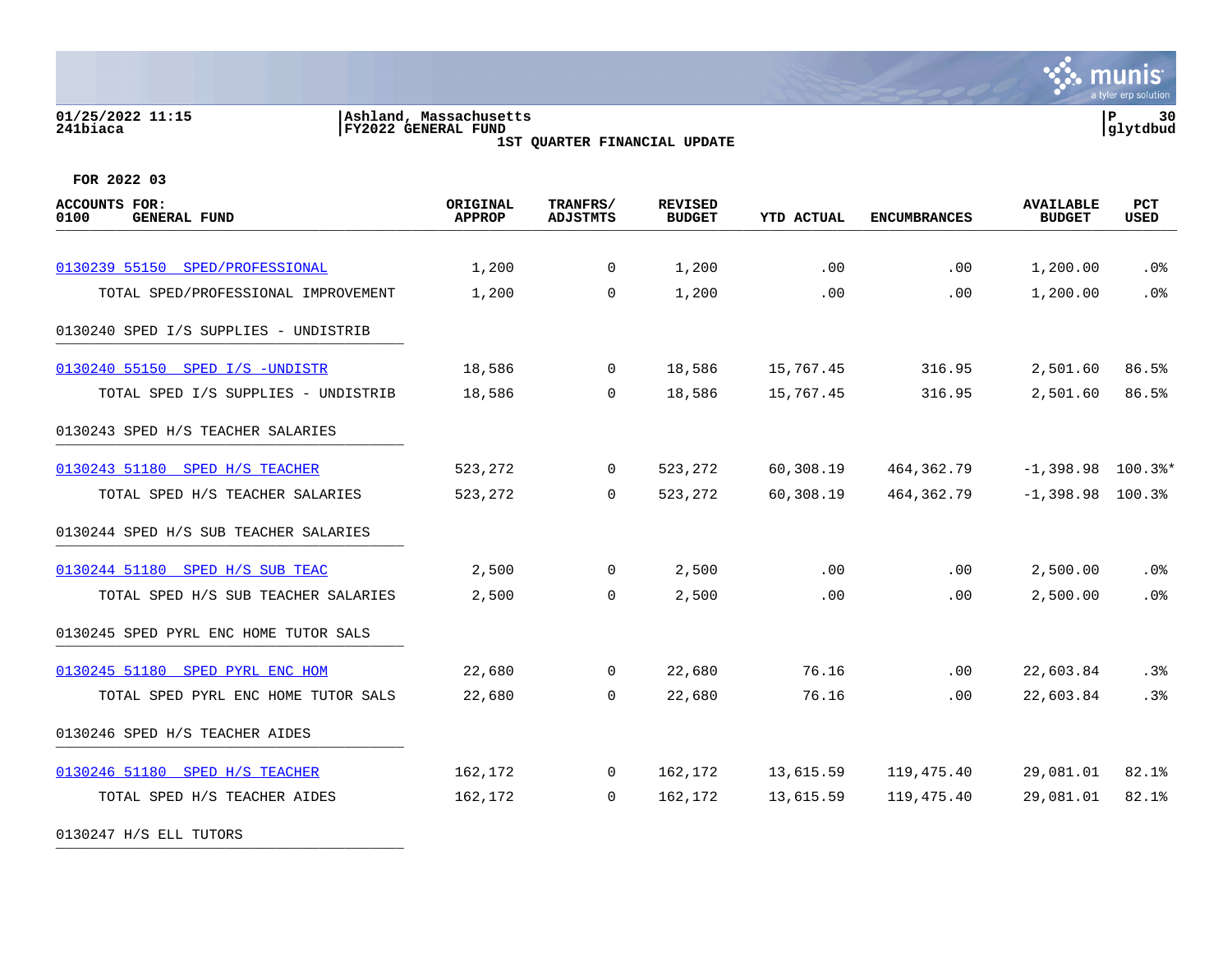### **01/25/2022 11:15 |Ashland, Massachusetts |P 31 241biaca |FY2022 GENERAL FUND |glytdbud**

**1ST QUARTER FINANCIAL UPDATE**



**FOR 2022 03**

| ACCOUNTS FOR:<br><b>GENERAL FUND</b><br>0100 | ORIGINAL<br><b>APPROP</b> | TRANFRS/<br><b>ADJSTMTS</b> | <b>REVISED</b><br><b>BUDGET</b> | <b>YTD ACTUAL</b> | <b>ENCUMBRANCES</b> | <b>AVAILABLE</b><br><b>BUDGET</b> | PCT<br>USED |
|----------------------------------------------|---------------------------|-----------------------------|---------------------------------|-------------------|---------------------|-----------------------------------|-------------|
| 0130247 51170 H/S ELL TUTORS                 | 25,836                    | $\overline{0}$              | 25,836                          | .00               | .00                 | 25,836.00                         | .0%         |
| TOTAL H/S ELL TUTORS                         | 25,836                    | $\mathbf 0$                 | 25,836                          | .00               | .00                 | 25,836.00                         | .0%         |
| 0130248 D/W EXTRACURRICULAR SALS             |                           |                             |                                 |                   |                     |                                   |             |
| 0130248 51190 D/W EXTRACURRICUL              | 1,500                     | $\overline{0}$              | 1,500                           | .00               | .00                 | 1,500.00                          | .0%         |
| TOTAL D/W EXTRACURRICULAR SALS               | 1,500                     | $\mathbf 0$                 | 1,500                           | .00               | .00                 | 1,500.00                          | .0%         |
| 0130252 VOCATIONAL TUITIONS/SECONDARY        |                           |                             |                                 |                   |                     |                                   |             |
| 0130252 53210 VOCATIONAL TUITIO              | 70,000                    | $\overline{0}$              | 70,000                          | .00               | .00                 | 70,000.00                         | $.0\%$      |
| TOTAL VOCATIONAL TUITIONS/SECONDARY          | 70,000                    | $\mathbf 0$                 | 70,000                          | .00               | .00                 | 70,000.00                         | .0%         |
| 0130253 VOC ED TRANSPORTATION                |                           |                             |                                 |                   |                     |                                   |             |
| 0130253 53310 VOC ED TRANSPORTA              | 20,000                    | 0                           | 20,000                          | .00               | .00                 | 20,000.00                         | $.0\%$      |
| TOTAL VOC ED TRANSPORTATION                  | 20,000                    | 0                           | 20,000                          | .00               | .00                 | 20,000.00                         | .0%         |
| 0130254 DM/S ELL SUPPLIES                    |                           |                             |                                 |                   |                     |                                   |             |
| 0130254 55100 DMS ELL SUPPLIES               | 600                       | 0                           | 600                             | .00               | .00                 | 600.00                            | .0%         |
| TOTAL DM/S ELL SUPPLIES                      | 600                       | $\mathbf 0$                 | 600                             | .00               | .00                 | 600.00                            | .0%         |
| 0130257 DM/S INSTR SUPPL/READING             |                           |                             |                                 |                   |                     |                                   |             |
| 0130257 55100 DMS IS/READING                 | 4,850                     | 0                           | 4,850                           | .00               | 732.70              | 4,117.30                          | 15.1%       |
| TOTAL DM/S INSTR SUPPL/READING               | 4,850                     | 0                           | 4,850                           | .00               | 732.70              | 4,117.30                          | 15.1%       |

0130258 DM/S INSTR SUPPL/SOCIAL STUDIE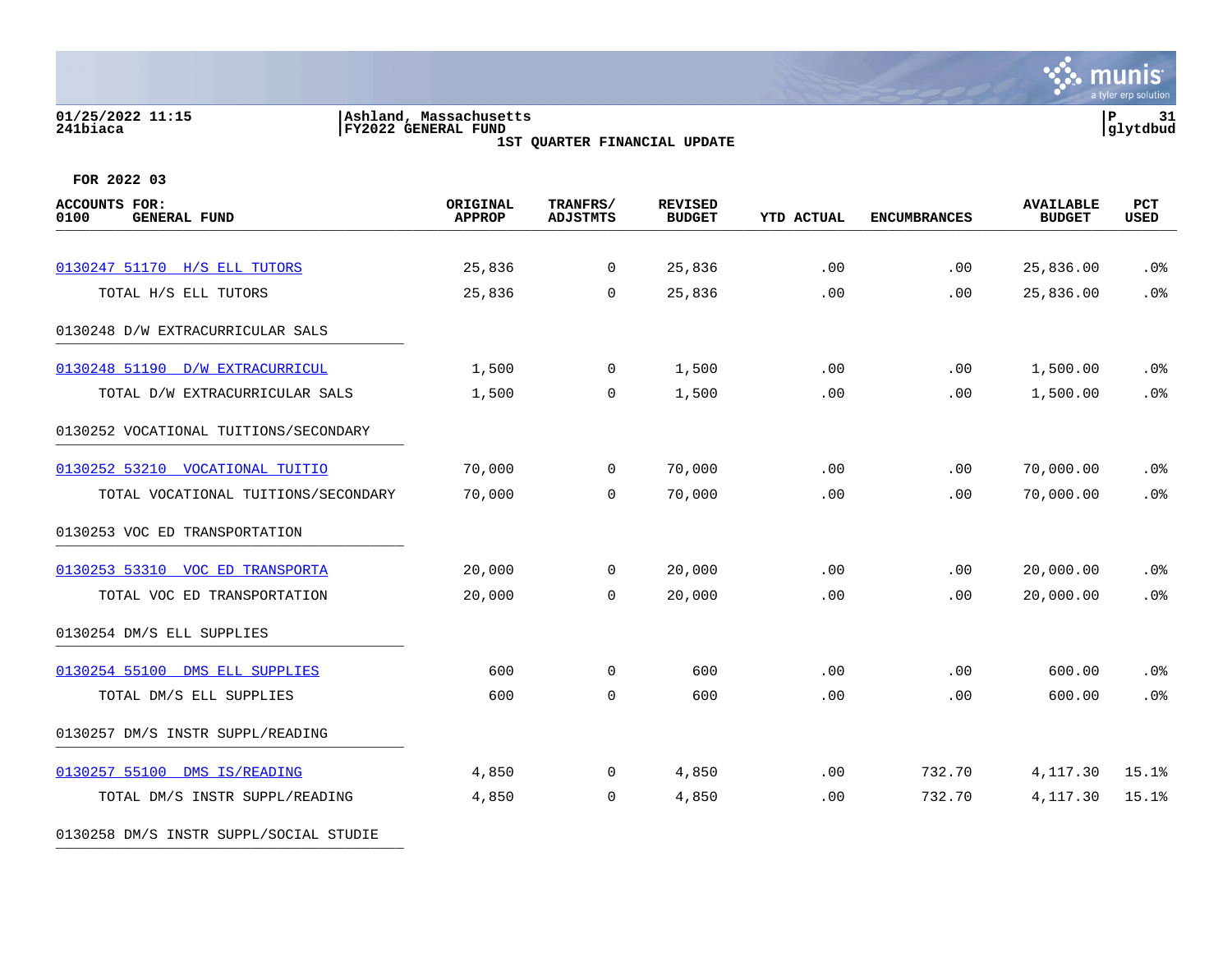### **01/25/2022 11:15 |Ashland, Massachusetts |P 32 241biaca |FY2022 GENERAL FUND |glytdbud**

**1ST QUARTER FINANCIAL UPDATE**



| <b>ACCOUNTS FOR:</b><br>0100<br><b>GENERAL FUND</b> | ORIGINAL<br><b>APPROP</b> | TRANFRS/<br><b>ADJSTMTS</b> | <b>REVISED</b><br><b>BUDGET</b> | <b>YTD ACTUAL</b> | <b>ENCUMBRANCES</b> | <b>AVAILABLE</b><br><b>BUDGET</b> | PCT<br><b>USED</b> |
|-----------------------------------------------------|---------------------------|-----------------------------|---------------------------------|-------------------|---------------------|-----------------------------------|--------------------|
|                                                     |                           |                             |                                 |                   |                     |                                   |                    |
| 0130258 55100 DMS IS/SOCIAL STU                     | 3,000                     | 0                           | 3,000                           | 568.88            | .00                 | 2,431.12                          | 19.0%              |
| TOTAL DM/S INSTR SUPPL/SOCIAL STUDIE                | 3,000                     | 0                           | 3,000                           | 568.88            | .00                 | 2,431.12                          | 19.0%              |
| 0130259 DM/S INSTR SUPPL/MATH                       |                           |                             |                                 |                   |                     |                                   |                    |
| 0130259 55100 DMS IS/MATH                           | 8,000                     | $\overline{0}$              | 8,000                           | .00               | .00                 | 8,000.00                          | .0%                |
| TOTAL DM/S INSTR SUPPL/MATH                         | 8,000                     | $\Omega$                    | 8,000                           | .00               | .00                 | 8,000.00                          | .0%                |
| 0130260 DM/S INSTR SUPPL/SCIENCE                    |                           |                             |                                 |                   |                     |                                   |                    |
| 0130260 55100 DMS IS/SCIENCE                        | 4,000                     | $\overline{0}$              | 4,000                           | 2,244.00          | .00                 | 1,756.00                          | 56.1%              |
| TOTAL DM/S INSTR SUPPL/SCIENCE                      | 4,000                     | 0                           | 4,000                           | 2,244.00          | .00                 | 1,756.00                          | 56.1%              |
| 0130263 DM/S OUTDOOR CLASSROOM                      |                           |                             |                                 |                   |                     |                                   |                    |
| 0130263 53310 DM/S OUTDOOR CLAS                     | 5,500                     | $\overline{0}$              | 5,500                           | .00               | .00                 | 5,500.00                          | .0%                |
| TOTAL DM/S OUTDOOR CLASSROOM                        | 5,500                     | $\Omega$                    | 5,500                           | .00               | .00                 | 5,500.00                          | .0%                |
| 0130264 H/S INSTRUCTIONAL FIELD TRIPS               |                           |                             |                                 |                   |                     |                                   |                    |
| 0130264 53310 H/S INSTRUCTIONAL                     | 11,000                    | 0                           | 11,000                          | .00               | .00                 | 11,000.00                         | $.0\%$             |
| TOTAL H/S INSTRUCTIONAL FIELD TRIPS                 | 11,000                    | 0                           | 11,000                          | .00               | .00                 | 11,000.00                         | .0%                |
| 0130267 SPED COORDINATOR/DMS                        |                           |                             |                                 |                   |                     |                                   |                    |
| 0130267 51180 SPED COORDINATOR                      | 45,900                    | $\overline{0}$              | 45,900                          | 18,084.58         | 34,711.53           | $-6,896.11$ 115.0%*               |                    |
| TOTAL SPED COORDINATOR/DMS                          | 45,900                    | $\Omega$                    | 45,900                          | 18,084.58         | 34,711.53           | $-6,896.11$ 115.0%                |                    |
| 0130268 SPED COORDINATOR/AHS                        |                           |                             |                                 |                   |                     |                                   |                    |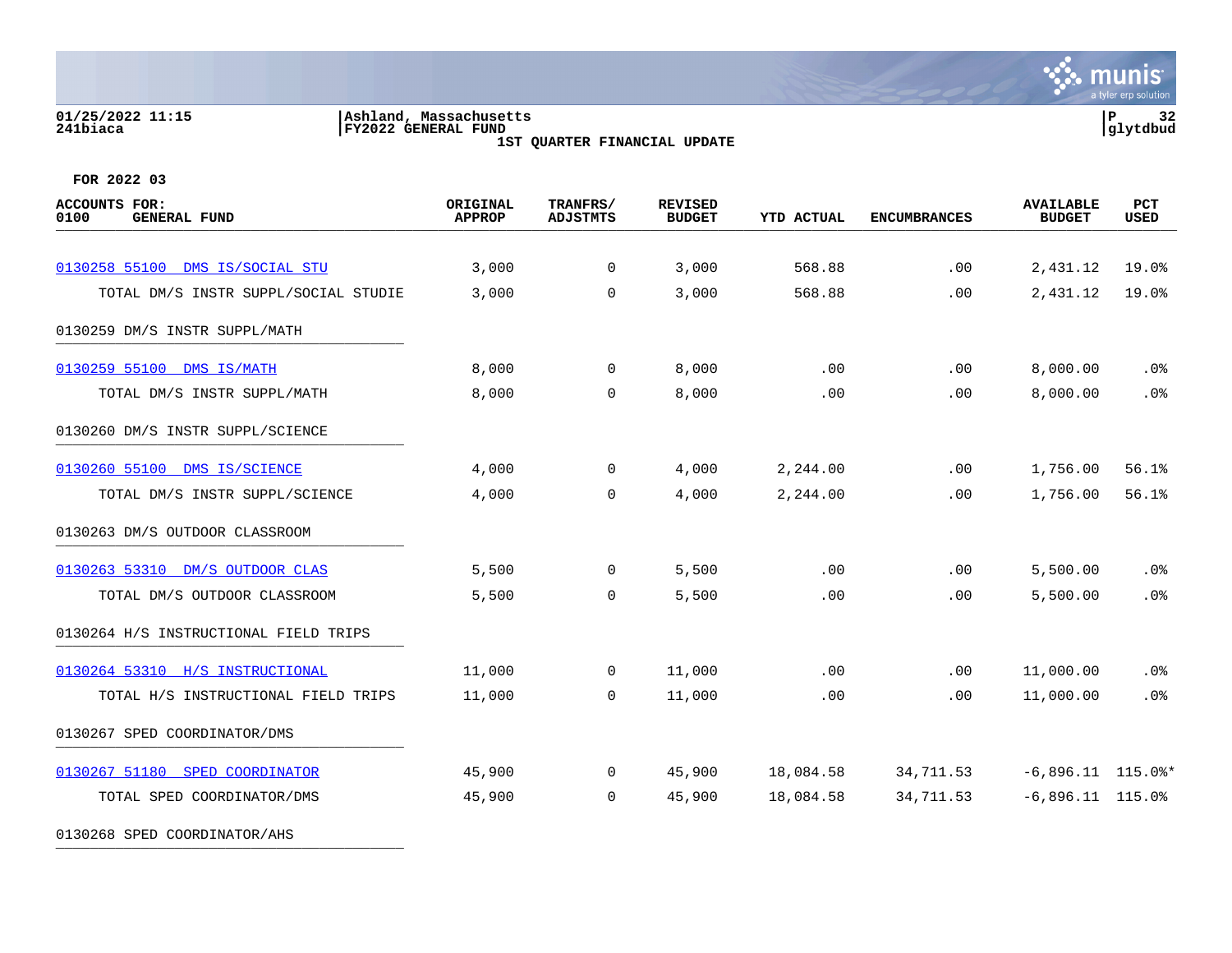#### **01/25/2022 11:15 |Ashland, Massachusetts |P 33 241biaca |FY2022 GENERAL FUND |glytdbud 1ST QUARTER FINANCIAL UPDATE**



**∵ munis** 

| ACCOUNTS FOR:<br>0100<br><b>GENERAL FUND</b> | ORIGINAL<br><b>APPROP</b> | TRANFRS/<br><b>ADJSTMTS</b> | <b>REVISED</b><br><b>BUDGET</b> | <b>YTD ACTUAL</b> | <b>ENCUMBRANCES</b> | <b>AVAILABLE</b><br><b>BUDGET</b> | <b>PCT</b><br><b>USED</b> |
|----------------------------------------------|---------------------------|-----------------------------|---------------------------------|-------------------|---------------------|-----------------------------------|---------------------------|
|                                              |                           |                             |                                 |                   |                     |                                   |                           |
| 0130268 51180 SPED COORDINATOR               | 77,520                    | $\mathbf 0$                 | 77,520                          | 20,988.86         | 61,538.40           | $-5,007.26$ 106.5%*               |                           |
| TOTAL SPED COORDINATOR/AHS                   | 77,520                    | $\Omega$                    | 77,520                          | 20,988.86         | 61,538.40           | $-5,007.26$ 106.5%                |                           |
| 0130275 IN-SERVICE TRAINING PROGRAMS         |                           |                             |                                 |                   |                     |                                   |                           |
| 0130275 53910 IN-SERVICE TRAINI              | 2,000                     | $\overline{0}$              | 2,000                           | 128.13            | 1,558.54            | 313.33                            | 84.3%                     |
| TOTAL IN-SERVICE TRAINING PROGRAMS           | 2,000                     | $\mathbf 0$                 | 2,000                           | 128.13            | 1,558.54            | 313.33                            | 84.3%                     |
| 0130276 CURRICULUM DEVELOPMENT K-12          |                           |                             |                                 |                   |                     |                                   |                           |
| 0130276 53910 CURRICULUM DEVELO              | $\Omega$                  | $\Omega$                    | $\mathbf 0$                     | .00               | 1,707.32            | $-1,707.32$ 100.0%*               |                           |
| TOTAL CURRICULUM DEVELOPMENT K-12            | 0                         | $\mathbf 0$                 | 0                               | .00.              | 1,707.32            | $-1,707.32$ 100.0%                |                           |
| 0130277 SPED W/S SUB TEACHER SALARIES        |                           |                             |                                 |                   |                     |                                   |                           |
| 0130277 51180 SPED W/S SUB TEAC              | 5,600                     | $\overline{0}$              | 5,600                           | .00               | .00                 | 5,600.00                          | .0%                       |
| TOTAL SPED W/S SUB TEACHER SALARIES          | 5,600                     | $\Omega$                    | 5,600                           | .00               | .00                 | 5,600.00                          | .0 <sub>8</sub>           |
| 0130278 SPED DM/S SUB TEACHER SALARIES       |                           |                             |                                 |                   |                     |                                   |                           |
| 0130278 51180 SPED DM/S SUB TEA              | 4,500                     | $\mathbf 0$                 | 4,500                           | 283.50            | .00                 | 4,216.50                          | 6.3%                      |
| TOTAL SPED DM/S SUB TEACHER SALARIES         | 4,500                     | $\Omega$                    | 4,500                           | 283.50            | .00                 | 4,216.50                          | 6.3%                      |
| 0130279 H/S ATHLETIC SALARIES/SECRETAR       |                           |                             |                                 |                   |                     |                                   |                           |
| 0130279 51190 H/S ATHLETIC SALA              | 24,991                    | $\mathsf{O}$                | 24,991                          | 3,279.49          | 21, 213.52          | 497.99                            | 98.0%                     |
| TOTAL H/S ATHLETIC SALARIES/SECRETAR         | 24,991                    | $\Omega$                    | 24,991                          | 3,279.49          | 21, 213.52          | 497.99                            | 98.0%                     |
| 0130282 SPED PRE TEACHER SALARIES            |                           |                             |                                 |                   |                     |                                   |                           |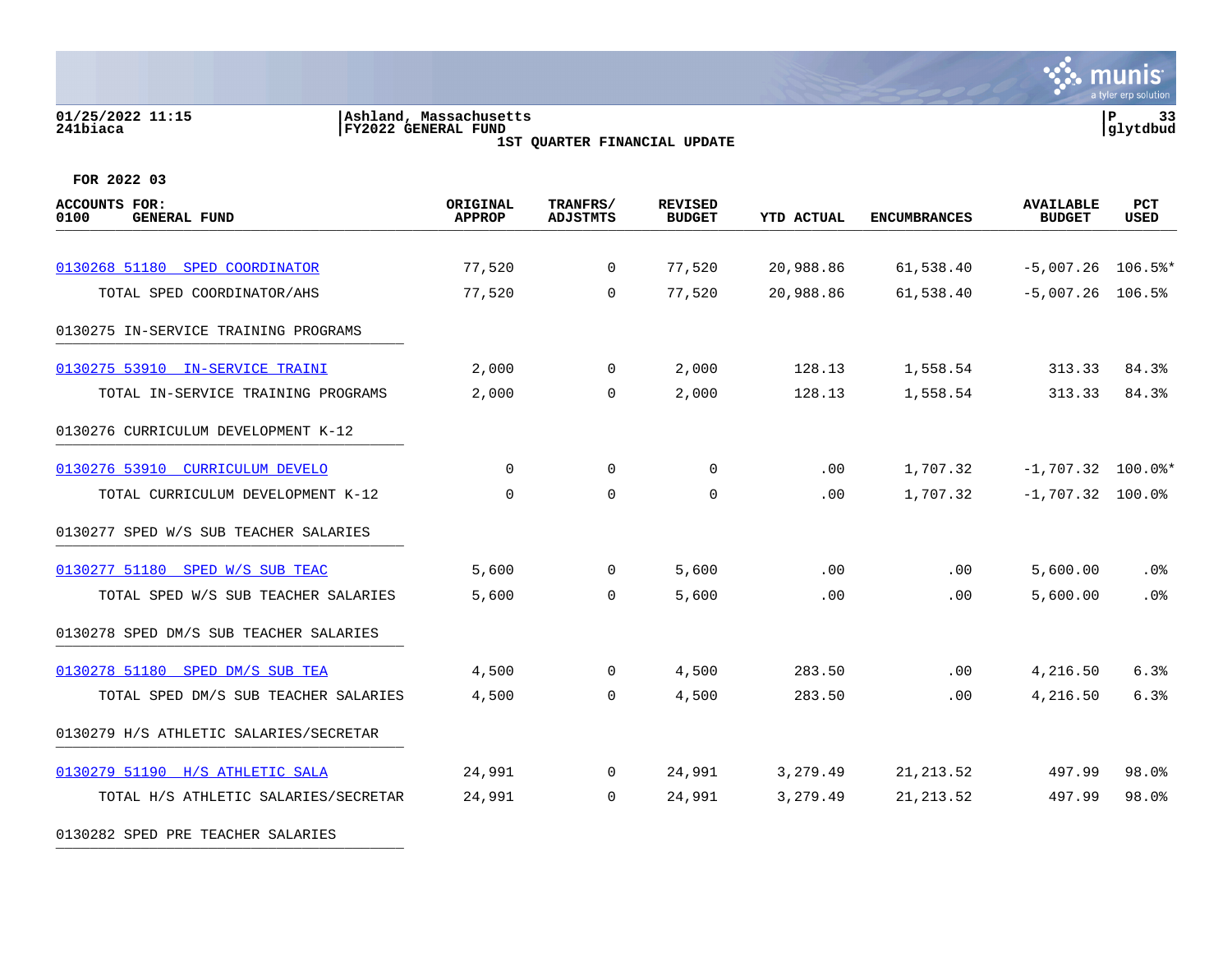#### **01/25/2022 11:15 |Ashland, Massachusetts |P 34 241biaca |FY2022 GENERAL FUND |glytdbud 1ST QUARTER FINANCIAL UPDATE**



**FOR 2022 03**

0130300 MAINT - W/S WATER & SEWER

| <b>ACCOUNTS FOR:</b><br>0100<br><b>GENERAL FUND</b> | ORIGINAL<br><b>APPROP</b> | TRANFRS/<br><b>ADJSTMTS</b> | <b>REVISED</b><br><b>BUDGET</b> | <b>YTD ACTUAL</b> | <b>ENCUMBRANCES</b> | <b>AVAILABLE</b><br><b>BUDGET</b> | <b>PCT</b><br><b>USED</b> |
|-----------------------------------------------------|---------------------------|-----------------------------|---------------------------------|-------------------|---------------------|-----------------------------------|---------------------------|
|                                                     |                           |                             |                                 |                   |                     |                                   |                           |
| 0130282 51180 SPED PRE TEACHER                      | 466,583                   | $\mathbf 0$                 | 466,583                         | 43,064.93         | 294,753.14          | 128,764.93                        | 72.4%                     |
| TOTAL SPED PRE TEACHER SALARIES                     | 466,583                   | $\mathbf 0$                 | 466,583                         | 43,064.93         | 294,753.14          | 128,764.93                        | 72.4%                     |
| 0130283 SPED W/S TEACHER SALARIES                   |                           |                             |                                 |                   |                     |                                   |                           |
| 0130283 51180 SPED W/S TEACHER                      | 712,042                   | $\overline{0}$              | 712,042                         | 88,041.40         | 705,752.62          | $-81,752.02$ 111.5%*              |                           |
| TOTAL SPED W/S TEACHER SALARIES                     | 712,042                   | $\Omega$                    | 712,042                         | 88,041.40         | 705,752.62          | $-81,752.02$ 111.5%               |                           |
| 0130284 SPED DM/S TEACHER SALARIES                  |                           |                             |                                 |                   |                     |                                   |                           |
| 0130284 51180 SPED DM/S TEACHER                     | 1,069,887                 | $\overline{0}$              | 1,069,887                       | 98,099.43         | 752,095.41          | 219,692.16                        | 79.5%                     |
| TOTAL SPED DM/S TEACHER SALARIES                    | 1,069,887                 | $\Omega$                    | 1,069,887                       | 98,099.43         | 752,095.41          | 219,692.16                        | 79.5%                     |
| 0130297 SPED PS SUB TEACHER SALARIES                |                           |                             |                                 |                   |                     |                                   |                           |
| 0130297 51180 SPED PS SUB TEACH                     | 2,000                     | $\overline{0}$              | 2,000                           | .00               | .00                 | 2,000.00                          | $.0\%$                    |
| TOTAL SPED PS SUB TEACHER SALARIES                  | 2,000                     | 0                           | 2,000                           | .00               | .00                 | 2,000.00                          | .0%                       |
| 0130298 MAINT - H/S WATER & SEWER                   |                           |                             |                                 |                   |                     |                                   |                           |
| 0130298 52100 MAINT - H/S WATER                     | 32,000                    | 0                           | 32,000                          | $.00 \,$          | 32,000.00           | $.00 \,$                          | 100.0%                    |
| TOTAL MAINT - H/S WATER & SEWER                     | 32,000                    | $\mathbf 0$                 | 32,000                          | .00               | 32,000.00           | .00                               | 100.0%                    |
| 0130299 MAINT DM/S WATER & SEWER                    |                           |                             |                                 |                   |                     |                                   |                           |
| 0130299 52100 MAINT DM/S WATER                      | 25,000                    | 0                           | 25,000                          | $.00 \,$          | 25,000.00           | .00                               | 100.0%                    |
| TOTAL MAINT DM/S WATER & SEWER                      | 25,000                    | 0                           | 25,000                          | .00               | 25,000.00           | .00                               | 100.0%                    |
|                                                     |                           |                             |                                 |                   |                     |                                   |                           |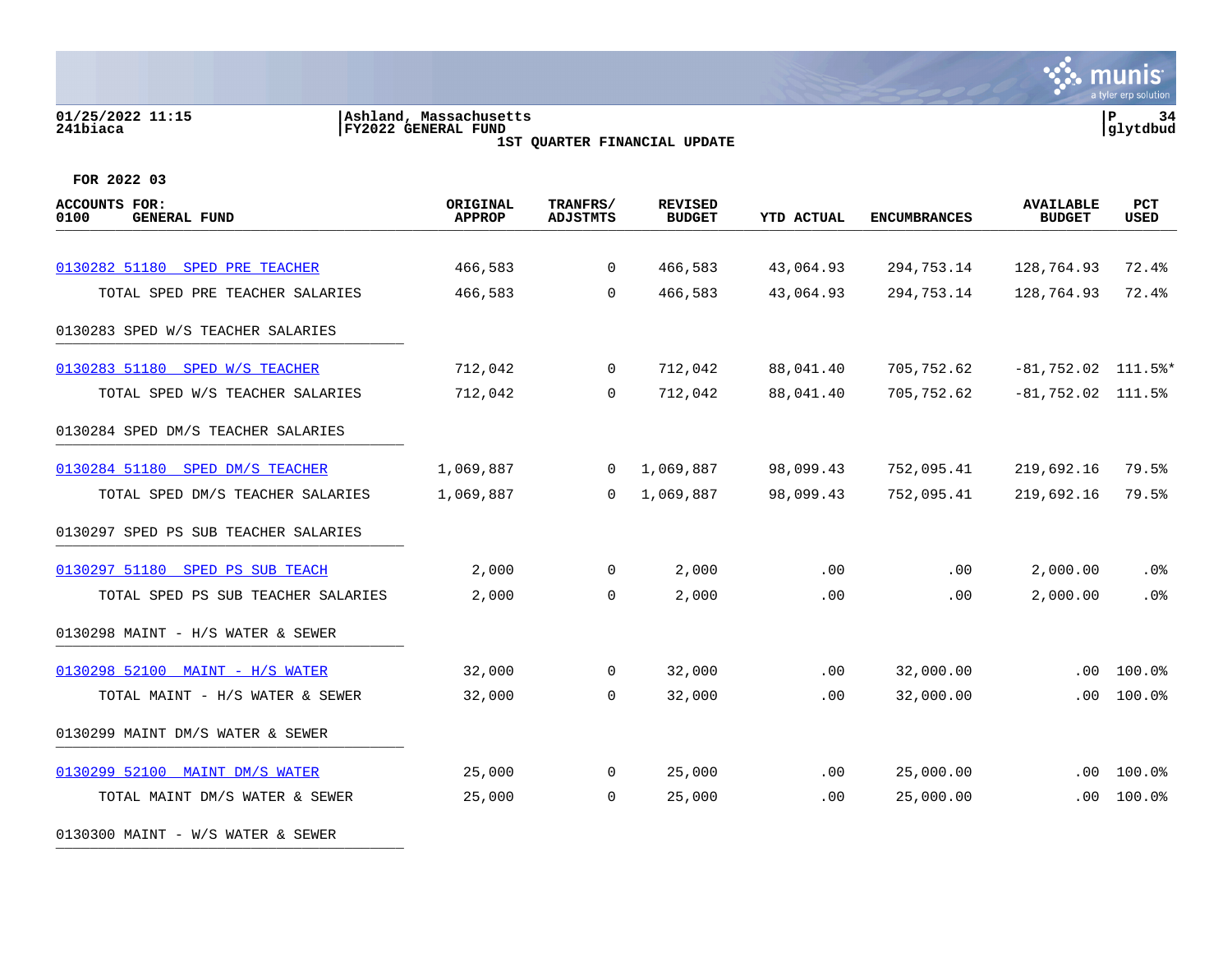# **01/25/2022 11:15 |Ashland, Massachusetts |P 35 241biaca |FY2022 GENERAL FUND |glytdbud**



**1ST QUARTER FINANCIAL UPDATE**

**FOR 2022 03**

| <b>ACCOUNTS FOR:</b><br>0100<br><b>GENERAL FUND</b> | ORIGINAL<br><b>APPROP</b> | TRANFRS/<br><b>ADJSTMTS</b> | <b>REVISED</b><br><b>BUDGET</b> | <b>YTD ACTUAL</b> | <b>ENCUMBRANCES</b> | <b>AVAILABLE</b><br><b>BUDGET</b> | PCT<br><b>USED</b> |
|-----------------------------------------------------|---------------------------|-----------------------------|---------------------------------|-------------------|---------------------|-----------------------------------|--------------------|
| 0130300 52100 MAINT - W/S WATER                     | 14,000                    | $\Omega$                    | 14,000                          | .00               | 14,000.00           | $.00 \,$                          | 100.0%             |
| TOTAL MAINT - W/S WATER & SEWER                     | 14,000                    | $\Omega$                    | 14,000                          | .00               | 14,000.00           | .00                               | 100.0%             |
| 0130303 SPED DM/S PSYCHOLOGICAL SALARY              |                           |                             |                                 |                   |                     |                                   |                    |
| 0130303 51180 SPED DM/S PSYCHOL                     | 126,165                   | $\mathbf{0}$                | 126,165                         | 16,413.67         | 125,838.17          | $-16,086.84$ 112.8%*              |                    |
| TOTAL SPED DM/S PSYCHOLOGICAL SALARY                | 126,165                   | $\Omega$                    | 126,165                         | 16,413.67         | 125,838.17          | $-16,086.84$ 112.8%               |                    |
| 0130307 SPED H/S PSYCHOLOGICAL SALARY               |                           |                             |                                 |                   |                     |                                   |                    |
| 0130307 51180 SPED H/S PSYCHOLO                     | 261,837                   | $\Omega$                    | 261,837                         | 28,590.81         | 130,050.93          | 103,195.26                        | 60.6%              |
| TOTAL SPED H/S PSYCHOLOGICAL SALARY                 | 261,837                   | $\Omega$                    | 261,837                         | 28,590.81         | 130,050.93          | 103,195.26                        | 60.6%              |
| 0130308 WS ASST PRINCIPAL                           |                           |                             |                                 |                   |                     |                                   |                    |
| 0130308 51170 WARREN ASST PRINC                     | 91,035                    | $\overline{0}$              | 91,035                          | 25,968.79         | 79,230.80           | $-14, 164.59$ 115.6%*             |                    |
| TOTAL WS ASST PRINCIPAL                             | 91,035                    | $\Omega$                    | 91,035                          | 25,968.79         | 79,230.80           | $-14, 164.59$ 115.6%              |                    |
| 0130311 H/S SALARY DEAN OF STUDENTS                 |                           |                             |                                 |                   |                     |                                   |                    |
| 0130311 51170 H/S SALARY DEAN O                     | 179,933                   | $\overline{0}$              | 179,933                         | 51,279.24         | 141,920.29          | $-13, 266.53$ 107.4%*             |                    |
| TOTAL H/S SALARY DEAN OF STUDENTS                   | 179,933                   | $\Omega$                    | 179,933                         | 51,279.24         | 141,920.29          | $-13, 266.53$ 107.4%              |                    |
| 0130313 C/O HR COORDINATOR                          |                           |                             |                                 |                   |                     |                                   |                    |
| 0130313 51110 C/O HR COORDINATO                     | 68,345                    | $\overline{0}$              | 68,345                          | 4,527.12          | $.00 \,$            | 63,817.88                         | 6.6%               |
| TOTAL C/O HR COORDINATOR                            | 68,345                    | $\Omega$                    | 68,345                          | 4,527.12          | .00                 | 63,817.88                         | 6.6%               |

0130335 ASSISTANT SUPER OF CURRICULUM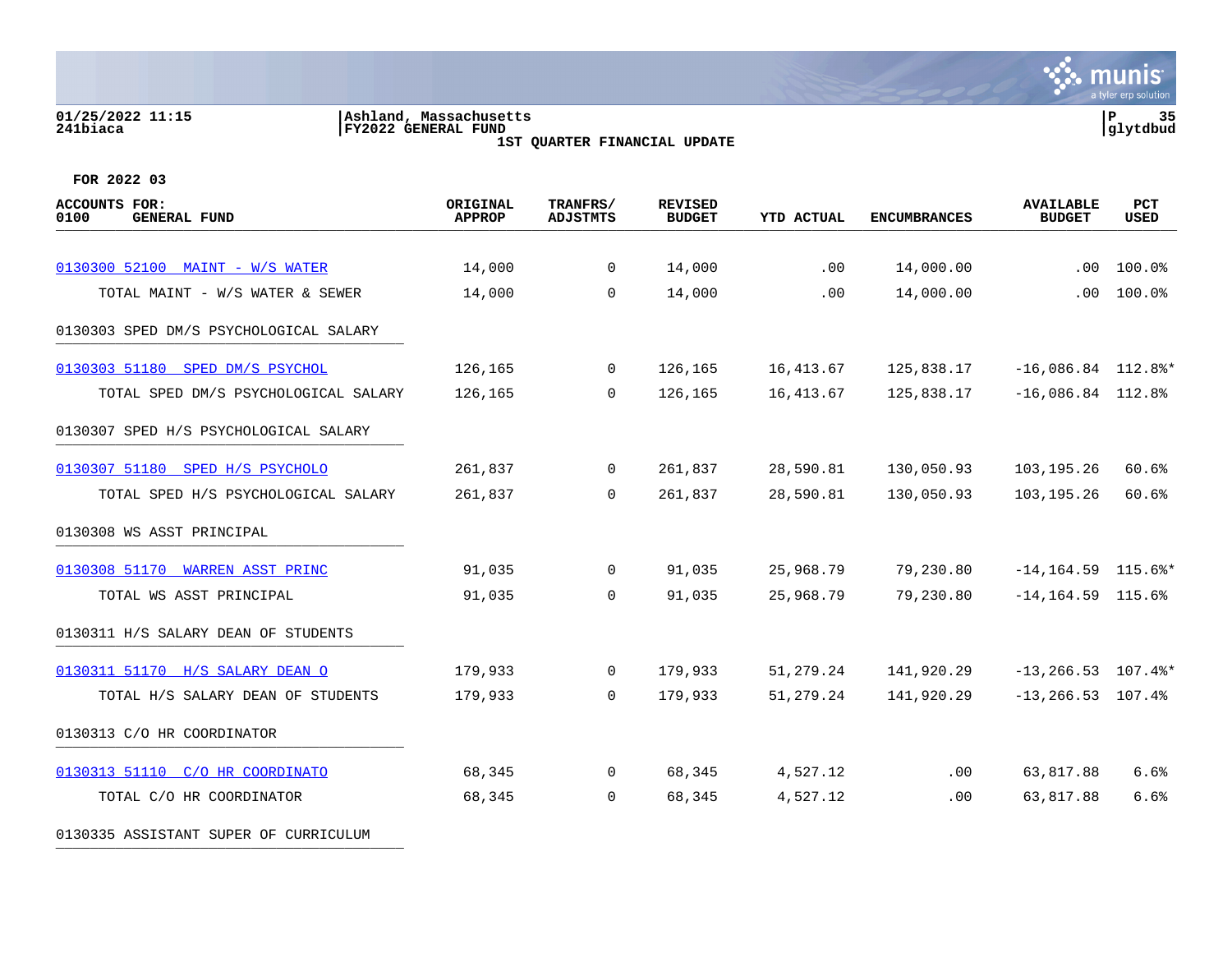# **01/25/2022 11:15 |Ashland, Massachusetts |P 36 241biaca |FY2022 GENERAL FUND |glytdbud**

**1ST QUARTER FINANCIAL UPDATE**



**FOR 2022 03**

0130366 SPED PO DMS ESP SUB SALS

| ACCOUNTS FOR:<br>0100<br><b>GENERAL FUND</b> | ORIGINAL<br><b>APPROP</b> | TRANFRS/<br><b>ADJSTMTS</b> | <b>REVISED</b><br><b>BUDGET</b> | <b>YTD ACTUAL</b> | <b>ENCUMBRANCES</b> | <b>AVAILABLE</b><br><b>BUDGET</b> | <b>PCT</b><br><b>USED</b> |
|----------------------------------------------|---------------------------|-----------------------------|---------------------------------|-------------------|---------------------|-----------------------------------|---------------------------|
|                                              |                           |                             |                                 |                   |                     |                                   |                           |
| 0130335 51110 ASST SUPER CURR S              | 131,000                   | $\overline{0}$              | 131,000                         | 37,849.99         | 114,615.40          | $-21, 465.39$ 116.4%*             |                           |
| TOTAL ASSISTANT SUPER OF CURRICULUM          | 131,000                   | $\mathbf 0$                 | 131,000                         | 37,849.99         | 114,615.40          | $-21,465.39$ 116.4%               |                           |
| 0130359 W/S PYRL ESP SUB SALARIES            |                           |                             |                                 |                   |                     |                                   |                           |
| 0130359 51170 WS PYRL ESP SUB S              | 7,500                     | $\mathsf{O}$                | 7,500                           | .00               | .00                 | 7,500.00                          | .0%                       |
| TOTAL W/S PYRL ESP SUB SALARIES              | 7,500                     | $\Omega$                    | 7,500                           | .00               | .00                 | 7,500.00                          | .0%                       |
| 0130360 DMS PO ESP SUB SALARIES              |                           |                             |                                 |                   |                     |                                   |                           |
| 0130360 51170 DMS PO ESP SUB SA              | 500                       | $\mathbf 0$                 | 500                             | .00               | .00                 | 500.00                            | .0%                       |
| TOTAL DMS PO ESP SUB SALARIES                | 500                       | $\mathbf 0$                 | 500                             | .00               | .00                 | 500.00                            | .0%                       |
| 0130361 AMS PO ESP SUB SALARIES              |                           |                             |                                 |                   |                     |                                   |                           |
| 0130361 51170 AMS PO ESP SUB SA              | 600                       | $\mathbf 0$                 | 600                             | .00               | .00                 | 600.00                            | .0%                       |
| TOTAL AMS PO ESP SUB SALARIES                | 600                       | 0                           | 600                             | .00               | .00                 | 600.00                            | .0%                       |
| 0130362 AHS PO ESP SUB SALARIES              |                           |                             |                                 |                   |                     |                                   |                           |
| 0130362 51170 AHS ESP SUB SALAR              | 500                       | $\mathbf 0$                 | 500                             | .00               | .00                 | 500.00                            | $.0\%$                    |
| TOTAL AHS PO ESP SUB SALARIES                | 500                       | $\mathbf 0$                 | 500                             | .00               | .00                 | 500.00                            | .0%                       |
| 0130365 SPED PO WS ESP SUB SALS              |                           |                             |                                 |                   |                     |                                   |                           |
| 0130365 51180 SPED PO WS ESP SU              | 10,030                    | $\mathbf 0$                 | 10,030                          | 283.50            | .00                 | 9,746.50                          | 2.8%                      |
| TOTAL SPED PO WS ESP SUB SALS                | 10,030                    | $\mathbf 0$                 | 10,030                          | 283.50            | .00                 | 9,746.50                          | 2.8%                      |
|                                              |                           |                             |                                 |                   |                     |                                   |                           |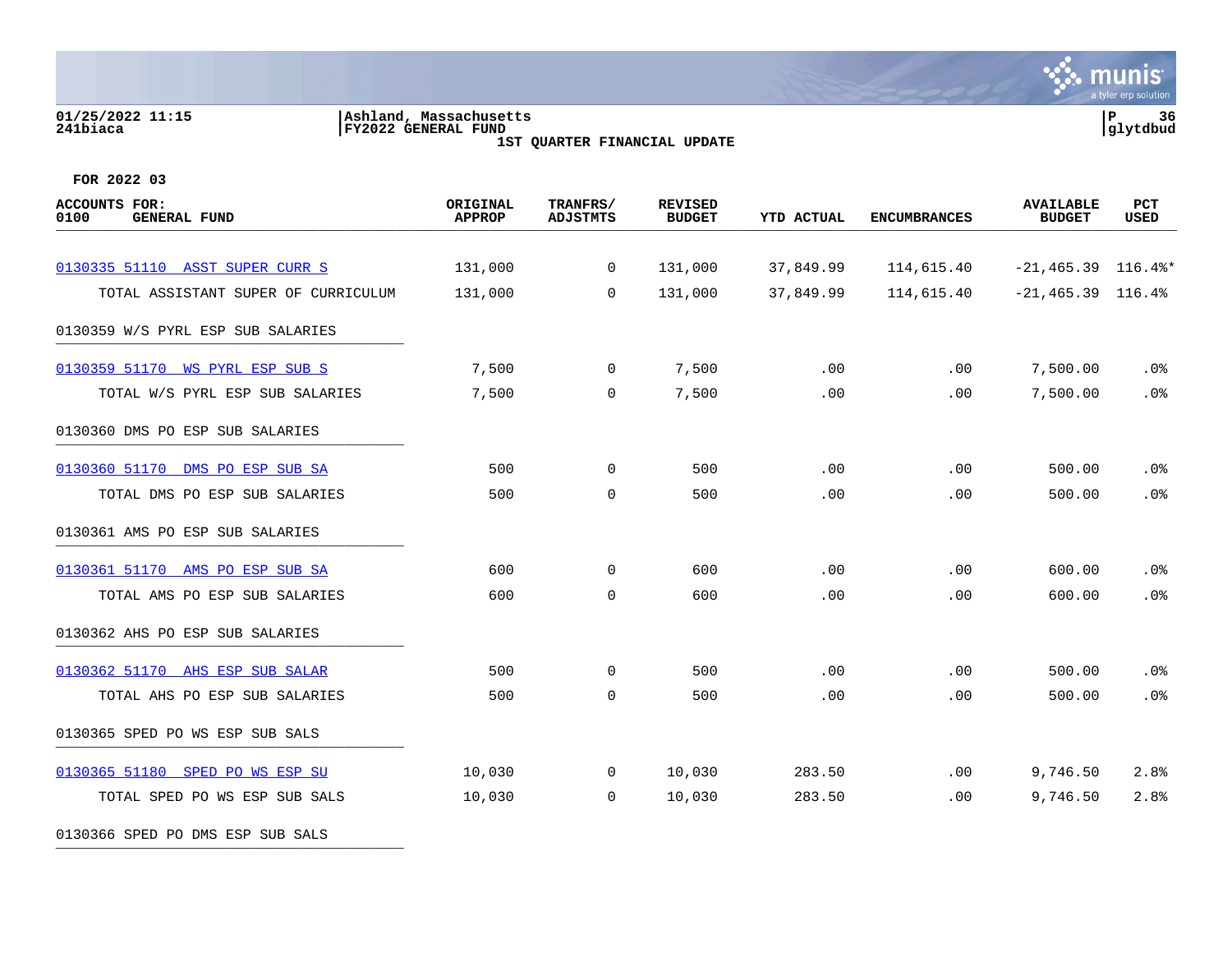### **01/25/2022 11:15 |Ashland, Massachusetts |P 37 241biaca |FY2022 GENERAL FUND |glytdbud 1ST QUARTER FINANCIAL UPDATE**



**FOR 2022 03**

| <b>ACCOUNTS FOR:</b><br>0100<br><b>GENERAL FUND</b> | ORIGINAL<br><b>APPROP</b> | TRANFRS/<br><b>ADJSTMTS</b> | <b>REVISED</b><br><b>BUDGET</b> | <b>YTD ACTUAL</b> | <b>ENCUMBRANCES</b> | <b>AVAILABLE</b><br><b>BUDGET</b> | PCT<br><b>USED</b> |
|-----------------------------------------------------|---------------------------|-----------------------------|---------------------------------|-------------------|---------------------|-----------------------------------|--------------------|
|                                                     |                           |                             |                                 |                   |                     |                                   |                    |
| 0130366 51180 SPED PO DMS ESP S                     | 7,900                     | $\mathbf 0$                 | 7,900                           | 141.75            | .00                 | 7,758.25                          | 1.8%               |
| TOTAL SPED PO DMS ESP SUB SALS                      | 7,900                     | $\mathbf 0$                 | 7,900                           | 141.75            | .00                 | 7,758.25                          | 1.8%               |
| 0130367 SPED PO AMS ESP SUB SALS                    |                           |                             |                                 |                   |                     |                                   |                    |
| 0130367 51180 SPED PO AMS ESP S                     | 6,000                     | $\mathbf 0$                 | 6,000                           | .00               | .00                 | 6,000.00                          | .0%                |
| TOTAL SPED PO AMS ESP SUB SALS                      | 6,000                     | $\mathbf 0$                 | 6,000                           | .00               | .00                 | 6,000.00                          | .0%                |
| 0130368 SPED PO AHS ESP SUB SALS                    |                           |                             |                                 |                   |                     |                                   |                    |
| 0130368 51180 SPED PO AHS ESP S                     | 550                       | $\mathbf 0$                 | 550                             | .00               | .00                 | 550.00                            | $.0\%$             |
| TOTAL SPED PO AHS ESP SUB SALS                      | 550                       | $\mathbf 0$                 | 550                             | .00               | .00                 | 550.00                            | .0%                |
| 0130369 MAINT/DW/GENERATOR SVC CONTR                |                           |                             |                                 |                   |                     |                                   |                    |
| 0130369 52410 MAINT/DW/GENERATO                     | 4,000                     | 0                           | 4,000                           | .00               | .00                 | 4,000.00                          | $.0\%$             |
| TOTAL MAINT/DW/GENERATOR SVC CONTR                  | 4,000                     | $\Omega$                    | 4,000                           | .00               | .00                 | 4,000.00                          | .0%                |
| 0130425 EMPLOYEE SEPARATION COSTS                   |                           |                             |                                 |                   |                     |                                   |                    |
| 0130425 51170 EMPLOYEE SEPARATI                     | 40,000                    | $\mathbf 0$                 | 40,000                          | .00               | .00                 | 40,000.00                         | .0%                |
| TOTAL EMPLOYEE SEPARATION COSTS                     | 40,000                    | $\Omega$                    | 40,000                          | .00               | .00                 | 40,000.00                         | .0%                |
| 0130432 MNT C/O EQUIPMENT REPAIRS                   |                           |                             |                                 |                   |                     |                                   |                    |
| 0130432 52410 MNT C/O EOUIPMENT                     | 7,000                     | 0                           | 7,000                           | 1,239.00          | 1,297.00            | 4,464.00                          | 36.2%              |
| TOTAL MNT C/O EQUIPMENT REPAIRS                     | 7,000                     | 0                           | 7,000                           | 1,239.00          | 1,297.00            | 4,464.00                          | 36.2%              |
|                                                     |                           |                             |                                 |                   |                     |                                   |                    |

0130434 H/S IS/DRAMATICS \_\_\_\_\_\_\_\_\_\_\_\_\_\_\_\_\_\_\_\_\_\_\_\_\_\_\_\_\_\_\_\_\_\_\_\_\_\_\_\_\_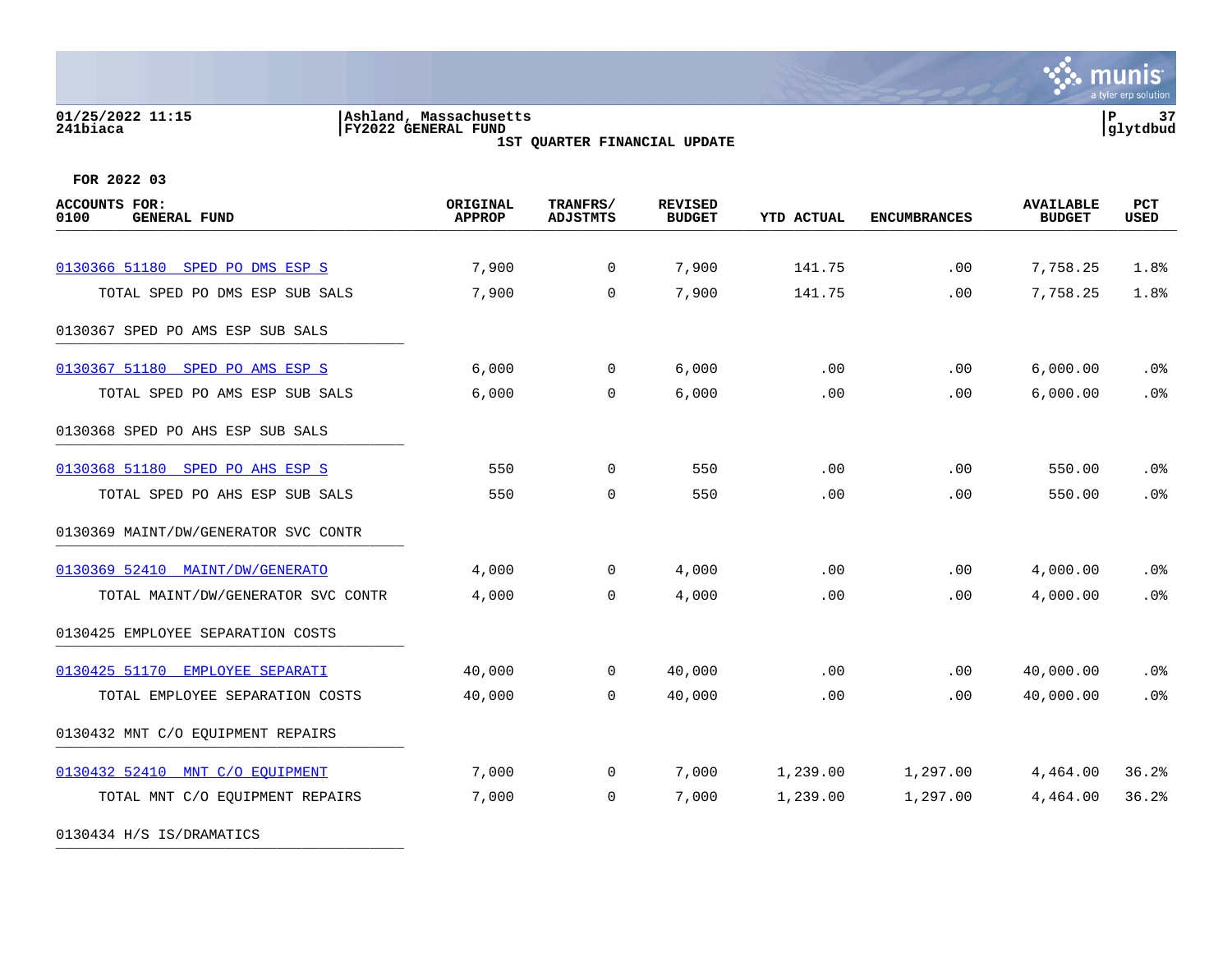## **01/25/2022 11:15 |Ashland, Massachusetts |P 38 241biaca |FY2022 GENERAL FUND |glytdbud**

**1ST QUARTER FINANCIAL UPDATE**



| <b>ACCOUNTS FOR:</b><br><b>GENERAL FUND</b><br>0100 | ORIGINAL<br><b>APPROP</b> | TRANFRS/<br><b>ADJSTMTS</b> | <b>REVISED</b><br><b>BUDGET</b> | <b>YTD ACTUAL</b> | <b>ENCUMBRANCES</b> | <b>AVAILABLE</b><br><b>BUDGET</b> | <b>PCT</b><br><b>USED</b> |
|-----------------------------------------------------|---------------------------|-----------------------------|---------------------------------|-------------------|---------------------|-----------------------------------|---------------------------|
|                                                     |                           |                             |                                 |                   |                     |                                   |                           |
| 0130434 55100 H/S IS/DRAMATICS                      | 1,400                     | 0                           | 1,400                           | 228.98            | 350.63              | 820.39                            | 41.4%                     |
| TOTAL H/S IS/DRAMATICS                              | 1,400                     | $\mathbf 0$                 | 1,400                           | 228.98            | 350.63              | 820.39                            | 41.4%                     |
| 0130436 FOOD SERVICE/FOOD EXPENSE                   |                           |                             |                                 |                   |                     |                                   |                           |
| 0130436 55800<br>FOOD SERVICE/FOOD                  | 3,000                     | 0                           | 3,000                           | .00               | .00                 | 3,000.00                          | .0%                       |
| TOTAL FOOD SERVICE/FOOD EXPENSE                     | 3,000                     | $\mathbf 0$                 | 3,000                           | .00               | .00                 | 3,000.00                          | .0%                       |
| 0130442 C/O CURR A/SUPT DUES & MEMB                 |                           |                             |                                 |                   |                     |                                   |                           |
| 0130442 57300 C/O CURR A/SUPT D                     | 1,500                     | 0                           | 1,500                           | 1,615.00          | 75.00               |                                   | $-190.00$ $112.7$ %*      |
| TOTAL C/O CURR A/SUPT DUES & MEMB                   | 1,500                     | 0                           | 1,500                           | 1,615.00          | 75.00               | $-190.00$ $112.7%$                |                           |
| 0130448 SPED RES/DEVEREUX                           |                           |                             |                                 |                   |                     |                                   |                           |
| 0130448 53920 SPED RES/DEVEREUX                     | 205,100                   | $\overline{0}$              | 205,100                         | .00               | .00                 | 205,100.00                        | $.0\%$                    |
| TOTAL SPED RES/DEVEREUX                             | 205,100                   | $\mathbf 0$                 | 205,100                         | .00               | .00                 | 205,100.00                        | .0%                       |
| 0130457 SPED RES/N E CENTER FOR CHILDR              |                           |                             |                                 |                   |                     |                                   |                           |
| 0130457 53920 SPED RES/N E CENT                     | 365,000                   | $\overline{0}$              | 365,000                         | .00               | 219, 181.34         | 145,818.66                        | 60.0%                     |
| TOTAL SPED RES/N E CENTER FOR CHILDR                | 365,000                   | $\Omega$                    | 365,000                         | .00               | 219, 181.34         | 145,818.66                        | 60.0%                     |
| 0130473 SPED/BICO COLLABORATIVE                     |                           |                             |                                 |                   |                     |                                   |                           |
| 0130473 53920 SPED/BICO COLLABO                     | 126,000                   | 0                           | 126,000                         | 7,836.00          | $.00 \,$            | 118,164.00                        | 6.2%                      |
| TOTAL SPED/BICO COLLABORATIVE                       | 126,000                   | 0                           | 126,000                         | 7,836.00          | .00                 | 118,164.00                        | 6.2%                      |
| 0130481 C/O CURR A/SUPT TRAV EXP                    |                           |                             |                                 |                   |                     |                                   |                           |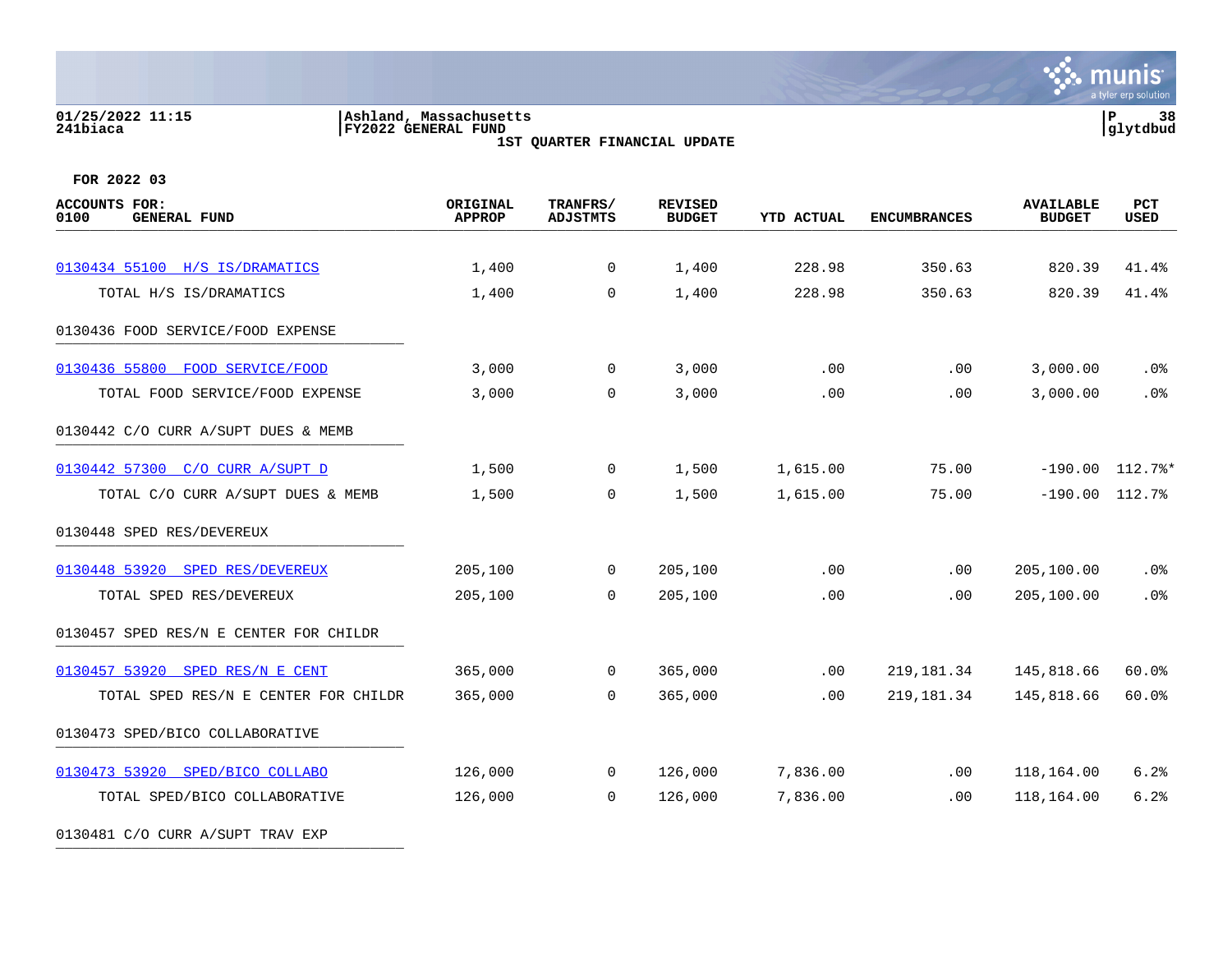### **01/25/2022 11:15 |Ashland, Massachusetts |P 39 241biaca |FY2022 GENERAL FUND |glytdbud 1ST QUARTER FINANCIAL UPDATE**

**∵ munis** a tyler erp solution

**FOR 2022 03**

| <b>ACCOUNTS FOR:</b><br>0100<br><b>GENERAL FUND</b> | ORIGINAL<br><b>APPROP</b> | TRANFRS/<br><b>ADJSTMTS</b> | <b>REVISED</b><br><b>BUDGET</b> | <b>YTD ACTUAL</b> | <b>ENCUMBRANCES</b> | <b>AVAILABLE</b><br><b>BUDGET</b> | <b>PCT</b><br>USED |
|-----------------------------------------------------|---------------------------|-----------------------------|---------------------------------|-------------------|---------------------|-----------------------------------|--------------------|
| 0130481 57110 C/O CURR A/SUPT T                     | 3,000                     | $\mathbf 0$                 | 3,000                           | 954.40            | 2,344.65            | $-299.05$                         | $110.0$ $\ast$     |
| TOTAL C/O CURR A/SUPT TRAV EXP                      | 3,000                     | $\mathbf 0$                 | 3,000                           | 954.40            | 2,344.65            | $-299.05$                         | 110.0%             |
| 0130486 SPED/CB REIMBURSEMENT                       |                           |                             |                                 |                   |                     |                                   |                    |
| 0130486 53920 SPED/CB REIMBURSE                     | $-1, 160, 197$            |                             | $0 - 1,160,197$                 | .00               |                     | $.00 - 1,160,197.00$              | $.0$ %*            |
| TOTAL SPED/CB REIMBURSEMENT                         | $-1, 160, 197$            |                             | $0 - 1,160,197$                 | .00               | .00                 | $-1,160,197.00$                   | .0%                |
| 0130487 SPED W/S TEACHER AIDES                      |                           |                             |                                 |                   |                     |                                   |                    |
| 0130487 51180 SPED W/S TEACHER                      | 607,048                   | $\overline{0}$              | 607,048                         | 65,807.42         | 530, 279. 20        | 10,961.38                         | 98.2%              |
| TOTAL SPED W/S TEACHER AIDES                        | 607,048                   | $\Omega$                    | 607,048                         | 65,807.42         | 530, 279. 20        | 10,961.38                         | 98.2%              |
| 0130488 SPED DM/S TEACHER AIDES                     |                           |                             |                                 |                   |                     |                                   |                    |
| 0130488 51180 SPED DM/S TEACHER                     | 560,576                   | $\mathbf 0$                 | 560,576                         | 56,965.50         | 449,909.97          | 53,700.53                         | 90.4%              |
| TOTAL SPED DM/S TEACHER AIDES                       | 560,576                   | $\Omega$                    | 560,576                         | 56,965.50         | 449,909.97          | 53,700.53                         | 90.4%              |
| 0130491 S/C EXPENSES - OTHER                        |                           |                             |                                 |                   |                     |                                   |                    |
| 0130491 57800 S/C EXPENSES - OT                     | 10,000                    | $\mathbf 0$                 | 10,000                          | 5,544.97          | 3,272.66            | 1,182.37                          | 88.2%              |
| TOTAL S/C EXPENSES - OTHER                          | 10,000                    | $\mathbf 0$                 | 10,000                          | 5,544.97          | 3,272.66            | 1,182.37                          | 88.2%              |
| 0130492 MAINT - P/S WATER & SEWER                   |                           |                             |                                 |                   |                     |                                   |                    |
| 0130492 52100 MAINT - P/S WATER                     | 3,000                     | 0                           | 3,000                           | .00               | 3,000.00            | $.00 \,$                          | 100.0%             |
| TOTAL MAINT - P/S WATER & SEWER                     | 3,000                     | $\mathbf 0$                 | 3,000                           | .00               | 3,000.00            | $.00 \,$                          | 100.0%             |

0130499 W/S DUES & MEMBERSHIPS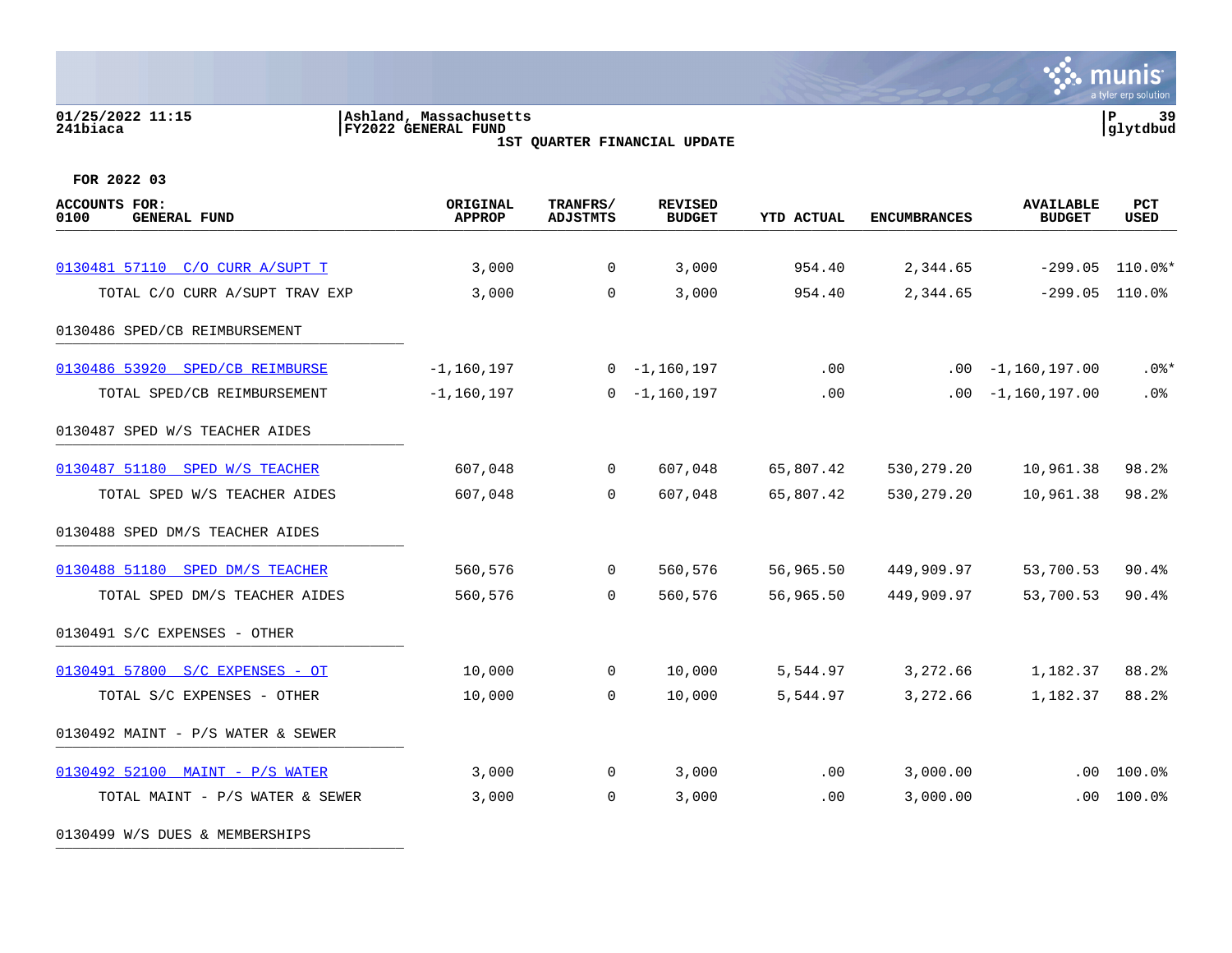### **01/25/2022 11:15 |Ashland, Massachusetts |P 40 241biaca |FY2022 GENERAL FUND |glytdbud**





| <b>ACCOUNTS FOR:</b><br>0100<br><b>GENERAL FUND</b> | ORIGINAL<br><b>APPROP</b> | TRANFRS/<br><b>ADJSTMTS</b> | <b>REVISED</b><br><b>BUDGET</b> | <b>YTD ACTUAL</b> | <b>ENCUMBRANCES</b> | <b>AVAILABLE</b><br><b>BUDGET</b> | PCT<br><b>USED</b> |
|-----------------------------------------------------|---------------------------|-----------------------------|---------------------------------|-------------------|---------------------|-----------------------------------|--------------------|
|                                                     |                           |                             |                                 |                   |                     |                                   |                    |
| 0130499 57300 W/S DUES & MEMBER                     | 1,200                     | $\mathbf 0$                 | 1,200                           | .00               | .00                 | 1,200.00                          | .0 <sub>8</sub>    |
| TOTAL W/S DUES & MEMBERSHIPS                        | 1,200                     | 0                           | 1,200                           | .00               | .00                 | 1,200.00                          | .0%                |
| 0130500 DM/S DUES & MEMBERSHIPS                     |                           |                             |                                 |                   |                     |                                   |                    |
| 0130500 57300 DMS DUES & MEMBER                     | 1,978                     | $\overline{0}$              | 1,978                           | 1,030.00          | .00                 | 948.00                            | 52.1%              |
| TOTAL DM/S DUES & MEMBERSHIPS                       | 1,978                     | $\Omega$                    | 1,978                           | 1,030.00          | .00                 | 948.00                            | 52.1%              |
| 0130501 H/S DUES & MEMBERSHIPS                      |                           |                             |                                 |                   |                     |                                   |                    |
| 0130501 57300 H/S ADMIN DUES &                      | 2,860                     | $\overline{0}$              | 2,860                           | 1,489.00          | 50.00               | 1,321.00                          | 53.8%              |
| TOTAL H/S DUES & MEMBERSHIPS                        | 2,860                     | $\mathbf 0$                 | 2,860                           | 1,489.00          | 50.00               | 1,321.00                          | 53.8%              |
| 0130502 C/O SUPT DUES & MEMBERSHIPS                 |                           |                             |                                 |                   |                     |                                   |                    |
| 0130502 57300 C/O SUPT DUES & M                     | 1,000                     | $\mathbf 0$                 | 1,000                           | 30.00             | 75.00               | 895.00                            | 10.5%              |
| TOTAL C/O SUPT DUES & MEMBERSHIPS                   | 1,000                     | 0                           | 1,000                           | 30.00             | 75.00               | 895.00                            | 10.5%              |
| 0130503 C/O FIN ASST SUPER DUES & MEM               |                           |                             |                                 |                   |                     |                                   |                    |
| 0130503 57300 C/O FIN A/SUPT DU                     | 2,000                     | $\overline{0}$              | 2,000                           | 240.00            | .00                 | 1,760.00                          | 12.0%              |
| TOTAL C/O FIN ASST SUPER DUES & MEM                 | 2,000                     | $\Omega$                    | 2,000                           | 240.00            | .00                 | 1,760.00                          | 12.0%              |
| 0130526 SPED W/S PSYCHOLOGICAL SALARY               |                           |                             |                                 |                   |                     |                                   |                    |
| 0130526 51180 SPED W/S PSYCHOLO                     | 123,594                   | $\mathbf 0$                 | 123,594                         | 16,104.60         | 123,468.48          | $-15,979.08$ 112.9%*              |                    |
| TOTAL SPED W/S PSYCHOLOGICAL SALARY                 | 123,594                   | $\Omega$                    | 123,594                         | 16,104.60         | 123,468.48          | $-15,979.08$ 112.9%               |                    |
| 0130532 SCHOOL CHOICE OFFSET                        |                           |                             |                                 |                   |                     |                                   |                    |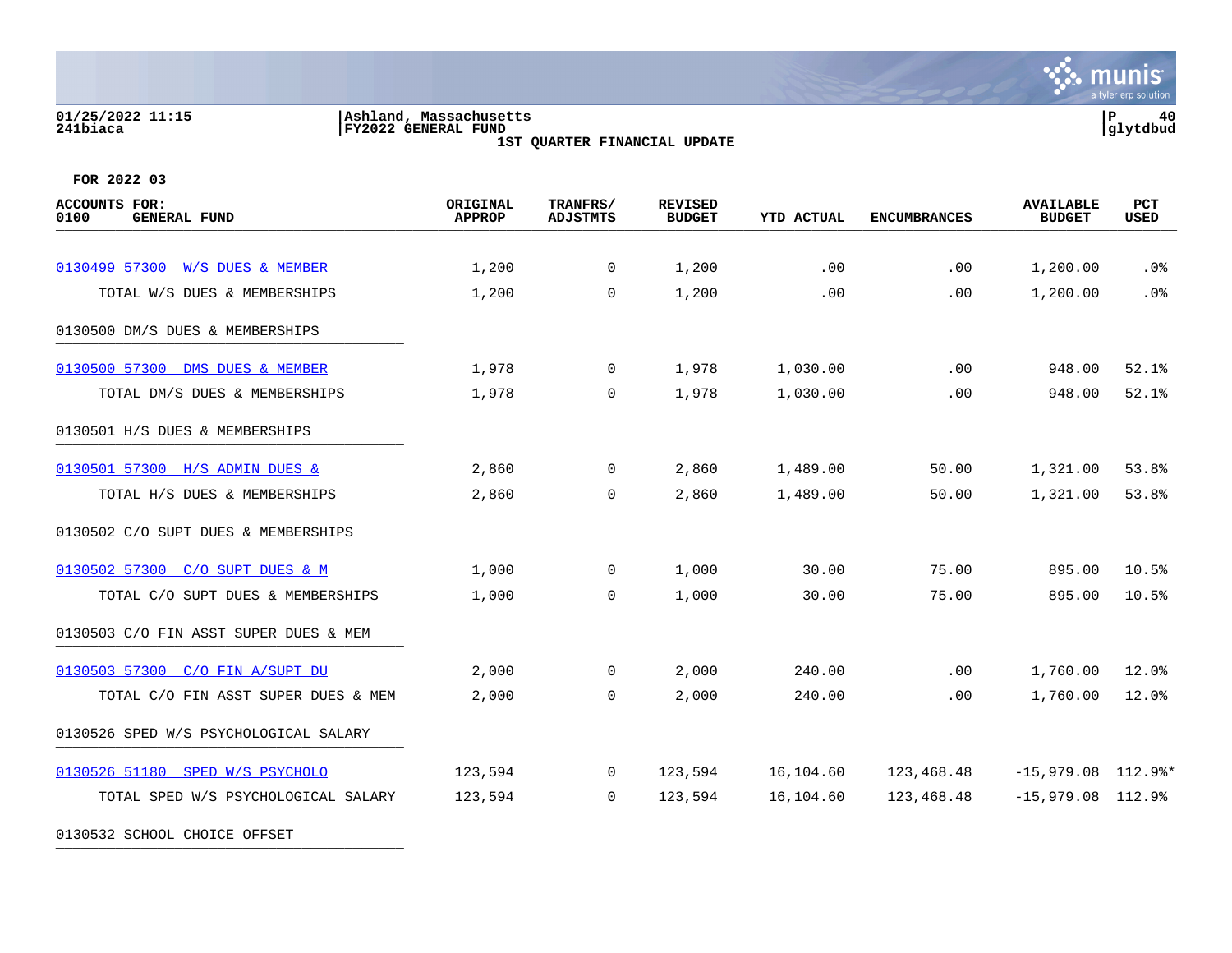# **01/25/2022 11:15 |Ashland, Massachusetts |P 41 241biaca |FY2022 GENERAL FUND |glytdbud**

**1ST QUARTER FINANCIAL UPDATE**



**FOR 2022 03**

0130593 SPED PO P/S ESP SUB SALS

| <b>ACCOUNTS FOR:</b><br>0100<br><b>GENERAL FUND</b> | ORIGINAL<br><b>APPROP</b> | TRANFRS/<br><b>ADJSTMTS</b> | <b>REVISED</b><br><b>BUDGET</b> | <b>YTD ACTUAL</b> | <b>ENCUMBRANCES</b> | <b>AVAILABLE</b><br><b>BUDGET</b> | PCT<br><b>USED</b> |
|-----------------------------------------------------|---------------------------|-----------------------------|---------------------------------|-------------------|---------------------|-----------------------------------|--------------------|
| 0130532 55100 SCHOOL CHOICE OFF                     | $-500,000$                | $\mathbf 0$                 | $-500,000$                      | .00               | $.00 \,$            | $-500,000.00$                     | $.0$ %*            |
| TOTAL SCHOOL CHOICE OFFSET                          | $-500,000$                | $\Omega$                    | $-500,000$                      | .00               | .00                 | $-500,000.00$                     | .0%                |
| 0130533 K LITERACY ASST. SALARIES                   |                           |                             |                                 |                   |                     |                                   |                    |
|                                                     |                           |                             |                                 |                   |                     |                                   |                    |
| 0130533 51170 K LITERACY ASST.                      | 26,786                    | $\mathbf 0$                 | 26,786                          | .00               | .00                 | 26,786.00                         | $.0\%$             |
| TOTAL K LITERACY ASST. SALARIES                     | 26,786                    | $\mathbf 0$                 | 26,786                          | .00               | .00                 | 26,786.00                         | .0%                |
| 0130546 PS/SPECIALISTS                              |                           |                             |                                 |                   |                     |                                   |                    |
| 0130546 51180 PS/SPECIALISTS                        | 23,050                    | $\mathbf 0$                 | 23,050                          | 3,741.45          | 28,684.45           | $-9,375.90$ 140.7%*               |                    |
| TOTAL PS/SPECIALISTS                                | 23,050                    | $\mathbf 0$                 | 23,050                          | 3,741.45          | 28,684.45           | $-9,375.90$ 140.7%                |                    |
| 0130559 H/S AFTER SCH TUTOR/DETENTION               |                           |                             |                                 |                   |                     |                                   |                    |
| 0130559 51170 H/S AFTER SCH TUT                     | 6,000                     | $\overline{0}$              | 6,000                           | $.00 \,$          | $.00 \,$            | 6,000.00                          | $.0\%$             |
| TOTAL H/S AFTER SCH TUTOR/DETENTION                 | 6,000                     | $\Omega$                    | 6,000                           | .00               | .00.                | 6,000.00                          | .0%                |
| 0130560 SPED-AMS SOCIAL WORKER                      |                           |                             |                                 |                   |                     |                                   |                    |
| 0130560 51180 SPED-AMS SOCIAL W                     | 86,535                    | $\overline{0}$              | 86,535                          | 9,984.81          | 76,550.21           |                                   | $-.02$ 100.0%*     |
| TOTAL SPED-AMS SOCIAL WORKER                        | 86,535                    | $\mathbf 0$                 | 86,535                          | 9,984.81          | 76,550.21           |                                   | $-.02$ 100.0%      |
| 0130568 AMS/CONFERENCE & TRAVEL                     |                           |                             |                                 |                   |                     |                                   |                    |
| 0130568 57170 AMS/CONFERENCE &                      | 2,000                     | 0                           | 2,000                           | .00               | $.00 \,$            | 2,000.00                          | .0%                |
| TOTAL AMS/CONFERENCE & TRAVEL                       | 2,000                     | $\mathbf 0$                 | 2,000                           | .00               | .00                 | 2,000.00                          | .0%                |
|                                                     |                           |                             |                                 |                   |                     |                                   |                    |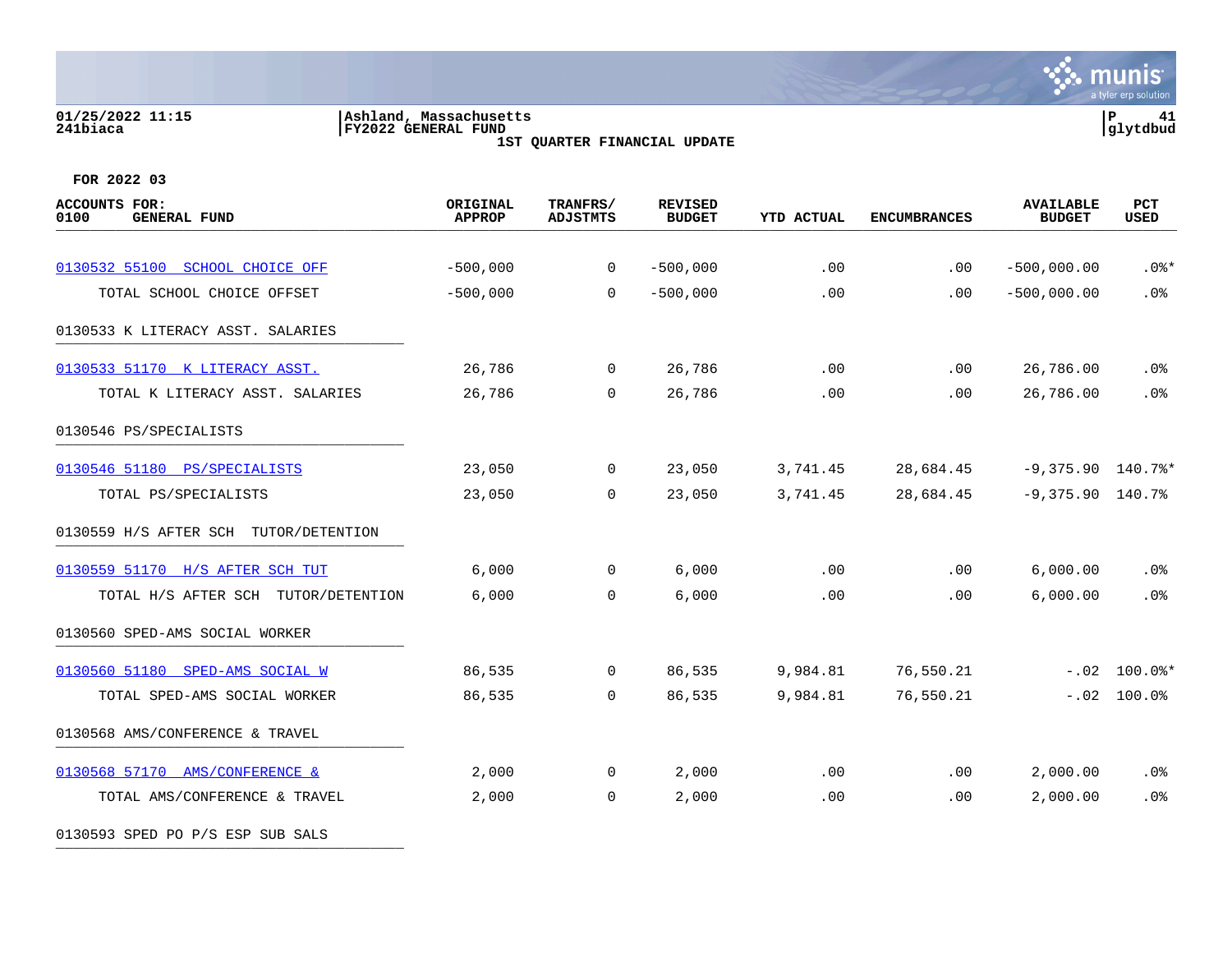### **01/25/2022 11:15 |Ashland, Massachusetts |P 42 241biaca |FY2022 GENERAL FUND |glytdbud 1ST QUARTER FINANCIAL UPDATE**

**\*** munis a tyler erp solution

| <b>ACCOUNTS FOR:</b><br>0100<br><b>GENERAL FUND</b> | ORIGINAL<br><b>APPROP</b> | TRANFRS/<br><b>ADJSTMTS</b> | <b>REVISED</b><br><b>BUDGET</b> | <b>YTD ACTUAL</b> | <b>ENCUMBRANCES</b> | <b>AVAILABLE</b><br><b>BUDGET</b> | PCT<br>USED |
|-----------------------------------------------------|---------------------------|-----------------------------|---------------------------------|-------------------|---------------------|-----------------------------------|-------------|
|                                                     |                           |                             |                                 |                   |                     |                                   |             |
| 0130593 51180 SPED PO P/S ESP S                     | 15,000                    | $\overline{0}$              | 15,000                          | .00               | .00                 | 15,000.00                         | $.0\%$      |
| TOTAL SPED PO P/S ESP SUB SALS                      | 15,000                    | $\Omega$                    | 15,000                          | .00               | .00                 | 15,000.00                         | .0%         |
| 0130642 DM/S INSTR SUPPL/4TH GRADE                  |                           |                             |                                 |                   |                     |                                   |             |
| 0130642 55100 DMS IS/4TH GRADE                      | 2,515                     | $\overline{0}$              | 2,515                           | .00               | .00                 | 2,515.00                          | $.0\%$      |
| TOTAL DM/S INSTR SUPPL/4TH GRADE                    | 2,515                     | 0                           | 2,515                           | .00               | .00                 | 2,515.00                          | .0%         |
| 0130643 PS/ADMIN ASST SAL                           |                           |                             |                                 |                   |                     |                                   |             |
| 0130643 51170 PS/ADMIN ASST SAL                     | 24,211                    | $\Omega$                    | 24,211                          | 6,933.95          | 42,427.05           | $-25,150.00$ 203.9%*              |             |
| TOTAL PS/ADMIN ASST SAL                             | 24,211                    | $\Omega$                    | 24, 211                         | 6,933.95          | 42, 427.05          | $-25,150.00$ 203.9%               |             |
| 0130654 W/S INSTRUCTIONAL SPECIALISTS               |                           |                             |                                 |                   |                     |                                   |             |
| 0130654 51170 W/S INSTRUCTIONAL                     | 250,095                   | $\mathbf 0$                 | 250,095                         | 28,872.45         | 221, 355.45         | $-132.90$ 100.1%*                 |             |
| TOTAL W/S INSTRUCTIONAL SPECIALISTS                 | 250,095                   | $\Omega$                    | 250,095                         | 28,872.45         | 221, 355.45         | $-132.90$ 100.1%                  |             |
| 0130655 W/S INSTR SUPPLIES/GRADE 2                  |                           |                             |                                 |                   |                     |                                   |             |
| 0130655 55100 W/S IS/GRADE 2                        | 3,680                     | $\overline{0}$              | 3,680                           | $.00 \,$          | 13,350.47           | $-9,670.47$ 362.8%*               |             |
| TOTAL W/S INSTR SUPPLIES/GRADE 2                    | 3,680                     | 0                           | 3,680                           | .00               | 13,350.47           | $-9,670.47$ 362.8%                |             |
| 0130656 W/S INSTR SUPPL/GRADE 1                     |                           |                             |                                 |                   |                     |                                   |             |
| 0130656 55100 W/S IS/GRADE 1                        | 3,430                     | $\overline{0}$              | 3,430                           | .00               | 13,105.41           | $-9,675.41$ 382.1%*               |             |
| TOTAL W/S INSTR SUPPL/GRADE 1                       | 3,430                     | $\overline{0}$              | 3,430                           | .00               | 13,105.41           | $-9,675.41$ 382.1%                |             |
| 0130682 SPED DAY/LEARN CTR FOR DEAF                 |                           |                             |                                 |                   |                     |                                   |             |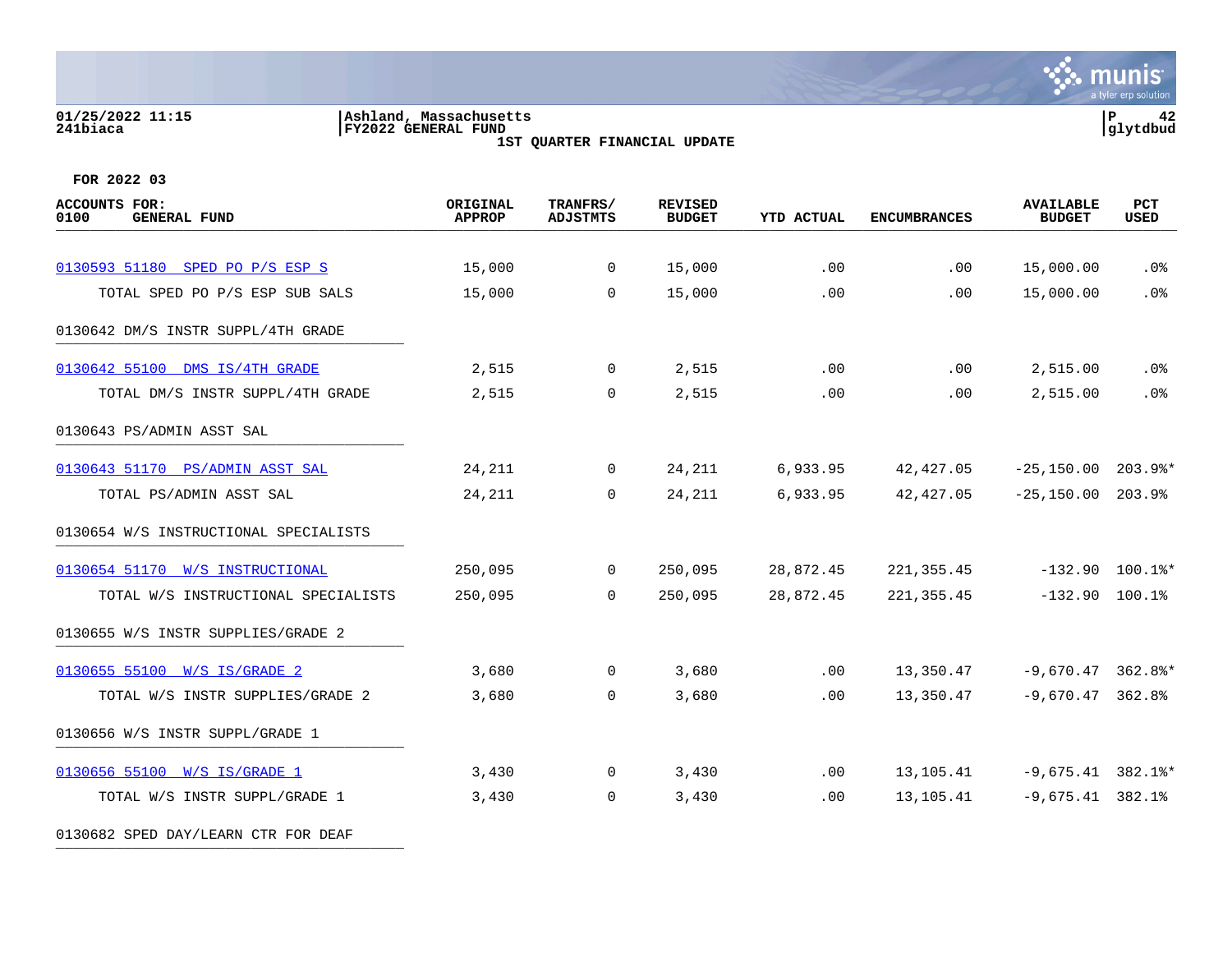### **01/25/2022 11:15 |Ashland, Massachusetts |P 43 241biaca |FY2022 GENERAL FUND |glytdbud 1ST QUARTER FINANCIAL UPDATE**

 $\mathcal{L}$  munis a tyler erp solution

**FOR 2022 03**

| <b>ACCOUNTS FOR:</b><br>0100<br><b>GENERAL FUND</b> | ORIGINAL<br><b>APPROP</b> | TRANFRS/<br><b>ADJSTMTS</b> | <b>REVISED</b><br><b>BUDGET</b> | <b>YTD ACTUAL</b> | <b>ENCUMBRANCES</b> | <b>AVAILABLE</b><br><b>BUDGET</b> | PCT<br><b>USED</b> |
|-----------------------------------------------------|---------------------------|-----------------------------|---------------------------------|-------------------|---------------------|-----------------------------------|--------------------|
|                                                     |                           |                             |                                 |                   |                     |                                   |                    |
| 0130682 53920 SPED DAY/LEARN CT                     | 130,000                   | $\mathbf 0$                 | 130,000                         | 3,670.29          | 133,540.31          | $-7,210.60$ 105.5%*               |                    |
| TOTAL SPED DAY/LEARN CTR FOR DEAF                   | 130,000                   | $\mathbf 0$                 | 130,000                         | 3,670.29          | 133,540.31          | $-7, 210.60$                      | 105.5%             |
| 0130695 SPED W/S THERAPISTS/OCC & SPEE              |                           |                             |                                 |                   |                     |                                   |                    |
| 0130695 51180 SPED W/S THERAPIS                     | 297,313                   | $\mathbf 0$                 | 297,313                         | 37,930.91         | 312,544.56          | $-53, 162.47$ 117.9%*             |                    |
| TOTAL SPED W/S THERAPISTS/OCC & SPEE                | 297,313                   | $\mathbf 0$                 | 297,313                         | 37,930.91         | 312,544.56          | $-53, 162.47$ 117.9%              |                    |
| 0130696 MAINT/CONTRACT SERVICES                     |                           |                             |                                 |                   |                     |                                   |                    |
| 0130696 52410 MAINT/ DW CONTRAC                     | 10,000                    | $\mathbf 0$                 | 10,000                          | 434.79            | 1,304.37            | 8,260.84                          | 17.4%              |
| TOTAL MAINT/CONTRACT SERVICES                       | 10,000                    | $\mathbf 0$                 | 10,000                          | 434.79            | 1,304.37            | 8,260.84                          | 17.4%              |
| 0130713 PS STAFF TRAVEL/CONF                        |                           |                             |                                 |                   |                     |                                   |                    |
| 0130713 57170 PS STAFF TRAV/CON                     | 500                       | $\mathbf 0$                 | 500                             | .00               | .00                 | 500.00                            | .0%                |
| TOTAL PS STAFF TRAVEL/CONF                          | 500                       | $\mathbf 0$                 | 500                             | .00               | .00                 | 500.00                            | .0%                |
| 0130714 WS STAFF TRAV/CONF                          |                           |                             |                                 |                   |                     |                                   |                    |
| 0130714 57170 WS STAFF TRAV/CON                     | 500                       | $\mathbf 0$                 | 500                             | .00               | 500.00              | .00                               | 100.0%             |
| TOTAL WS STAFF TRAV/CONF                            | 500                       | $\mathbf 0$                 | 500                             | .00               | 500.00              | .00                               | 100.0%             |
| 0130715 DMS STAFF TRAV/CONF                         |                           |                             |                                 |                   |                     |                                   |                    |
| 0130715 57170 DM STAFF TRAV/CON                     | 500                       | $\mathbf 0$                 | 500                             | .00               | .00                 | 500.00                            | .0%                |
| TOTAL DMS STAFF TRAV/CONF                           | 500                       | $\mathbf 0$                 | 500                             | .00               | .00                 | 500.00                            | .0%                |

0130716 HS STAFF TRAV/CONF \_\_\_\_\_\_\_\_\_\_\_\_\_\_\_\_\_\_\_\_\_\_\_\_\_\_\_\_\_\_\_\_\_\_\_\_\_\_\_\_\_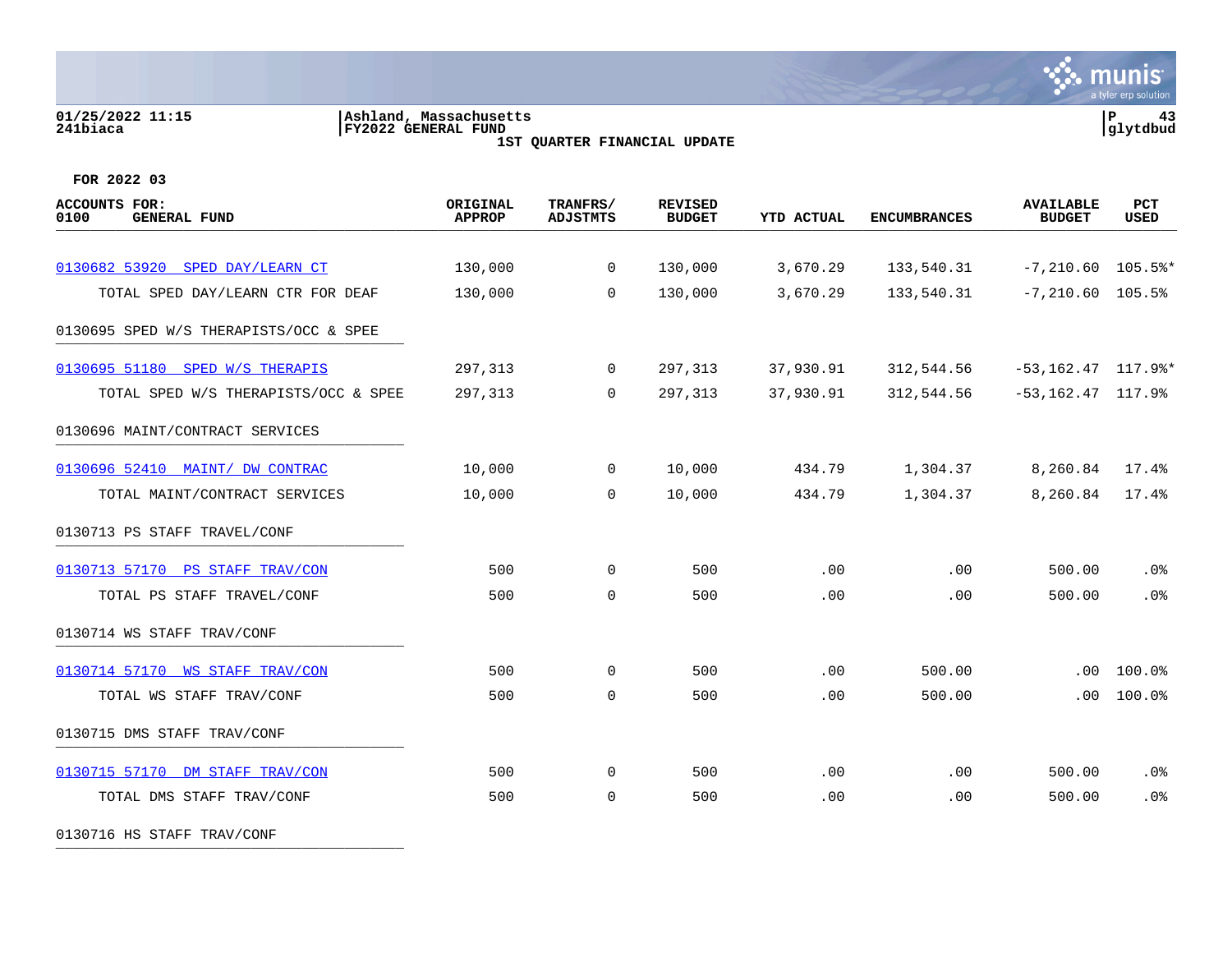# **01/25/2022 11:15 |Ashland, Massachusetts |P 44 241biaca |FY2022 GENERAL FUND |glytdbud**

**1ST QUARTER FINANCIAL UPDATE**



**FOR 2022 03**

| <b>ACCOUNTS FOR:</b><br><b>GENERAL FUND</b><br>0100 | ORIGINAL<br><b>APPROP</b> | TRANFRS/<br><b>ADJSTMTS</b> | <b>REVISED</b><br><b>BUDGET</b> | <b>YTD ACTUAL</b> | <b>ENCUMBRANCES</b> | <b>AVAILABLE</b><br><b>BUDGET</b> | PCT<br><b>USED</b> |
|-----------------------------------------------------|---------------------------|-----------------------------|---------------------------------|-------------------|---------------------|-----------------------------------|--------------------|
|                                                     |                           |                             |                                 |                   |                     |                                   |                    |
| 0130716 57170 HS STAFF TRAV/CON                     | 500                       | $\mathbf 0$                 | 500                             | .00               | .00                 | 500.00                            | .0%                |
| TOTAL HS STAFF TRAV/CONF                            | 500                       | $\mathbf 0$                 | 500                             | .00               | .00                 | 500.00                            | .0%                |
| 0130717 P/S PO SUBS/PROF DEVEL                      |                           |                             |                                 |                   |                     |                                   |                    |
| 0130717 51170<br>P/S SUBSTITUTES/P                  | 2,100                     | 0                           | 2,100                           | .00               | .00                 | 2,100.00                          | .0%                |
| TOTAL P/S PO SUBS/PROF DEVEL                        | 2,100                     | 0                           | 2,100                           | .00               | .00                 | 2,100.00                          | .0%                |
| 0130718 W/S PO SUBS/PROF DEVEL                      |                           |                             |                                 |                   |                     |                                   |                    |
| 0130718 51170 W/S SUBSTITUTES/P                     | 3,200                     | 0                           | 3,200                           | .00               | .00.                | 3,200.00                          | .0 <sub>8</sub>    |
| TOTAL W/S PO SUBS/PROF DEVEL                        | 3,200                     | $\mathbf 0$                 | 3,200                           | .00               | .00                 | 3,200.00                          | .0%                |
| 0130719 DM/S PO SUBS/PROF DEVEL                     |                           |                             |                                 |                   |                     |                                   |                    |
| 0130719 51170 DM/S SUBSTITUTES/                     | 6,000                     | $\mathbf 0$                 | 6,000                           | .00               | .00                 | 6,000.00                          | .0%                |
| TOTAL DM/S PO SUBS/PROF DEVEL                       | 6,000                     | $\mathbf 0$                 | 6,000                           | .00               | .00                 | 6,000.00                          | .0%                |
| 0130720 H/S PO SUBS/PROF DEVEL                      |                           |                             |                                 |                   |                     |                                   |                    |
| 0130720 51170 H/S SUBSTITUTES/P                     | 3,500                     | 0                           | 3,500                           | .00               | .00.                | 3,500.00                          | .0%                |
| TOTAL H/S PO SUBS/PROF DEVEL                        | 3,500                     | 0                           | 3,500                           | .00               | .00                 | 3,500.00                          | .0%                |
| 0130725 PRESCHOOL NURSE                             |                           |                             |                                 |                   |                     |                                   |                    |
| 0130725 51190 PRESCHOOL NURSE                       | 69,681                    | $\mathbf 0$                 | 69,681                          | 7,050.36          | 54,052.64           | 8,578.00                          | 87.7%              |
| TOTAL PRESCHOOL NURSE                               | 69,681                    | 0                           | 69,681                          | 7,050.36          | 54,052.64           | 8,578.00                          | 87.7%              |
|                                                     |                           |                             |                                 |                   |                     |                                   |                    |

0130729 WS/ESP PO SUB SALS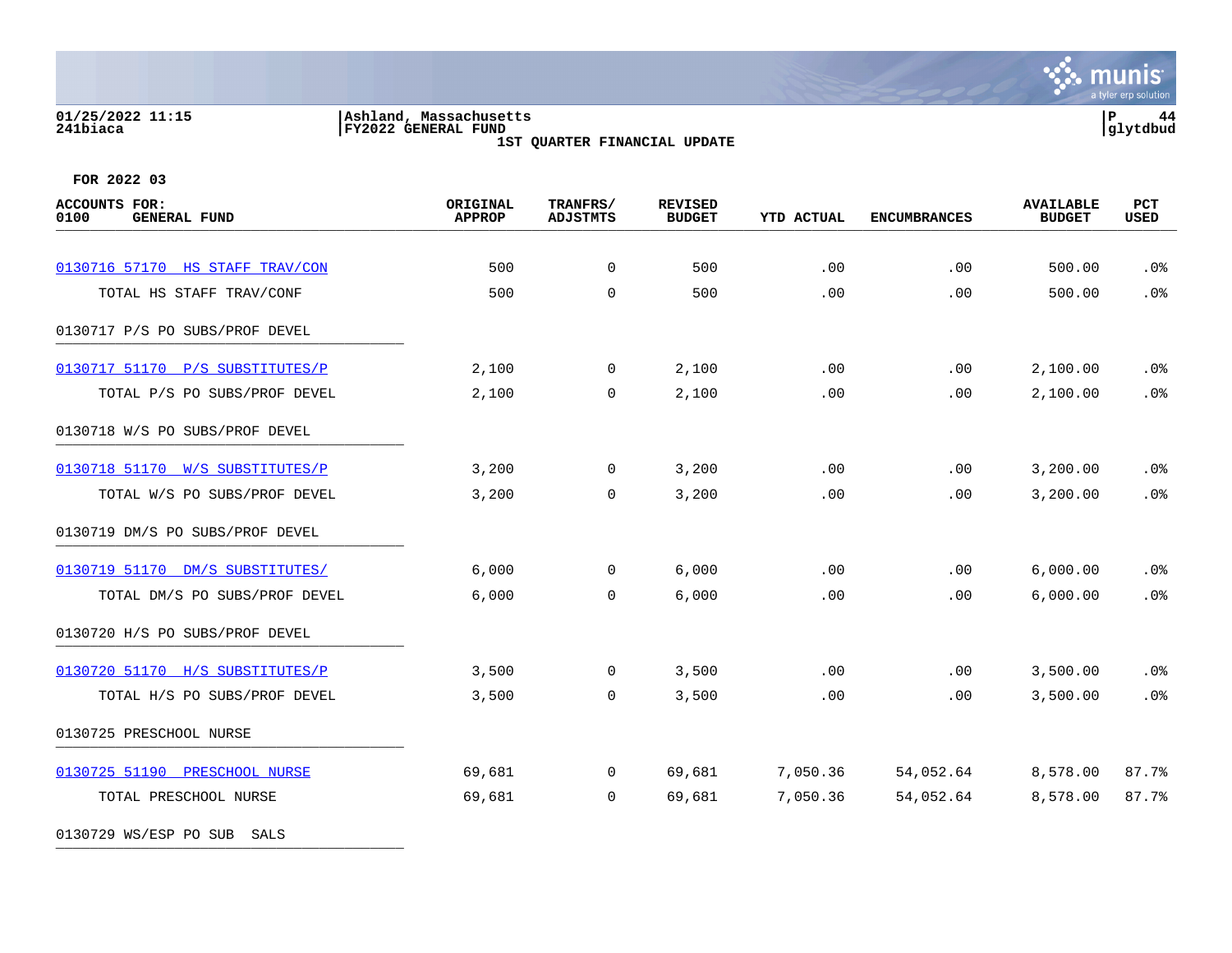### **01/25/2022 11:15 |Ashland, Massachusetts |P 45 241biaca |FY2022 GENERAL FUND |glytdbud 1ST QUARTER FINANCIAL UPDATE**

**∵∴** munis a tyler erp solution

**FOR 2022 03**

| <b>ACCOUNTS FOR:</b><br>0100<br><b>GENERAL FUND</b> | ORIGINAL<br><b>APPROP</b> | TRANFRS/<br><b>ADJSTMTS</b> | <b>REVISED</b><br><b>BUDGET</b> | <b>YTD ACTUAL</b> | <b>ENCUMBRANCES</b> | <b>AVAILABLE</b><br><b>BUDGET</b> | <b>PCT</b><br>USED |
|-----------------------------------------------------|---------------------------|-----------------------------|---------------------------------|-------------------|---------------------|-----------------------------------|--------------------|
| 0130729 51170 WS/ESP PO SUB SAL                     | 7,500                     | $\mathbf 0$                 | 7,500                           | .00               | .00                 | 7,500.00                          | .0%                |
| TOTAL WS/ESP PO SUB SALS                            | 7,500                     | $\Omega$                    | 7,500                           | .00               | .00                 | 7,500.00                          | .0%                |
| 0130741 H/S TECHNOLOGY SOFTWARE                     |                           |                             |                                 |                   |                     |                                   |                    |
| 0130741 55100 H/S TECHNOLOGY SO                     | $\Omega$                  | $\Omega$                    | $\mathbf{0}$                    | .00               | 5,200.00            | $-5,200.00$ 100.0%*               |                    |
| TOTAL H/S TECHNOLOGY SOFTWARE                       | $\mathbf 0$               | $\Omega$                    | $\mathbf{0}$                    | .00               | 5,200.00            | $-5,200.00$ 100.0%                |                    |
| 0130771 SPED DAY/ASSABET VALLEY COLL                |                           |                             |                                 |                   |                     |                                   |                    |
| 0130771 53920 SPED DAY/ASSABET                      | 273,000                   | $\overline{0}$              | 273,000                         | 4,134.00          | .00                 | 268,866.00                        | 1.5%               |
| TOTAL SPED DAY/ASSABET VALLEY COLL                  | 273,000                   | $\Omega$                    | 273,000                         | 4,134.00          | .00                 | 268,866.00                        | 1.5%               |
| 0130774 CURR & PROF DEV/TRAVEL & EXPEN              |                           |                             |                                 |                   |                     |                                   |                    |
| 0130774 57170 CURR & PROF DEV/T                     | 4,875                     | $\overline{0}$              | 4,875                           | .00               | .00                 | 4,875.00                          | $.0\%$             |
| TOTAL CURR & PROF DEV/TRAVEL & EXPEN                | 4,875                     | 0                           | 4,875                           | .00               | .00                 | 4,875.00                          | .0%                |
| 0130775 AM STAFF TRAV/CONF                          |                           |                             |                                 |                   |                     |                                   |                    |
| 0130775 57170 AM STAFF TRAV/CON                     | 500                       | $\Omega$                    | 500                             | .00               | .00                 | 500.00                            | .0%                |
| TOTAL AM STAFF TRAV/CONF                            | 500                       | $\mathbf 0$                 | 500                             | .00               | .00                 | 500.00                            | .0%                |
| 0130777 PROF DEV SUPPLIES & EXPENSES                |                           |                             |                                 |                   |                     |                                   |                    |
| 0130777 55100 PROF DEV SUPPLIES                     | 1,000                     | $\overline{0}$              | 1,000                           | .00               | .00                 | 1,000.00                          | $.0\%$             |
| TOTAL PROF DEV SUPPLIES & EXPENSES                  | 1,000                     | $\mathbf 0$                 | 1,000                           | .00               | .00                 | 1,000.00                          | .0%                |

0130780 PROF DEV/COORD/DUES & MEMBERSH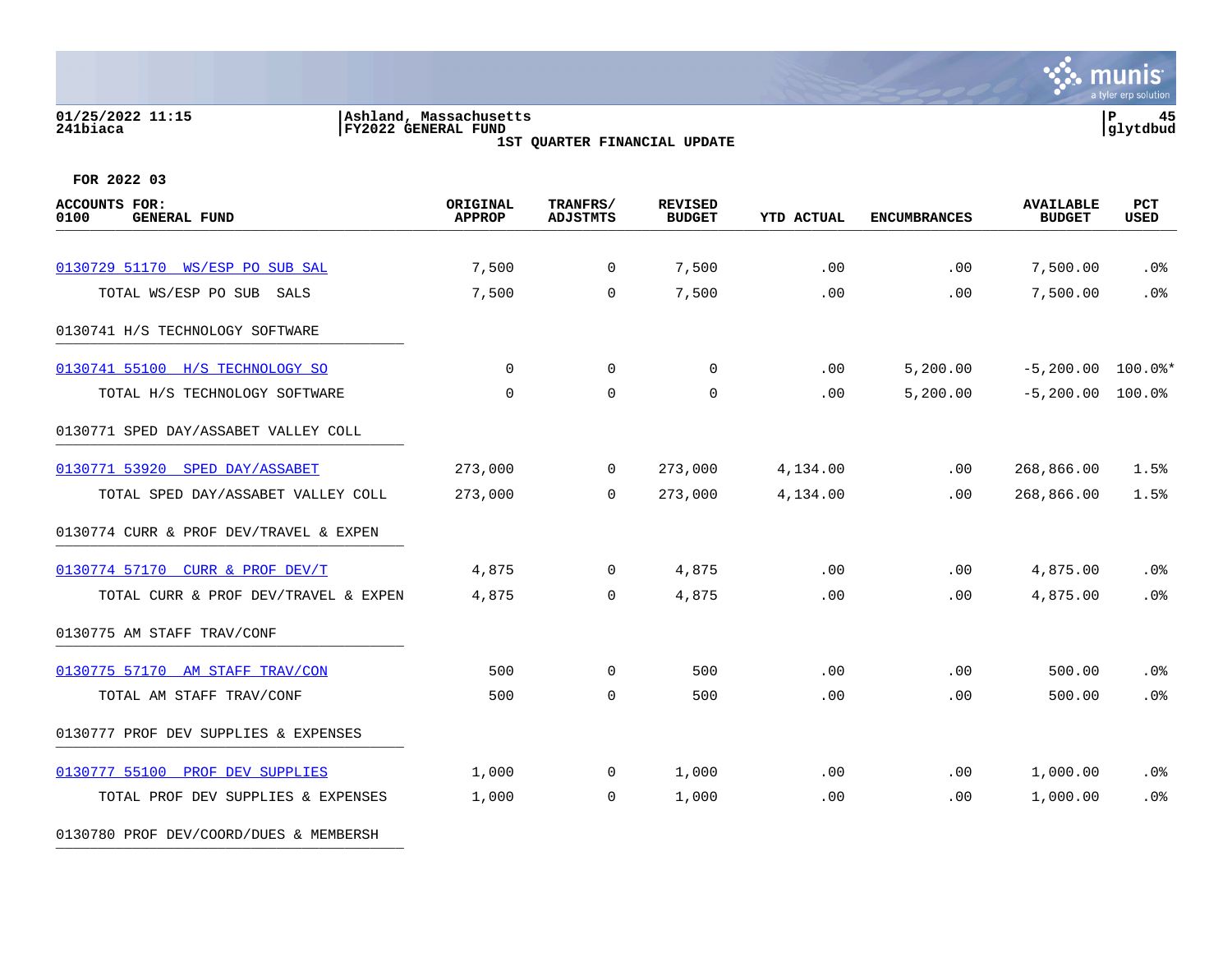### **01/25/2022 11:15 |Ashland, Massachusetts |P 46 241biaca |FY2022 GENERAL FUND |glytdbud 1ST QUARTER FINANCIAL UPDATE**



**FOR 2022 03**

| ACCOUNTS FOR:<br>0100<br><b>GENERAL FUND</b> | ORIGINAL<br><b>APPROP</b> | TRANFRS/<br>ADJSTMTS | <b>REVISED</b><br><b>BUDGET</b> | <b>YTD ACTUAL</b> | <b>ENCUMBRANCES</b> | <b>AVAILABLE</b><br><b>BUDGET</b> | <b>PCT</b><br>USED |
|----------------------------------------------|---------------------------|----------------------|---------------------------------|-------------------|---------------------|-----------------------------------|--------------------|
| 0130780 57300 PROF DEV/COORD/DU              | 1,000                     | $\overline{0}$       | 1,000                           | .00               | .00                 | 1,000.00                          | $.0\%$             |
| TOTAL PROF DEV/COORD/DUES & MEMBERSH         | 1,000                     | $\overline{0}$       | 1,000                           | .00               | .00                 | 1,000.00                          | .0%                |
| 0130804 AM/S PRINCIPAL                       |                           |                      |                                 |                   |                     |                                   |                    |
| 0130804 51170 AM/S PRINCIPAL                 | 133,900                   | $\overline{0}$       | 133,900                         | 37,268.94         | 107,692.40          | $-11,061.34$ 108.3%*              |                    |
| TOTAL AM/S PRINCIPAL                         | 133,900                   | $\Omega$             | 133,900                         | 37,268.94         | 107,692.40          | $-11,061.34$ 108.3%               |                    |
| 0130805 AM/S SECRETARY                       |                           |                      |                                 |                   |                     |                                   |                    |
| 0130805 51170 AM/S SECRETARY                 | 59,366                    | $\overline{0}$       | 59,366                          | 16,772.13         | 39, 273.84          | 3,320.03                          | 94.4%              |
| TOTAL AM/S SECRETARY                         | 59,366                    | $\Omega$             | 59,366                          | 16,772.13         | 39,273.84           | 3,320.03                          | 94.4%              |
| 0130806 AM/S OFFICE SUPPLIES                 |                           |                      |                                 |                   |                     |                                   |                    |
| 0130806 54100 AMS OFFICE SUPPLI              | 8,900                     | $\overline{0}$       | 8,900                           | 26.00             | 1,000.00            | 7,874.00                          | 11.5%              |
| TOTAL AM/S OFFICE SUPPLIES                   | 8,900                     | $\overline{0}$       | 8,900                           | 26.00             | 1,000.00            | 7,874.00                          | 11.5%              |
| 0130808 AMS ADMIN DUES AND MEMBERSHIP        |                           |                      |                                 |                   |                     |                                   |                    |
| 0130808 57300 AM/S DUES & MEMBE              | 1,172                     | $\mathbf 0$          | 1,172                           | 600.00            | .00                 | 572.00                            | 51.2%              |
| TOTAL AMS ADMIN DUES AND MEMBERSHIP          | 1,172                     | $\overline{0}$       | 1,172                           | 600.00            | .00                 | 572.00                            | 51.2%              |
| 0130809 AM/S INSTR SUPPLIES/UNDISTRIBU       |                           |                      |                                 |                   |                     |                                   |                    |
| 0130809 55100 AM/S IS/UNDISTRIB              | 7,260                     | $\mathbf{0}$         | 7,260                           | 4,512.76          | 3,512.91            |                                   | $-765.67$ 110.5%*  |
| TOTAL AM/S INSTR SUPPLIES/UNDISTRIBU         | 7,260                     | 0                    | 7,260                           | 4,512.76          | 3,512.91            | $-765.67$ 110.5%                  |                    |

0130813 AM/S SALARIES TEACHERS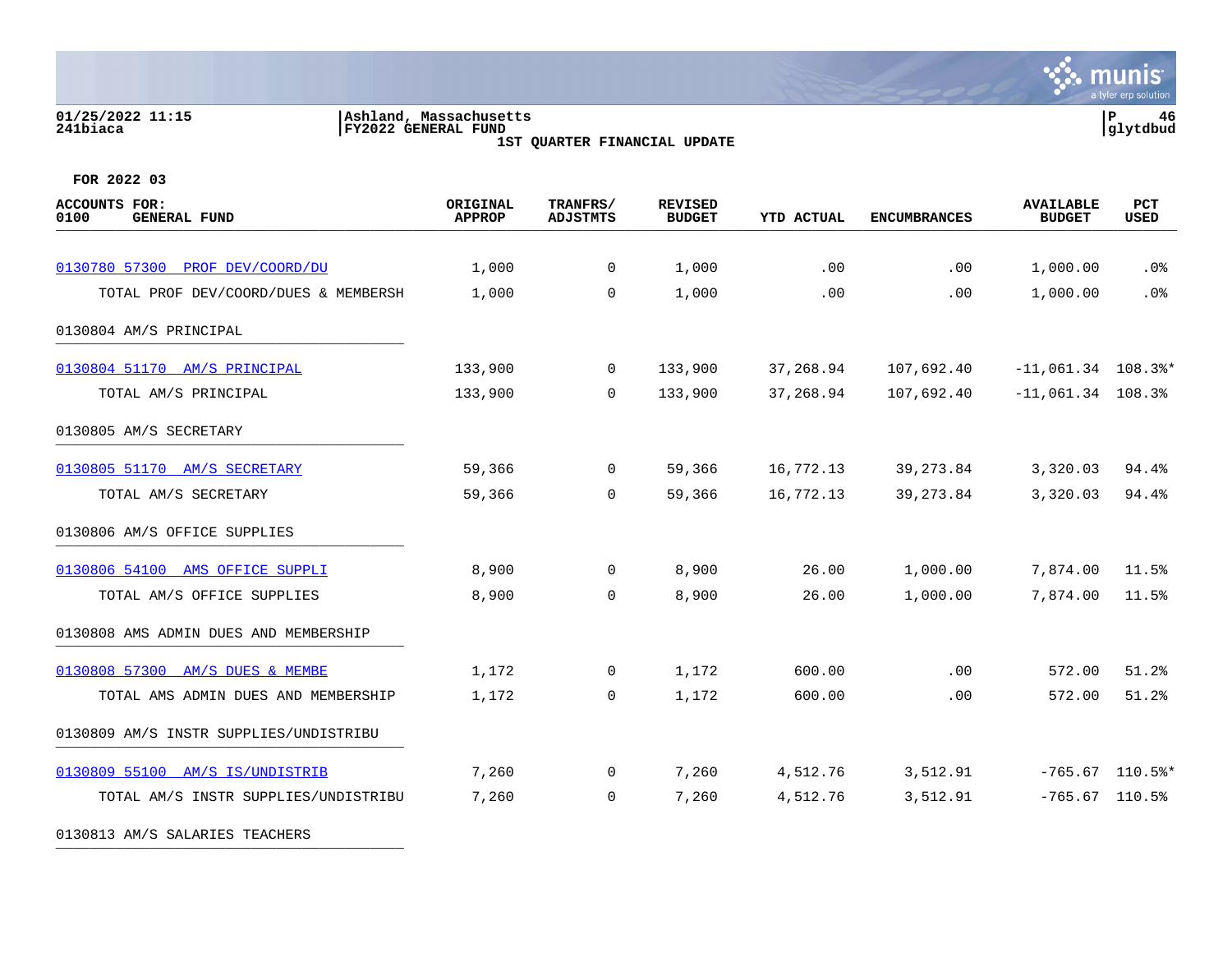### **01/25/2022 11:15 |Ashland, Massachusetts |P 47 241biaca |FY2022 GENERAL FUND |glytdbud 1ST QUARTER FINANCIAL UPDATE**



| <b>ACCOUNTS FOR:</b><br><b>GENERAL FUND</b><br>0100 | ORIGINAL<br><b>APPROP</b> | TRANFRS/<br><b>ADJSTMTS</b> | <b>REVISED</b><br><b>BUDGET</b> | <b>YTD ACTUAL</b> | <b>ENCUMBRANCES</b> | <b>AVAILABLE</b><br><b>BUDGET</b> | PCT<br>USED |
|-----------------------------------------------------|---------------------------|-----------------------------|---------------------------------|-------------------|---------------------|-----------------------------------|-------------|
|                                                     |                           |                             |                                 |                   |                     |                                   |             |
| 0130813 51170 AM/S SALARIES TEA                     | 3, 115, 676               | 0                           | 3, 115, 676                     | 339,182.97        | 2,728,254.94        | 48,238.09                         | 98.5%       |
| TOTAL AM/S SALARIES TEACHERS                        | 3, 115, 676               | $\Omega$                    | 3, 115, 676                     | 339,182.97        | 2,728,254.94        | 48,238.09                         | 98.5%       |
| 0130814 AM/S PO SUB SALARIES                        |                           |                             |                                 |                   |                     |                                   |             |
| 0130814 51170 AM/S SALARIES SUB                     | 20,000                    | $\mathbf 0$                 | 20,000                          | .00               | .00                 | 20,000.00                         | .0%         |
| TOTAL AM/S PO SUB SALARIES                          | 20,000                    | $\mathbf 0$                 | 20,000                          | .00               | .00                 | 20,000.00                         | .0%         |
| 0130815 AM/S PO MCAS TUTORS SALS                    |                           |                             |                                 |                   |                     |                                   |             |
| 0130815 51170 AM/S PO MCAS TUTO                     | 1,500                     | 0                           | 1,500                           | .00               | .00                 | 1,500.00                          | .0%         |
| TOTAL AM/S PO MCAS TUTORS SALS                      | 1,500                     | $\mathbf 0$                 | 1,500                           | .00               | .00                 | 1,500.00                          | .0%         |
| 0130817 AM/S INSTRUCTIONAL EQUIPMENT                |                           |                             |                                 |                   |                     |                                   |             |
| 0130817 55100 AMS/INSTR EOUIP                       | 9,300                     | $\mathbf 0$                 | 9,300                           | .00               | .00                 | 9,300.00                          | .0%         |
| TOTAL AM/S INSTRUCTIONAL EQUIPMENT                  | 9,300                     | 0                           | 9,300                           | .00               | .00                 | 9,300.00                          | .0%         |
| 0130818 AM/S PO SUBS/PROF DEVEL                     |                           |                             |                                 |                   |                     |                                   |             |
| 0130818 51170 AM/S SUBSTITUTES/                     | 5,500                     | 0                           | 5,500                           | .00               | .00                 | 5,500.00                          | $.0\%$      |
| TOTAL AM/S PO SUBS/PROF DEVEL                       | 5,500                     | $\mathbf 0$                 | 5,500                           | .00               | .00                 | 5,500.00                          | .0%         |
| 0130824 AM/S GUIDANCE SECRETARY                     |                           |                             |                                 |                   |                     |                                   |             |
| 0130824 51170 AM/S GUIDANCE SEC                     | 49,613                    | $\mathbf 0$                 | 49,613                          | 6,558.95          | 42,427.05           | 627.00                            | 98.7%       |
| TOTAL AM/S GUIDANCE SECRETARY                       | 49,613                    | $\mathbf 0$                 | 49,613                          | 6,558.95          | 42, 427.05          | 627.00                            | 98.7%       |
| 0130825 AM/S GUIDANCE SUPPLIES                      |                           |                             |                                 |                   |                     |                                   |             |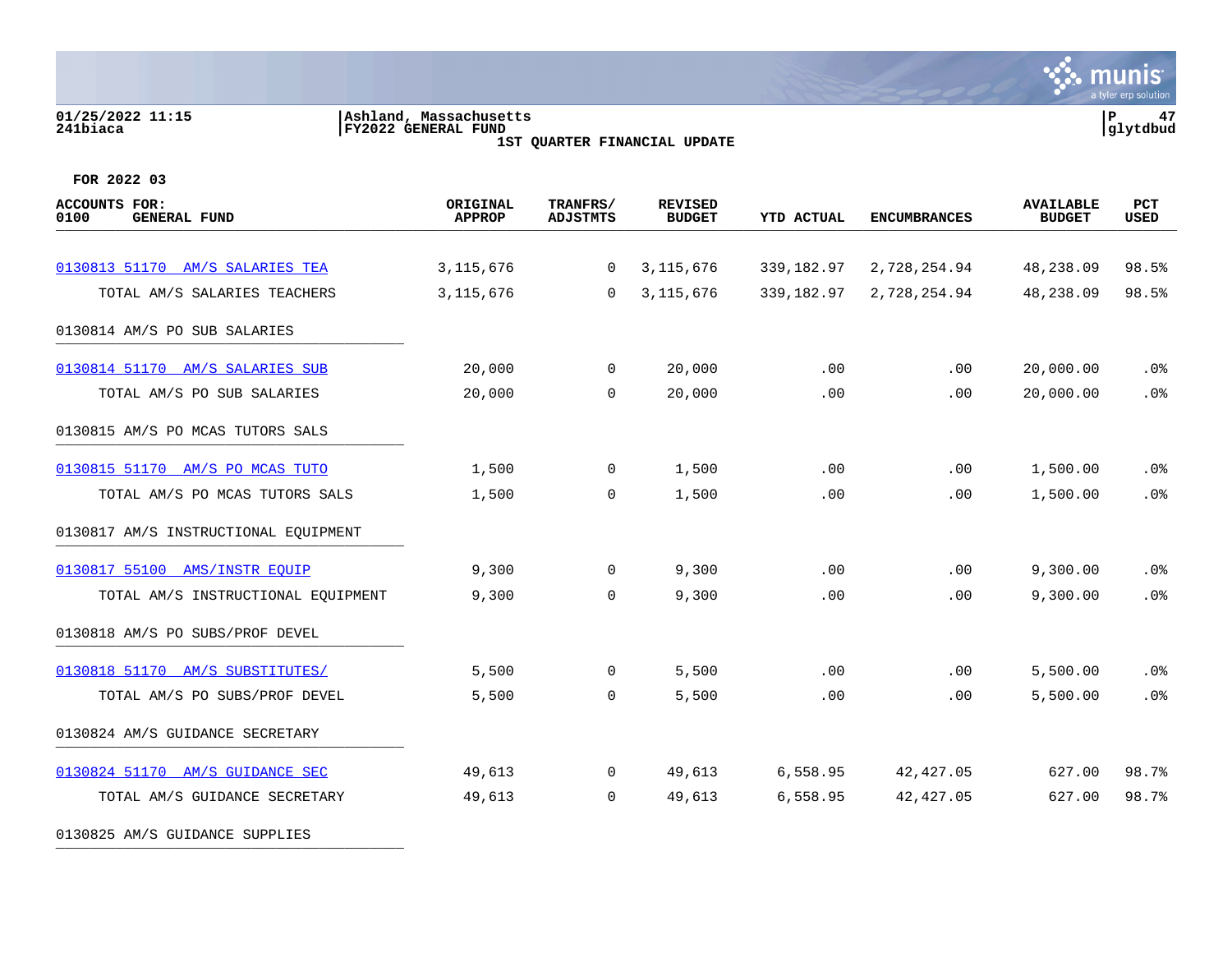### **01/25/2022 11:15 |Ashland, Massachusetts |P 48 241biaca |FY2022 GENERAL FUND |glytdbud 1ST QUARTER FINANCIAL UPDATE**



| <b>ACCOUNTS FOR:</b><br>0100<br><b>GENERAL FUND</b> | ORIGINAL<br><b>APPROP</b> | TRANFRS/<br><b>ADJSTMTS</b> | <b>REVISED</b><br><b>BUDGET</b> | <b>YTD ACTUAL</b> | <b>ENCUMBRANCES</b> | <b>AVAILABLE</b><br><b>BUDGET</b> | PCT<br><b>USED</b> |
|-----------------------------------------------------|---------------------------|-----------------------------|---------------------------------|-------------------|---------------------|-----------------------------------|--------------------|
|                                                     |                           |                             |                                 |                   |                     |                                   |                    |
| 0130825 55100 AM/S GUIDANCE SUP                     | 300                       | $\mathbf 0$                 | 300                             | .00               | .00                 | 300.00                            | .0%                |
| TOTAL AM/S GUIDANCE SUPPLIES                        | 300                       | $\mathbf 0$                 | 300                             | .00               | .00                 | 300.00                            | .0%                |
| 0130826 AM/S EXTRACURRICULAR SALARIES               |                           |                             |                                 |                   |                     |                                   |                    |
| 0130826 51190 AM/S EXTRACURRICU                     | 20,000                    | $\mathbf 0$                 | 20,000                          | .00               | .00                 | 20,000.00                         | .0%                |
| TOTAL AM/S EXTRACURRICULAR SALARIES                 | 20,000                    | $\Omega$                    | 20,000                          | .00               | .00                 | 20,000.00                         | .0 <sub>8</sub>    |
| 0130827 AM/S EQUIPMENT REPAIRS                      |                           |                             |                                 |                   |                     |                                   |                    |
| 0130827 52410 AM/S EQUIPMENT RE                     | 6,000                     | $\mathbf{0}$                | 6,000                           | 600.00            | 3,100.00            | 2,300.00                          | 61.7%              |
| TOTAL AM/S EQUIPMENT REPAIRS                        | 6,000                     | $\mathbf 0$                 | 6,000                           | 600.00            | 3,100.00            | 2,300.00                          | 61.7%              |
| 0130833 AM/S GUIDANCE COUNSELOR                     |                           |                             |                                 |                   |                     |                                   |                    |
| 0130833 51170 AM/S GUIDANCE COU                     | 262,154                   | $\mathbf 0$                 | 262,154                         | 35,811.25         | 221,987.95          | 4,354.80                          | 98.3%              |
| TOTAL AM/S GUIDANCE COUNSELOR                       | 262,154                   | $\Omega$                    | 262,154                         | 35,811.25         | 221,987.95          | 4,354.80                          | 98.3%              |
| 0130835 SPED I/S SUPPLIES - HIGH                    |                           |                             |                                 |                   |                     |                                   |                    |
| 0130835 55150 SPED I/S - HIGH S                     | 1,800                     | $\mathbf 0$                 | 1,800                           | 493.00            | 43.99               | 1,263.01                          | 29.8%              |
| TOTAL SPED I/S SUPPLIES - HIGH                      | 1,800                     | $\Omega$                    | 1,800                           | 493.00            | 43.99               | 1,263.01                          | 29.8%              |
| 0130836 SPED I/S SUPPLIES - MIDDLE SCH              |                           |                             |                                 |                   |                     |                                   |                    |
| 0130836 55150 SPED I/S - MIDDLE                     | 2,700                     | 0                           | 2,700                           | 2,400.00          | 59.97               | 240.03                            | 91.1%              |
| TOTAL SPED I/S SUPPLIES - MIDDLE SCH                | 2,700                     | $\mathbf 0$                 | 2,700                           | 2,400.00          | 59.97               | 240.03                            | 91.1%              |
| 0130837 SPED I/S SUPPLIES MINDESS                   |                           |                             |                                 |                   |                     |                                   |                    |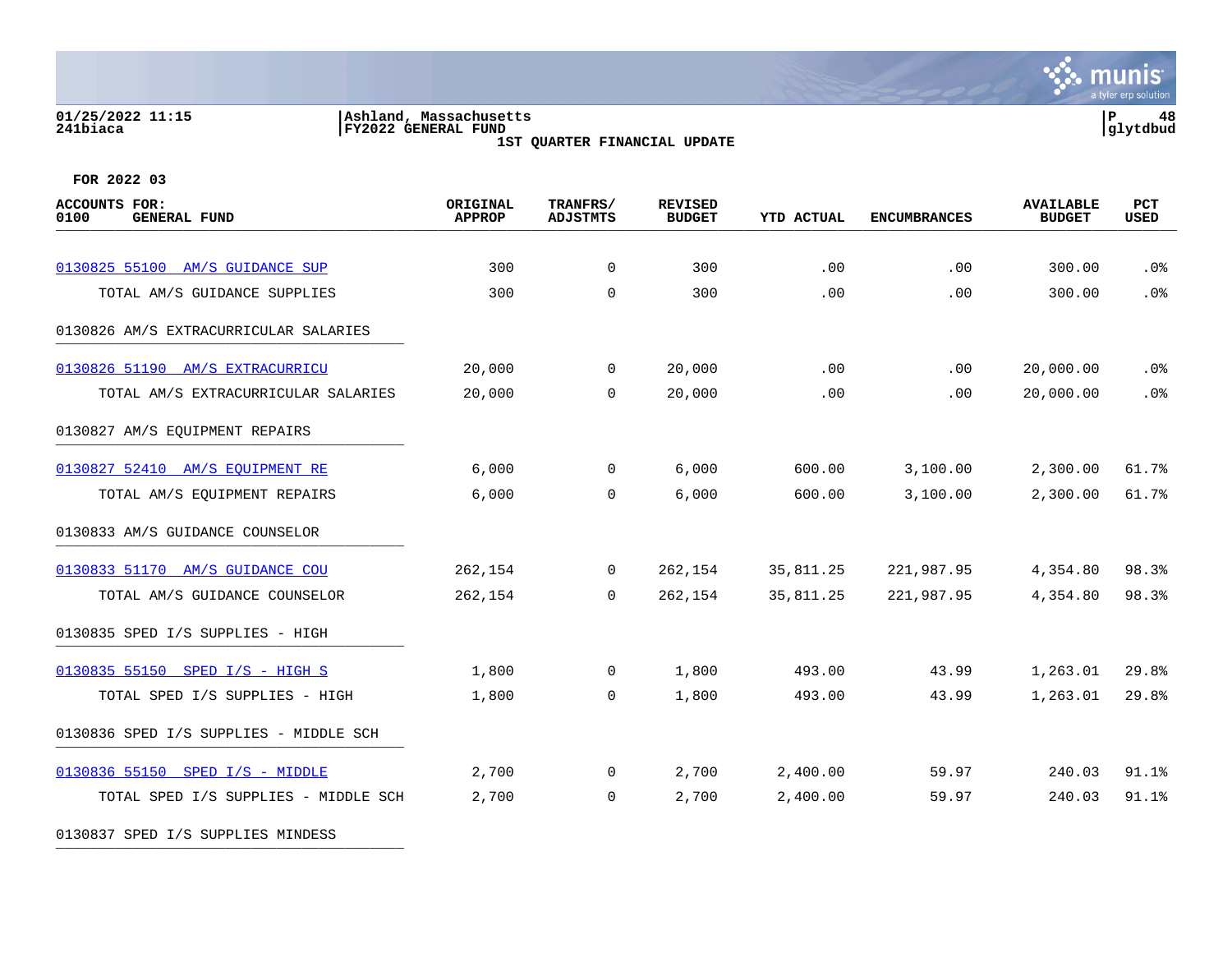### **01/25/2022 11:15 |Ashland, Massachusetts |P 49 241biaca |FY2022 GENERAL FUND |glytdbud 1ST QUARTER FINANCIAL UPDATE**



**FOR 2022 03**

| <b>ACCOUNTS FOR:</b><br>0100<br><b>GENERAL FUND</b> | ORIGINAL<br><b>APPROP</b> | TRANFRS/<br><b>ADJSTMTS</b> | <b>REVISED</b><br><b>BUDGET</b> | <b>YTD ACTUAL</b> | <b>ENCUMBRANCES</b> | <b>AVAILABLE</b><br><b>BUDGET</b> | PCT<br>USED |
|-----------------------------------------------------|---------------------------|-----------------------------|---------------------------------|-------------------|---------------------|-----------------------------------|-------------|
|                                                     |                           |                             |                                 |                   |                     |                                   |             |
| 0130837 55150 SPED I/S DMS                          | 2,899                     | $\overline{0}$              | 2,899                           | 149.00            | .00                 | 2,750.00                          | 5.1%        |
| TOTAL SPED I/S SUPPLIES MINDESS                     | 2,899                     | $\mathbf 0$                 | 2,899                           | 149.00            | .00                 | 2,750.00                          | 5.1%        |
| 0130838 SPED I/S SUPPLIES - WARREN                  |                           |                             |                                 |                   |                     |                                   |             |
| 0130838 55150 SPED I/S SUPPLIES                     | 2,400                     | $\mathbf 0$                 | 2,400                           | 720.50            | 1,473.00            | 206.50                            | 91.4%       |
| TOTAL SPED I/S SUPPLIES - WARREN                    | 2,400                     | $\mathbf 0$                 | 2,400                           | 720.50            | 1,473.00            | 206.50                            | 91.4%       |
| 0130839 SPED I/S SUPPLIES - PITTAWAY                |                           |                             |                                 |                   |                     |                                   |             |
| 0130839 55150 SPED I/S SUPPLIES                     | 900                       | $\overline{0}$              | 900                             | .00               | .00                 | 900.00                            | .0%         |
| TOTAL SPED I/S SUPPLIES - PITTAWAY                  | 900                       | 0                           | 900                             | .00               | .00                 | 900.00                            | .0%         |
| 0130841 MAINT AM/S HEAT                             |                           |                             |                                 |                   |                     |                                   |             |
| 0130841 52100 MAINT AM/S HEAT                       | 55,000                    | $\mathbf 0$                 | 55,000                          | 279.86            | 54,720.14           | $.00 \,$                          | 100.0%      |
| TOTAL MAINT AM/S HEAT                               | 55,000                    | $\Omega$                    | 55,000                          | 279.86            | 54,720.14           | .00                               | 100.0%      |
| 0130842 AM/S ELECTRICITY                            |                           |                             |                                 |                   |                     |                                   |             |
| 0130842 52100 AM/S ELECTRICITY                      | 86,000                    | $\Omega$                    | 86,000                          | 25,082.93         | 89,917.07           | $-29,000.00$ 133.7%*              |             |
| TOTAL AM/S ELECTRICITY                              | 86,000                    | $\overline{0}$              | 86,000                          | 25,082.93         | 89,917.07           | $-29,000.00$ 133.7%               |             |
| 0130843 AM/S TELEPHONE                              |                           |                             |                                 |                   |                     |                                   |             |
| 0130843 53410 AM/S TELEPHONE                        | 650                       | $\overline{0}$              | 650                             | 125.98            | 379.82              | 144.20                            | 77.8%       |
| TOTAL AM/S TELEPHONE                                | 650                       | 0                           | 650                             | 125.98            | 379.82              | 144.20                            | 77.8%       |
|                                                     |                           |                             |                                 |                   |                     |                                   |             |

0130846 AM/S AWARDS \_\_\_\_\_\_\_\_\_\_\_\_\_\_\_\_\_\_\_\_\_\_\_\_\_\_\_\_\_\_\_\_\_\_\_\_\_\_\_\_\_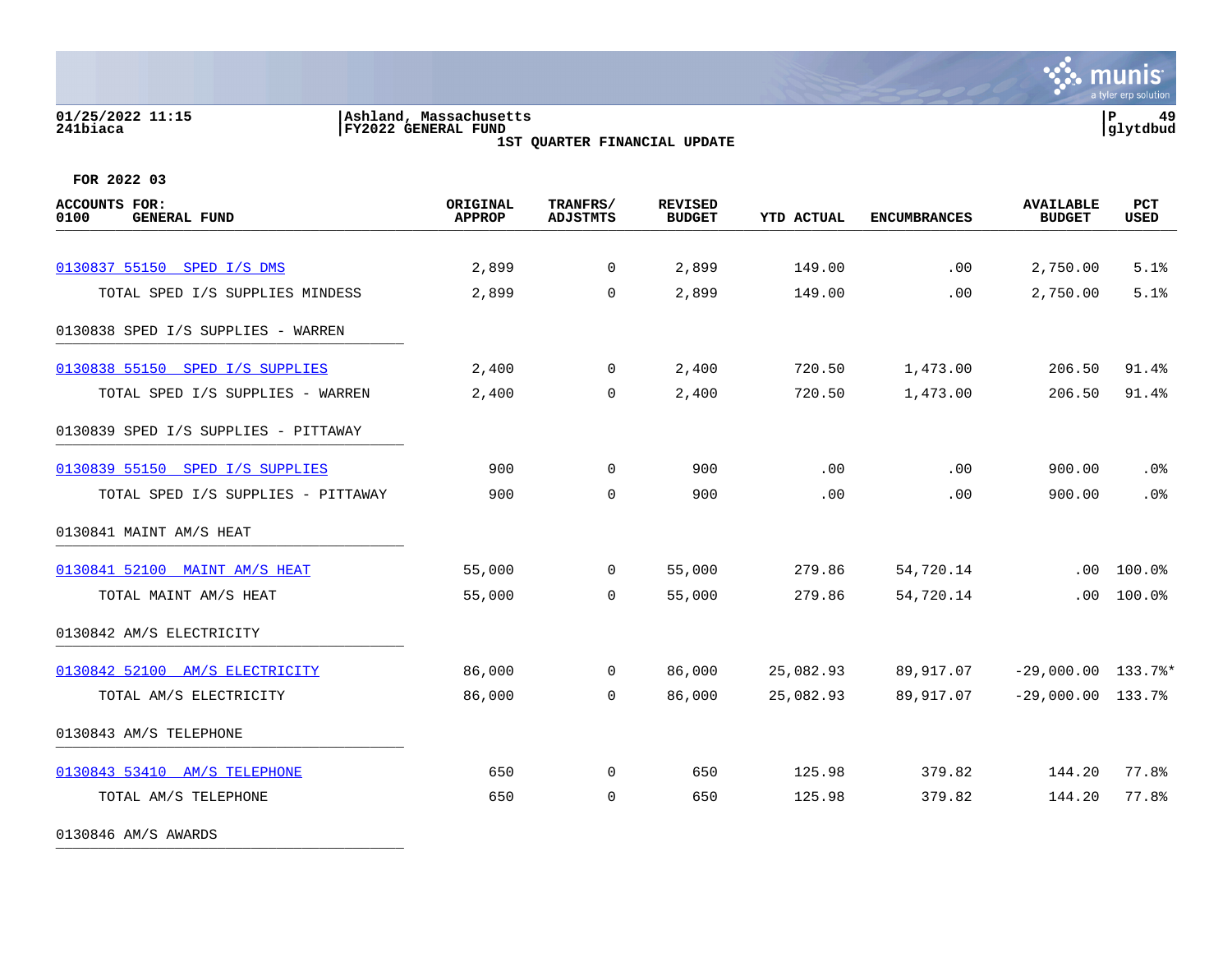### **01/25/2022 11:15 |Ashland, Massachusetts |P 50 241biaca |FY2022 GENERAL FUND |glytdbud 1ST QUARTER FINANCIAL UPDATE**



**FOR 2022 03**

| <b>ACCOUNTS FOR:</b><br>0100<br><b>GENERAL FUND</b> | ORIGINAL<br><b>APPROP</b> | TRANFRS/<br><b>ADJSTMTS</b> | <b>REVISED</b><br><b>BUDGET</b> | YTD ACTUAL | <b>ENCUMBRANCES</b> | <b>AVAILABLE</b><br><b>BUDGET</b> | PCT<br>USED |
|-----------------------------------------------------|---------------------------|-----------------------------|---------------------------------|------------|---------------------|-----------------------------------|-------------|
|                                                     |                           |                             |                                 |            |                     |                                   |             |
| 0130846 55800 AM/S AWARDS                           | 300                       | $\overline{0}$              | 300                             | .00        | .00                 | 300.00                            | .0%         |
| TOTAL AM/S AWARDS                                   | 300                       | 0                           | 300                             | .00        | .00                 | 300.00                            | .0%         |
| 0130847 SPED AM/S TEACHER SALARIES                  |                           |                             |                                 |            |                     |                                   |             |
| 0130847 51180 SPED AM/S TEACHER                     | 809,718                   | $\mathbf 0$                 | 809,718                         | 93,099.03  | 663,756.31          | 52,862.66                         | 93.5%       |
| TOTAL SPED AM/S TEACHER SALARIES                    | 809,718                   | $\mathbf 0$                 | 809,718                         | 93,099.03  | 663,756.31          | 52,862.66                         | 93.5%       |
| 0130848 SPED AM/S PSYCHOLOGICAL SALARY              |                           |                             |                                 |            |                     |                                   |             |
| 0130848 51180 SPED AM/S PSYCHOL                     | 148,191                   | $\mathbf 0$                 | 148,191                         | 10,042.71  | 59,988.13           | 78,160.16                         | 47.3%       |
| TOTAL SPED AM/S PSYCHOLOGICAL SALARY                | 148,191                   | $\Omega$                    | 148,191                         | 10,042.71  | 59,988.13           | 78,160.16                         | 47.3%       |
| 0130849 SPED AMS PO SUB TEACH SALS                  |                           |                             |                                 |            |                     |                                   |             |
| 0130849 51180 SPED AM/S SUB TEA                     | 5,500                     | $\mathbf 0$                 | 5,500                           | .00        | .00                 | 5,500.00                          | .0%         |
| TOTAL SPED AMS PO SUB TEACH SALS                    | 5,500                     | 0                           | 5,500                           | .00        | .00                 | 5,500.00                          | .0%         |
| 0130850 SPED AM/S TEACHER AIDES                     |                           |                             |                                 |            |                     |                                   |             |
| 0130850 51180 SPED AM/S TEACHER                     | 325,843                   | $\mathbf 0$                 | 325,843                         | 28, 234.02 | 216,460.78          | 81,148.20                         | 75.1%       |
| TOTAL SPED AM/S TEACHER AIDES                       | 325,843                   | $\Omega$                    | 325,843                         | 28, 234.02 | 216,460.78          | 81,148.20                         | 75.1%       |
| 0130851 SPED COORDINATOR/AMS                        |                           |                             |                                 |            |                     |                                   |             |
| 0130851 51180 SPED COORDINATOR/                     | 64,419                    | $\overline{0}$              | 64,419                          | 23,331.88  | 50,096.14           | $-9,009.02$ 114.0%*               |             |
| TOTAL SPED COORDINATOR/AMS                          | 64,419                    | $\Omega$                    | 64,419                          | 23, 331.88 | 50,096.14           | $-9,009.02$ 114.0%                |             |
|                                                     |                           |                             |                                 |            |                     |                                   |             |

0130864 H/S TEXT/ENGLISH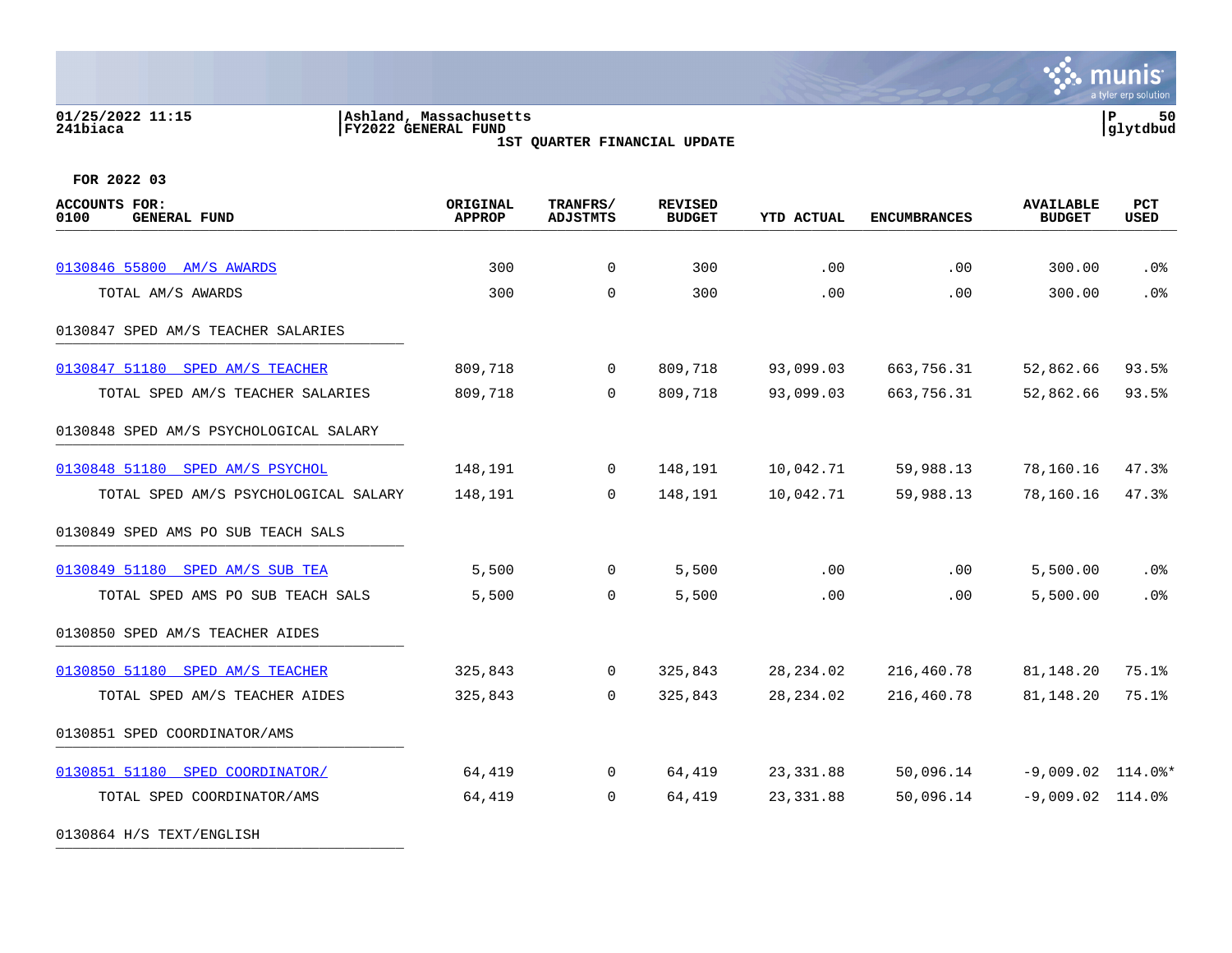# **01/25/2022 11:15 |Ashland, Massachusetts |P 51 241biaca |FY2022 GENERAL FUND |glytdbud**

**1ST QUARTER FINANCIAL UPDATE**



**FOR 2022 03**

|        |                      | <b>BUDGET</b> | <b>USED</b>          |
|--------|----------------------|---------------|----------------------|
|        |                      |               |                      |
|        |                      |               | 33.2%                |
|        |                      |               | 33.2%                |
|        |                      |               |                      |
| 850.00 | .00                  | 1,150.00      | 42.5%                |
| 850.00 | .00                  | 1,150.00      | 42.5%                |
|        |                      |               |                      |
| .00    | .00                  | 2,125.00      | $.0\%$               |
| .00    | .00                  | 2,125.00      | .0%                  |
|        |                      |               |                      |
| .00    | 89.59                | 7,110.41      | 1.2%                 |
| .00    | 89.59                | 7,110.41      | 1.2%                 |
|        |                      |               |                      |
| .00    | .00                  | 2,000.00      | .0%                  |
| .00    | .00                  | 2,000.00      | .0%                  |
|        |                      |               |                      |
| .00    | 2,429.10             | 70.90         | 97.2%                |
| .00    | 2,429.10             | 70.90         | 97.2%                |
|        | 1,784.89<br>1,784.89 | .00<br>.00    | 3,590.11<br>3,590.11 |

0130880 S/W NEW POSITIONS \_\_\_\_\_\_\_\_\_\_\_\_\_\_\_\_\_\_\_\_\_\_\_\_\_\_\_\_\_\_\_\_\_\_\_\_\_\_\_\_\_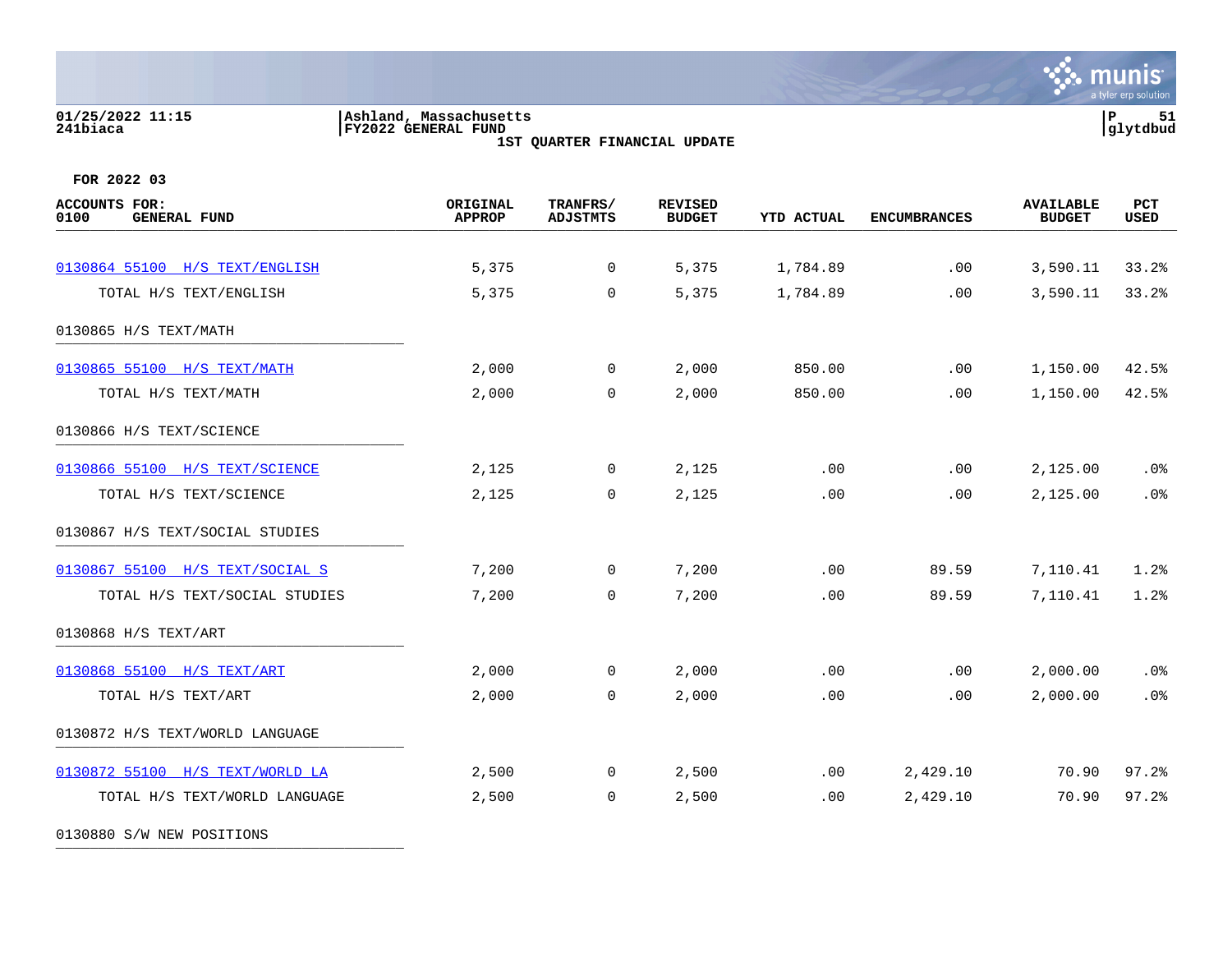### **01/25/2022 11:15 |Ashland, Massachusetts |P 52 241biaca |FY2022 GENERAL FUND |glytdbud 1ST QUARTER FINANCIAL UPDATE**

**\*** munis a tyler erp solution

**FOR 2022 03**

| <b>ACCOUNTS FOR:</b><br>0100<br><b>GENERAL FUND</b> | ORIGINAL<br><b>APPROP</b> | TRANFRS/<br><b>ADJSTMTS</b> | <b>REVISED</b><br><b>BUDGET</b> | YTD ACTUAL | <b>ENCUMBRANCES</b> | <b>AVAILABLE</b><br><b>BUDGET</b> | PCT<br>USED |
|-----------------------------------------------------|---------------------------|-----------------------------|---------------------------------|------------|---------------------|-----------------------------------|-------------|
| 0130880 51170 S/W NEW POSITIONS                     | 85,000                    | $\mathbf 0$                 | 85,000                          | .00        | .00                 | 85,000.00                         | $.0\%$      |
| TOTAL S/W NEW POSITIONS                             | 85,000                    | $\Omega$                    | 85,000                          | .00        | .00                 | 85,000.00                         | .0%         |
| 0130907 MAINT AM/S BLDG REPAIR SUPPLI               |                           |                             |                                 |            |                     |                                   |             |
| 0130907 52410 MAINT AM/S BLDG R                     | 10,000                    | $\mathbf 0$                 | 10,000                          | 1,500.00   | $.00 \,$            | 8,500.00                          | 15.0%       |
| TOTAL MAINT AM/S BLDG REPAIR SUPPLI                 | 10,000                    | $\Omega$                    | 10,000                          | 1,500.00   | .00                 | 8,500.00                          | 15.0%       |
| 0130915 H/S NETWORKING & TELECOMM                   |                           |                             |                                 |            |                     |                                   |             |
| 0130915 52410 H/S NETWORKING &                      | $\Omega$                  | $\mathbf 0$                 | $\mathbf 0$                     | 9,750.00   | 29,250.00           | $-39,000.00$ $100.0$ *            |             |
| TOTAL H/S NETWORKING & TELECOMM                     | $\Omega$                  | $\mathbf 0$                 | $\mathbf 0$                     | 9,750.00   | 29,250.00           | $-39,000.00$ 100.0%               |             |
| 0130926 C/O TECHNOLOGY SERVICES                     |                           |                             |                                 |            |                     |                                   |             |
| 0130926 53900 C/O TECHNOLOGY SE                     | $\Omega$                  | $\mathbf 0$                 | $\overline{0}$                  | 2,064.98   | 799.90              | $-2,864.88$ 100.0%*               |             |
| TOTAL C/O TECHNOLOGY SERVICES                       | $\Omega$                  | $\mathbf 0$                 | 0                               | 2,064.98   | 799.90              | $-2,864.88$ 100.0%                |             |
| 0130928 DW ELL MATERIALS                            |                           |                             |                                 |            |                     |                                   |             |
| 0130928 55100 DW ELL MATERIALS                      | 1,050                     | $\mathbf 0$                 | 1,050                           | .00        | 530.83              | 519.17                            | 50.6%       |
| TOTAL DW ELL MATERIALS                              | 1,050                     | $\mathbf 0$                 | 1,050                           | .00        | 530.83              | 519.17                            | 50.6%       |
| 0130930 C/O SECRETARY/BOOKKEEPER                    |                           |                             |                                 |            |                     |                                   |             |
| 0130930 51110 C/O SECRETARY/BOO                     | 166,375                   | $\overline{0}$              | 166,375                         | 42,057.95  | 126,092.98          | $-1,775.93$ 101.1%*               |             |
| TOTAL C/0 SECRETARY/BOOKKEEPER                      | 166,375                   | $\Omega$                    | 166,375                         | 42,057.95  | 126,092.98          | $-1,775.93$ 101.1%                |             |
|                                                     |                           |                             |                                 |            |                     |                                   |             |

0130936 CURR & PD/PROF DAYS STIPENDS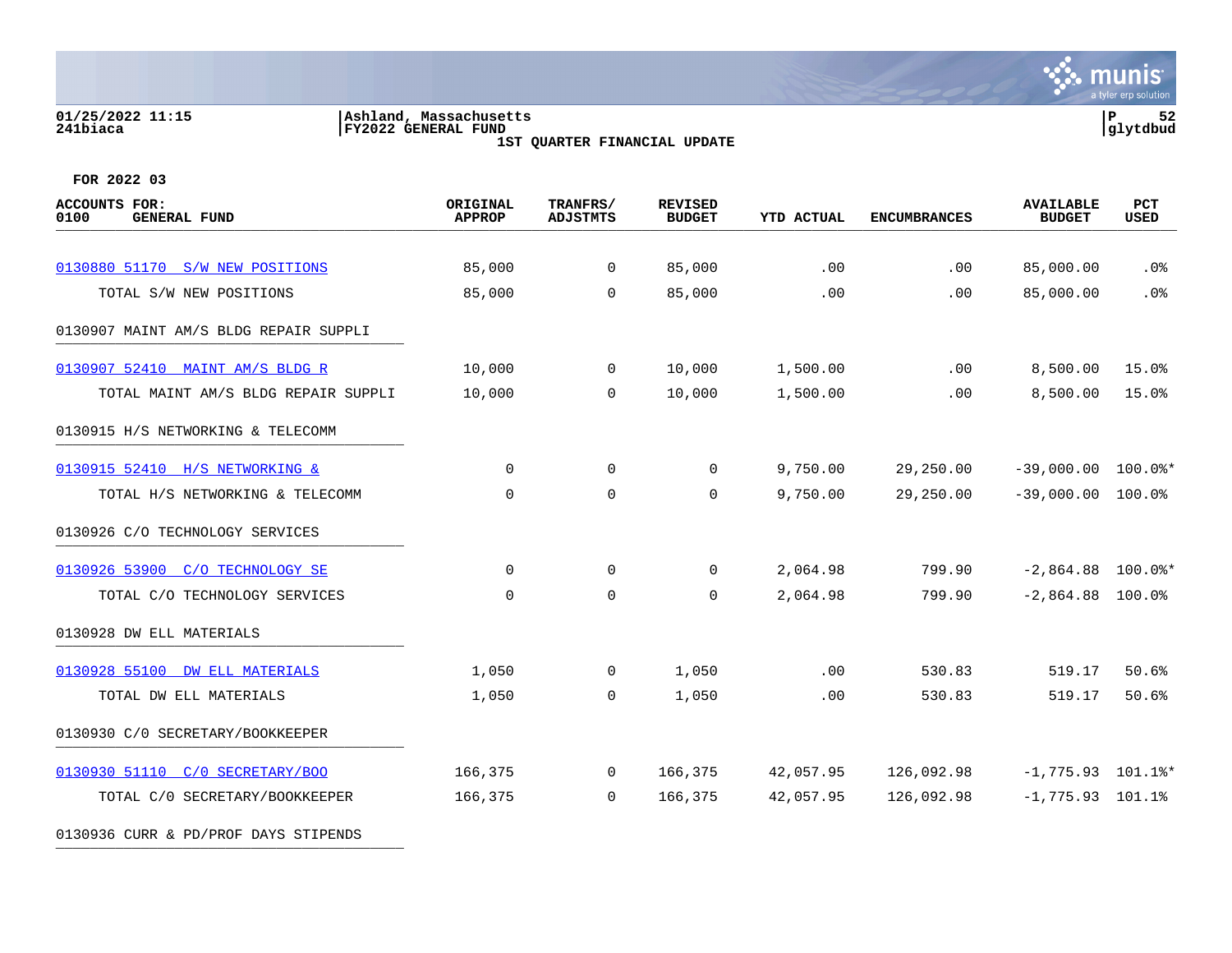### **01/25/2022 11:15 |Ashland, Massachusetts |P 53 241biaca |FY2022 GENERAL FUND |glytdbud 1ST QUARTER FINANCIAL UPDATE**

a tyler erp solution

**\*** munis

**FOR 2022 03**

| <b>ACCOUNTS FOR:</b><br><b>GENERAL FUND</b><br>0100 | ORIGINAL<br><b>APPROP</b> | TRANFRS/<br><b>ADJSTMTS</b> | <b>REVISED</b><br><b>BUDGET</b> | <b>YTD ACTUAL</b> | <b>ENCUMBRANCES</b> | <b>AVAILABLE</b><br><b>BUDGET</b> | PCT<br>USED |
|-----------------------------------------------------|---------------------------|-----------------------------|---------------------------------|-------------------|---------------------|-----------------------------------|-------------|
|                                                     |                           |                             |                                 |                   |                     |                                   |             |
| 0130936 51170 CURR & PD/PD DAY                      | 13,000                    | $\mathsf{O}$                | 13,000                          | .00               | .00                 | 13,000.00                         | .0%         |
| TOTAL CURR & PD/PROF DAYS STIPENDS                  | 13,000                    | $\mathbf 0$                 | 13,000                          | .00               | .00                 | 13,000.00                         | .0%         |
| 0130941 SPED PRESCHOOL AIDES                        |                           |                             |                                 |                   |                     |                                   |             |
| 0130941 51180 SPED PRESCHOOL AI                     | 76,701                    | $\overline{0}$              | 76,701                          | 8,870.12          | 78,438.13           | $-10,607.25$ 113.8%*              |             |
| TOTAL SPED PRESCHOOL AIDES                          | 76,701                    | $\mathbf 0$                 | 76,701                          | 8,870.12          | 78,438.13           | $-10,607.25$ 113.8%               |             |
| 0130943 H/S SUPPL&EQ/ACAD SUPPORT                   |                           |                             |                                 |                   |                     |                                   |             |
| 0130943 55100 H/S SUPPL&EQ/ACAD                     | 500                       | 0                           | 500                             | .00               | .00                 | 500.00                            | .0%         |
| TOTAL H/S SUPPL&EQ/ACAD SUPPORT                     | 500                       | $\mathbf 0$                 | 500                             | .00               | .00                 | 500.00                            | .0%         |
| 0130945 CURR & PD/FOOD SERV PD REIMB                |                           |                             |                                 |                   |                     |                                   |             |
| 0130945 53910 CURR & PD/FOOD SE                     | 4,000                     | $\mathbf 0$                 | 4,000                           | .00               | .00                 | 4,000.00                          | .0%         |
| TOTAL CURR & PD/FOOD SERV PD REIMB                  | 4,000                     | 0                           | 4,000                           | .00               | .00                 | 4,000.00                          | .0%         |
| 0130959 AM/S INSTR SUPPL/ENGLISH                    |                           |                             |                                 |                   |                     |                                   |             |
| 0130959 55100 AMS/IS/ENGLISH                        | 1,200                     | $\mathbf 0$                 | 1,200                           | 30.92             | 378.18              | 790.90                            | 34.1%       |
| TOTAL AM/S INSTR SUPPL/ENGLISH                      | 1,200                     | 0                           | 1,200                           | 30.92             | 378.18              | 790.90                            | 34.1%       |
| 0130960 AM/S INSTR SUPPL/MATH                       |                           |                             |                                 |                   |                     |                                   |             |
| 0130960 55100 AMS/IS/MATH                           | 1,500                     | $\overline{0}$              | 1,500                           | 490.90            | 285.82              | 723.28                            | 51.8%       |
| TOTAL AM/S INSTR SUPPL/MATH                         | 1,500                     | $\mathbf 0$                 | 1,500                           | 490.90            | 285.82              | 723.28                            | 51.8%       |
|                                                     |                           |                             |                                 |                   |                     |                                   |             |

0130961 AM/S INSTR SUPPL/SCIENCE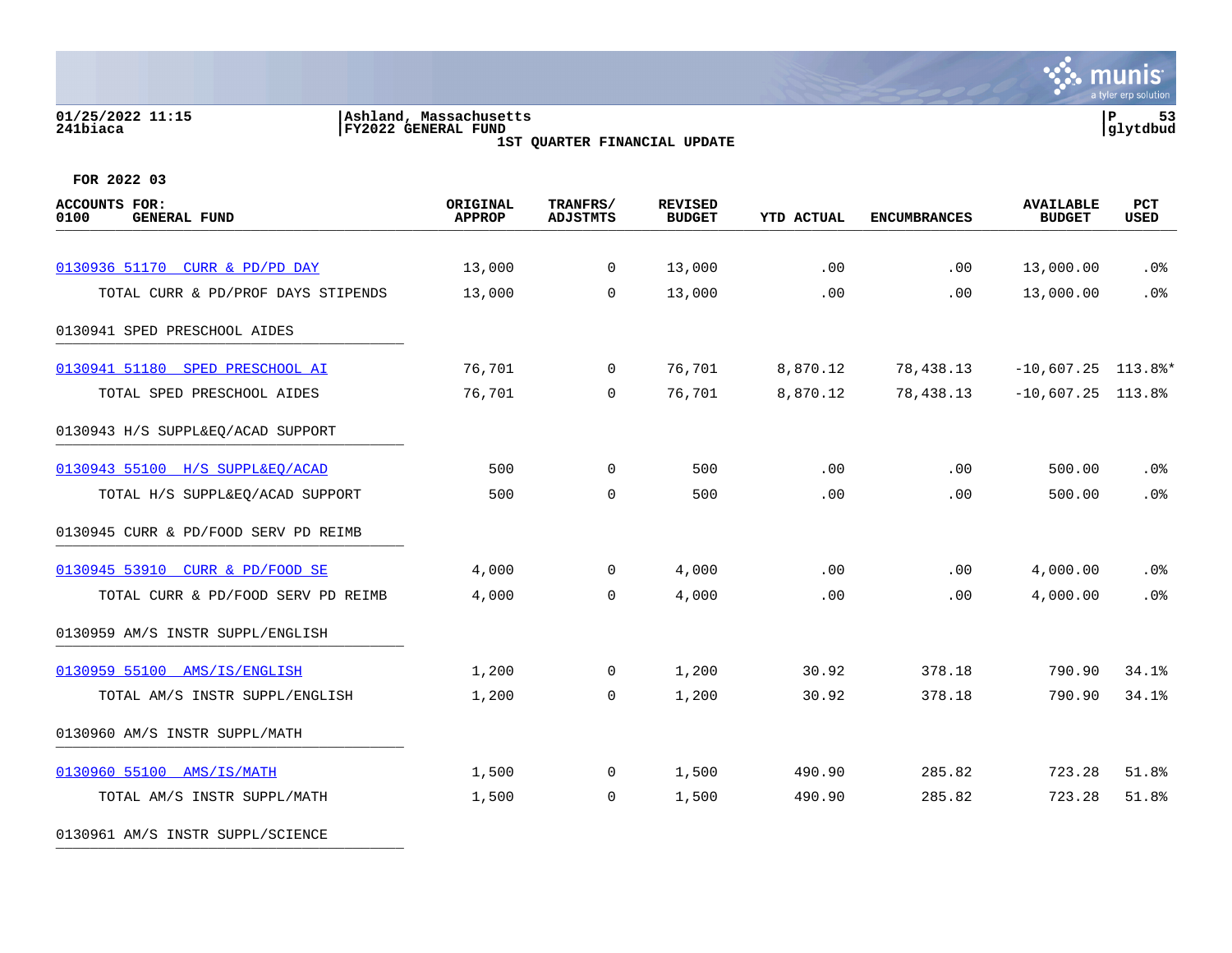### **01/25/2022 11:15 |Ashland, Massachusetts |P 54 241biaca |FY2022 GENERAL FUND |glytdbud 1ST QUARTER FINANCIAL UPDATE**



**FOR 2022 03**

| <b>ACCOUNTS FOR:</b><br><b>GENERAL FUND</b><br>0100 | ORIGINAL<br>APPROP | TRANFRS/<br><b>ADJSTMTS</b> | <b>REVISED</b><br><b>BUDGET</b> | <b>YTD ACTUAL</b> | <b>ENCUMBRANCES</b> | <b>AVAILABLE</b><br><b>BUDGET</b> | PCT<br><b>USED</b> |
|-----------------------------------------------------|--------------------|-----------------------------|---------------------------------|-------------------|---------------------|-----------------------------------|--------------------|
|                                                     |                    |                             |                                 |                   |                     |                                   |                    |
| 0130961 55100 AMS/IS/SCIENCE                        | 1,700              | $\Omega$                    | 1,700                           | 506.40            | 891.76              | 301.84                            | 82.2%              |
| TOTAL AM/S INSTR SUPPL/SCIENCE                      | 1,700              | $\Omega$                    | 1,700                           | 506.40            | 891.76              | 301.84                            | 82.2%              |
| 0130962 AM/S INSTR SUPPL/WORLD LANGUAG              |                    |                             |                                 |                   |                     |                                   |                    |
| 0130962 55100 AMS/IS/WORLD LANG                     | 1,200              | $\Omega$                    | 1,200                           | 448.23            | 135.84              | 615.93                            | 48.7%              |
| TOTAL AM/S INSTR SUPPL/WORLD LANGUAG                | 1,200              | $\Omega$                    | 1,200                           | 448.23            | 135.84              | 615.93                            | 48.7%              |
| 0130963 AM/S INSTR SUPPL/SOCIAL STUDIE              |                    |                             |                                 |                   |                     |                                   |                    |
| 0130963 55100 AMS/IS/SOCIAL STU                     | 1,200              | $\overline{0}$              | 1,200                           | 139.62            | 821.40              | 238.98                            | 80.1%              |
| TOTAL AM/S INSTR SUPPL/SOCIAL STUDIE                | 1,200              | $\Omega$                    | 1,200                           | 139.62            | 821.40              | 238.98                            | 80.1%              |
| 0130964 AM/S INSTR SUPPL/HEALTH                     |                    |                             |                                 |                   |                     |                                   |                    |
| 0130964 55100 AMS/IS/HEALTH                         | 800                | $\Omega$                    | 800                             | 654.11            | 142.31              | 3.58                              | 99.6%              |
| TOTAL AM/S INSTR SUPPL/HEALTH                       | 800                | $\Omega$                    | 800                             | 654.11            | 142.31              | 3.58                              | 99.6%              |
| 0130965 AM/S INSTR SUPPL/READING & WRI              |                    |                             |                                 |                   |                     |                                   |                    |
| 0130965 55100 AMS/IS/READING &                      | 200                | $\mathbf 0$                 | 200                             | .00               | .00                 | 200.00                            | .0%                |
| TOTAL AM/S INSTR SUPPL/READING & WRI                | 200                | $\mathbf 0$                 | 200                             | .00               | .00                 | 200.00                            | .0%                |
| 0130966 AM/S INSTR SUPPL/SPECIAL SUBJE              |                    |                             |                                 |                   |                     |                                   |                    |
| 0130966 55100 AMS/IS/SPECIAL SU                     | 3,600              | $\Omega$                    | 3,600                           | 1,752.76          | 581.51              | 1,265.73                          | 64.8%              |
| TOTAL AM/S INSTR SUPPL/SPECIAL SUBJE                | 3,600              | $\mathbf 0$                 | 3,600                           | 1,752.76          | 581.51              | 1,265.73                          | 64.8%              |

0130999 S/C SPED LEGAL COSTS \_\_\_\_\_\_\_\_\_\_\_\_\_\_\_\_\_\_\_\_\_\_\_\_\_\_\_\_\_\_\_\_\_\_\_\_\_\_\_\_\_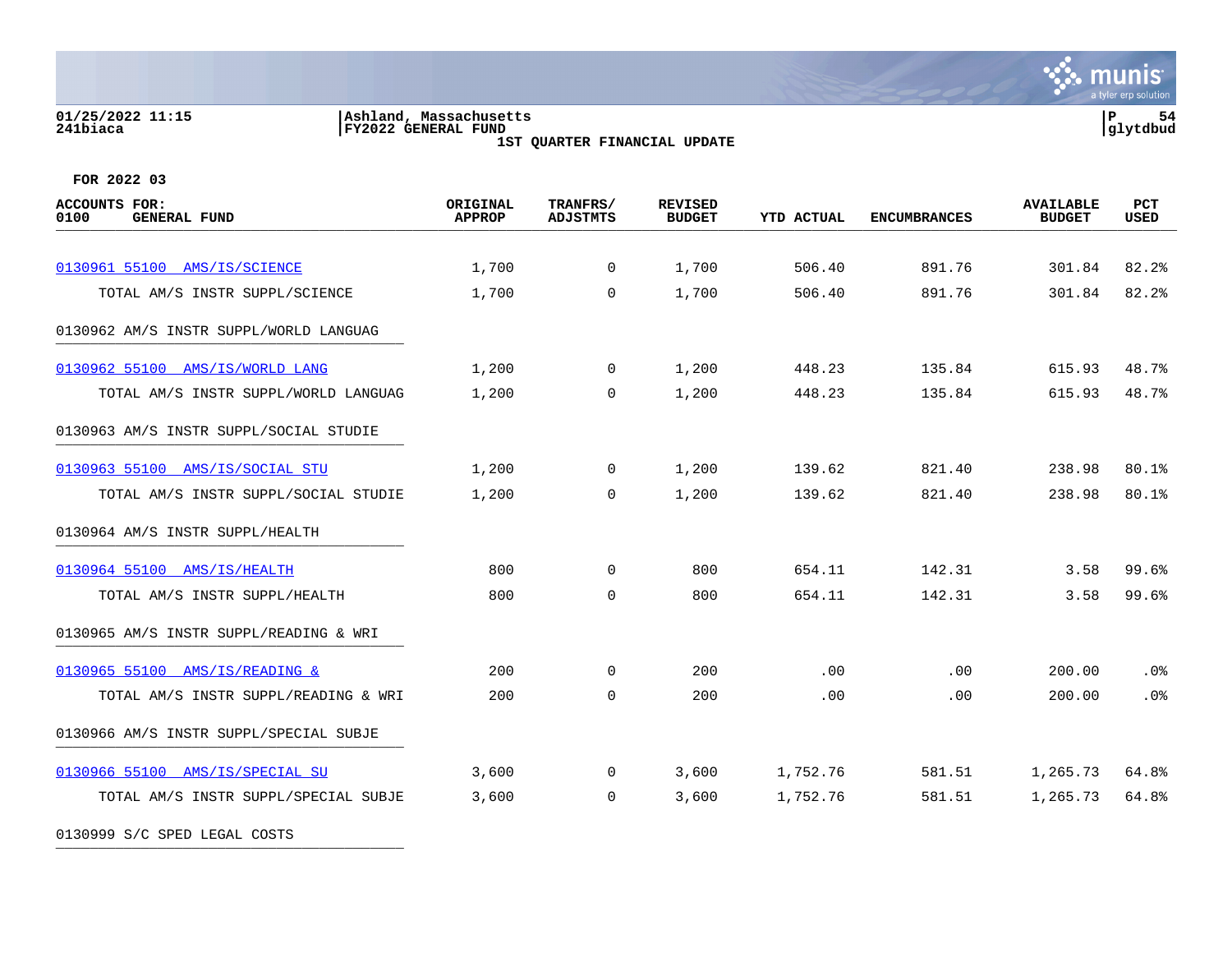### **01/25/2022 11:15 |Ashland, Massachusetts |P 55 241biaca |FY2022 GENERAL FUND |glytdbud 1ST QUARTER FINANCIAL UPDATE**

**\*** munis a tyler erp solution

| <b>ACCOUNTS FOR:</b><br>0100<br><b>GENERAL FUND</b> | ORIGINAL<br><b>APPROP</b> | TRANFRS/<br><b>ADJSTMTS</b> | <b>REVISED</b><br><b>BUDGET</b> | <b>YTD ACTUAL</b> | <b>ENCUMBRANCES</b> | <b>AVAILABLE</b><br><b>BUDGET</b> | PCT<br><b>USED</b> |
|-----------------------------------------------------|---------------------------|-----------------------------|---------------------------------|-------------------|---------------------|-----------------------------------|--------------------|
|                                                     |                           |                             |                                 |                   |                     |                                   |                    |
| 0130999 53921 S/C SPED LEGAL CO                     | 15,500                    | $\mathbf 0$                 | 15,500                          | .00               | 14,000.00           | 1,500.00                          | 90.3%              |
| TOTAL S/C SPED LEGAL COSTS                          | 15,500                    | $\overline{0}$              | 15,500                          | .00               | 14,000.00           | 1,500.00                          | 90.3%              |
| 0131012 SW ADMINISTRATIVE TECH EOUIPME              |                           |                             |                                 |                   |                     |                                   |                    |
| 0131012 55100 SW ADMINISTRATIVE                     | $\Omega$                  | $\mathbf 0$                 | $\mathbf 0$                     | 9,537.60          | 897.00              | $-10,434.60$ 100.0%*              |                    |
| TOTAL SW ADMINISTRATIVE TECH EQUIPME                | $\Omega$                  | $\Omega$                    | $\Omega$                        | 9,537.60          | 897.00              | $-10,434.60$ 100.0%               |                    |
| 0131016 W/S GRADE TESTING MATERIALS                 |                           |                             |                                 |                   |                     |                                   |                    |
| 0131016 55100 W/S GR TESTING MA                     | 500                       | $\Omega$                    | 500                             | .00               | .00                 | 500.00                            | .0%                |
| TOTAL W/S GRADE TESTING MATERIALS                   | 500                       | $\mathbf 0$                 | 500                             | .00               | .00                 | 500.00                            | .0%                |
| 0131017 S/W SERVER HARDW & NETWORK ELE              |                           |                             |                                 |                   |                     |                                   |                    |
| 0131017 55100 S/W SERVER HARDW                      | 10,000                    | $\mathbf 0$                 | 10,000                          | .00               | .00                 | 10,000.00                         | $.0\%$             |
| TOTAL S/W SERVER HARDW & NETWORK ELE                | 10,000                    | $\Omega$                    | 10,000                          | .00               | .00                 | 10,000.00                         | .0%                |
| 0131029 C/O TRANSPORTATION COORD                    |                           |                             |                                 |                   |                     |                                   |                    |
| 0131029 51110 C/O TRANSPORTATIO                     | 68,345                    | $\overline{0}$              | 68,345                          | 17,949.57         | 52,483.37           | $-2,087.94$ 103.1%*               |                    |
| TOTAL C/O TRANSPORTATION COORD                      | 68,345                    | $\Omega$                    | 68,345                          | 17,949.57         | 52,483.37           | $-2,087.94$ 103.1%                |                    |
| 0131033 S/C CONTRACTED SERVICES                     |                           |                             |                                 |                   |                     |                                   |                    |
| 0131033 53900 S/C CONTRACTED SE                     | 15,000                    | $\overline{0}$              | 15,000                          | 3,219.27          | 4,675.00            | 7,105.73                          | 52.6%              |
| TOTAL S/C CONTRACTED SERVICES                       | 15,000                    | $\Omega$                    | 15,000                          | 3,219.27          | 4,675.00            | 7,105.73                          | 52.6%              |
| 0131049 SPED DAY/LEAGUE SCHOOL                      |                           |                             |                                 |                   |                     |                                   |                    |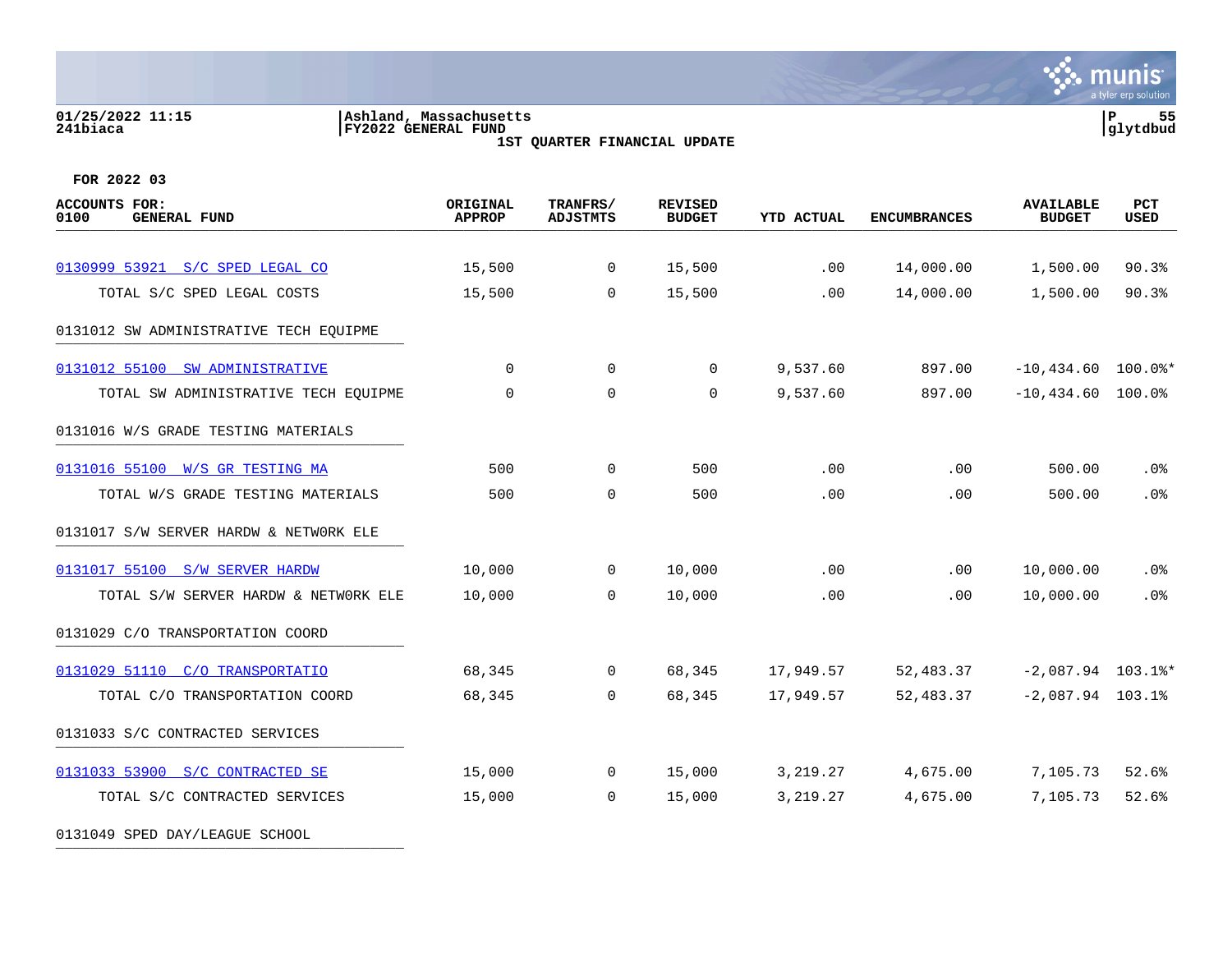### **01/25/2022 11:15 |Ashland, Massachusetts |P 56 241biaca |FY2022 GENERAL FUND |glytdbud 1ST QUARTER FINANCIAL UPDATE**

**\*** munis a tyler erp solution

| <b>ACCOUNTS FOR:</b><br>0100<br><b>GENERAL FUND</b> | ORIGINAL<br><b>APPROP</b> | TRANFRS/<br><b>ADJSTMTS</b> | <b>REVISED</b><br><b>BUDGET</b> | <b>YTD ACTUAL</b> | <b>ENCUMBRANCES</b> | <b>AVAILABLE</b><br><b>BUDGET</b> | PCT<br><b>USED</b> |
|-----------------------------------------------------|---------------------------|-----------------------------|---------------------------------|-------------------|---------------------|-----------------------------------|--------------------|
|                                                     |                           |                             |                                 |                   |                     |                                   |                    |
| 0131049 53920 SPED DAY/LEAGUE S                     | 106,000                   | $\mathbf 0$                 | 106,000                         | .00               | 63, 417.67          | 42,582.33                         | 59.8%              |
| TOTAL SPED DAY/LEAGUE SCHOOL                        | 106,000                   | $\Omega$                    | 106,000                         | .00               | 63, 417.67          | 42,582.33                         | 59.8%              |
| 0131052 C/S SPED-PO-HOME TUTORS                     |                           |                             |                                 |                   |                     |                                   |                    |
| 0131052 53921 C/S SPED HOME TUT                     | 1,000                     | $\mathbf{0}$                | 1,000                           | .00               | 1,000.00            | $.00 \,$                          | 100.0%             |
| TOTAL C/S SPED-PO-HOME TUTORS                       | 1,000                     | $\mathbf 0$                 | 1,000                           | .00               | 1,000.00            | $.00 \,$                          | 100.0%             |
| 0131054 SPED RES/LEAGUE SCHOOL                      |                           |                             |                                 |                   |                     |                                   |                    |
| 0131054 53920 SPED RES/LEAGUE S                     | 222,000                   | $\overline{0}$              | 222,000                         | .00               | .00                 | 222,000.00                        | .0%                |
| TOTAL SPED RES/LEAGUE SCHOOL                        | 222,000                   | $\overline{0}$              | 222,000                         | .00               | .00                 | 222,000.00                        | .0%                |
| 0131059 EQUIPMENT LEASING/SPECIAL ED                |                           |                             |                                 |                   |                     |                                   |                    |
| 0131059 53921 EQUIPMENT LEASING                     | 1,500                     | $\overline{0}$              | 1,500                           | 450.96            | 901.92              | 147.12                            | 90.2%              |
| TOTAL EQUIPMENT LEASING/SPECIAL ED                  | 1,500                     | $\mathbf 0$                 | 1,500                           | 450.96            | 901.92              | 147.12                            | 90.2%              |
| 0131062 PS EQUIPMENT LEASES                         |                           |                             |                                 |                   |                     |                                   |                    |
| 0131062 52710 PS EQUIPMENT LEAS                     | 3,500                     | $\mathbf 0$                 | 3,500                           | 796.80            | 2,390.40            | 312.80                            | 91.1%              |
| TOTAL PS EQUIPMENT LEASES                           | 3,500                     | $\mathbf 0$                 | 3,500                           | 796.80            | 2,390.40            | 312.80                            | 91.1%              |
| 0131063 WS EQUIPMENT LEASING                        |                           |                             |                                 |                   |                     |                                   |                    |
| 0131063 52710 WS EOUIPMENT LEAS                     | 17,100                    | $\overline{0}$              | 17,100                          | 5,001.68          | 16,369.72           | $-4, 271.40$ 125.0%*              |                    |
| TOTAL WS EQUIPMENT LEASING                          | 17,100                    | $\Omega$                    | 17,100                          | 5,001.68          | 16,369.72           | $-4, 271.40$ 125.0%               |                    |
| 0131064 DMS EQUIPMENT LEASING                       |                           |                             |                                 |                   |                     |                                   |                    |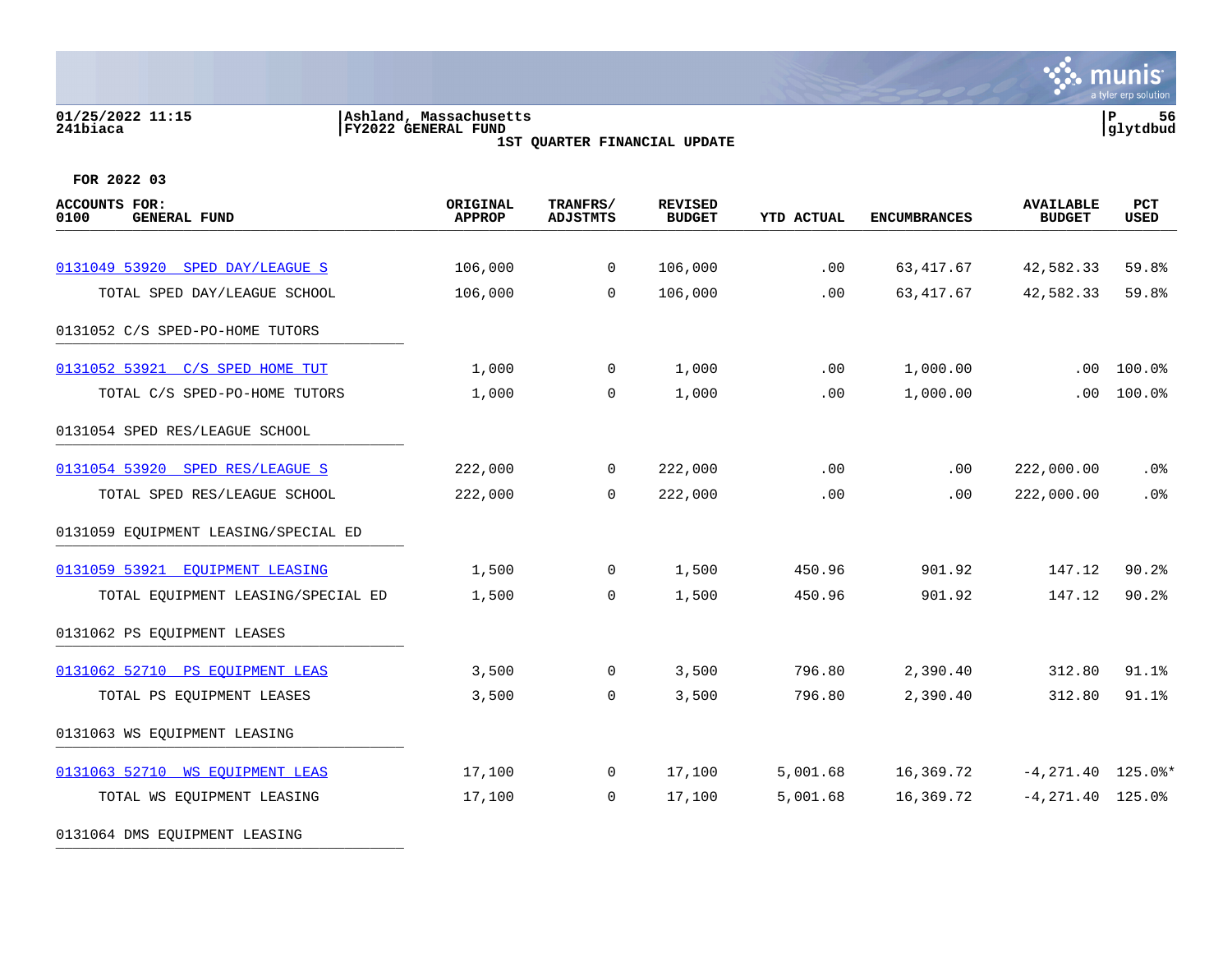### **01/25/2022 11:15 |Ashland, Massachusetts |P 57 241biaca |FY2022 GENERAL FUND |glytdbud 1ST QUARTER FINANCIAL UPDATE**



| ACCOUNTS FOR:<br><b>GENERAL FUND</b><br>0100 | ORIGINAL<br><b>APPROP</b> | TRANFRS/<br><b>ADJSTMTS</b> | <b>REVISED</b><br><b>BUDGET</b> | <b>YTD ACTUAL</b> | <b>ENCUMBRANCES</b> | <b>AVAILABLE</b><br><b>BUDGET</b> | <b>PCT</b><br>USED |
|----------------------------------------------|---------------------------|-----------------------------|---------------------------------|-------------------|---------------------|-----------------------------------|--------------------|
|                                              |                           |                             |                                 |                   |                     |                                   |                    |
| 0131064 52710 DMS EOUIPMENT LEA              | 16,500                    | $\mathbf 0$                 | 16,500                          | 3,639.42          | 14,067.70           | $-1, 207.12$ 107.3%*              |                    |
| TOTAL DMS EQUIPMENT LEASING                  | 16,500                    | $\Omega$                    | 16,500                          | 3,639.42          | 14,067.70           | $-1, 207.12$ 107.3%               |                    |
| 0131065 MS EQUIPMENT LEASING                 |                           |                             |                                 |                   |                     |                                   |                    |
| 0131065 52710 MS EQUIPMENT LEAS              | 13,000                    | $\overline{0}$              | 13,000                          | 2,303.69          | 12,835.79           | $-2,139.48$ 116.5%*               |                    |
| TOTAL MS EQUIPMENT LEASING                   | 13,000                    | $\Omega$                    | 13,000                          | 2,303.69          | 12,835.79           | $-2,139.48$ 116.5%                |                    |
| 0131066 H/S EQUIPMENT LEASING                |                           |                             |                                 |                   |                     |                                   |                    |
| 0131066 52710 H/S EQUIPMENT LEA              | 20,000                    | $\overline{0}$              | 20,000                          | 3,791.42          | 12,798.42           | 3,410.16                          | 82.9%              |
| TOTAL H/S EQUIPMENT LEASING                  | 20,000                    | 0                           | 20,000                          | 3,791.42          | 12,798.42           | 3,410.16                          | 82.9%              |
| 0131067 SPED/DIRECTOR'S TRAVEL & CONF        |                           |                             |                                 |                   |                     |                                   |                    |
| 0131067 57170 SPED/DIRECTOR'S T              | 675                       | $\overline{0}$              | 675                             | 525.00            | .00                 | 150.00                            | 77.8%              |
| TOTAL SPED/DIRECTOR'S TRAVEL & CONF          | 675                       | $\mathbf 0$                 | 675                             | 525.00            | .00                 | 150.00                            | 77.8%              |
| 0131080 AMS NURSES SALARY                    |                           |                             |                                 |                   |                     |                                   |                    |
| 0131080 51190 AMS NURSES SALARY              | 87,201                    | $\mathbf 0$                 | 87,201                          | 11,399.48         | 67,539.50           | 8,262.02                          | 90.5%              |
| TOTAL AMS NURSES SALARY                      | 87,201                    | $\Omega$                    | 87,201                          | 11,399.48         | 67,539.50           | 8,262.02                          | 90.5%              |
| 0131081 HS NURSING SECRETARY                 |                           |                             |                                 |                   |                     |                                   |                    |
| 0131081 51190 HS NURSING SECRET              | 24,112                    | $\overline{0}$              | 24,112                          | 3,681.29          | 20,364.89           | 65.82                             | 99.7%              |
| TOTAL HS NURSING SECRETARY                   | 24,112                    | $\Omega$                    | 24,112                          | 3,681.29          | 20,364.89           | 65.82                             | 99.7%              |
| 0131082 MAINTENANCE SALARIES                 |                           |                             |                                 |                   |                     |                                   |                    |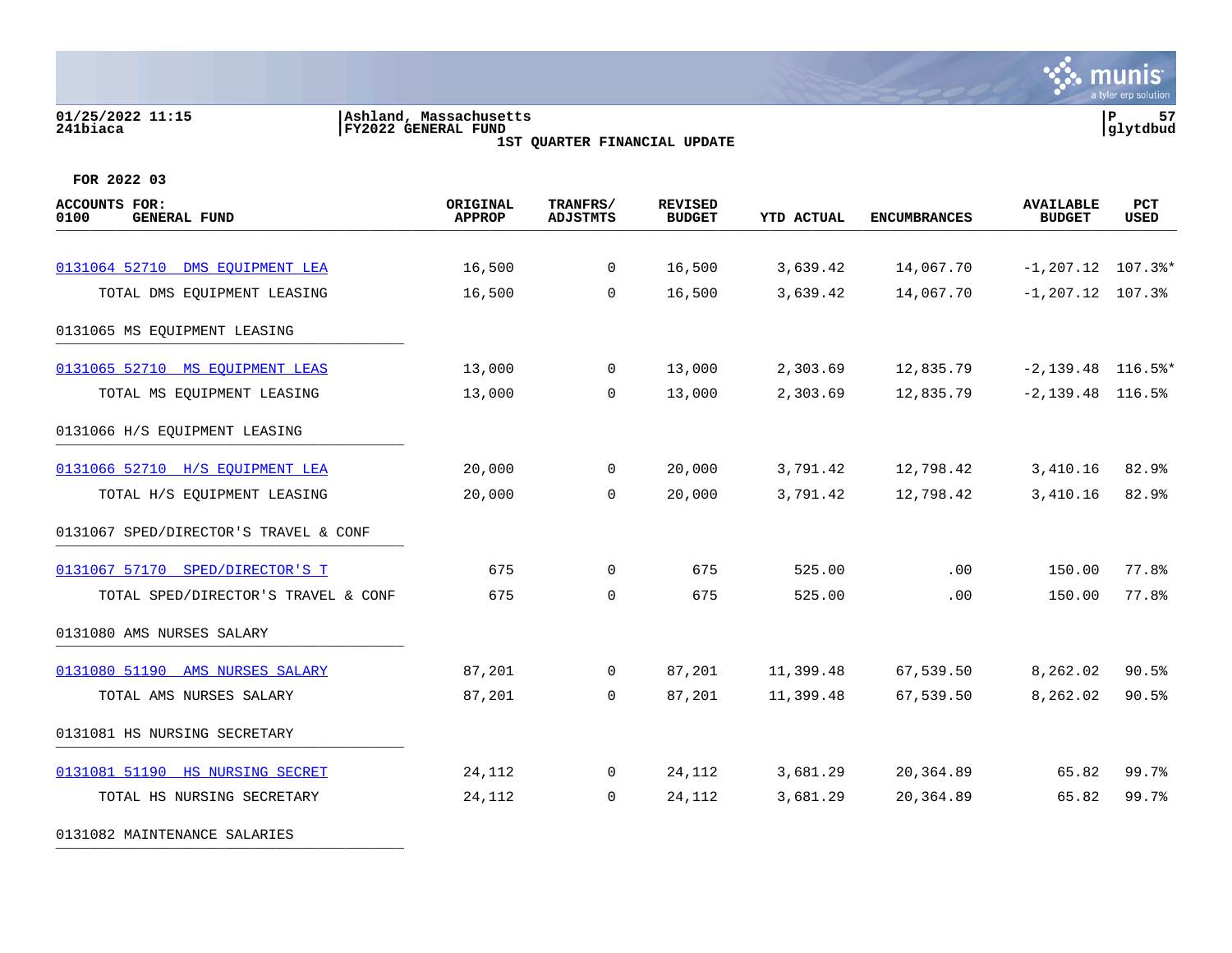# **01/25/2022 11:15 |Ashland, Massachusetts |P 58 241biaca |FY2022 GENERAL FUND |glytdbud**

**1ST QUARTER FINANCIAL UPDATE**



**∵∴** munis

**FOR 2022 03**

| <b>ACCOUNTS FOR:</b><br><b>GENERAL FUND</b><br>0100 | ORIGINAL<br><b>APPROP</b> | TRANFRS/<br><b>ADJSTMTS</b> | <b>REVISED</b><br><b>BUDGET</b> | <b>YTD ACTUAL</b> | <b>ENCUMBRANCES</b> | <b>AVAILABLE</b><br><b>BUDGET</b> | <b>PCT</b><br><b>USED</b> |
|-----------------------------------------------------|---------------------------|-----------------------------|---------------------------------|-------------------|---------------------|-----------------------------------|---------------------------|
|                                                     |                           |                             |                                 |                   |                     |                                   |                           |
| 0131082 51160 MAINTENANCE SALAR                     | 320,956                   | $\mathsf{O}$                | 320,956                         | 80,133.28         | 242,894.40          | $-2,071.68$ 100.6%*               |                           |
| TOTAL MAINTENANCE SALARIES                          | 320,956                   | $\mathbf 0$                 | 320,956                         | 80,133.28         | 242,894.40          | $-2,071.68$ 100.6%                |                           |
| 0131085 AMS LIBRARY BOOKS/SUPPLIES                  |                           |                             |                                 |                   |                     |                                   |                           |
| 0131085 55100 AMS LIBRARY BOOKS                     | 750                       | 0                           | 750                             | .00               | .00                 | 750.00                            | .0%                       |
| TOTAL AMS LIBRARY BOOKS/SUPPLIES                    | 750                       | $\mathbf 0$                 | 750                             | .00               | .00                 | 750.00                            | .0%                       |
| 0131093 H/S TEXT/PHYSICAL EDUCATION                 |                           |                             |                                 |                   |                     |                                   |                           |
| 0131093 55100 H/S TEXT/PHYSICAL                     | 1,000                     | 0                           | 1,000                           | .00               | .00                 | 1,000.00                          | .0%                       |
| TOTAL H/S TEXT/PHYSICAL EDUCATION                   | 1,000                     | $\Omega$                    | 1,000                           | .00               | .00                 | 1,000.00                          | .0%                       |
| 0131120 MAINT/DW/CUST SUPPLIES                      |                           |                             |                                 |                   |                     |                                   |                           |
| 0131120 54500 MAINT/DW/CUST SUP                     | 65,000                    | 0                           | 65,000                          | 10,807.98         | 50,849.92           | 3,342.10                          | 94.9%                     |
| TOTAL MAINT/DW/CUST SUPPLIES                        | 65,000                    | $\Omega$                    | 65,000                          | 10,807.98         | 50,849.92           | 3,342.10                          | 94.9%                     |
| 0131129 SPED DAY/BRANDON SCHOOL                     |                           |                             |                                 |                   |                     |                                   |                           |
| 0131129 53920 SPED DAY/BRANDON                      | $\Omega$                  | $\mathbf 0$                 | $\Omega$                        | .00               | 49,984.09           | $-49,984.09$ 100.0%*              |                           |
| TOTAL SPED DAY/BRANDON SCHOOL                       | $\Omega$                  | $\mathbf 0$                 | $\Omega$                        | .00               | 49,984.09           | $-49,984.09$ 100.0%               |                           |
| 0131139 K LONG-TERM SUBSTITUTES                     |                           |                             |                                 |                   |                     |                                   |                           |
| 0131139 51170 K LONG-TERM SUBST                     | 14,000                    | 0                           | 14,000                          | .00               | .00.                | 14,000.00                         | .0 <sub>8</sub>           |
| TOTAL K LONG-TERM SUBSTITUTES                       | 14,000                    | 0                           | 14,000                          | .00               | .00                 | 14,000.00                         | .0%                       |
|                                                     |                           |                             |                                 |                   |                     |                                   |                           |

0131140 W/S LONG-TERM SUB SALARIES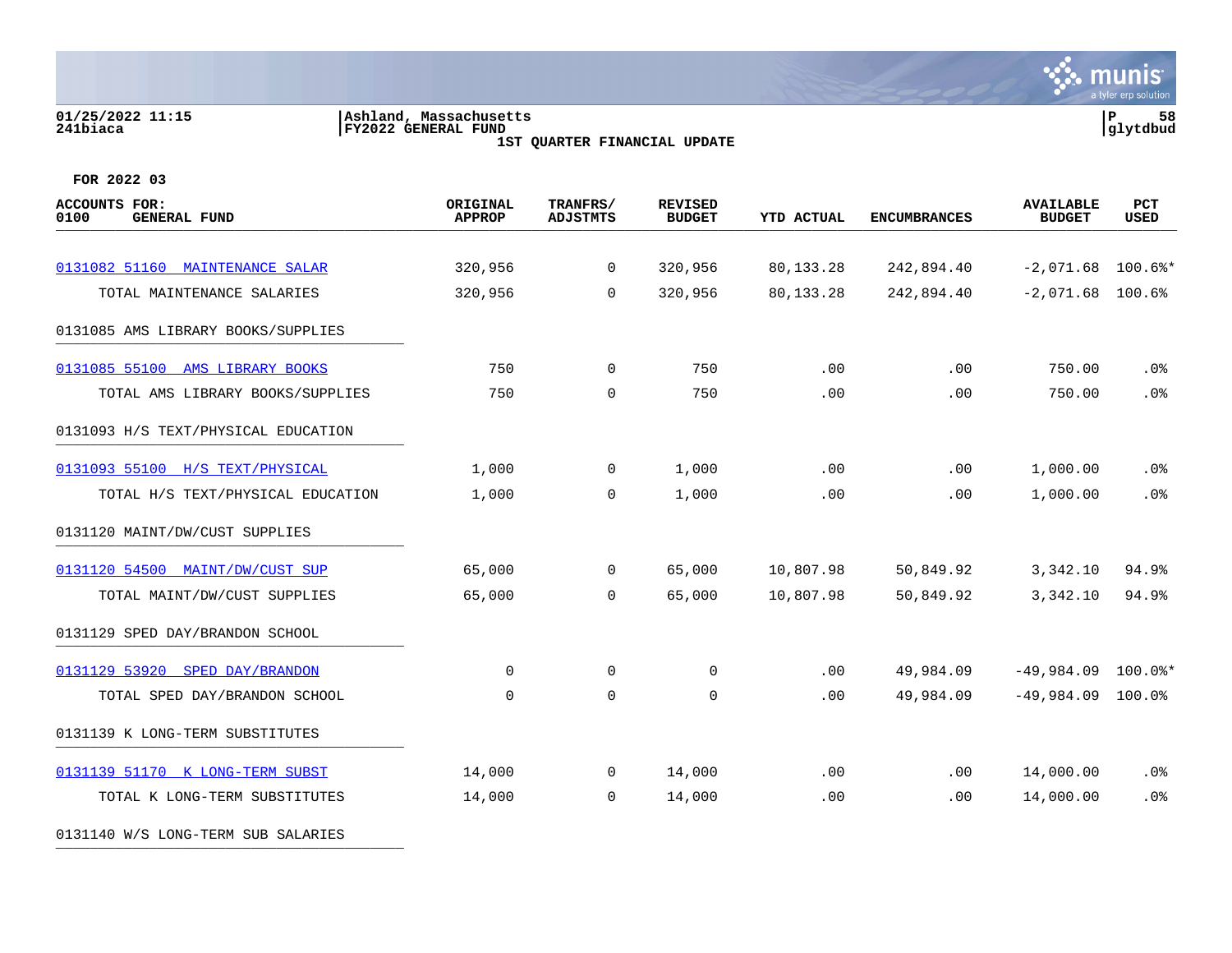### **01/25/2022 11:15 |Ashland, Massachusetts |P 59 241biaca |FY2022 GENERAL FUND |glytdbud 1ST QUARTER FINANCIAL UPDATE**



| <b>ACCOUNTS FOR:</b><br>0100<br><b>GENERAL FUND</b> | ORIGINAL<br><b>APPROP</b> | TRANFRS/<br><b>ADJSTMTS</b> | <b>REVISED</b><br><b>BUDGET</b> | <b>YTD ACTUAL</b> | <b>ENCUMBRANCES</b> | <b>AVAILABLE</b><br><b>BUDGET</b> | PCT<br><b>USED</b> |
|-----------------------------------------------------|---------------------------|-----------------------------|---------------------------------|-------------------|---------------------|-----------------------------------|--------------------|
|                                                     |                           |                             |                                 |                   |                     |                                   |                    |
| 0131140 51170 W/S LONG-TERM SUB                     | 34,000                    | $\mathbf 0$                 | 34,000                          | 2,559.24          | 4,712.89            | 26,727.87                         | 21.4%              |
| TOTAL W/S LONG-TERM SUB SALARIES                    | 34,000                    | $\Omega$                    | 34,000                          | 2,559.24          | 4,712.89            | 26,727.87                         | 21.4%              |
| 0131142 AM/S LONG-TERM SUB SALARIES                 |                           |                             |                                 |                   |                     |                                   |                    |
| 0131142 51170 AM/S LONG-TERM SU                     | 34,000                    | $\mathbf{0}$                | 34,000                          | .00               | .00                 | 34,000.00                         | $.0\%$             |
| TOTAL AM/S LONG-TERM SUB SALARIES                   | 34,000                    | $\Omega$                    | 34,000                          | .00               | .00                 | 34,000.00                         | .0%                |
| 0131143 H/S LONG-TERM SUB SALARIES                  |                           |                             |                                 |                   |                     |                                   |                    |
| 0131143 51170 H/S LONG-TERM SUB                     | 35,000                    | $\Omega$                    | 35,000                          | .00               | .00                 | 35,000.00                         | .0%                |
| TOTAL H/S LONG-TERM SUB SALARIES                    | 35,000                    | $\mathbf 0$                 | 35,000                          | .00               | .00                 | 35,000.00                         | .0%                |
| 0131150 DMS/LONG-TERM SUBSTITUTES                   |                           |                             |                                 |                   |                     |                                   |                    |
| 0131150 51170 DMS/LONG-TERM SUB                     | 35,000                    | $\overline{0}$              | 35,000                          | .00               | .00                 | 35,000.00                         | .0%                |
| TOTAL DMS/LONG-TERM SUBSTITUTES                     | 35,000                    | $\Omega$                    | 35,000                          | .00               | .00                 | 35,000.00                         | .0%                |
| 0131162 SPED PRE SPEECH & O.T. SALARIE              |                           |                             |                                 |                   |                     |                                   |                    |
| 0131162 51180 SPED PRE SPEECH &                     | 205,809                   | $\mathbf{0}$                | 205,809                         | 22,578.82         | 173,104.16          | 10,126.02                         | 95.1%              |
| TOTAL SPED PRE SPEECH & O.T. SALARIE                | 205,809                   | $\Omega$                    | 205,809                         | 22,578.82         | 173,104.16          | 10,126.02                         | 95.1%              |
| 0131177 W/S TESTING & ASSESSMENT MATLS              |                           |                             |                                 |                   |                     |                                   |                    |
| 0131177 55100 W/S TESTING & ASS                     | 2,000                     | $\mathbf 0$                 | 2,000                           | .00               | $.00 \,$            | 2,000.00                          | $.0\%$             |
| TOTAL W/S TESTING & ASSESSMENT MATLS                | 2,000                     | $\overline{0}$              | 2,000                           | .00               | .00                 | 2,000.00                          | .0%                |
| 0131179 AM/S TESTING & ASSESSMENT MATL              |                           |                             |                                 |                   |                     |                                   |                    |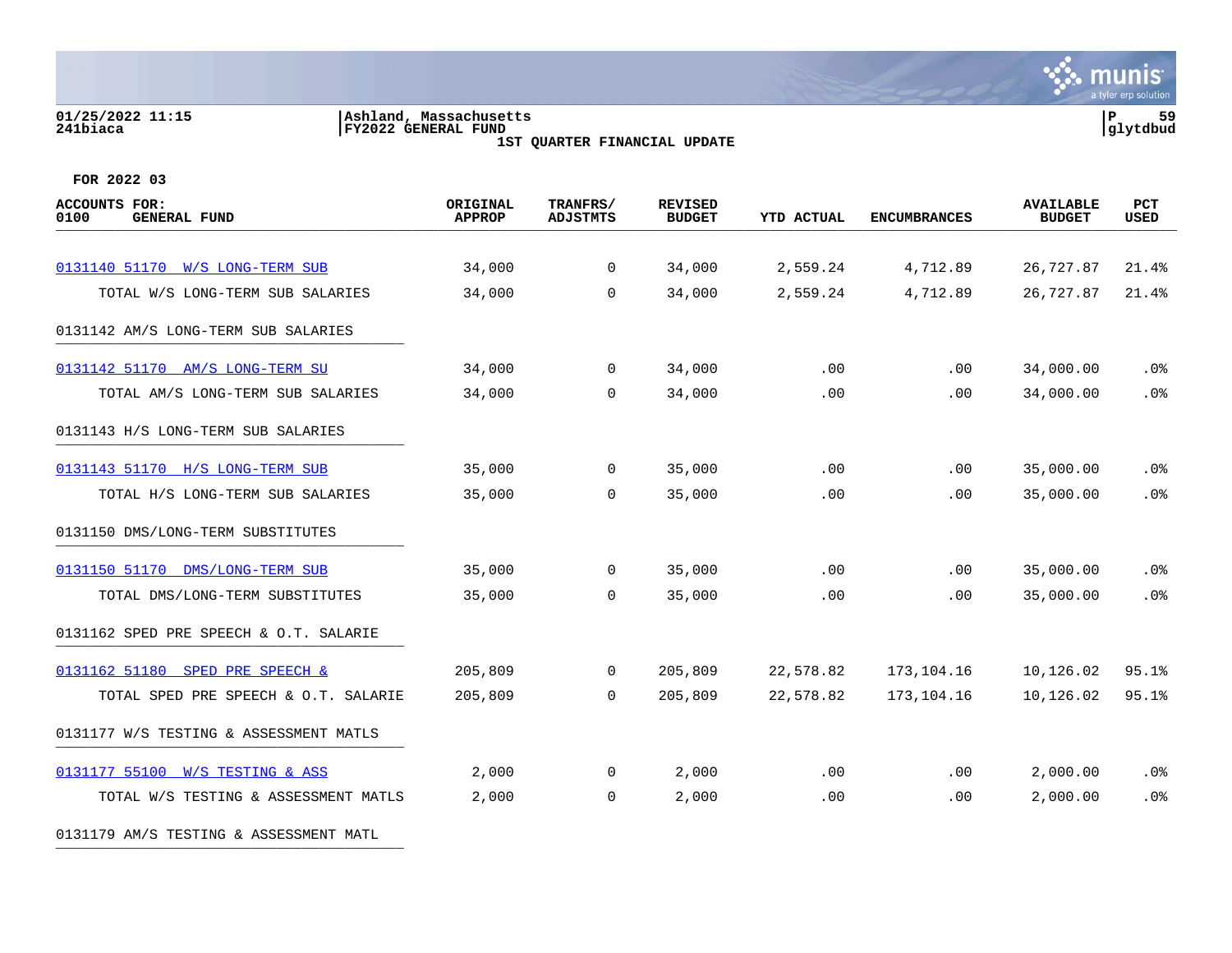### **01/25/2022 11:15 |Ashland, Massachusetts |P 60 241biaca |FY2022 GENERAL FUND |glytdbud 1ST QUARTER FINANCIAL UPDATE**



**FOR 2022 03**

| <b>ACCOUNTS FOR:</b><br>0100<br><b>GENERAL FUND</b> | ORIGINAL<br><b>APPROP</b> | TRANFRS/<br><b>ADJSTMTS</b> | <b>REVISED</b><br><b>BUDGET</b> | <b>YTD ACTUAL</b> | <b>ENCUMBRANCES</b> | <b>AVAILABLE</b><br><b>BUDGET</b> | PCT<br><b>USED</b> |
|-----------------------------------------------------|---------------------------|-----------------------------|---------------------------------|-------------------|---------------------|-----------------------------------|--------------------|
| 0131179 55100 AM/S TESTING & AS                     | 300                       | $\overline{0}$              | 300                             | .00               | .00                 | 300.00                            | .0%                |
| TOTAL AM/S TESTING & ASSESSMENT MATL                | 300                       | $\Omega$                    | 300                             | .00               | .00                 | 300.00                            | .0%                |
|                                                     |                           |                             |                                 |                   |                     |                                   |                    |
| 0131185 504 SUPPLIES & EXPENSE                      |                           |                             |                                 |                   |                     |                                   |                    |
| 0131185 55100 504 SUPPLIES & EX                     | 2,575                     | $\overline{0}$              | 2,575                           | 5,537.99          | 2,614.00            | $-5,576.99$ 316.6%*               |                    |
| TOTAL 504 SUPPLIES & EXPENSE                        | 2,575                     | $\overline{0}$              | 2,575                           | 5,537.99          | 2,614.00            | $-5,576.99$ 316.6%                |                    |
| 0131186 MAINT/CUSTODIAL UNIFORMS                    |                           |                             |                                 |                   |                     |                                   |                    |
| 0131186 54500 MAINT/CUSTODIAL U                     | 8,000                     | $\mathbf{0}$                | 8,000                           | 359.15            | 766.93              | 6,873.92                          | 14.1%              |
| TOTAL MAINT/CUSTODIAL UNIFORMS                      | 8,000                     | $\Omega$                    | 8,000                           | 359.15            | 766.93              | 6,873.92                          | 14.1%              |
| 0131226 W/S PRIN CONFERENCES                        |                           |                             |                                 |                   |                     |                                   |                    |
| 0131226 57170 W/S PRIN CONFEREN                     | $\mathbf 0$               | $\mathbf 0$                 | 0                               | 695.00            | .00                 | $-695.00$                         | $100.0$ *          |
| TOTAL W/S PRIN CONFERENCES                          | $\mathbf 0$               | $\mathbf 0$                 | 0                               | 695.00            | .00                 | $-695.00$                         | 100.0%             |
| 0131227 DMS/PRIN CONFERENCES                        |                           |                             |                                 |                   |                     |                                   |                    |
| 0131227 57170 DMS/PRIN CONFEREN                     | 1,500                     | $\mathbf 0$                 | 1,500                           | .00               | .00                 | 1,500.00                          | $.0\%$             |
| TOTAL DMS/PRIN CONFERENCES                          | 1,500                     | $\Omega$                    | 1,500                           | .00               | .00                 | 1,500.00                          | .0%                |
| 0131228 AMS/PRIN CONFERENCES                        |                           |                             |                                 |                   |                     |                                   |                    |
| 0131228 57170 AMS/PRIN CONFEREN                     | 1,000                     | $\mathbf 0$                 | 1,000                           | .00               | .00                 | 1,000.00                          | .0 <sub>8</sub>    |
| TOTAL AMS/PRIN CONFERENCES                          | 1,000                     | $\overline{0}$              | 1,000                           | .00               | .00                 | 1,000.00                          | .0%                |
|                                                     |                           |                             |                                 |                   |                     |                                   |                    |

0131229 H/S PRIN CONFERENCES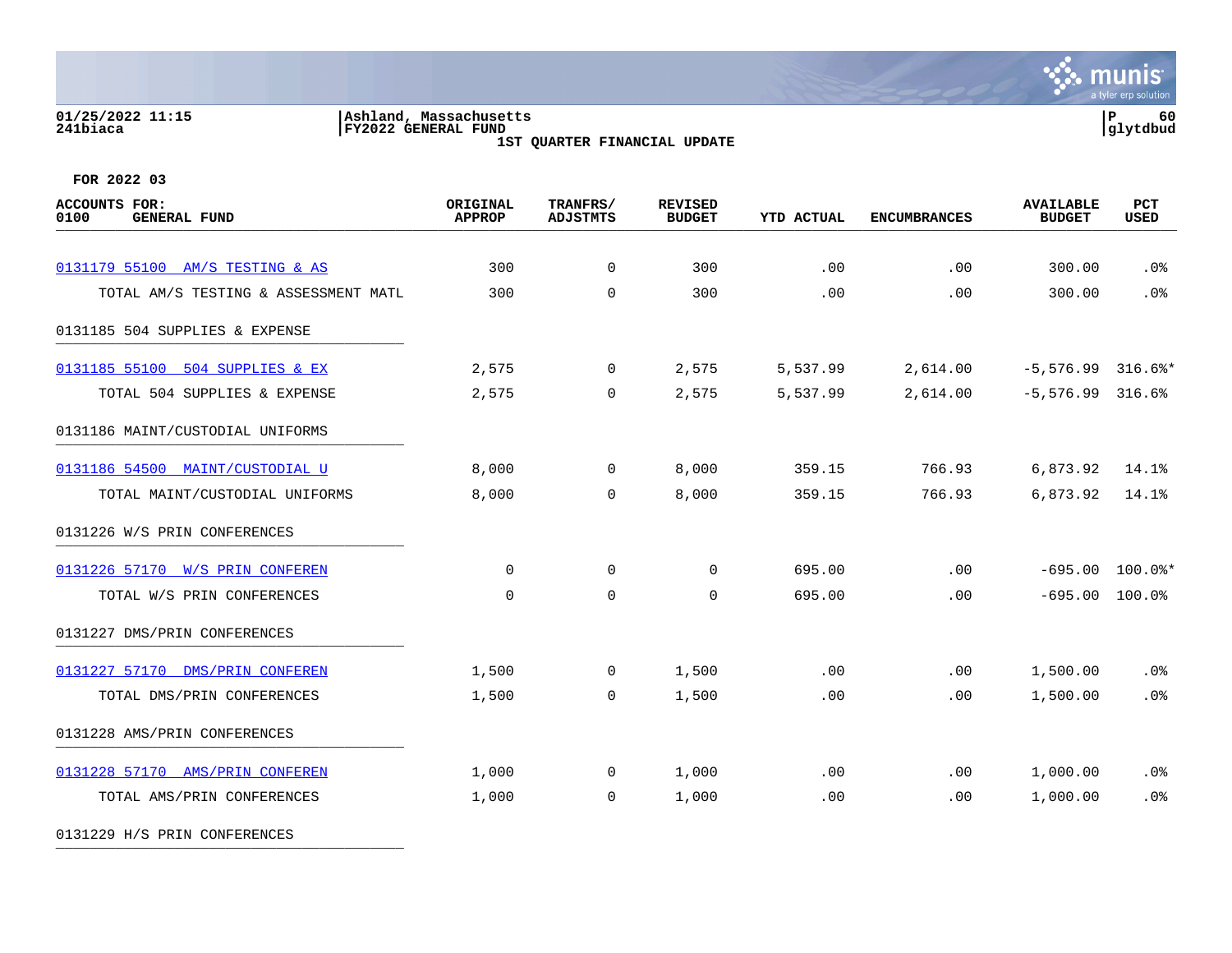### **01/25/2022 11:15 |Ashland, Massachusetts |P 61 241biaca |FY2022 GENERAL FUND |glytdbud 1ST QUARTER FINANCIAL UPDATE**

 $\mathbf{\ddot{\cdot}}$  munis a tyler erp solution

**FOR 2022 03**

0131254 SPED DM/S SPECIALISTS \_\_\_\_\_\_\_\_\_\_\_\_\_\_\_\_\_\_\_\_\_\_\_\_\_\_\_\_\_\_\_\_\_\_\_\_\_\_\_\_\_

| <b>ACCOUNTS FOR:</b><br>0100<br><b>GENERAL FUND</b> | ORIGINAL<br><b>APPROP</b> | TRANFRS/<br><b>ADJSTMTS</b> | <b>REVISED</b><br><b>BUDGET</b> | <b>YTD ACTUAL</b> | <b>ENCUMBRANCES</b> | <b>AVAILABLE</b><br><b>BUDGET</b> | PCT<br>USED |
|-----------------------------------------------------|---------------------------|-----------------------------|---------------------------------|-------------------|---------------------|-----------------------------------|-------------|
|                                                     |                           |                             |                                 |                   |                     |                                   |             |
| 0131229 57170 H/S PRIN CONFEREN                     | 1,200                     | $\overline{0}$              | 1,200                           | 586.44            | .00                 | 613.56                            | 48.9%       |
| TOTAL H/S PRIN CONFERENCES                          | 1,200                     | $\mathbf 0$                 | 1,200                           | 586.44            | .00                 | 613.56                            | 48.9%       |
| 0131230 C/O SUPT CONFERENCES                        |                           |                             |                                 |                   |                     |                                   |             |
| 0131230 57110 C/O SUPT CONFEREN                     | 2,000                     | $\overline{0}$              | 2,000                           | .00               | $.00 \,$            | 2,000.00                          | .0%         |
| TOTAL C/O SUPT CONFERENCES                          | 2,000                     | $\Omega$                    | 2,000                           | .00               | .00                 | 2,000.00                          | .0%         |
| 0131231 C/O FIN ASST SUP CONFERENC                  |                           |                             |                                 |                   |                     |                                   |             |
| 0131231 57110 C/O FINANCE A/SUP                     | 2,500                     | $\overline{0}$              | 2,500                           | .00               | .00                 | 2,500.00                          | $.0\%$      |
| TOTAL C/O FIN ASST SUP CONFERENC                    | 2,500                     | $\Omega$                    | 2,500                           | .00               | .00                 | 2,500.00                          | .0%         |
| 0131234 AM/S ELL SUPPLIES                           |                           |                             |                                 |                   |                     |                                   |             |
| 0131234 55100 AM/S ELL SUPPLIES                     | 750                       | $\overline{0}$              | 750                             | .00               | .00                 | 750.00                            | $.0\%$      |
| TOTAL AM/S ELL SUPPLIES                             | 750                       | $\mathbf 0$                 | 750                             | .00               | .00                 | 750.00                            | .0%         |
| 0131239 CO EQUIPMENT LEASES                         |                           |                             |                                 |                   |                     |                                   |             |
| 0131239 52710 CO EOUIPMENT LEAS                     | 22,500                    | $\overline{0}$              | 22,500                          | 533.94            | 1,601.82            | 20,364.24                         | 9.5%        |
| TOTAL CO EQUIPMENT LEASES                           | 22,500                    | $\mathbf 0$                 | 22,500                          | 533.94            | 1,601.82            | 20,364.24                         | 9.5%        |
| 0131253 SPED/DUES & MEMBERSHIPS                     |                           |                             |                                 |                   |                     |                                   |             |
| 0131253 57300 SPED/DUES & MEMBE                     | 1,000                     | $\mathbf 0$                 | 1,000                           | 774.00            | .00                 | 226.00                            | 77.4%       |
| TOTAL SPED/DUES & MEMBERSHIPS                       | 1,000                     | $\overline{0}$              | 1,000                           | 774.00            | .00                 | 226.00                            | 77.4%       |
|                                                     |                           |                             |                                 |                   |                     |                                   |             |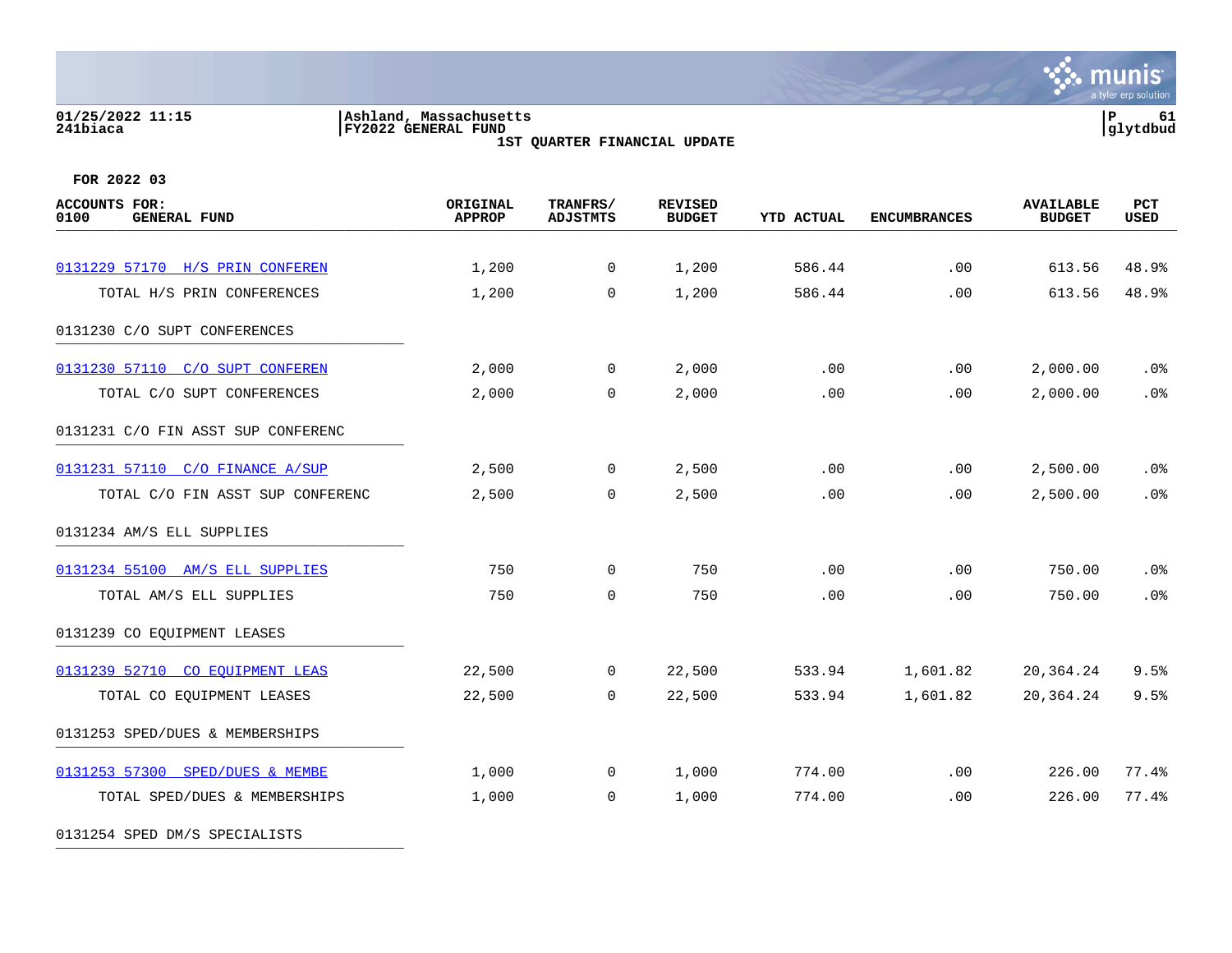### **01/25/2022 11:15 |Ashland, Massachusetts |P 62 241biaca |FY2022 GENERAL FUND |glytdbud 1ST QUARTER FINANCIAL UPDATE**

**\*** munis a tyler erp solution

| ACCOUNTS FOR:<br>0100<br><b>GENERAL FUND</b> | ORIGINAL<br><b>APPROP</b> | TRANFRS/<br><b>ADJSTMTS</b> | <b>REVISED</b><br><b>BUDGET</b> | <b>YTD ACTUAL</b> | <b>ENCUMBRANCES</b> | <b>AVAILABLE</b><br><b>BUDGET</b> | PCT<br>USED       |
|----------------------------------------------|---------------------------|-----------------------------|---------------------------------|-------------------|---------------------|-----------------------------------|-------------------|
|                                              |                           |                             |                                 |                   |                     |                                   |                   |
| 0131254 51180 SPED DM/S SPECIAL              | 242,749                   | $\overline{0}$              | 242,749                         | 28,686.60         | 219,930.58          | $-5,868.18$ 102.4%*               |                   |
| TOTAL SPED DM/S SPECIALISTS                  | 242,749                   | $\Omega$                    | 242,749                         | 28,686.60         | 219,930.58          | $-5,868.18$ 102.4%                |                   |
| 0131255 SPED AM/S SPECIALISTS                |                           |                             |                                 |                   |                     |                                   |                   |
| 0131255 51180 SPED AM/S SPECIAL              | 122,205                   | 0                           | 122,205                         | 14, 133. 43       | 108,356.33          |                                   | $-284.76$ 100.2%* |
| TOTAL SPED AM/S SPECIALISTS                  | 122,205                   | $\Omega$                    | 122,205                         | 14, 133. 43       | 108,356.33          | $-284.76$ 100.2%                  |                   |
| 0131258 ATHLETIC DIRECTOR SALARY             |                           |                             |                                 |                   |                     |                                   |                   |
| 0131258 51190 ATHLETIC DIRECTOR              | 104,040                   | $\overline{0}$              | 104,040                         | 29,329.39         | 86,153.80           | $-11,443.19$ 111.0%*              |                   |
| TOTAL ATHLETIC DIRECTOR SALARY               | 104,040                   | 0                           | 104,040                         | 29,329.39         | 86,153.80           | $-11,443.19$ 111.0%               |                   |
| 0131297 C/O TECHNOLOGY EQUIPMENT             |                           |                             |                                 |                   |                     |                                   |                   |
| 0131297 54100 C/O TECHNOLOGY EQ              | 3,600                     | 0                           | 3,600                           | .00               | $.00 \,$            | 3,600.00                          | .0%               |
| TOTAL C/O TECHNOLOGY EQUIPMENT               | 3,600                     | 0                           | 3,600                           | .00               | .00                 | 3,600.00                          | .0%               |
| 0131322 HEAT BUILD/REV OFFSET                |                           |                             |                                 |                   |                     |                                   |                   |
| 0131322 52100 HEAT BUILD/REVOLV              | $-150, 499$               | 0                           | $-150, 499$                     | .00               | $.00 \,$            | $-150, 499.00$                    | .0%*              |
| TOTAL HEAT BUILD/REV OFFSET                  | $-150, 499$               | $\Omega$                    | $-150, 499$                     | .00               | $.00 \,$            | $-150, 499.00$                    | .0%               |
| 0131325 AMS INSTRUCTIONAL SPECIALIST         |                           |                             |                                 |                   |                     |                                   |                   |
| 0131325 51170 AMS INSTRUCTIONAL              | 99,194                    | $\overline{0}$              | 99,194                          | 11,318.55         | 86,775.55           | 1,099.90                          | 98.9%             |
| TOTAL AMS INSTRUCTIONAL SPECIALIST           | 99,194                    | $\Omega$                    | 99,194                          | 11,318.55         | 86,775.55           | 1,099.90                          | 98.9%             |
| 0131330 SUPV SALARIES/BLDGS & GROUNDS        |                           |                             |                                 |                   |                     |                                   |                   |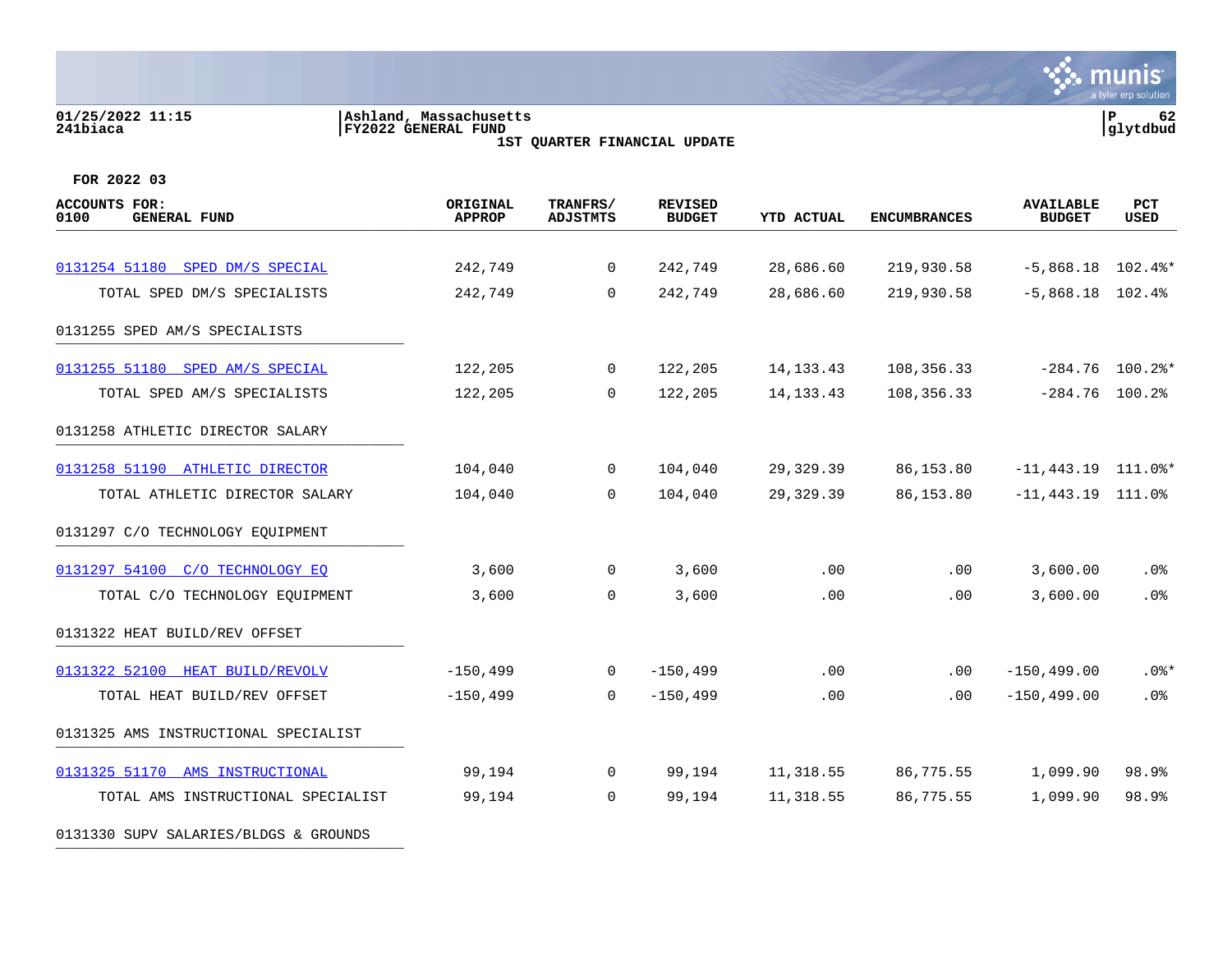## **01/25/2022 11:15 |Ashland, Massachusetts |P 63 241biaca |FY2022 GENERAL FUND |glytdbud**

**1ST QUARTER FINANCIAL UPDATE**



| <b>ACCOUNTS FOR:</b><br><b>GENERAL FUND</b><br>0100 | ORIGINAL<br><b>APPROP</b> | TRANFRS/<br><b>ADJSTMTS</b> | <b>REVISED</b><br><b>BUDGET</b> | <b>YTD ACTUAL</b> | <b>ENCUMBRANCES</b> | <b>AVAILABLE</b><br><b>BUDGET</b> | PCT<br><b>USED</b> |
|-----------------------------------------------------|---------------------------|-----------------------------|---------------------------------|-------------------|---------------------|-----------------------------------|--------------------|
|                                                     |                           |                             |                                 |                   |                     |                                   |                    |
| 0131330 51160 SUPV SALARIES/BLD                     | 85,000                    | $\mathbf{0}$                | 85,000                          | 25,519.22         | 80,769.20           | $-21, 288.42$ 125.0%*             |                    |
| TOTAL SUPV SALARIES/BLDGS & GROUNDS                 | 85,000                    | $\overline{0}$              | 85,000                          | 25,519.22         | 80,769.20           | $-21, 288.42$ 125.0%              |                    |
| 0131331 S/W PROF IMPT/ADDL COURSE REIM              |                           |                             |                                 |                   |                     |                                   |                    |
| 0131331 53910 TEACHERS ADDTL CO                     | 38,000                    | $\overline{0}$              | 38,000                          | .00               | 13,500.00           | 24,500.00                         | 35.5%              |
| TOTAL S/W PROF IMPT/ADDL COURSE REIM                | 38,000                    | $\Omega$                    | 38,000                          | .00               | 13,500.00           | 24,500.00                         | 35.5%              |
| 0131333 DM/S INSTRUCTIONAL SPECIALISTS              |                           |                             |                                 |                   |                     |                                   |                    |
| 0131333 51170 DM/S INSTRUCTIONA                     | 188,158                   | $\mathbf 0$                 | 188,158                         | 23, 255. 28       | 178,290.48          | $-13,387.76$ 107.1%*              |                    |
| TOTAL DM/S INSTRUCTIONAL SPECIALISTS                | 188,158                   | $\overline{0}$              | 188,158                         | 23, 255. 28       | 178,290.48          | $-13,387.76$ 107.1%               |                    |
| 0131337 S/W SUBSTITUTE COORDINATOR                  |                           |                             |                                 |                   |                     |                                   |                    |
| 0131337 51170 S/W SUBSTITUTE CO                     | 2,500                     | $\overline{0}$              | 2,500                           | 288.45            | .00                 | 2,211.55                          | 11.5%              |
| TOTAL S/W SUBSTITUTE COORDINATOR                    | 2,500                     | $\Omega$                    | 2,500                           | 288.45            | .00                 | 2, 211.55                         | 11.5%              |
| 0131376 SPED CONTR SERVICES/OTHER                   |                           |                             |                                 |                   |                     |                                   |                    |
| 0131376 53921 SPED/CONTR SERV/O                     | 74,000                    | $\mathbf{0}$                | 74,000                          | 33,194.99         | 75,551.76           | $-34,746.75$ 147.0%*              |                    |
| TOTAL SPED CONTR SERVICES/OTHER                     | 74,000                    | $\overline{0}$              | 74,000                          | 33, 194.99        | 75,551.76           | $-34,746.75$ 147.0%               |                    |
| 0131399 SPED SUMMER PROGRAM SALARIES                |                           |                             |                                 |                   |                     |                                   |                    |
| 0131399 51180 SPED SUMMER PROGR                     | 115,000                   | $\overline{0}$              | 115,000                         | 108,208.32        | 19,335.34           | $-12,543.66$ 110.9%*              |                    |
| TOTAL SPED SUMMER PROGRAM SALARIES                  | 115,000                   | $\Omega$                    | 115,000                         | 108,208.32        | 19,335.34           | $-12,543.66$ 110.9%               |                    |
| 0131400 SPED SUMMER PROGRAM EXPENSES                |                           |                             |                                 |                   |                     |                                   |                    |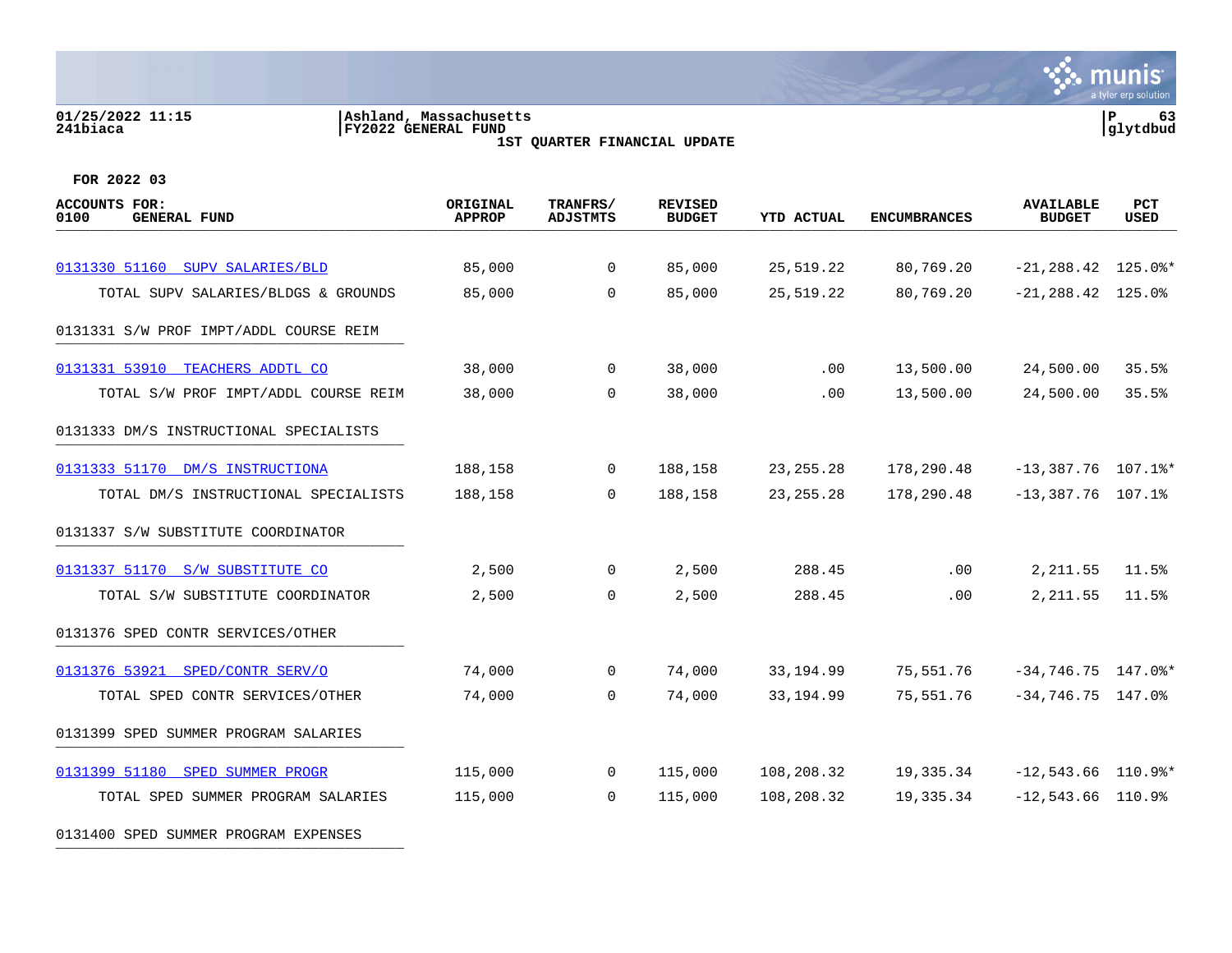### **01/25/2022 11:15 |Ashland, Massachusetts |P 64 241biaca |FY2022 GENERAL FUND |glytdbud 1ST QUARTER FINANCIAL UPDATE**

 $\mathbf{\ddot{\cdot}}$  munis a tyler erp solution

**FOR 2022 03**

0131475 SPED/ACCEPT MEDICAID PROCESSIN

| <b>ACCOUNTS FOR:</b><br>0100<br><b>GENERAL FUND</b> | ORIGINAL<br><b>APPROP</b> | TRANFRS/<br><b>ADJSTMTS</b> | <b>REVISED</b><br><b>BUDGET</b> | <b>YTD ACTUAL</b> | <b>ENCUMBRANCES</b> | <b>AVAILABLE</b><br><b>BUDGET</b> | PCT<br><b>USED</b> |
|-----------------------------------------------------|---------------------------|-----------------------------|---------------------------------|-------------------|---------------------|-----------------------------------|--------------------|
| 0131400 55150 SPED SUMMER PROGR                     | 900                       | $\mathbf 0$                 | 900                             | .00               | .00                 | 900.00                            | .0%                |
| TOTAL SPED SUMMER PROGRAM EXPENSES                  | 900                       | $\Omega$                    | 900                             | .00               | .00                 | 900.00                            | .0%                |
| 0131405 HS POSTAGE                                  |                           |                             |                                 |                   |                     |                                   |                    |
| 0131405 54100 HS POSTAGE                            | 1,500                     | $\overline{0}$              | 1,500                           | .00               | .00                 | 1,500.00                          | $.0\%$             |
| TOTAL HS POSTAGE                                    | 1,500                     | $\mathbf 0$                 | 1,500                           | .00               | .00                 | 1,500.00                          | .0%                |
| 0131427 S/W TECHNOLOGY SUPPLIES                     |                           |                             |                                 |                   |                     |                                   |                    |
| 0131427 54100 S/W TECHNOLOGY SU                     | 31,150                    | $\mathbf 0$                 | 31,150                          | 1,604.26          | 8,174.63            | 21,371.11                         | 31.4%              |
| TOTAL S/W TECHNOLOGY SUPPLIES                       | 31,150                    | $\Omega$                    | 31,150                          | 1,604.26          | 8,174.63            | 21,371.11                         | 31.4%              |
| 0131449 S/W TECH EQUP REPAIR & PARTS                |                           |                             |                                 |                   |                     |                                   |                    |
| 0131449 52410 S/W TECH EQUP REP                     | 15,000                    | $\overline{0}$              | 15,000                          | .00               | 814.40              | 14,185.60                         | 5.4%               |
| TOTAL S/W TECH EQUP REPAIR & PARTS                  | 15,000                    | $\Omega$                    | 15,000                          | .00               | 814.40              | 14,185.60                         | 5.4%               |
| 0131458 C/O CURR A/SUPT CONFERENCES                 |                           |                             |                                 |                   |                     |                                   |                    |
| 0131458 57110 C/O CURR A/SUPT C                     | 4,500                     | 0                           | 4,500                           | 1,455.00          | 3,010.00            | 35.00                             | 99.2%              |
| TOTAL C/O CURR A/SUPT CONFERENCES                   | 4,500                     | $\mathbf 0$                 | 4,500                           | 1,455.00          | 3,010.00            | 35.00                             | 99.2%              |
| 0131473 MAINT/TRAVEL & CONFERENCES                  |                           |                             |                                 |                   |                     |                                   |                    |
| 0131473 57170 MAINT/TRAVEL & CO                     | 1,000                     | $\overline{0}$              | 1,000                           | .00               | $.00 \,$            | 1,000.00                          | $.0\%$             |
| TOTAL MAINT/TRAVEL & CONFERENCES                    | 1,000                     | $\mathbf 0$                 | 1,000                           | .00               | .00                 | 1,000.00                          | .0%                |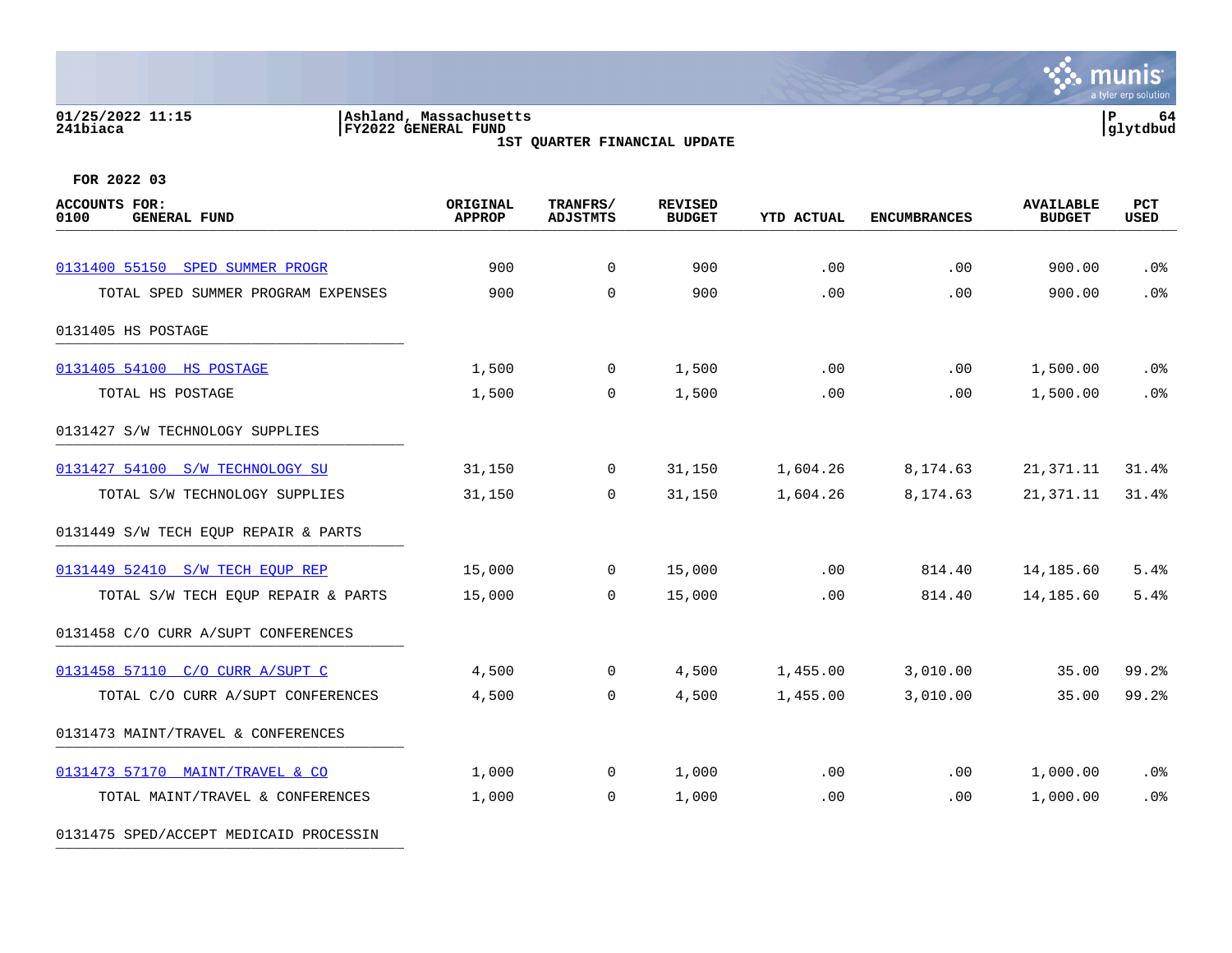# **01/25/2022 11:15 |Ashland, Massachusetts |P 65 241biaca |FY2022 GENERAL FUND |glytdbud**

**1ST QUARTER FINANCIAL UPDATE**



| <b>ACCOUNTS FOR:</b><br>0100<br><b>GENERAL FUND</b> | ORIGINAL<br><b>APPROP</b> | TRANFRS/<br><b>ADJSTMTS</b> | <b>REVISED</b><br><b>BUDGET</b> | <b>YTD ACTUAL</b> | <b>ENCUMBRANCES</b> | <b>AVAILABLE</b><br><b>BUDGET</b> | PCT<br><b>USED</b> |
|-----------------------------------------------------|---------------------------|-----------------------------|---------------------------------|-------------------|---------------------|-----------------------------------|--------------------|
|                                                     |                           |                             |                                 |                   |                     |                                   |                    |
| 0131475 53921 SPED/ACCEPT MEDIC                     | 8,000                     | 0                           | 8,000                           | .00               | 8,000.00            | .00                               | 100.0%             |
| TOTAL SPED/ACCEPT MEDICAID PROCESSIN                | 8,000                     | $\mathbf 0$                 | 8,000                           | .00               | 8,000.00            | .00                               | 100.0%             |
| 0131482 S/W ADMIN TECHNOLOGY                        |                           |                             |                                 |                   |                     |                                   |                    |
| 0131482 54100 S/W ADMIN TECHNOL                     | 253,523                   | $\overline{0}$              | 253,523                         | 162,529.66        | 19,880.83           | 71,112.51                         | 72.0%              |
| TOTAL S/W ADMIN TECHNOLOGY                          | 253,523                   | $\Omega$                    | 253,523                         | 162,529.66        | 19,880.83           | 71,112.51                         | 72.0%              |
| 0131483 H/S DEPT LIAISON                            |                           |                             |                                 |                   |                     |                                   |                    |
| 0131483 51170 H/S DEPT LIAISON                      | 34,489                    | $\overline{0}$              | 34,489                          | 2,241.72          | 26,900.28           | 5,347.00                          | 84.5%              |
| TOTAL H/S DEPT LIAISON                              | 34,489                    | 0                           | 34,489                          | 2,241.72          | 26,900.28           | 5,347.00                          | 84.5%              |
| 0131484 MAINT/TRAINING & SAFETY                     |                           |                             |                                 |                   |                     |                                   |                    |
| 0131484 57170 MAINT/TRAINING &                      | 2,000                     | $\mathbf 0$                 | 2,000                           | 620.00            | .00                 | 1,380.00                          | 31.0%              |
| TOTAL MAINT/TRAINING & SAFETY                       | 2,000                     | $\mathbf 0$                 | 2,000                           | 620.00            | .00                 | 1,380.00                          | 31.0%              |
| 0131485 SPED HS INSTRUCT SPECIALISTS                |                           |                             |                                 |                   |                     |                                   |                    |
| 0131485 51180 SPED HS INSTRUCT                      | 20,375                    | 0                           | 20,375                          | 2,325.54          | 17,829.05           | 220.41                            | 98.9%              |
| TOTAL SPED HS INSTRUCT SPECIALISTS                  | 20,375                    | $\mathbf 0$                 | 20,375                          | 2,325.54          | 17,829.05           | 220.41                            | 98.9%              |
| 0131486 COTA & SLPA SALARY                          |                           |                             |                                 |                   |                     |                                   |                    |
| 0131486 51180 SPED COTA & SLPA                      | 194,642                   | $\overline{0}$              | 194,642                         | 12,209.88         | 93,609.19           | 88,822.93                         | 54.4%              |
| TOTAL COTA & SLPA SALARY                            | 194,642                   | $\Omega$                    | 194,642                         | 12,209.88         | 93,609.19           | 88,822.93                         | 54.4%              |
| 0131490 K READING & WRITING                         |                           |                             |                                 |                   |                     |                                   |                    |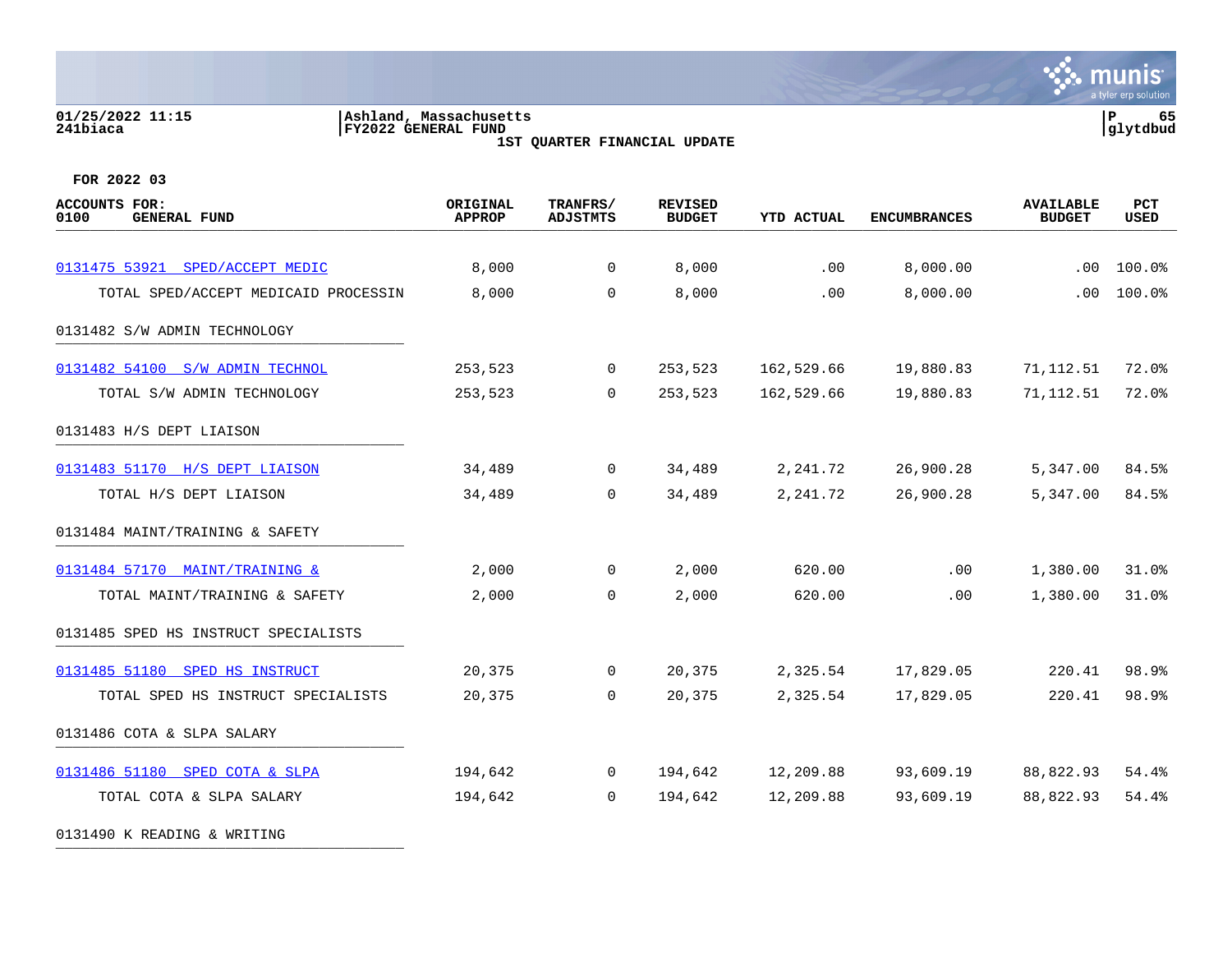### **01/25/2022 11:15 |Ashland, Massachusetts |P 66 241biaca |FY2022 GENERAL FUND |glytdbud 1ST QUARTER FINANCIAL UPDATE**



| <b>ACCOUNTS FOR:</b><br>0100<br><b>GENERAL FUND</b> | ORIGINAL<br><b>APPROP</b> | TRANFRS/<br><b>ADJSTMTS</b> | <b>REVISED</b><br><b>BUDGET</b> | <b>YTD ACTUAL</b> | <b>ENCUMBRANCES</b> | <b>AVAILABLE</b><br><b>BUDGET</b>  | PCT<br><b>USED</b>                  |
|-----------------------------------------------------|---------------------------|-----------------------------|---------------------------------|-------------------|---------------------|------------------------------------|-------------------------------------|
|                                                     |                           |                             |                                 |                   |                     |                                    |                                     |
| 0131490 55100 K READING & WRITI                     | $\Omega$<br>$\Omega$      | $\mathbf 0$<br>$\mathbf 0$  | 0<br>0                          | .00<br>.00        | 62.00<br>62.00      |                                    | $-62.00$ 100.0%*<br>$-62.00$ 100.0% |
| TOTAL K READING & WRITING                           |                           |                             |                                 |                   |                     |                                    |                                     |
| 0131576 HS/ATHLETICS/INSURANCE                      |                           |                             |                                 |                   |                     |                                    |                                     |
| 0131576 57808 ATHLETIC INSURANC                     | 6,500                     | $\mathbf 0$                 | 6,500                           | 6,272.00          | .00                 | 228.00                             | 96.5%                               |
| TOTAL HS/ATHLETICS/INSURANCE                        | 6,500                     | $\Omega$                    | 6,500                           | 6,272.00          | .00                 | 228.00                             | 96.5%                               |
| 0131658 MS ASST. PRINCIPAL                          |                           |                             |                                 |                   |                     |                                    |                                     |
| 0131658 51170 MS ASST. PRINCIPA                     | 99,603                    | 0                           | 99,603                          | 28,102.03         | 84,615.40           | $-13, 114.43$ $113.2$ *            |                                     |
| TOTAL MS ASST. PRINCIPAL                            | 99,603                    | $\mathbf 0$                 | 99,603                          | 28,102.03         | 84,615.40           | $-13, 114.43$ $113.2$ <sup>8</sup> |                                     |
| 0131672 AM/S ELL INSTR SPEC SALS                    |                           |                             |                                 |                   |                     |                                    |                                     |
| 0131672 51170 AM/S ELL INSTRUCT                     | 159,896                   | $\mathbf 0$                 | 159,896                         | 18,455.43         | 141,491.63          |                                    | $-51.06$ 100.0%*                    |
| TOTAL AM/S ELL INSTR SPEC SALS                      | 159,896                   | $\Omega$                    | 159,896                         | 18,455.43         | 141,491.63          |                                    | $-51.06$ 100.0%                     |
| 0131674 S/W TECHNOLOGY DUES & SUB                   |                           |                             |                                 |                   |                     |                                    |                                     |
| 0131674 57300 S/W TECHNOLOGY DU                     | 7,000                     | $\mathbf 0$                 | 7,000                           | .00               | .00                 | 7,000.00                           | .0%                                 |
| TOTAL S/W TECHNOLOGY DUES & SUB                     | 7,000                     | $\Omega$                    | 7,000                           | .00               | .00                 | 7,000.00                           | .0%                                 |
| 0131676 WS ELL INSTRUCT SPECIALST SAL               |                           |                             |                                 |                   |                     |                                    |                                     |
| 0131676 51170 WS ELL INSTRUCT S                     | 169,493                   | $\overline{0}$              | 169,493                         | 20,282.76         | 149,981.16          | $-770.92$ 100.5%*                  |                                     |
| TOTAL WS ELL INSTRUCT SPECIALST SAL                 | 169,493                   | $\Omega$                    | 169,493                         | 20,282.76         | 149,981.16          | $-770.92$ 100.5%                   |                                     |
| 0131677 DMS ELL INSTRUCT SPECIALIST SA              |                           |                             |                                 |                   |                     |                                    |                                     |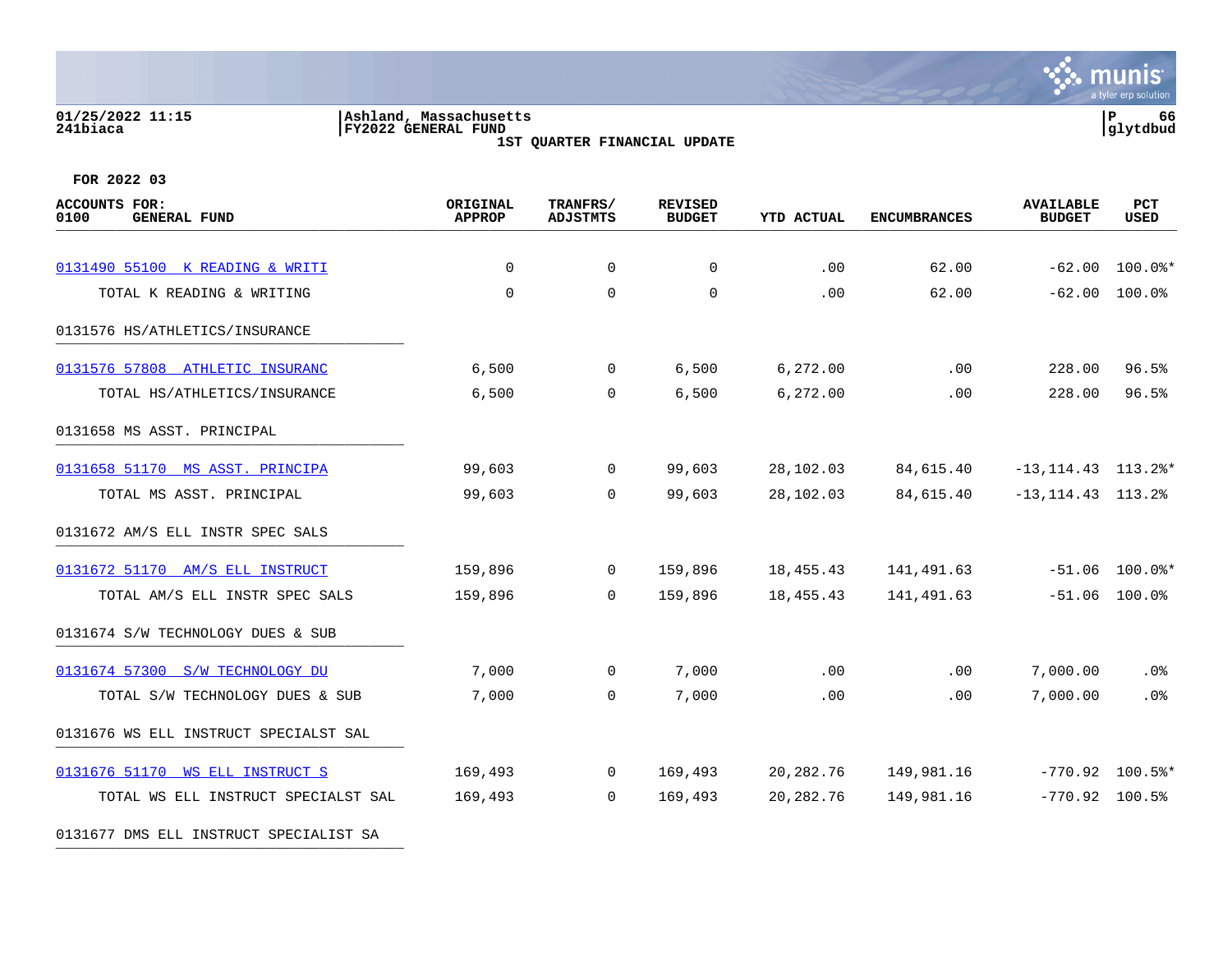### **01/25/2022 11:15 |Ashland, Massachusetts |P 67 241biaca |FY2022 GENERAL FUND |glytdbud 1ST QUARTER FINANCIAL UPDATE**



**FOR 2022 03**

| <b>ACCOUNTS FOR:</b><br>0100<br><b>GENERAL FUND</b> | ORIGINAL<br><b>APPROP</b> | TRANFRS/<br><b>ADJSTMTS</b> | <b>REVISED</b><br><b>BUDGET</b> | <b>YTD ACTUAL</b> | <b>ENCUMBRANCES</b> | <b>AVAILABLE</b><br><b>BUDGET</b> | PCT<br><b>USED</b> |
|-----------------------------------------------------|---------------------------|-----------------------------|---------------------------------|-------------------|---------------------|-----------------------------------|--------------------|
|                                                     |                           |                             |                                 |                   |                     |                                   |                    |
| 0131677 51170 DMS ELL INSTRUCT                      | 176,200                   | $\mathbf 0$                 | 176,200                         | 20, 210. 28       | 154,945.48          | 1,044.24                          | 99.4%              |
| TOTAL DMS ELL INSTRUCT SPECIALIST SA                | 176,200                   | $\mathbf 0$                 | 176,200                         | 20,210.28         | 154,945.48          | 1,044.24                          | 99.4%              |
| 0131688 K SCHOOL ADJUST COUN SAL                    |                           |                             |                                 |                   |                     |                                   |                    |
| 0131688 51170 K SCHOOL ADJUST C                     | 59,194                    | $\overline{0}$              | 59,194                          | 10,638.57         | 81,562.37           | $-33,006.94$ 155.8%*              |                    |
| TOTAL K SCHOOL ADJUST COUN SAL                      | 59,194                    | $\mathbf 0$                 | 59,194                          | 10,638.57         | 81,562.37           | $-33,006.94$ 155.8%               |                    |
| 0131692 SPED RES/CARDINAL CUSHING SCH               |                           |                             |                                 |                   |                     |                                   |                    |
| 0131692 53920 SPED RES/CARDINAL                     | 372,000                   | $\mathbf 0$                 | 372,000                         | 17,220.00         | 219,102.24          | 135,677.76                        | 63.5%              |
| TOTAL SPED RES/CARDINAL CUSHING SCH                 | 372,000                   | $\Omega$                    | 372,000                         | 17,220.00         | 219,102.24          | 135,677.76                        | 63.5%              |
| 0131693 MAINT/DUES & SUBSCRIPTIONS                  |                           |                             |                                 |                   |                     |                                   |                    |
| 0131693 57300 MAINT/DUES & SUBS                     | 300                       | $\mathsf{O}$                | 300                             | .00               | .00                 | 300.00                            | .0%                |
| TOTAL MAINT/DUES & SUBSCRIPTIONS                    | 300                       | $\mathbf 0$                 | 300                             | .00               | .00                 | 300.00                            | .0%                |
| 0131712 CURR & PD/SECY PD REIMBURSEMEN              |                           |                             |                                 |                   |                     |                                   |                    |
| 0131712 53910 CURR & PD/SECY PD                     | 2,000                     | $\mathbf 0$                 | 2,000                           | .00               | .00                 | 2,000.00                          | .0%                |
| TOTAL CURR & PD/SECY PD REIMBURSEMEN                | 2,000                     | 0                           | 2,000                           | .00               | .00                 | 2,000.00                          | .0%                |
| 0131713 CURR & PD/NURSES' PD REIMBURSE              |                           |                             |                                 |                   |                     |                                   |                    |
| 0131713 53910 CURR & PD/NURSES'                     | 2,400                     | $\mathbf 0$                 | 2,400                           | .00               | $.00 \,$            | 2,400.00                          | .0%                |
| TOTAL CURR & PD/NURSES' PD REIMBURSE                | 2,400                     | $\mathbf 0$                 | 2,400                           | .00               | .00                 | 2,400.00                          | .0%                |

0131714 CURR & PD/CUST & MAINT PD REIM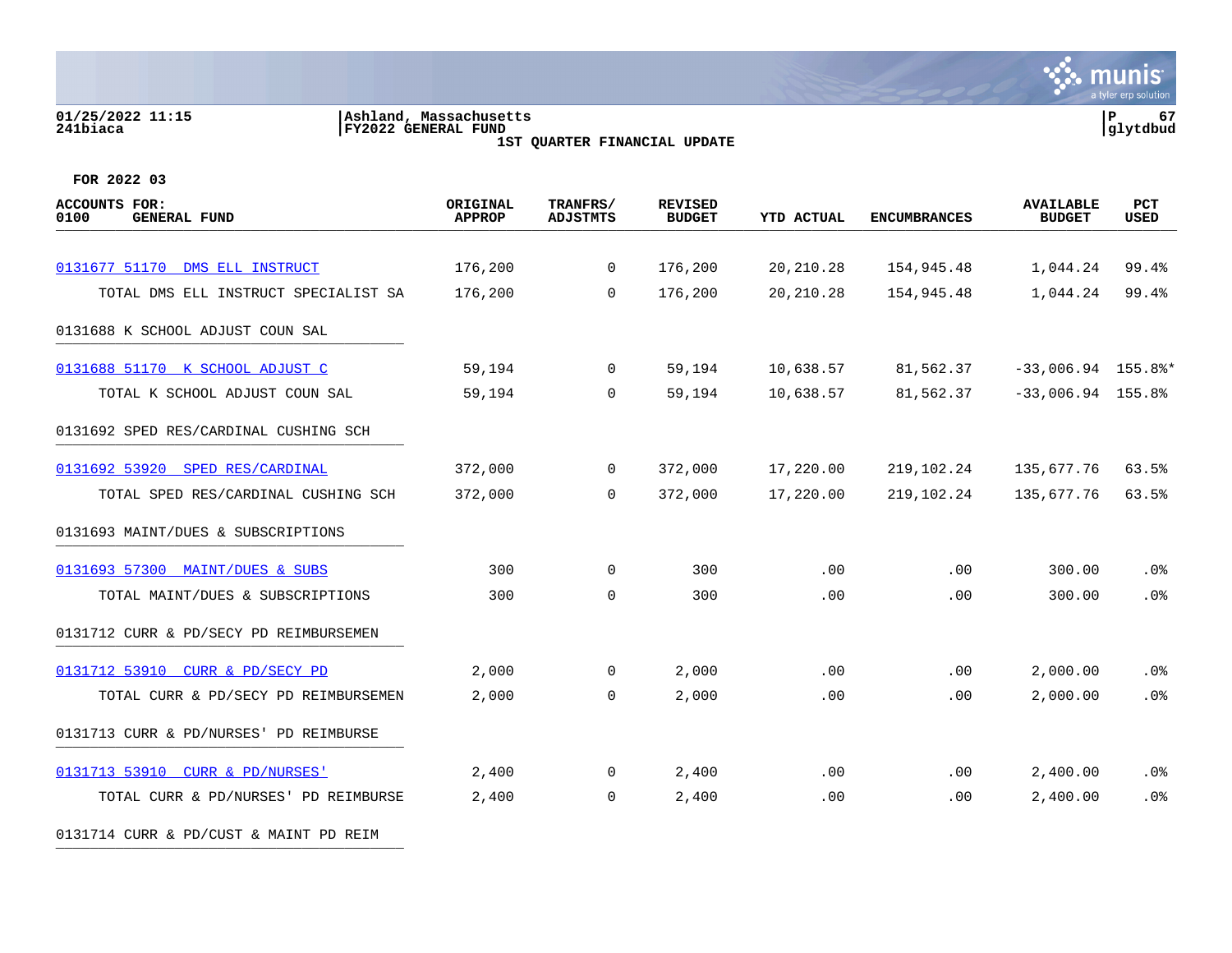# **01/25/2022 11:15 |Ashland, Massachusetts |P 68 241biaca |FY2022 GENERAL FUND |glytdbud**

**1ST QUARTER FINANCIAL UPDATE**



**FOR 2022 03**

| <b>ACCOUNTS FOR:</b><br>0100<br><b>GENERAL FUND</b> | ORIGINAL<br><b>APPROP</b> | TRANFRS/<br><b>ADJSTMTS</b> | <b>REVISED</b><br><b>BUDGET</b> | <b>YTD ACTUAL</b> | <b>ENCUMBRANCES</b> | <b>AVAILABLE</b><br><b>BUDGET</b> | PCT<br><b>USED</b> |
|-----------------------------------------------------|---------------------------|-----------------------------|---------------------------------|-------------------|---------------------|-----------------------------------|--------------------|
|                                                     |                           |                             |                                 |                   |                     |                                   |                    |
| 0131714 53910 CURR & PD/CUST &                      | 500                       | $\mathbf 0$                 | 500                             | .00               | .00                 | 500.00                            | .0%                |
| TOTAL CURR & PD/CUST & MAINT PD REIM                | 500                       | $\Omega$                    | 500                             | .00               | .00                 | 500.00                            | .0%                |
| 0131715 CURR & PD/CENT OFFICE PD REIMB              |                           |                             |                                 |                   |                     |                                   |                    |
| 0131715 53910 CURR & PD/CENT OF                     | 3,000                     | $\overline{0}$              | 3,000                           | 200.00            | $.00 \,$            | 2,800.00                          | 6.7%               |
| TOTAL CURR & PD/CENT OFFICE PD REIMB                | 3,000                     | $\Omega$                    | 3,000                           | 200.00            | .00                 | 2,800.00                          | 6.7%               |
| 0131718 C/O PART-TIME & TEMP SALARIES               |                           |                             |                                 |                   |                     |                                   |                    |
| 0131718 51110 C/O PART-TIME & T                     | 9,272                     | $\overline{0}$              | 9,272                           | .00               | $.00 \,$            | 9,272.00                          | .0%                |
| TOTAL C/O PART-TIME & TEMP SALARIES                 | 9,272                     | 0                           | 9,272                           | .00               | .00                 | 9,272.00                          | .0%                |
| 0131729 TRANSPORTATION/HOMELESS                     |                           |                             |                                 |                   |                     |                                   |                    |
| 0131729 53310 TRANSPORTATION/HO                     | 30,000                    | $\Omega$                    | 30,000                          | 11,800.00         | 105,414.20          | $-87, 214.20$ 390.7%*             |                    |
| TOTAL TRANSPORTATION/HOMELESS                       | 30,000                    | $\Omega$                    | 30,000                          | 11,800.00         | 105,414.20          | $-87, 214.20$ 390.7%              |                    |
| 0131741 MAINT - M/S WATER & SEWER                   |                           |                             |                                 |                   |                     |                                   |                    |
| 0131741 52100 MAINT - M/S WATER                     | 12,000                    | $\overline{0}$              | 12,000                          | .00               | 12,000.00           | $.00 \,$                          | 100.0%             |
| TOTAL MAINT - M/S WATER & SEWER                     | 12,000                    | $\Omega$                    | 12,000                          | .00               | 12,000.00           | .00                               | 100.0%             |
| 0131742 MAINT/MS BURNER SERVICE                     |                           |                             |                                 |                   |                     |                                   |                    |
| 0131742 52410 MAINT/MS BURNER S                     | 2,000                     | $\overline{0}$              | 2,000                           | .00               | $.00 \,$            | 2,000.00                          | .0%                |
| TOTAL MAINT/MS BURNER SERVICE                       | 2,000                     | 0                           | 2,000                           | .00               | .00                 | 2,000.00                          | .0%                |
|                                                     |                           |                             |                                 |                   |                     |                                   |                    |

0131743 1743 - MAINT/INSPECTION CERTIF \_\_\_\_\_\_\_\_\_\_\_\_\_\_\_\_\_\_\_\_\_\_\_\_\_\_\_\_\_\_\_\_\_\_\_\_\_\_\_\_\_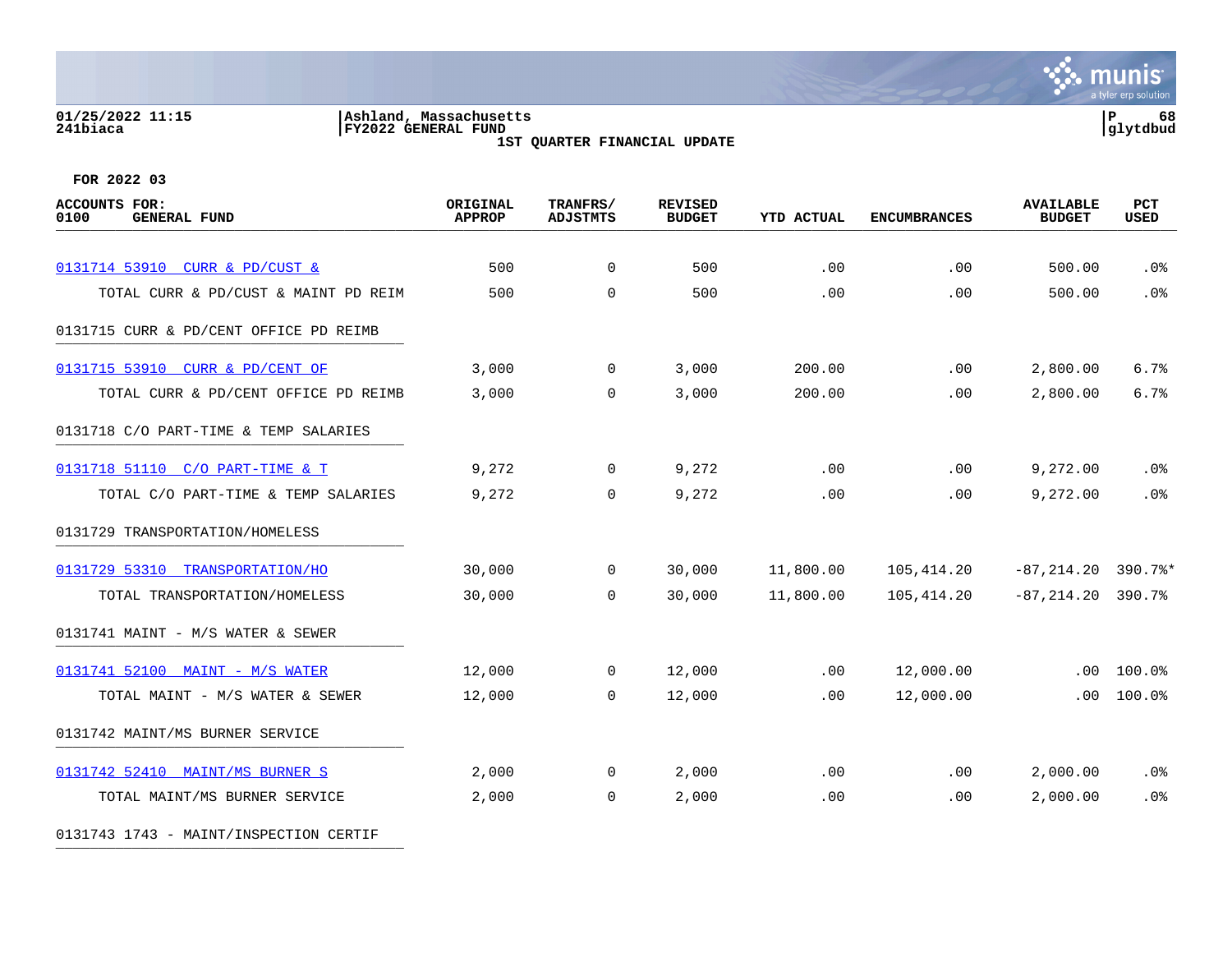# **01/25/2022 11:15 |Ashland, Massachusetts |P 69 241biaca |FY2022 GENERAL FUND |glytdbud**

**1ST QUARTER FINANCIAL UPDATE**



**FOR 2022 03**

| <b>ACCOUNTS FOR:</b><br><b>GENERAL FUND</b><br>0100 | ORIGINAL<br><b>APPROP</b> | TRANFRS/<br><b>ADJSTMTS</b> | <b>REVISED</b><br><b>BUDGET</b> | <b>YTD ACTUAL</b> | <b>ENCUMBRANCES</b> | <b>AVAILABLE</b><br><b>BUDGET</b> | PCT<br><b>USED</b> |
|-----------------------------------------------------|---------------------------|-----------------------------|---------------------------------|-------------------|---------------------|-----------------------------------|--------------------|
|                                                     |                           |                             |                                 |                   |                     |                                   |                    |
| 0131743 52450 MAINT/INSP CERTIF                     | 5,000                     | $\overline{0}$              | 5,000                           | .00               | .00                 | 5,000.00                          | .0%                |
| TOTAL 1743 - MAINT/INSPECTION CERTIF                | 5,000                     | $\mathbf 0$                 | 5,000                           | .00               | .00                 | 5,000.00                          | .0%                |
| 0131745 DMS/GRADE 3 INSTR SUPPLIES                  |                           |                             |                                 |                   |                     |                                   |                    |
| 0131745 55100 DMS/GR 3 IS                           | 2,515                     | $\overline{0}$              | 2,515                           | 125.66            | .00                 | 2,389.34                          | 5.0%               |
| TOTAL DMS/GRADE 3 INSTR SUPPLIES                    | 2,515                     | 0                           | 2,515                           | 125.66            | .00                 | 2,389.34                          | 5.0%               |
| 0131758 C/O ACCOUNTING & AUDITING                   |                           |                             |                                 |                   |                     |                                   |                    |
| 0131758 53900 C/O ACCOUNTING &                      | 10,000                    | $\mathbf 0$                 | 10,000                          | .00               | .00                 | 10,000.00                         | .0 <sub>8</sub>    |
| TOTAL C/O ACCOUNTING & AUDITING                     | 10,000                    | $\Omega$                    | 10,000                          | .00               | .00                 | 10,000.00                         | .0%                |
| 0131762 AM/S NURSES' SUPPLIES                       |                           |                             |                                 |                   |                     |                                   |                    |
| 0131762 55800 AM/S NURSES' SUPP                     | 6,500                     | $\overline{0}$              | 6,500                           | 2,925.14          | 181.31              | 3,393.55                          | 47.8%              |
| TOTAL AM/S NURSES' SUPPLIES                         | 6,500                     | $\mathbf 0$                 | 6,500                           | 2,925.14          | 181.31              | 3,393.55                          | 47.8%              |
| 0131766 SPED DAY/BOSTON COLLEGE CAMPUS              |                           |                             |                                 |                   |                     |                                   |                    |
| 0131766 53920 SPED DAY/BOSTON C                     | 192,000                   | $\mathbf 0$                 | 192,000                         | $.00 \,$          | 112,038.96          | 79,961.04                         | 58.4%              |
| TOTAL SPED DAY/BOSTON COLLEGE CAMPUS                | 192,000                   | $\mathbf 0$                 | 192,000                         | .00               | 112,038.96          | 79,961.04                         | 58.4%              |
| 0131781 PS TRASH REMOVAL                            |                           |                             |                                 |                   |                     |                                   |                    |
| 0131781 54500 PS TRASH REMOVAL                      | 5,000                     | $\mathbf 0$                 | 5,000                           | .00               | .00                 | 5,000.00                          | .0%                |
| TOTAL PS TRASH REMOVAL                              | 5,000                     | 0                           | 5,000                           | .00               | .00                 | 5,000.00                          | .0%                |
|                                                     |                           |                             |                                 |                   |                     |                                   |                    |

0131782 WS TRASH REMOVAL \_\_\_\_\_\_\_\_\_\_\_\_\_\_\_\_\_\_\_\_\_\_\_\_\_\_\_\_\_\_\_\_\_\_\_\_\_\_\_\_\_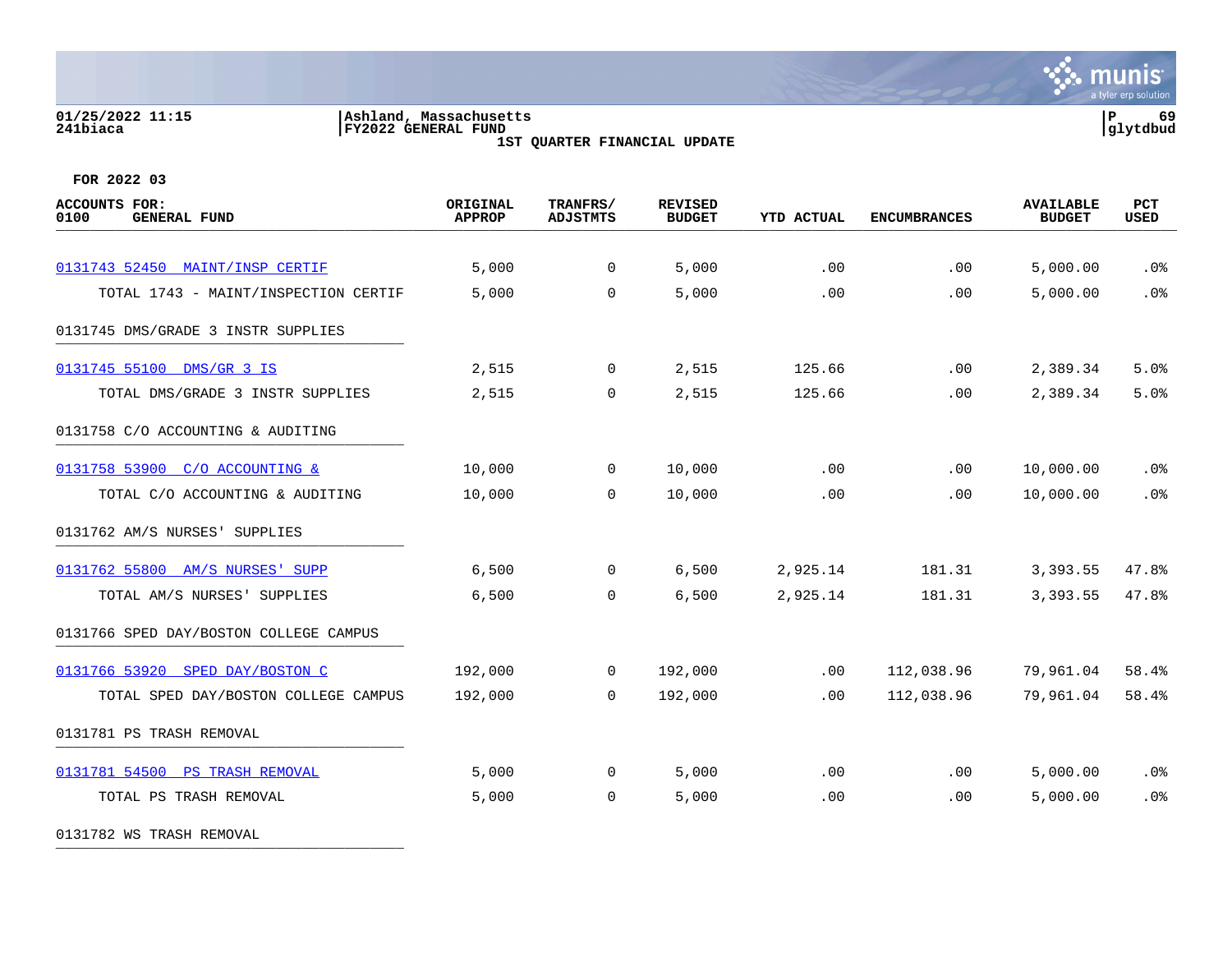### **01/25/2022 11:15 |Ashland, Massachusetts |P 70 241biaca |FY2022 GENERAL FUND |glytdbud**

**1ST QUARTER FINANCIAL UPDATE**



| <b>ACCOUNTS FOR:</b><br>0100<br><b>GENERAL FUND</b> | ORIGINAL<br><b>APPROP</b> | TRANFRS/<br><b>ADJSTMTS</b> | <b>REVISED</b><br><b>BUDGET</b> | <b>YTD ACTUAL</b> | <b>ENCUMBRANCES</b> | <b>AVAILABLE</b><br><b>BUDGET</b> | PCT<br><b>USED</b> |
|-----------------------------------------------------|---------------------------|-----------------------------|---------------------------------|-------------------|---------------------|-----------------------------------|--------------------|
|                                                     |                           |                             |                                 |                   |                     |                                   |                    |
| 0131782 54500 WS TRASH REMOVAL                      | 8,000                     | $\mathbf 0$                 | 8,000                           | .00               | .00                 | 8,000.00                          | .0 <sub>8</sub>    |
| TOTAL WS TRASH REMOVAL                              | 8,000                     | $\mathbf 0$                 | 8,000                           | .00               | .00                 | 8,000.00                          | .0%                |
| 0131783 DMS TRASH REMOVAL                           |                           |                             |                                 |                   |                     |                                   |                    |
| 0131783 54500 DMS TRASH REMOVAL                     | 8,000                     | 0                           | 8,000                           | .00               | .00                 | 8,000.00                          | .0%                |
| TOTAL DMS TRASH REMOVAL                             | 8,000                     | $\mathbf 0$                 | 8,000                           | .00               | .00                 | 8,000.00                          | .0%                |
| 0131784 MS TRASH REMOVAL                            |                           |                             |                                 |                   |                     |                                   |                    |
| 0131784 54500 MS TRASH REMOVAL                      | 7,000                     | $\mathbf{0}$                | 7,000                           | .00               | .00                 | 7,000.00                          | .0 <sub>8</sub>    |
| TOTAL MS TRASH REMOVAL                              | 7,000                     | 0                           | 7,000                           | .00               | .00                 | 7,000.00                          | .0%                |
| 0131785 HS TRASH REMOVAL                            |                           |                             |                                 |                   |                     |                                   |                    |
| 0131785 54500 HS TRASH REMOVAL                      | 18,000                    | 0                           | 18,000                          | .00               | .00                 | 18,000.00                         | .0%                |
| TOTAL HS TRASH REMOVAL                              | 18,000                    | $\Omega$                    | 18,000                          | .00               | .00                 | 18,000.00                         | .0%                |
| 0131808 MAINT/AMS SUPPLIES GROUNDS                  |                           |                             |                                 |                   |                     |                                   |                    |
| 0131808 54300 MAINT/AMS SUPPLIE                     | 4,400                     | $\mathbf{0}$                | 4,400                           | 1,086.94          | 3,163.06            | 150.00                            | 96.6%              |
| TOTAL MAINT/AMS SUPPLIES GROUNDS                    | 4,400                     | $\overline{0}$              | 4,400                           | 1,086.94          | 3,163.06            | 150.00                            | 96.6%              |
| 0131819 SPED ABA TUTOR/PITTAWAY                     |                           |                             |                                 |                   |                     |                                   |                    |
| 0131819 51180 SPED ABA TUTOR/PI                     | 292,098                   | 0                           | 292,098                         | 16,150.55         | 230,005.69          | 45,941.76                         | 84.3%              |
| TOTAL SPED ABA TUTOR/PITTAWAY                       | 292,098                   | $\mathbf 0$                 | 292,098                         | 16,150.55         | 230,005.69          | 45,941.76                         | 84.3%              |
| 0131862 EMPLOYEE BENEFIT LT-TERM DISAB              |                           |                             |                                 |                   |                     |                                   |                    |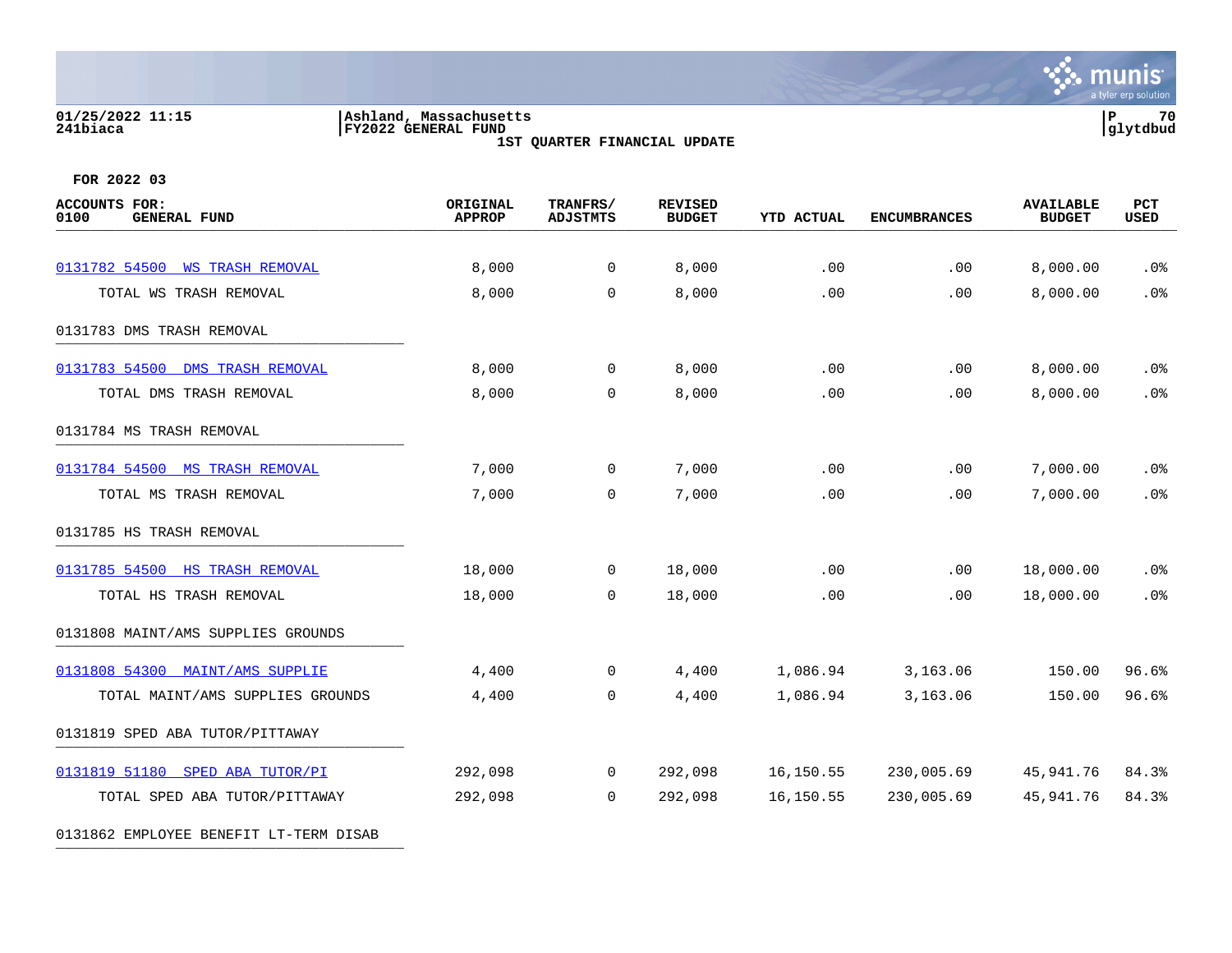### **01/25/2022 11:15 |Ashland, Massachusetts |P 71 241biaca |FY2022 GENERAL FUND |glytdbud 1ST QUARTER FINANCIAL UPDATE**



**FOR 2022 03**

| <b>ACCOUNTS FOR:</b><br>0100<br><b>GENERAL FUND</b> | ORIGINAL<br><b>APPROP</b> | TRANFRS/<br><b>ADJSTMTS</b> | <b>REVISED</b><br><b>BUDGET</b> | <b>YTD ACTUAL</b> | <b>ENCUMBRANCES</b> | <b>AVAILABLE</b><br><b>BUDGET</b> | PCT<br>USED     |
|-----------------------------------------------------|---------------------------|-----------------------------|---------------------------------|-------------------|---------------------|-----------------------------------|-----------------|
| 0131862 51400 EMPLOYEE BENEFIT                      | 300                       | $\overline{0}$              | 300                             | .00               | .00                 | 300.00                            | .0%             |
| TOTAL EMPLOYEE BENEFIT LT-TERM DISAB                | 300                       | $\Omega$                    | 300                             | .00               | .00                 | 300.00                            | .0%             |
| 0131872 CURR&PD/PROF DEV SOFTWARE/SERV              |                           |                             |                                 |                   |                     |                                   |                 |
| 0131872 53910 CURR&PD/PROF DEV                      | 10,000                    | $\overline{0}$              | 10,000                          | 6,641.00          | .00                 | 3,359.00                          | 66.4%           |
| TOTAL CURR&PD/PROF DEV SOFTWARE/SERV                | 10,000                    | $\Omega$                    | 10,000                          | 6,641.00          | .00                 | 3,359.00                          | 66.4%           |
| 0131882 SPED TRAVEL & EXPENSES                      |                           |                             |                                 |                   |                     |                                   |                 |
| 0131882 57170<br>SPED TRAVEL & EXP                  | 4,200                     | $\overline{0}$              | 4,200                           | 150.00            | 100.00              | 3,950.00                          | 6.0%            |
| TOTAL SPED TRAVEL & EXPENSES                        | 4,200                     | 0                           | 4,200                           | 150.00            | 100.00              | 3,950.00                          | 6.0%            |
| 0131902 BUILDG MAINT/W S CONTRACTED SE              |                           |                             |                                 |                   |                     |                                   |                 |
| 0131902 54300 BUILDG MAINT/W S                      | 20,000                    | $\overline{0}$              | 20,000                          | .00               | .00                 | 20,000.00                         | .0%             |
| TOTAL BUILDG MAINT/W S CONTRACTED SE                | 20,000                    | $\Omega$                    | 20,000                          | .00               | .00                 | 20,000.00                         | .0%             |
| 0131903 BUILDG MAINT/DMS CONTRACTED SE              |                           |                             |                                 |                   |                     |                                   |                 |
| 0131903 54300 BUILDG MAINT/DMS                      | 1,300                     | 0                           | 1,300                           | .00.              | .00                 | 1,300.00                          | .0 <sub>8</sub> |
| TOTAL BUILDG MAINT/DMS CONTRACTED SE                | 1,300                     | 0                           | 1,300                           | .00               | .00                 | 1,300.00                          | .0%             |
| 0131904 BUILDG MAINT/AMS CONTRACTED SE              |                           |                             |                                 |                   |                     |                                   |                 |
| 0131904 54300 BUILDG MAINT/AMS                      | 2,500                     | $\overline{0}$              | 2,500                           | .00               | .00                 | 2,500.00                          | .0 <sub>8</sub> |
| TOTAL BUILDG MAINT/AMS CONTRACTED SE                | 2,500                     | $\mathbf{0}$                | 2,500                           | .00               | .00                 | 2,500.00                          | .0%             |

0131919 SPED TRANSPORTATION SERVICES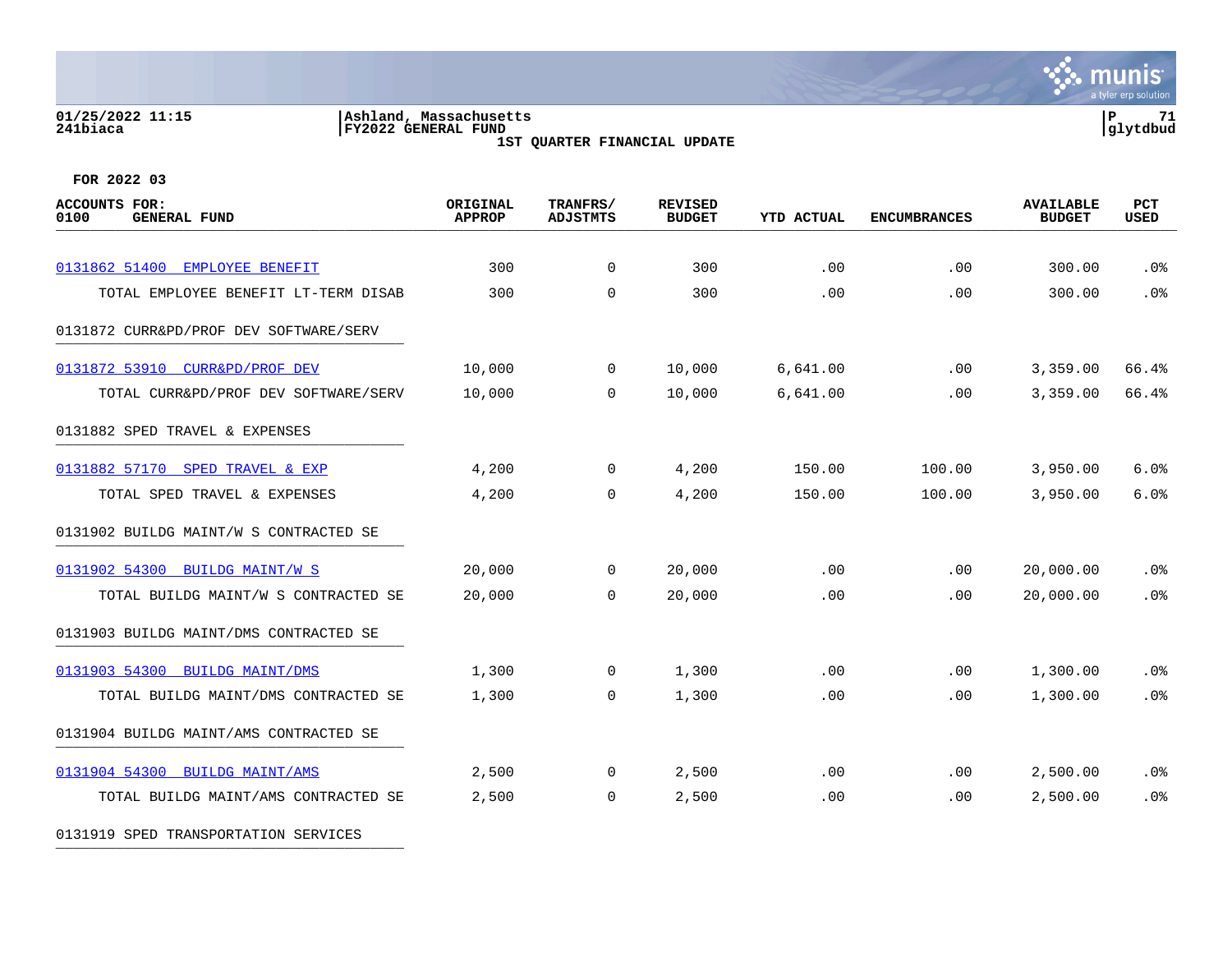### **01/25/2022 11:15 |Ashland, Massachusetts |P 72 241biaca |FY2022 GENERAL FUND |glytdbud 1ST QUARTER FINANCIAL UPDATE**



 $\mathbf{\ddot{\cdot}}$  munis

**FOR 2022 03**

| ACCOUNTS FOR:<br><b>GENERAL FUND</b><br>0100 | ORIGINAL<br><b>APPROP</b> | TRANFRS/<br><b>ADJSTMTS</b> | <b>REVISED</b><br><b>BUDGET</b> | <b>YTD ACTUAL</b> | <b>ENCUMBRANCES</b> | <b>AVAILABLE</b><br><b>BUDGET</b> | <b>PCT</b><br>USED |
|----------------------------------------------|---------------------------|-----------------------------|---------------------------------|-------------------|---------------------|-----------------------------------|--------------------|
|                                              |                           |                             |                                 |                   |                     |                                   |                    |
| 0131919 53921 SPED TRANSPORTATI              | 100,000                   | $\overline{0}$              | 100,000                         | 43, 341.82        | 125,031.43          | $-68,373.25$ 168.4%*              |                    |
| TOTAL SPED TRANSPORTATION SERVICES           | 100,000                   | $\mathbf 0$                 | 100,000                         | 43, 341.82        | 125,031.43          | $-68,373.25$ 168.4%               |                    |
| 0131985 P/R ENC C/O TRAVEL & CONF            |                           |                             |                                 |                   |                     |                                   |                    |
| 0131985 57170 P/R ENC C/O TRAVE              | 0                         | $\overline{0}$              | 0                               | 1,413.37          | 3,836.63            | $-5,250.00$ 100.0%*               |                    |
| TOTAL P/R ENC C/O TRAVEL & CONF              | $\mathbf 0$               | 0                           | $\mathbf 0$                     | 1,413.37          | 3,836.63            | $-5,250.00$ 100.0%                |                    |
| 0131997 DMS MEDIA SPECIALIST                 |                           |                             |                                 |                   |                     |                                   |                    |
| 0131997 51170 DMS MEDIA SPECIAL              | 100,773                   | $\overline{0}$              | 100,773                         | 11,627.64         | 89,145.24           |                                   | $.12$ $100.0%$     |
| TOTAL DMS MEDIA SPECIALIST                   | 100,773                   | $\Omega$                    | 100,773                         | 11,627.64         | 89, 145. 24         | .12                               | 100.0%             |
| 0132145 SPED/DAY MAB COMMUNITY               |                           |                             |                                 |                   |                     |                                   |                    |
| 0132145 53920 SPED/DAY MAB COMM              | 96,000                    | $\overline{0}$              | 96,000                          | .00               | 70,115.45           | 25,884.55                         | 73.0%              |
| TOTAL SPED/DAY MAB COMMUNITY                 | 96,000                    | $\Omega$                    | 96,000                          | .00               | 70,115.45           | 25,884.55                         | 73.0%              |
| 0132146 SPED/RES SEVEN HILLS                 |                           |                             |                                 |                   |                     |                                   |                    |
| 0132146 53920 SPED/RES SEVEN HI              | 107,000                   | $\overline{0}$              | 107,000                         | .00               | .00                 | 107,000.00                        | .0%                |
| TOTAL SPED/RES SEVEN HILLS                   | 107,000                   | $\mathbf 0$                 | 107,000                         | .00               | .00                 | 107,000.00                        | .0%                |
| 0132147 DW AIR QUAL TESTING                  |                           |                             |                                 |                   |                     |                                   |                    |
| 0132147 52450 DW AIR OUAL TESTI              | 0                         | $\overline{0}$              | 0                               | 1,500.00          | 5,700.00            | $-7,200.00$ 100.0%*               |                    |
| TOTAL DW AIR QUAL TESTING                    | $\mathbf 0$               | $\mathbf 0$                 | $\mathbf 0$                     | 1,500.00          | 5,700.00            | $-7,200.00$ 100.0%                |                    |
|                                              |                           |                             |                                 |                   |                     |                                   |                    |

0132185 PS/ ESP SALARIES \_\_\_\_\_\_\_\_\_\_\_\_\_\_\_\_\_\_\_\_\_\_\_\_\_\_\_\_\_\_\_\_\_\_\_\_\_\_\_\_\_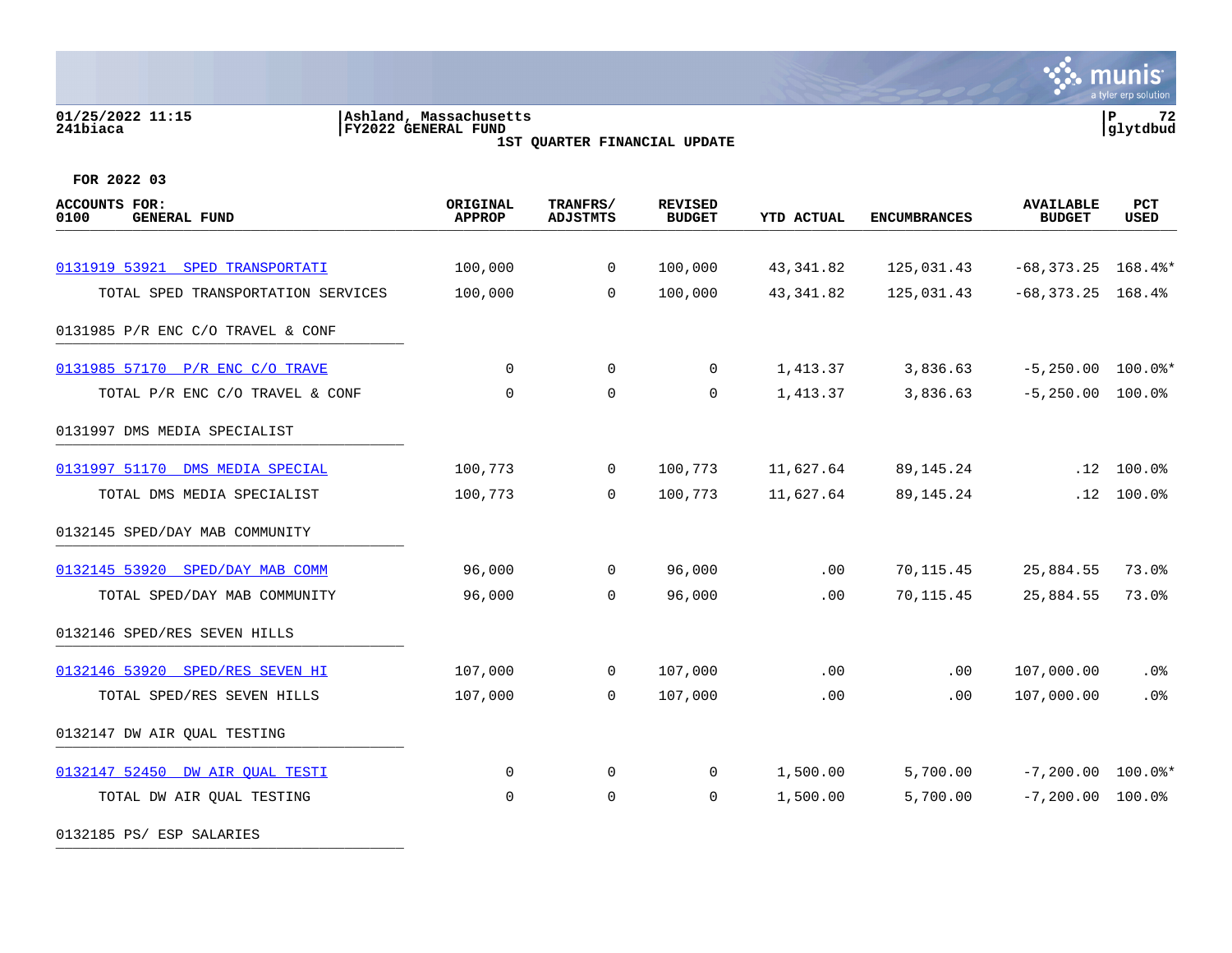### **01/25/2022 11:15 |Ashland, Massachusetts |P 73 241biaca |FY2022 GENERAL FUND |glytdbud 1ST QUARTER FINANCIAL UPDATE**



| <b>ACCOUNTS FOR:</b><br>0100<br><b>GENERAL FUND</b> | ORIGINAL<br><b>APPROP</b> | TRANFRS/<br><b>ADJSTMTS</b> | <b>REVISED</b><br><b>BUDGET</b> | <b>YTD ACTUAL</b> | <b>ENCUMBRANCES</b> | <b>AVAILABLE</b><br><b>BUDGET</b> | PCT<br>USED |
|-----------------------------------------------------|---------------------------|-----------------------------|---------------------------------|-------------------|---------------------|-----------------------------------|-------------|
|                                                     |                           |                             |                                 |                   |                     |                                   |             |
| 0132185 51170 PS/ ESP SALARIES                      | $\mathbf 0$               | $\mathbf 0$                 | 0                               | 6,455.28          | 56, 555.48          | $-63,010.76$ 100.0%*              |             |
| TOTAL PS/ ESP SALARIES                              | $\Omega$                  | $\Omega$                    | $\mathbf 0$                     | 6,455.28          | 56,555.48           | $-63,010.76$ 100.0%               |             |
| 0132186 PS/ TEACHER SALARIES                        |                           |                             |                                 |                   |                     |                                   |             |
| 0132186 51170 PS/ TEACHER SALAR                     | $\mathbf 0$               | $\mathbf 0$                 | 0                               | 4,020.26          | 95,575.75           | $-99,596.01$ 100.0%*              |             |
| TOTAL PS/ TEACHER SALARIES                          | $\mathbf 0$               | $\mathbf 0$                 | $\mathbf 0$                     | 4,020.26          | 95,575.75           | $-99,596.01$ 100.0%               |             |
| 0132234 HS CONTRACTED SVCS                          |                           |                             |                                 |                   |                     |                                   |             |
| 0132234 53910 CHOICE / HS CONTR                     | $\mathbf 0$               | $\mathbf 0$                 | 0                               | .00               | 140.00              | $-140.00$ 100.0%*                 |             |
| TOTAL HS CONTRACTED SVCS                            | $\Omega$                  | $\mathbf 0$                 | $\mathbf 0$                     | .00               | 140.00              | $-140.00$ 100.0%                  |             |
| 0132710 SPED RES/RIVERVIEW SCHOOL                   |                           |                             |                                 |                   |                     |                                   |             |
| 0132710 53920 SPED RES/RIVERVIE                     | $\mathbf 0$               | 0                           | 0                               | 8,300.76          | $.00 \,$            | $-8,300.76$ 100.0%*               |             |
| TOTAL SPED RES/RIVERVIEW SCHOOL                     | 0                         | $\mathbf 0$                 | $\mathbf 0$                     | 8,300.76          | .00                 | $-8,300.76$ 100.0%                |             |
| 0132718 PS/DIRECTOR SALARY                          |                           |                             |                                 |                   |                     |                                   |             |
| 0132718 51170 PS/DIRECTOR SALAR                     | 52,659                    | $\overline{0}$              | 52,659                          | 14,531.84         | 39,443.64           | $-1,316.48$ 102.5%*               |             |
| TOTAL PS/DIRECTOR SALARY                            | 52,659                    | $\Omega$                    | 52,659                          | 14,531.84         | 39, 443.64          | $-1,316.48$ 102.5%                |             |
| 0132719 PS/SPED COORDINATOR SALARY                  |                           |                             |                                 |                   |                     |                                   |             |
| 0132719 51180 PS/SPED COORDINAT                     | 52,659                    | $\overline{0}$              | 52,659                          | 14,531.88         | 39,443.64           | $-1,316.52$ 102.5%*               |             |
| TOTAL PS/SPED COORDINATOR SALARY                    | 52,659                    | $\Omega$                    | 52,659                          | 14,531.88         | 39,443.64           | $-1,316.52$ 102.5%                |             |
| 0132720 SPED DAY/ITALIAN HOME FOR CHIL              |                           |                             |                                 |                   |                     |                                   |             |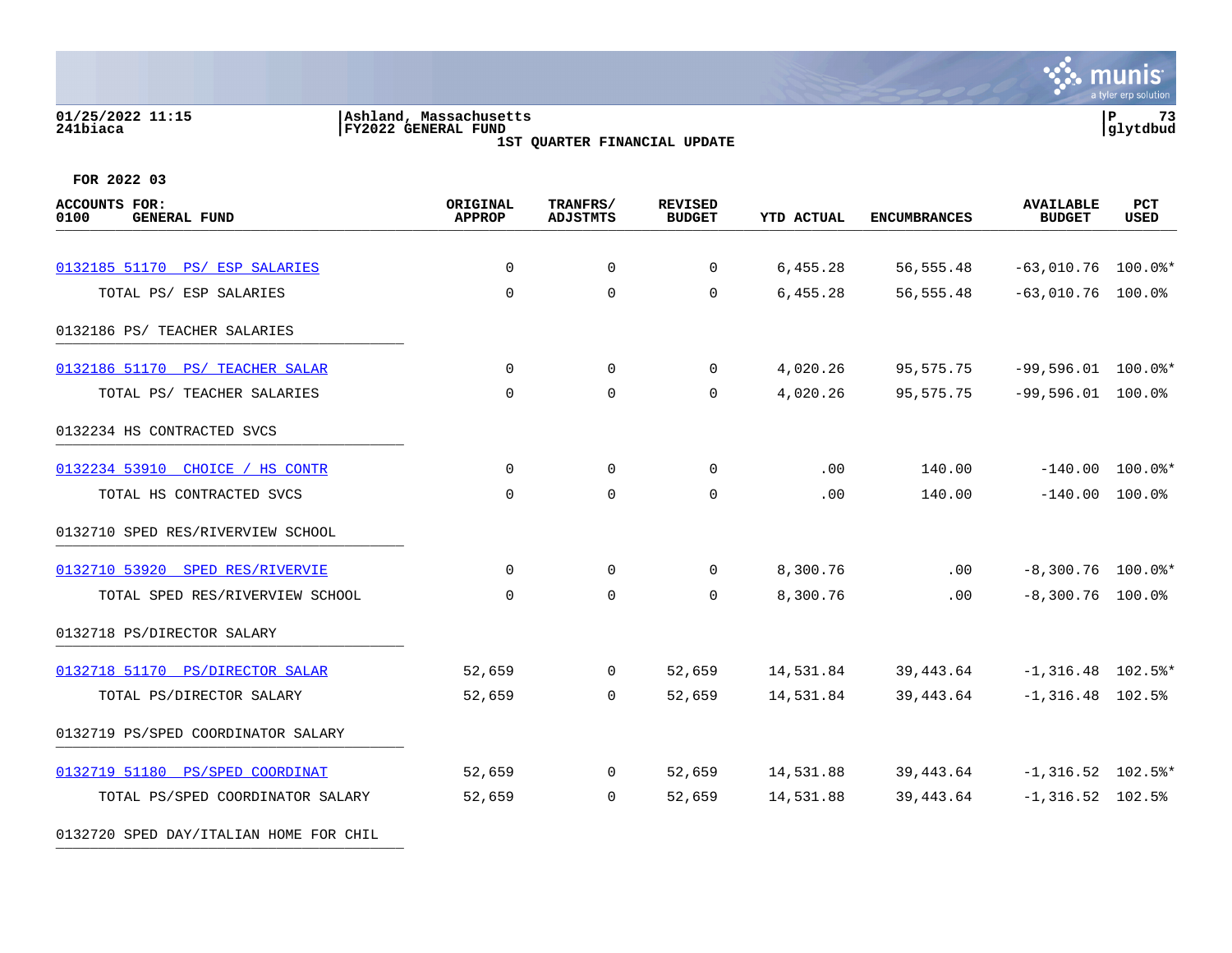# **01/25/2022 11:15 |Ashland, Massachusetts |P 74 241biaca |FY2022 GENERAL FUND |glytdbud**

**1ST QUARTER FINANCIAL UPDATE**



**FOR 2022 03**

0132734 D/W DIR GUID/COUNS/E-LEARN SAL

| <b>ACCOUNTS FOR:</b><br>0100<br><b>GENERAL FUND</b> | ORIGINAL<br><b>APPROP</b> | TRANFRS/<br><b>ADJSTMTS</b> | <b>REVISED</b><br><b>BUDGET</b> | <b>YTD ACTUAL</b> | <b>ENCUMBRANCES</b> | <b>AVAILABLE</b><br><b>BUDGET</b> | PCT<br><b>USED</b> |
|-----------------------------------------------------|---------------------------|-----------------------------|---------------------------------|-------------------|---------------------|-----------------------------------|--------------------|
| 0132720 53920 SPED DAY/ITALIAN                      | 88,000                    | $\overline{0}$              | 88,000                          | .00               | .00                 | 88,000.00                         | $.0\%$             |
| TOTAL SPED DAY/ITALIAN HOME FOR CHIL                | 88,000                    | $\Omega$                    | 88,000                          | .00               | .00                 | 88,000.00                         | .0%                |
| 0132722 MAINT/PS MAINT SUPPLIES                     |                           |                             |                                 |                   |                     |                                   |                    |
| 0132722 54300 MAINT/PS MAINT SU                     | 3,000                     | $\overline{0}$              | 3,000                           | 286.72            | 3,363.28            |                                   | $-650.00$ 121.7%*  |
| TOTAL MAINT/PS MAINT SUPPLIES                       | 3,000                     | $\overline{0}$              | 3,000                           | 286.72            | 3,363.28            | $-650.00$ 121.7%                  |                    |
| 0132723 MAINT/WS MAINT SUPPLIES                     |                           |                             |                                 |                   |                     |                                   |                    |
| 0132723 54300 MAINT/WS MAINT SU                     | 3,000                     | $\overline{0}$              | 3,000                           | 493.79            | 3,156.21            |                                   | $-650.00$ 121.7%*  |
| TOTAL MAINT/WS MAINT SUPPLIES                       | 3,000                     | $\Omega$                    | 3,000                           | 493.79            | 3,156.21            | $-650.00$ 121.7%                  |                    |
| 0132724 MAINT/DMS MAINT SUPPLIES                    |                           |                             |                                 |                   |                     |                                   |                    |
| 0132724 54300 MAINT/DMS MAINT S                     | 3,000                     | $\mathbf{0}$                | 3,000                           | 377.22            | 3,272.78            |                                   | $-650.00$ 121.7%*  |
| TOTAL MAINT/DMS MAINT SUPPLIES                      | 3,000                     | $\Omega$                    | 3,000                           | 377.22            | 3, 272. 78          | $-650.00$ 121.7%                  |                    |
| 0132725 MAINT/AMS MAINT SUPPLIES                    |                           |                             |                                 |                   |                     |                                   |                    |
| 0132725 54300 MAINT/AMS MAINT S                     | 3,000                     | $\mathbf{0}$                | 3,000                           | 348.55            | 3,346.16            |                                   | $-694.71$ 123.2%*  |
| TOTAL MAINT/AMS MAINT SUPPLIES                      | 3,000                     | $\overline{0}$              | 3,000                           | 348.55            | 3,346.16            | $-694.71$ 123.2%                  |                    |
| 0132726 MAINT/AHS MAINT SUPPLIES                    |                           |                             |                                 |                   |                     |                                   |                    |
| 0132726 54300 MAINT/AHS MAINT S                     | 5,000                     | $\mathbf 0$                 | 5,000                           | 658.88            | 4,256.04            | 85.08                             | 98.3%              |
| TOTAL MAINT/AHS MAINT SUPPLIES                      | 5,000                     | $\overline{0}$              | 5,000                           | 658.88            | 4,256.04            | 85.08                             | 98.3%              |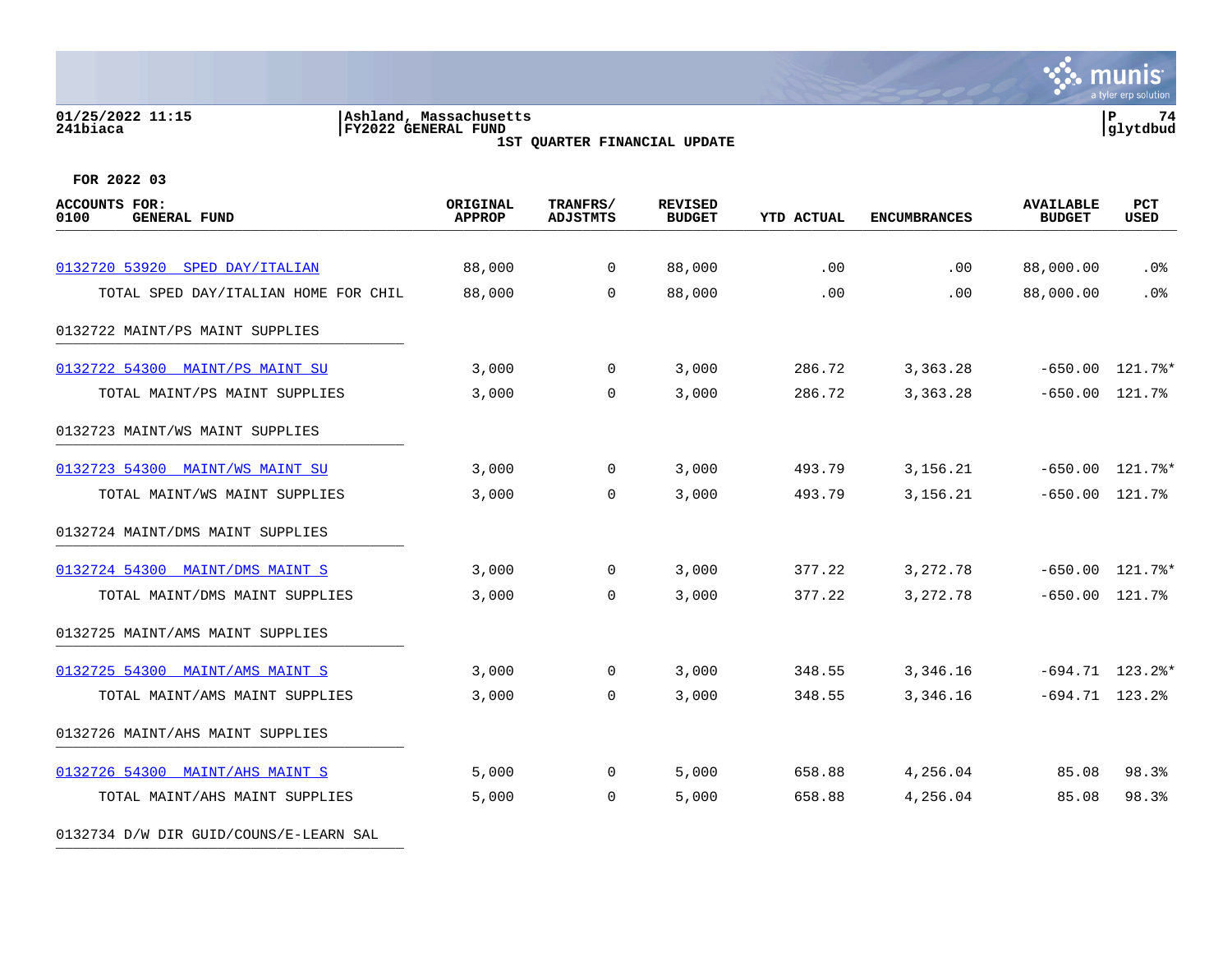### **01/25/2022 11:15 |Ashland, Massachusetts |P 75 241biaca |FY2022 GENERAL FUND |glytdbud 1ST QUARTER FINANCIAL UPDATE**



**FOR 2022 03**

| <b>ACCOUNTS FOR:</b><br>0100<br><b>GENERAL FUND</b> | ORIGINAL<br><b>APPROP</b> | TRANFRS/<br><b>ADJSTMTS</b> | <b>REVISED</b><br><b>BUDGET</b> | <b>YTD ACTUAL</b> | <b>ENCUMBRANCES</b> | <b>AVAILABLE</b><br><b>BUDGET</b> | <b>PCT</b><br><b>USED</b> |
|-----------------------------------------------------|---------------------------|-----------------------------|---------------------------------|-------------------|---------------------|-----------------------------------|---------------------------|
|                                                     |                           |                             |                                 |                   |                     |                                   |                           |
| 0132734 51110 D/W DIR GUID/COUN                     | 102,959                   | 0                           | 102,959                         | 29,043.53         | 85,384.60           | $-11,469.13$ $111.1$ <sup>*</sup> |                           |
| TOTAL D/W DIR GUID/COUNS/E-LEARN SAL                | 102,959                   | 0                           | 102,959                         | 29,043.53         | 85,384.60           | $-11, 469.13$                     | 111.1%                    |
| 0132735 D/W GRANT COORDINATOR SAL                   |                           |                             |                                 |                   |                     |                                   |                           |
| 0132735 51170<br>D/W GRANT COORDIN                  | 1,500                     | 0                           | 1,500                           | .00               | .00                 | 1,500.00                          | .0 <sub>8</sub>           |
| TOTAL D/W GRANT COORDINATOR SAL                     | 1,500                     | 0                           | 1,500                           | .00               | .00                 | 1,500.00                          | .0%                       |
| 0132763 WS TRANSLATIONS                             |                           |                             |                                 |                   |                     |                                   |                           |
| 0132763 53910 WS TRANSLATIONS                       | 5,800                     | $\mathbf 0$                 | 5,800                           | .00               | .00                 | 5,800.00                          | .0%                       |
| TOTAL WS TRANSLATIONS                               | 5,800                     | $\mathbf 0$                 | 5,800                           | .00               | .00                 | 5,800.00                          | .0%                       |
| 0132764 DMS TRANSLATIONS                            |                           |                             |                                 |                   |                     |                                   |                           |
| 0132764 53910 DMS TRANSLATIONS                      | 4,000                     | $\mathbf 0$                 | 4,000                           | .00               | 4,000.00            | .00                               | 100.0%                    |
| TOTAL DMS TRANSLATIONS                              | 4,000                     | $\mathbf 0$                 | 4,000                           | .00               | 4,000.00            | .00                               | 100.0%                    |
| 0132765 AMS TRANSLATIONS                            |                           |                             |                                 |                   |                     |                                   |                           |
| 0132765 53910 AMS TRANSLATIONS                      | 1,000                     | $\mathbf 0$                 | 1,000                           | .00               | 400.00              | 600.00                            | 40.0%                     |
| TOTAL AMS TRANSLATIONS                              | 1,000                     | 0                           | 1,000                           | .00               | 400.00              | 600.00                            | 40.0%                     |
| 0132767 NURSES COURSE REIMBURSEMENT                 |                           |                             |                                 |                   |                     |                                   |                           |
| 0132767 53910 NURSES COURSE REI                     | 2,500                     | 0                           | 2,500                           | .00               | .00                 | 2,500.00                          | .0 <sub>8</sub>           |
| TOTAL NURSES COURSE REIMBURSEMENT                   | 2,500                     | $\mathbf 0$                 | 2,500                           | .00               | .00                 | 2,500.00                          | .0 <sup>8</sup>           |

0132813 S/W INSTR SOFTW & LICENSES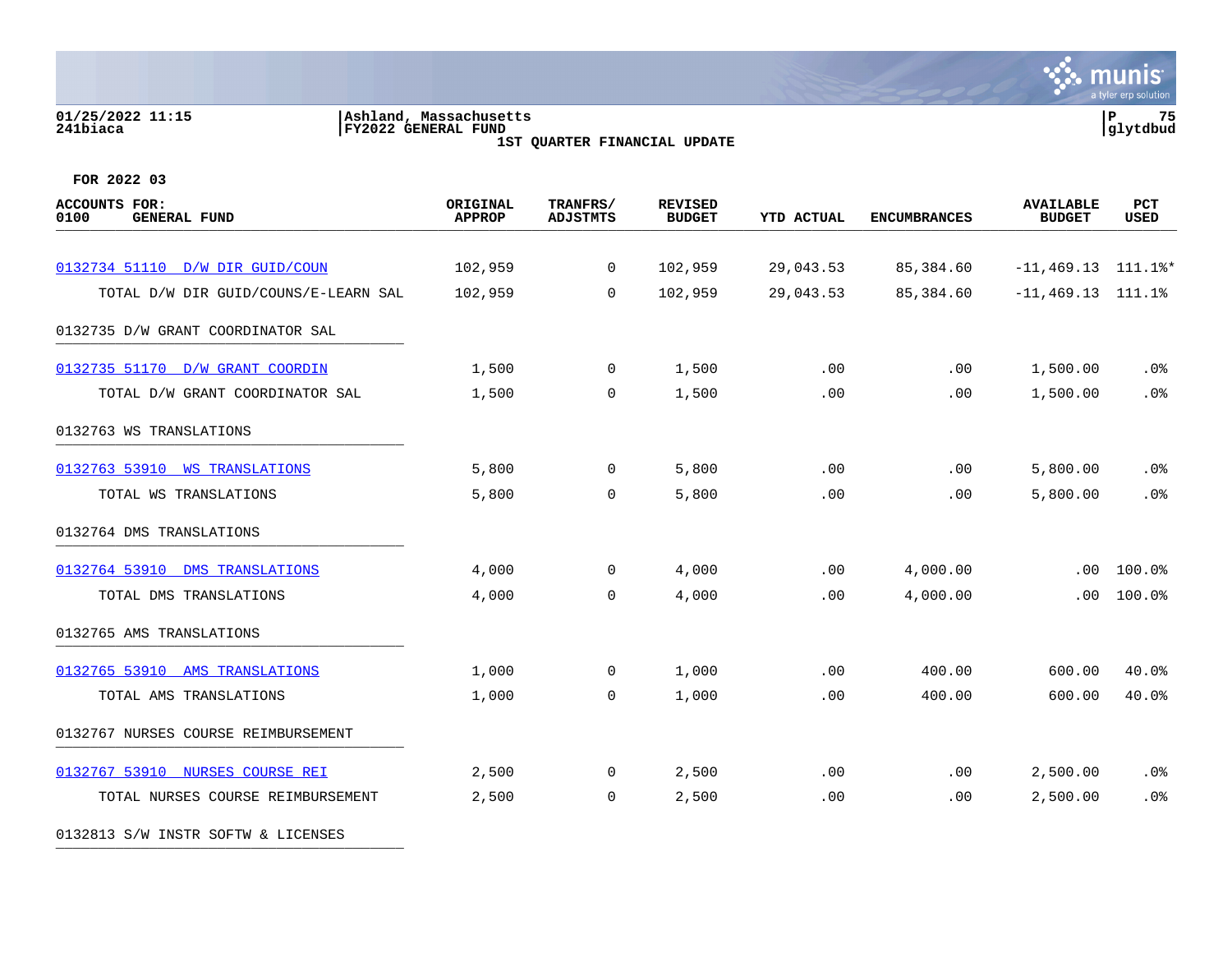### **01/25/2022 11:15 |Ashland, Massachusetts |P 76 241biaca |FY2022 GENERAL FUND |glytdbud 1ST QUARTER FINANCIAL UPDATE**

 $\mathbf{\ddot{\cdot}}$  munis a tyler erp solution

**FOR 2022 03**

| <b>ACCOUNTS FOR:</b><br><b>GENERAL FUND</b><br>0100 | ORIGINAL<br><b>APPROP</b> | TRANFRS/<br><b>ADJSTMTS</b> | <b>REVISED</b><br><b>BUDGET</b> | <b>YTD ACTUAL</b> | <b>ENCUMBRANCES</b> | <b>AVAILABLE</b><br><b>BUDGET</b> | <b>PCT</b><br><b>USED</b> |
|-----------------------------------------------------|---------------------------|-----------------------------|---------------------------------|-------------------|---------------------|-----------------------------------|---------------------------|
|                                                     |                           |                             |                                 |                   |                     |                                   |                           |
| 0132813 55100 S/W INSTR SOFTW &                     | $\mathbf 0$               | $\mathbf 0$                 | 0                               | 1,833.33          | 5,720.00            | $-7,553.33$ 100.0%*               |                           |
| TOTAL S/W INSTR SOFTW & LICENSES                    | 0                         | $\mathbf 0$                 | 0                               | 1,833.33          | 5,720.00            | $-7, 553.33$                      | $100.0$ $^{\circ}$        |
| 0132824 CUSTODIAL SUPERVISOR SAL                    |                           |                             |                                 |                   |                     |                                   |                           |
| 0132824 51160<br><b>CUSTODIAL SUPERVI</b>           | 60,000                    | 0                           | 60,000                          | .00               | .00                 | 60,000.00                         | .0%                       |
| TOTAL CUSTODIAL SUPERVISOR SAL                      | 60,000                    | $\mathbf 0$                 | 60,000                          | .00               | .00                 | 60,000.00                         | .0%                       |
| 0132858 TEMP HELP C/O TRANSPO COORD                 |                           |                             |                                 |                   |                     |                                   |                           |
| 0132858 51110<br>TEMP HELP C/O TRA                  | $\Omega$                  | $\mathbf 0$                 | $\Omega$                        | 2,542.13          | .00                 | $-2,542.13$ 100.0%*               |                           |
| TOTAL TEMP HELP C/O TRANSPO COORD                   | $\mathbf 0$               | $\mathbf 0$                 | $\mathbf 0$                     | 2,542.13          | .00                 | $-2,542.13$ 100.0%                |                           |
| 0133012 STUDENT DUES & MEMBERSHIP                   |                           |                             |                                 |                   |                     |                                   |                           |
| 0133012 57300 STUDENT DUES & ME                     | 4,825                     | 0                           | 4,825                           | 4,910.00          | .00                 |                                   | $-85.00$ 101.8%*          |
| TOTAL STUDENT DUES & MEMBERSHIP                     | 4,825                     | $\mathbf 0$                 | 4,825                           | 4,910.00          | .00                 | $-85.00$                          | 101.8%                    |
| 0133013 H/S PD TEACHERS/INSTR STAFF                 |                           |                             |                                 |                   |                     |                                   |                           |
| 0133013 53910 H/S PD TEACHER/ES                     | 3,000                     | $\mathbf 0$                 | 3,000                           | .00               | .00                 | 3,000.00                          | .0%                       |
| TOTAL H/S PD TEACHERS/INSTR STAFF                   | 3,000                     | $\mathbf 0$                 | 3,000                           | .00               | .00                 | 3,000.00                          | .0%                       |
| 0133040 SPED DAY/RCS LEARNING CENTER                |                           |                             |                                 |                   |                     |                                   |                           |
| 0133040 53920<br>SPED DAY/RCS LEAR                  | 328,000                   | 0                           | 328,000                         | .00               | 79,688.36           | 248, 311.64                       | 24.3%                     |
| TOTAL SPED DAY/RCS LEARNING CENTER                  | 328,000                   | $\mathbf 0$                 | 328,000                         | .00               | 79,688.36           | 248, 311.64                       | 24.3%                     |

0133088 AMS MATH TEXTBOOKS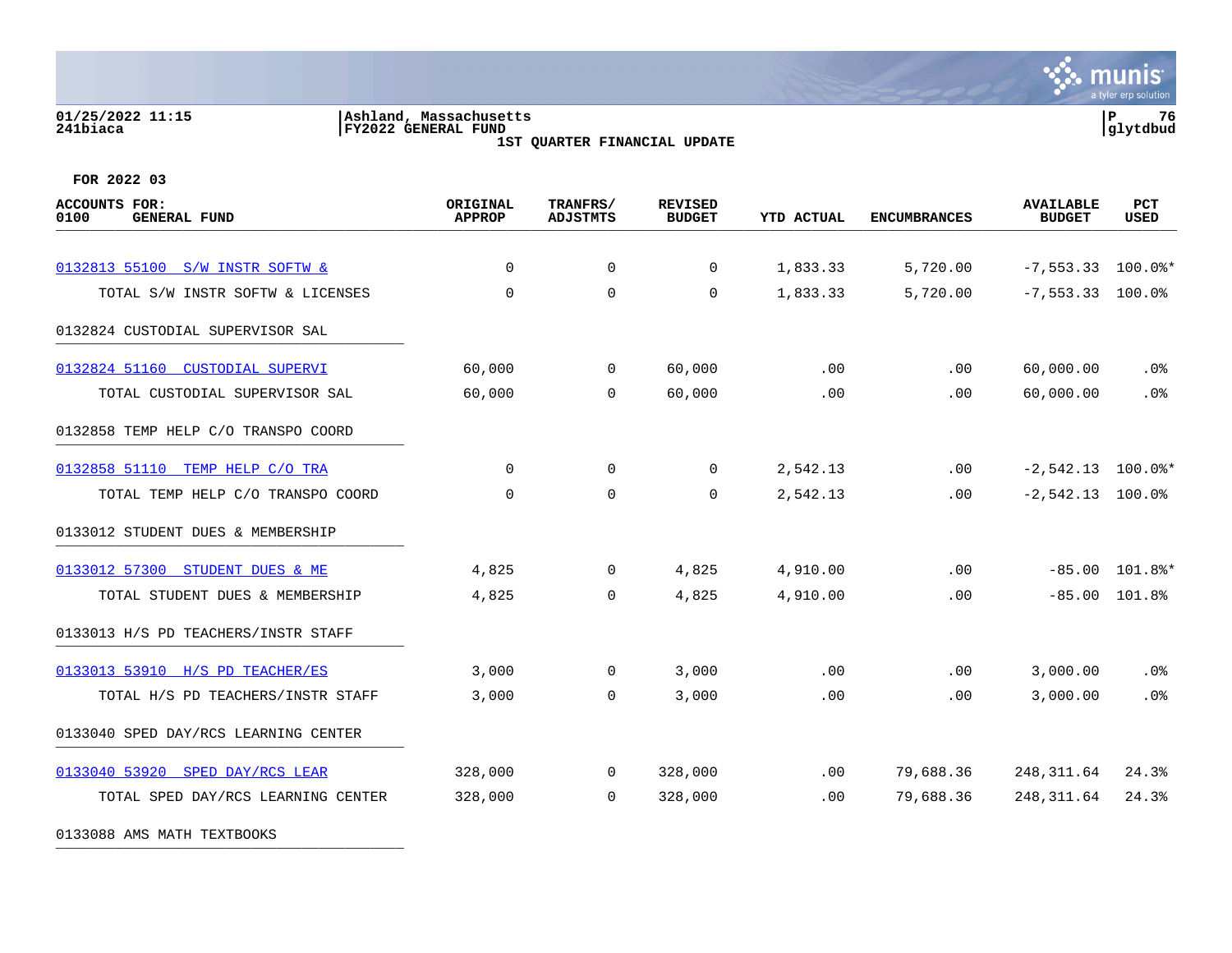# **01/25/2022 11:15 |Ashland, Massachusetts |P 77 241biaca |FY2022 GENERAL FUND |glytdbud**

**1ST QUARTER FINANCIAL UPDATE**



**FOR 2022 03**

| <b>ACCOUNTS FOR:</b><br><b>GENERAL FUND</b><br>0100 | ORIGINAL<br><b>APPROP</b> | TRANFRS/<br><b>ADJSTMTS</b> | <b>REVISED</b><br><b>BUDGET</b> | <b>YTD ACTUAL</b> | <b>ENCUMBRANCES</b> | <b>AVAILABLE</b><br><b>BUDGET</b> | <b>PCT</b><br><b>USED</b> |
|-----------------------------------------------------|---------------------------|-----------------------------|---------------------------------|-------------------|---------------------|-----------------------------------|---------------------------|
| 0133088 55100 AMS MATH TEXTBOOK                     | 1,000                     | $\mathsf{O}$                | 1,000                           | .00               | .00                 | 1,000.00                          | .0%                       |
| TOTAL AMS MATH TEXTBOOKS                            | 1,000                     | $\mathbf 0$                 | 1,000                           | .00               | .00                 | 1,000.00                          | .0%                       |
| 0133089 AMS ELA TEXTBOOKS                           |                           |                             |                                 |                   |                     |                                   |                           |
| 0133089 55100<br>AMS ELA TEXTBOOKS                  | 6,000                     | 0                           | 6,000                           | .00               | .00                 | 6,000.00                          | .0 <sub>8</sub>           |
| TOTAL AMS ELA TEXTBOOKS                             | 6,000                     | 0                           | 6,000                           | .00               | .00                 | 6,000.00                          | .0%                       |
| 0133090 AMS SOCIAL STUDIES TEXTBOOKS                |                           |                             |                                 |                   |                     |                                   |                           |
| 0133090 55100 AMS SOCIAL STUDIE                     | 1,000                     | $\mathbf 0$                 | 1,000                           | .00               | .00                 | 1,000.00                          | .0%                       |
| TOTAL AMS SOCIAL STUDIES TEXTBOOKS                  | 1,000                     | 0                           | 1,000                           | .00               | .00                 | 1,000.00                          | .0%                       |
| 0133091 AMS WORLD LANG TEXTBKS                      |                           |                             |                                 |                   |                     |                                   |                           |
| 0133091 55100 AMS WORLD LANGUAG                     | 500                       | $\mathbf 0$                 | 500                             | .00               | .00                 | 500.00                            | .0%                       |
| TOTAL AMS WORLD LANG TEXTBKS                        | 500                       | $\mathbf 0$                 | 500                             | .00               | .00                 | 500.00                            | .0%                       |
| 0133092 AMS SCIENCE TEXTBOOKS                       |                           |                             |                                 |                   |                     |                                   |                           |
| 0133092 55100 AMS SCIENCE TEXTB                     | 500                       | $\mathbf 0$                 | 500                             | .00               | .00                 | 500.00                            | .0%                       |
| TOTAL AMS SCIENCE TEXTBOOKS                         | 500                       | 0                           | 500                             | .00               | .00                 | 500.00                            | .0%                       |
| 0133093 AMS BAND AND CHORUS TEXTBOOKS               |                           |                             |                                 |                   |                     |                                   |                           |
| 0133093 55100 AMS UNIFIED ARTS                      | 500                       | 0                           | 500                             | .00               | .00                 | 500.00                            | $.0\%$                    |
| TOTAL AMS BAND AND CHORUS TEXTBOOKS                 | 500                       | $\mathbf 0$                 | 500                             | .00               | .00                 | 500.00                            | .0%                       |

0133096 DW KITCHEN EQUIP MAINT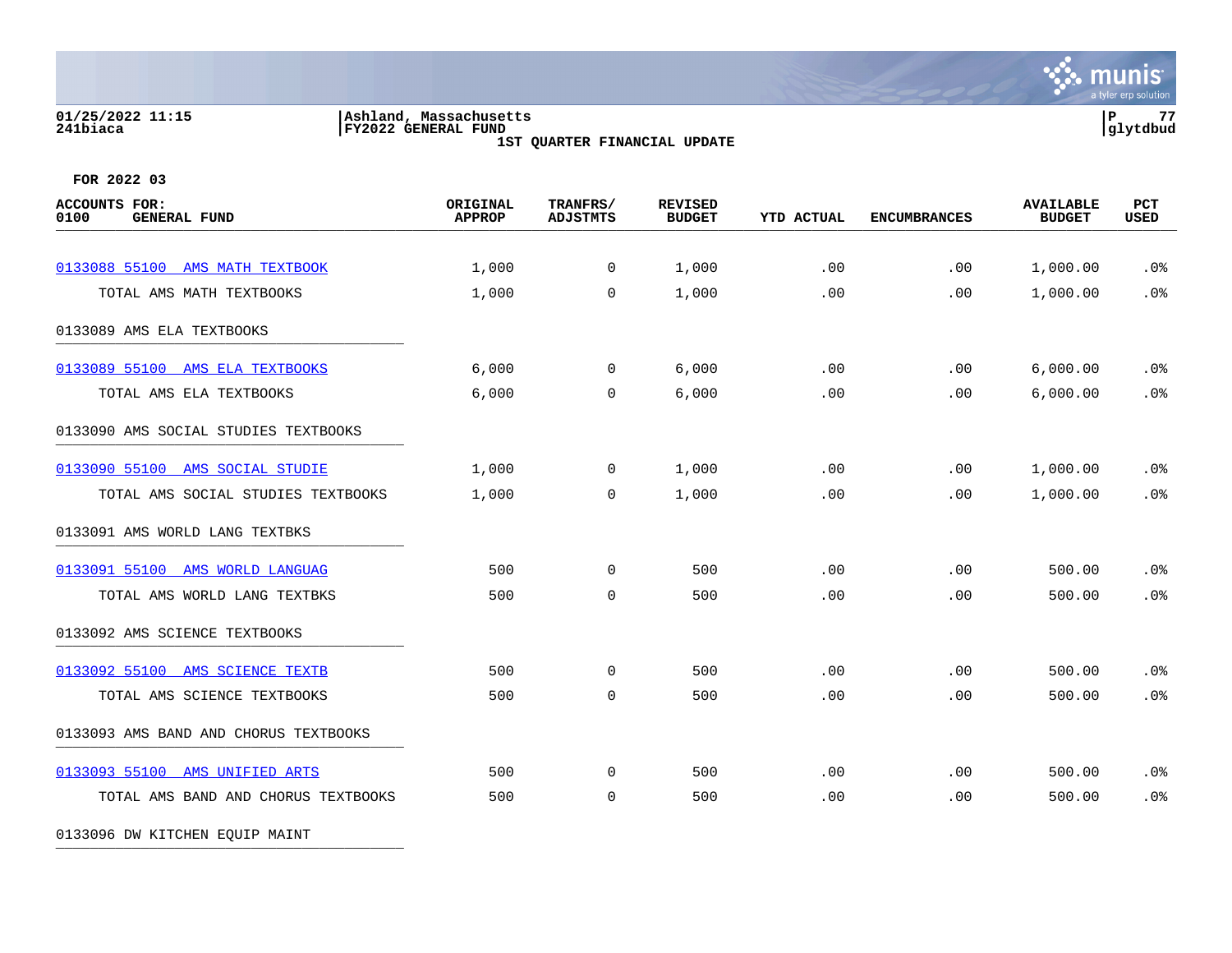### **01/25/2022 11:15 |Ashland, Massachusetts |P 78 241biaca |FY2022 GENERAL FUND |glytdbud 1ST QUARTER FINANCIAL UPDATE**

**\*** munis a tyler erp solution

| <b>ACCOUNTS FOR:</b><br>0100<br><b>GENERAL FUND</b> | ORIGINAL<br><b>APPROP</b> | TRANFRS/<br><b>ADJSTMTS</b> | <b>REVISED</b><br><b>BUDGET</b> | <b>YTD ACTUAL</b> | <b>ENCUMBRANCES</b> | <b>AVAILABLE</b><br><b>BUDGET</b> | PCT<br><b>USED</b> |
|-----------------------------------------------------|---------------------------|-----------------------------|---------------------------------|-------------------|---------------------|-----------------------------------|--------------------|
|                                                     |                           |                             |                                 |                   |                     |                                   |                    |
| 0133096 54300 DW KITCHEN EOUIP                      | 10,000                    | $\mathbf{0}$                | 10,000                          | .00               | 39.00               | 9,961.00                          | .4%                |
| TOTAL DW KITCHEN EQUIP MAINT                        | 10,000                    | $\Omega$                    | 10,000                          | .00               | 39.00               | 9,961.00                          | .4%                |
| 0133098 HS ELEVATOR MAINT/INSPECTION                |                           |                             |                                 |                   |                     |                                   |                    |
| 0133098 52410 HS ELEVATOR MAINT                     | 4,500                     | $\mathbf{0}$                | 4,500                           | 201.00            | 603.00              | 3,696.00                          | 17.9%              |
| TOTAL HS ELEVATOR MAINT/INSPECTION                  | 4,500                     | $\mathbf 0$                 | 4,500                           | 201.00            | 603.00              | 3,696.00                          | 17.9%              |
| 0133099 AMS ELEVATOR MAINT/INSPECTION               |                           |                             |                                 |                   |                     |                                   |                    |
| 0133099 52410 AMS ELEVATOR MAIN                     | 5,500                     | $\mathbf 0$                 | 5,500                           | 402.00            | 1,206.00            | 3,892.00                          | 29.2%              |
| TOTAL AMS ELEVATOR MAINT/INSPECTION                 | 5,500                     | $\mathbf 0$                 | 5,500                           | 402.00            | 1,206.00            | 3,892.00                          | 29.2%              |
| 0133100 DM ELEVATOR MAINT/INSPECTION                |                           |                             |                                 |                   |                     |                                   |                    |
| 0133100 52410 DM ELEVATOR MAINT                     | 4,500                     | $\overline{0}$              | 4,500                           | 201.00            | 603.00              | 3,696.00                          | 17.9%              |
| TOTAL DM ELEVATOR MAINT/INSPECTION                  | 4,500                     | $\mathbf 0$                 | 4,500                           | 201.00            | 603.00              | 3,696.00                          | 17.9%              |
| 0133101 PITT ELEVATOR MAINT/INSPEC                  |                           |                             |                                 |                   |                     |                                   |                    |
| 0133101 52410 PITT ELEVATOR MAI                     | 3,500                     | $\mathbf 0$                 | 3,500                           | 201.00            | 603.00              | 2,696.00                          | 23.0%              |
| TOTAL PITT ELEVATOR MAINT/INSPEC                    | 3,500                     | $\mathbf 0$                 | 3,500                           | 201.00            | 603.00              | 2,696.00                          | 23.0%              |
| 0133102 DW VEHICLE MAINT/INSPECTION                 |                           |                             |                                 |                   |                     |                                   |                    |
| 0133102 52410 DW VEHICLE MAINT/                     | 2,000                     | $\mathbf 0$                 | 2,000                           | 39.17             | 3,160.83            | $-1,200.00$ 160.0%*               |                    |
| TOTAL DW VEHICLE MAINT/INSPECTION                   | 2,000                     | $\mathbf 0$                 | 2,000                           | 39.17             | 3,160.83            | $-1,200.00$ 160.0%                |                    |
| 0133103 MAINT OFFICE SUPPLIES/EQUIPMEN              |                           |                             |                                 |                   |                     |                                   |                    |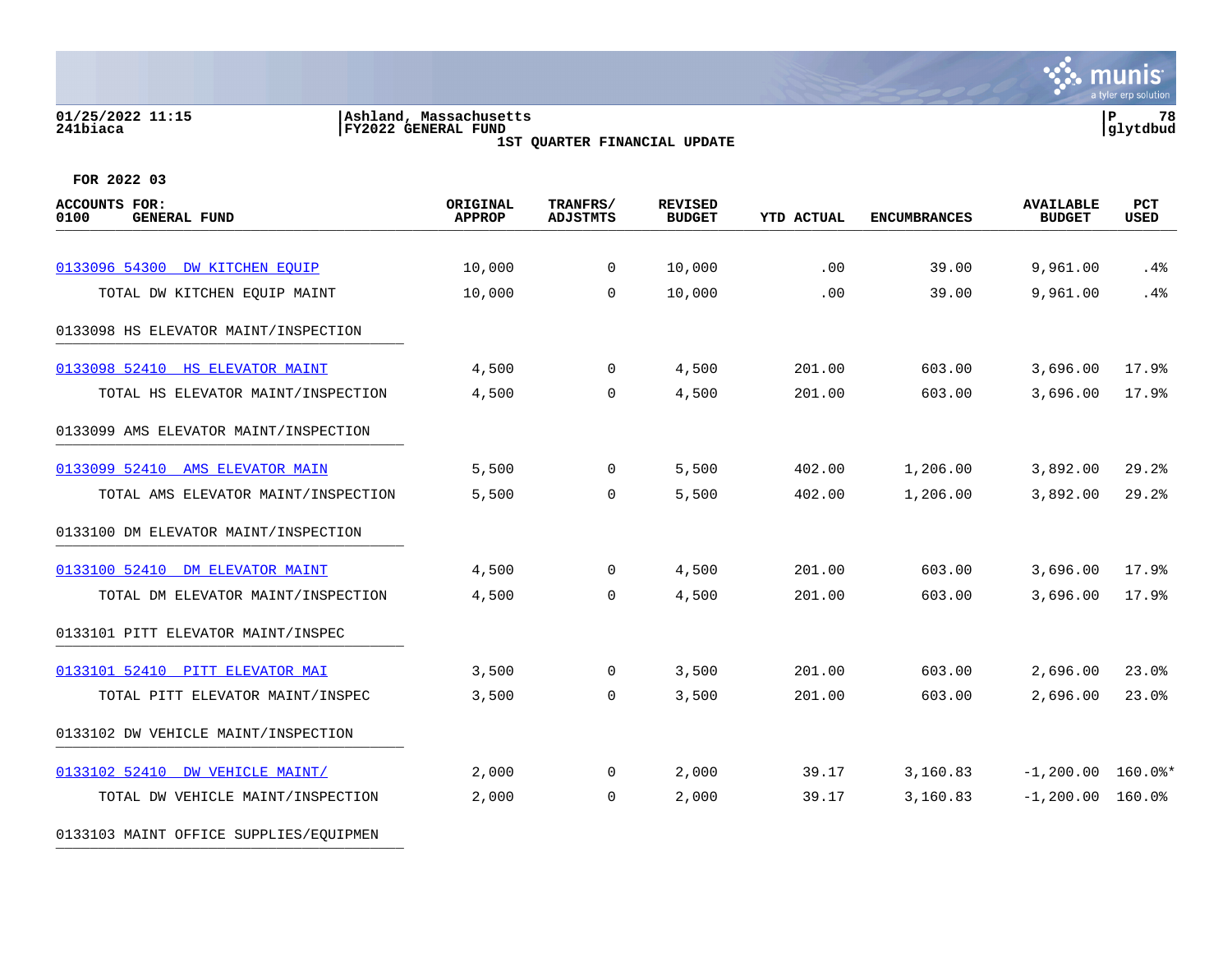### **01/25/2022 11:15 |Ashland, Massachusetts |P 79 241biaca |FY2022 GENERAL FUND |glytdbud 1ST QUARTER FINANCIAL UPDATE**

**\*** munis a tyler erp solution

| <b>ACCOUNTS FOR:</b><br>0100<br><b>GENERAL FUND</b> | ORIGINAL<br><b>APPROP</b> | TRANFRS/<br><b>ADJSTMTS</b> | <b>REVISED</b><br><b>BUDGET</b> | <b>YTD ACTUAL</b> | <b>ENCUMBRANCES</b> | <b>AVAILABLE</b><br><b>BUDGET</b> | PCT<br><b>USED</b> |
|-----------------------------------------------------|---------------------------|-----------------------------|---------------------------------|-------------------|---------------------|-----------------------------------|--------------------|
|                                                     |                           |                             |                                 |                   |                     |                                   |                    |
| 0133103 54100 MAINT OFFICE SUPP                     | 300                       | $\mathbf 0$                 | 300                             | 71.16             | 200.00              | 28.84                             | 90.4%              |
| TOTAL MAINT OFFICE SUPPLIES/EQUIPMEN                | 300                       | $\mathbf 0$                 | 300                             | 71.16             | 200.00              | 28.84                             | 90.4%              |
| 0133108 DW LIFE SAFETY TESTNG & INSPEC              |                           |                             |                                 |                   |                     |                                   |                    |
| 0133108 52410 DW LIFE SAFETY TE                     | 15,500                    | $\mathbf 0$                 | 15,500                          | 8,617.25          | 9,160.50            | $-2, 277.75$ 114.7%*              |                    |
| TOTAL DW LIFE SAFETY TESTNG & INSPEC                | 15,500                    | $\Omega$                    | 15,500                          | 8,617.25          | 9,160.50            | $-2, 277.75$ 114.7%               |                    |
| 0133109 DW FIRE SUPRESSION INSPECT                  |                           |                             |                                 |                   |                     |                                   |                    |
| 0133109 52410 FIRE SUPRESSION I                     | 3,000                     | $\Omega$                    | 3,000                           | .00               | .00                 | 3,000.00                          | .0%                |
| TOTAL DW FIRE SUPRESSION INSPECT                    | 3,000                     | $\mathbf 0$                 | 3,000                           | .00               | .00                 | 3,000.00                          | .0%                |
| 0133110 DW FIRE ALARM REPAIRS                       |                           |                             |                                 |                   |                     |                                   |                    |
| 0133110 52410 FIRE ALARM REPAIR                     | 6,300                     | $\mathbf 0$                 | 6,300                           | 3,231.50          | $.00 \,$            | 3,068.50                          | 51.3%              |
| TOTAL DW FIRE ALARM REPAIRS                         | 6,300                     | $\Omega$                    | 6,300                           | 3,231.50          | .00                 | 3,068.50                          | 51.3%              |
| 0133111 DW PEST MANAGEMENT                          |                           |                             |                                 |                   |                     |                                   |                    |
| 0133111 52410 DW PEST MANAGEMEN                     | 5,000                     | 0                           | 5,000                           | 982.00            | 4,618.00            |                                   | $-600.00$ 112.0%*  |
| TOTAL DW PEST MANAGEMENT                            | 5,000                     | $\Omega$                    | 5,000                           | 982.00            | 4,618.00            | $-600.00$ $112.0$ <sup>*</sup>    |                    |
| 0133149 ADMINISTRATIVE MANAGER                      |                           |                             |                                 |                   |                     |                                   |                    |
| 0133149 51190 FACILITIES ADMIN                      | 26,511                    | $\overline{0}$              | 26,511                          | 13,900.01         | 40,441.99           | $-27,831.00$ 205.0%*              |                    |
| TOTAL ADMINISTRATIVE MANAGER                        | 26,511                    | $\Omega$                    | 26,511                          | 13,900.01         | 40,441.99           | $-27,831.00$ 205.0%               |                    |
| 0133151 CONTRACTED CLEANING SERVICES                |                           |                             |                                 |                   |                     |                                   |                    |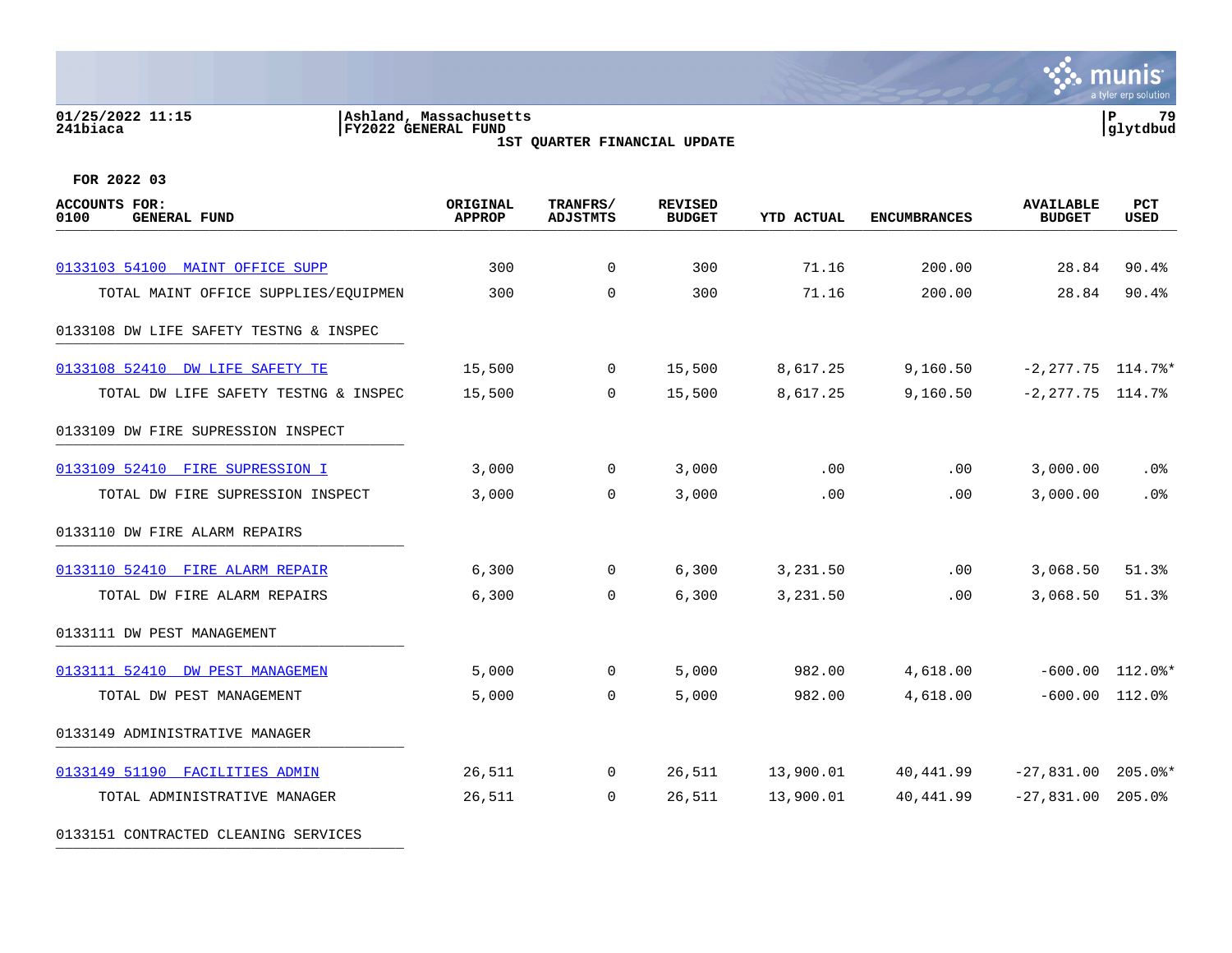### **01/25/2022 11:15 |Ashland, Massachusetts |P 80 241biaca |FY2022 GENERAL FUND |glytdbud 1ST QUARTER FINANCIAL UPDATE**

**्रैं: munis** a tyler erp solution

**FOR 2022 03**

| <b>ACCOUNTS FOR:</b><br>0100<br><b>GENERAL FUND</b> | ORIGINAL<br><b>APPROP</b> | TRANFRS/<br><b>ADJSTMTS</b> | <b>REVISED</b><br><b>BUDGET</b> | <b>YTD ACTUAL</b> | <b>ENCUMBRANCES</b> | <b>AVAILABLE</b><br><b>BUDGET</b> | <b>PCT</b><br>USED |
|-----------------------------------------------------|---------------------------|-----------------------------|---------------------------------|-------------------|---------------------|-----------------------------------|--------------------|
| 0133151 52450 CONTRACTED CLEANI                     | $\Omega$                  | $\mathbf 0$                 | $\mathbf 0$                     | 476.03            | .00                 | $-476.03$ 100.0%*                 |                    |
| TOTAL CONTRACTED CLEANING SERVICES                  | $\mathbf 0$               | $\mathbf 0$                 | $\mathbf 0$                     | 476.03            | .00                 | $-476.03$ 100.0%                  |                    |
| 0133154 WARREN KIND TEXTBOOKS                       |                           |                             |                                 |                   |                     |                                   |                    |
| 0133154 55100 WARREN KIND TEXTB                     | 4,250                     | $\mathbf 0$                 | 4,250                           | .00               | 1,167.99            | 3,082.01                          | 27.5%              |
| TOTAL WARREN KIND TEXTBOOKS                         | 4,250                     | $\mathbf 0$                 | 4,250                           | .00               | 1,167.99            | 3,082.01                          | 27.5%              |
| 0133155 WARREN GR 1 TEXTBOOKS                       |                           |                             |                                 |                   |                     |                                   |                    |
| 0133155 55100 WARREN GR 1 TEXTB                     | 4,250                     | $\mathbf 0$                 | 4,250                           | .00               | 1,962.09            | 2,287.91                          | 46.2%              |
| TOTAL WARREN GR 1 TEXTBOOKS                         | 4,250                     | $\mathbf 0$                 | 4,250                           | .00               | 1,962.09            | 2,287.91                          | 46.2%              |
| 0133156 WARREN GR 2 TEXTBOOKS                       |                           |                             |                                 |                   |                     |                                   |                    |
| 0133156 55100 WARREN GR 2 TEXTB                     | 4,250                     | $\mathbf 0$                 | 4,250                           | .00               | .00                 | 4,250.00                          | $.0\%$             |
| TOTAL WARREN GR 2 TEXTBOOKS                         | 4,250                     | $\mathbf 0$                 | 4,250                           | .00               | .00                 | 4,250.00                          | .0%                |
| 0133157 WARREN ART SUPPLIES                         |                           |                             |                                 |                   |                     |                                   |                    |
| 0133157 55100 WARREN ART SUPPLI                     | 700                       | $\mathbf 0$                 | 700                             | 60.24             | 74.22               | 565.54                            | 19.2%              |
| TOTAL WARREN ART SUPPLIES                           | 700                       | $\mathbf 0$                 | 700                             | 60.24             | 74.22               | 565.54                            | 19.2%              |
| 0133158 WARREN PHYS ED SUPPLIES                     |                           |                             |                                 |                   |                     |                                   |                    |
| 0133158 55100 WARREN PHYS ED SU                     | 300                       | $\mathbf 0$                 | 300                             | .00               | .00                 | 300.00                            | .0%                |
| TOTAL WARREN PHYS ED SUPPLIES                       | 300                       | $\mathbf 0$                 | 300                             | .00               | .00                 | 300.00                            | .0%                |

0133162 DMS/STEM SUPPLIES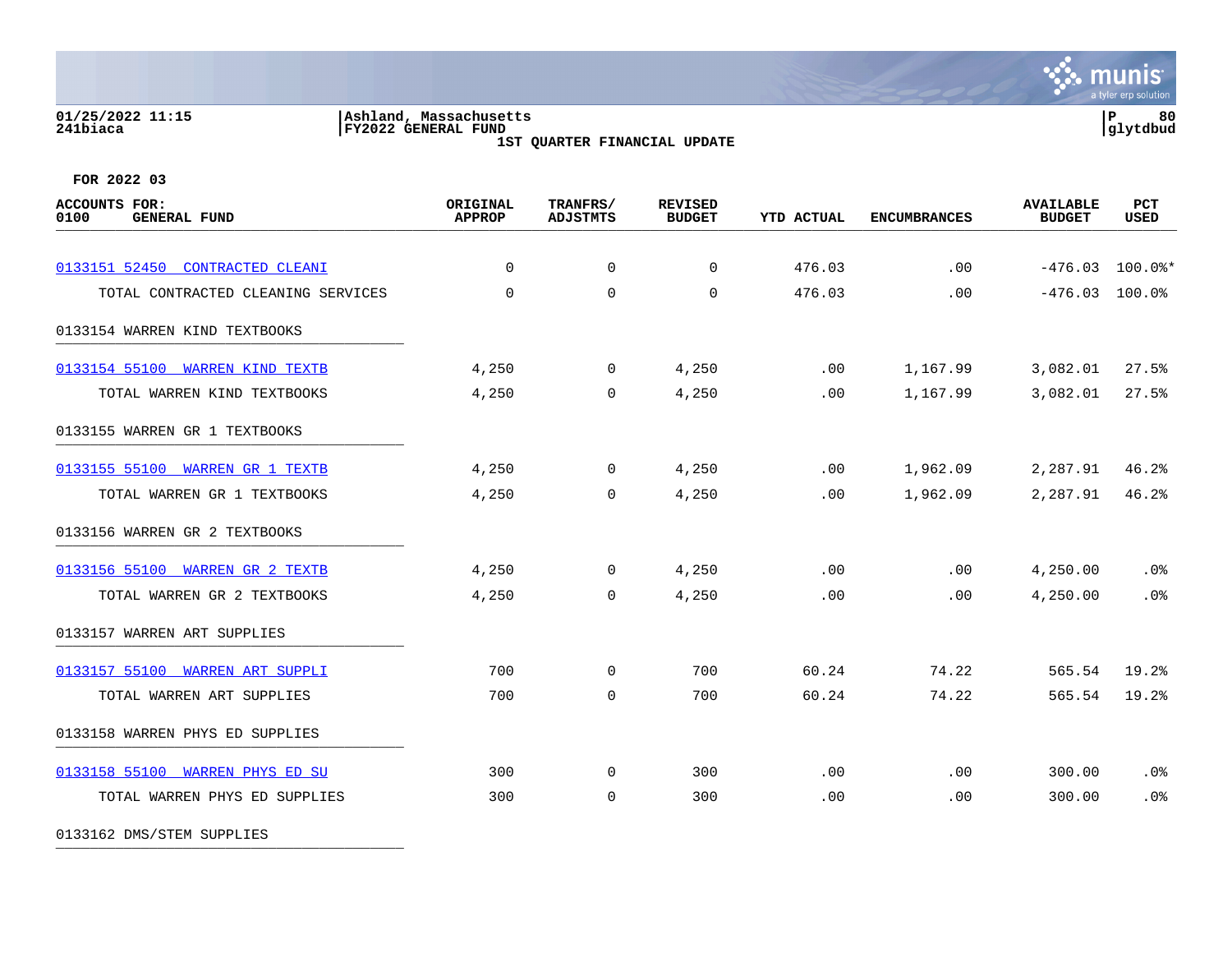## **01/25/2022 11:15 |Ashland, Massachusetts |P 81 241biaca |FY2022 GENERAL FUND |glytdbud**

**1ST QUARTER FINANCIAL UPDATE**



**FOR 2022 03**

| <b>ACCOUNTS FOR:</b><br>0100<br><b>GENERAL FUND</b> | ORIGINAL<br><b>APPROP</b> | TRANFRS/<br><b>ADJSTMTS</b> | <b>REVISED</b><br><b>BUDGET</b> | <b>YTD ACTUAL</b> | <b>ENCUMBRANCES</b> | <b>AVAILABLE</b><br><b>BUDGET</b> | PCT<br><b>USED</b> |
|-----------------------------------------------------|---------------------------|-----------------------------|---------------------------------|-------------------|---------------------|-----------------------------------|--------------------|
| 0133162 55100 DMS/STEM SUPPLIES                     | 1,000                     | $\mathbf 0$                 | 1,000                           | .00               | .00                 | 1,000.00                          | .0%                |
| TOTAL DMS/STEM SUPPLIES                             | 1,000                     | $\Omega$                    | 1,000                           | .00               | .00                 | 1,000.00                          | .0%                |
| 0133163 DMS/FURN, FIX, EQUIP                        |                           |                             |                                 |                   |                     |                                   |                    |
|                                                     |                           |                             |                                 |                   |                     |                                   |                    |
| 0133163 58500 DMS/FURN, FIX, EO                     | 1,000                     | $\mathbf 0$                 | 1,000                           | .00               | .00                 | 1,000.00                          | .0%                |
| TOTAL DMS/FURN, FIX, EQUIP                          | 1,000                     | $\mathbf 0$                 | 1,000                           | .00               | .00                 | 1,000.00                          | .0%                |
| 0133165 AMS STEM SUPPLIES                           |                           |                             |                                 |                   |                     |                                   |                    |
| 0133165 55100 AMS STEM SUPPLIES                     | 2,500                     | 0                           | 2,500                           | .00               | .00                 | 2,500.00                          | .0%                |
| TOTAL AMS STEM SUPPLIES                             | 2,500                     | $\overline{0}$              | 2,500                           | .00               | .00                 | 2,500.00                          | .0%                |
| 0133166 AMS READING TEXTBOOKS                       |                           |                             |                                 |                   |                     |                                   |                    |
| 0133166 55100 AMS READING TEXTB                     | 250                       | $\overline{0}$              | 250                             | .00               | .00                 | 250.00                            | .0%                |
| TOTAL AMS READING TEXTBOOKS                         | 250                       | $\mathbf 0$                 | 250                             | .00               | .00                 | 250.00                            | .0%                |
| 0133168 AHS/GUIDANCE TRADEBKS                       |                           |                             |                                 |                   |                     |                                   |                    |
| 0133168 55100 AHS/GUIDANCE TRAD                     | 350                       | $\overline{0}$              | 350                             | .00               | .00                 | 350.00                            | .0%                |
| TOTAL AHS/GUIDANCE TRADEBKS                         | 350                       | 0                           | 350                             | .00               | .00                 | 350.00                            | .0%                |
| 0133169 CURRICULUM DEVELOPMENT STIPEND              |                           |                             |                                 |                   |                     |                                   |                    |
| 0133169 51170 CURR DEVELOPMENT                      | 53,367                    | $\overline{0}$              | 53,367                          | 2,942.25          | 22,557.75           | 27,867.00                         | 47.8%              |
| TOTAL CURRICULUM DEVELOPMENT STIPEND                | 53,367                    | $\overline{0}$              | 53,367                          | 2,942.25          | 22,557.75           | 27,867.00                         | 47.8%              |
|                                                     |                           |                             |                                 |                   |                     |                                   |                    |

0133178 AHS CHILLER MAINTENANCE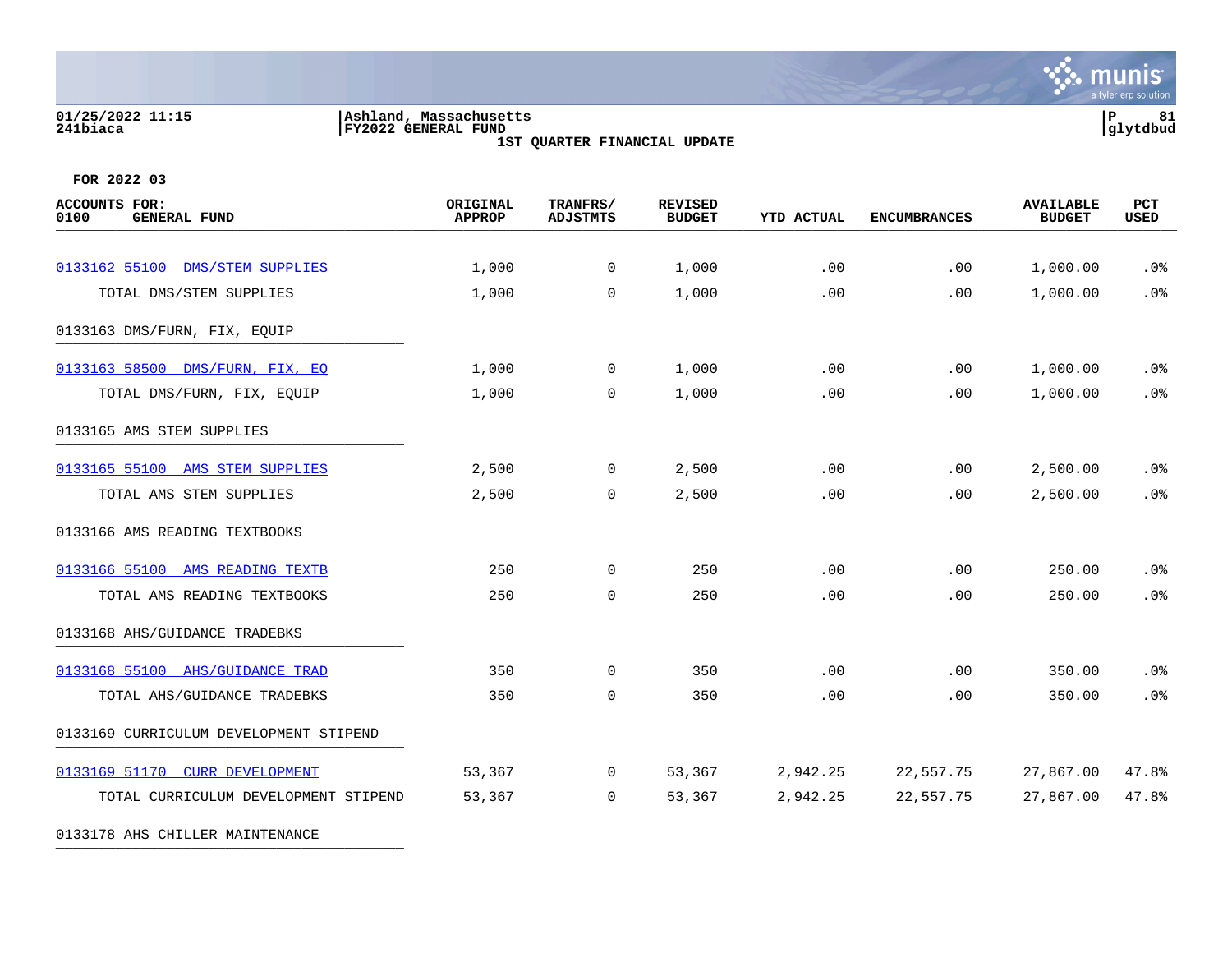### **01/25/2022 11:15 |Ashland, Massachusetts |P 82 241biaca |FY2022 GENERAL FUND |glytdbud 1ST QUARTER FINANCIAL UPDATE**



**FOR 2022 03**

0133189 DW FIRE ALARM MONITORING

| <b>ACCOUNTS FOR:</b><br>0100<br><b>GENERAL FUND</b> | ORIGINAL<br><b>APPROP</b> | TRANFRS/<br><b>ADJSTMTS</b> | <b>REVISED</b><br><b>BUDGET</b> | <b>YTD ACTUAL</b> | <b>ENCUMBRANCES</b> | <b>AVAILABLE</b><br><b>BUDGET</b> | PCT<br><b>USED</b> |
|-----------------------------------------------------|---------------------------|-----------------------------|---------------------------------|-------------------|---------------------|-----------------------------------|--------------------|
| 0133178 52450 AHS CHILLER MAINT                     | 1,000                     | $\overline{0}$              | 1,000                           | .00               | .00                 | 1,000.00                          | .0%                |
| TOTAL AHS CHILLER MAINTENANCE                       | 1,000                     | $\Omega$                    | 1,000                           | .00               | .00                 | 1,000.00                          | .0%                |
| 0133179 PS WATER TREATMENT                          |                           |                             |                                 |                   |                     |                                   |                    |
| 0133179 52450 PS WATER TREATMEN                     | 1,000                     | $\overline{0}$              | 1,000                           | .00               | 997.20              | 2.80                              | 99.7%              |
| TOTAL PS WATER TREATMENT                            | 1,000                     | $\Omega$                    | 1,000                           | .00               | 997.20              | 2.80                              | 99.7%              |
| 0133180 WS WATER TREATMENT                          |                           |                             |                                 |                   |                     |                                   |                    |
| 0133180 52450 WS WATER TREATMEN                     | 1,000                     | $\mathbf 0$                 | 1,000                           | .00               | 997.20              | 2.80                              | 99.7%              |
| TOTAL WS WATER TREATMENT                            | 1,000                     | $\mathbf 0$                 | 1,000                           | .00               | 997.20              | 2.80                              | 99.7%              |
| 0133181 DMS WATER TREATMENT                         |                           |                             |                                 |                   |                     |                                   |                    |
| 0133181 52450 DMS WATER TREATME                     | 1,000                     | $\mathbf 0$                 | 1,000                           | .00               | 997.20              | 2.80                              | 99.7%              |
| TOTAL DMS WATER TREATMENT                           | 1,000                     | $\overline{0}$              | 1,000                           | .00               | 997.20              | 2.80                              | 99.7%              |
| 0133182 AHS WATER TREATMENT                         |                           |                             |                                 |                   |                     |                                   |                    |
| 0133182 52450 AHS WATER TREATME                     | 1,000                     | $\Omega$                    | 1,000                           | 554.00            | 443.20              | 2.80                              | 99.7%              |
| TOTAL AHS WATER TREATMENT                           | 1,000                     | $\Omega$                    | 1,000                           | 554.00            | 443.20              | 2.80                              | 99.7%              |
| 0133187 DW ANNUAL HOOD CLEANING                     |                           |                             |                                 |                   |                     |                                   |                    |
| 0133187 52450 DW ANNUAL HOOD CL                     | 2,300                     | $\mathbf 0$                 | 2,300                           | .00               | $.00 \,$            | 2,300.00                          | .0%                |
| TOTAL DW ANNUAL HOOD CLEANING                       | 2,300                     | $\overline{0}$              | 2,300                           | .00               | .00                 | 2,300.00                          | .0%                |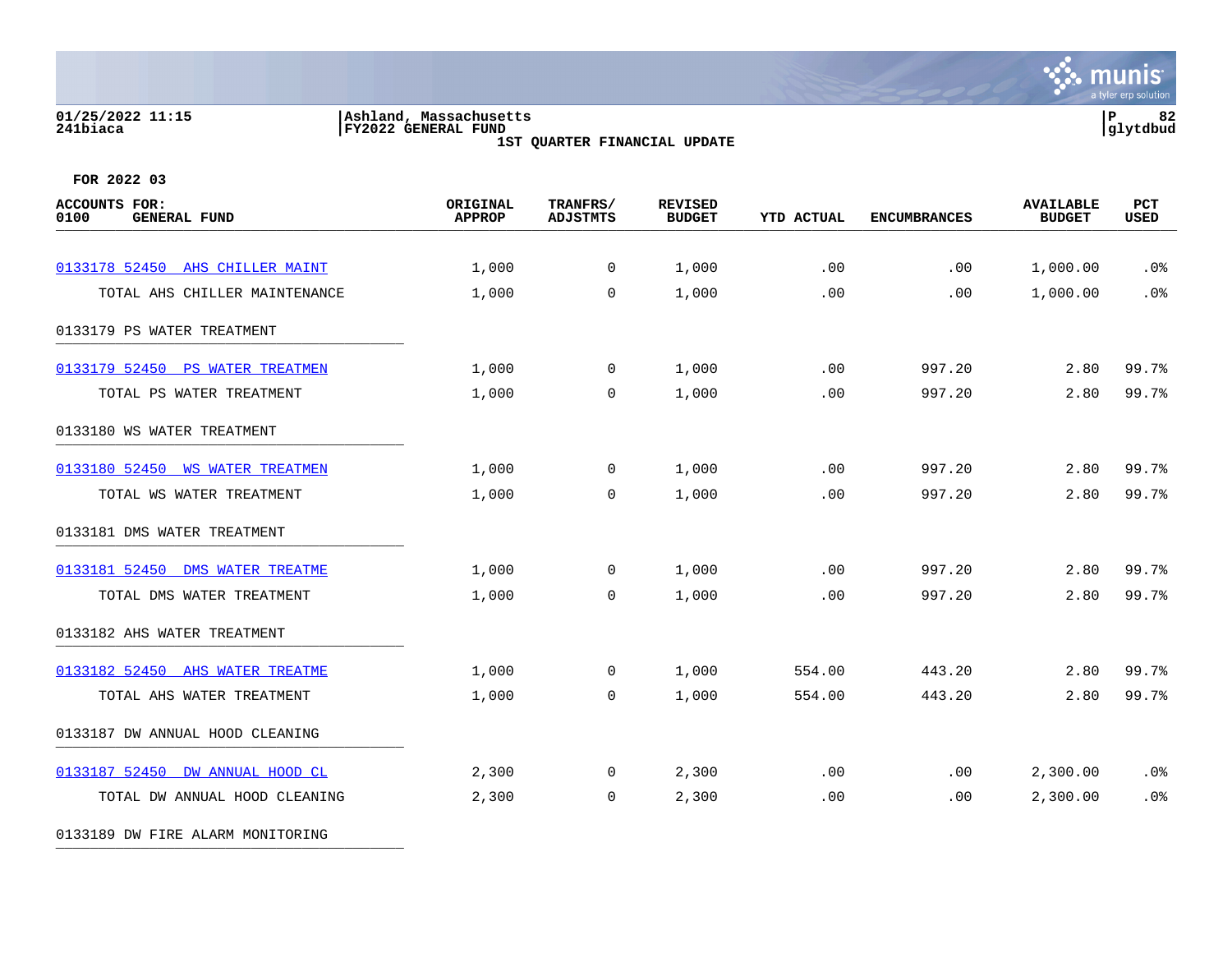# **01/25/2022 11:15 |Ashland, Massachusetts |P 83 241biaca |FY2022 GENERAL FUND |glytdbud**

**1ST QUARTER FINANCIAL UPDATE**



**FOR 2022 03**

| <b>ACCOUNTS FOR:</b><br>0100<br><b>GENERAL FUND</b> | ORIGINAL<br><b>APPROP</b> | TRANFRS/<br><b>ADJSTMTS</b> | <b>REVISED</b><br><b>BUDGET</b> | <b>YTD ACTUAL</b> | <b>ENCUMBRANCES</b> | <b>AVAILABLE</b><br><b>BUDGET</b> | PCT<br><b>USED</b> |
|-----------------------------------------------------|---------------------------|-----------------------------|---------------------------------|-------------------|---------------------|-----------------------------------|--------------------|
| 0133189 52450 DW FIRE ALARM MON                     |                           | $\mathbf 0$                 |                                 | 1,950.00          | .00                 | 50.00                             | 97.5%              |
|                                                     | 2,000                     |                             | 2,000                           |                   |                     |                                   |                    |
| TOTAL DW FIRE ALARM MONITORING                      | 2,000                     | $\Omega$                    | 2,000                           | 1,950.00          | .00                 | 50.00                             | 97.5%              |
| 0133190 DW LOCKSMITH SERVICES                       |                           |                             |                                 |                   |                     |                                   |                    |
| 0133190 52450 DW LOCKSMITH SERV                     | 1,300                     | $\mathbf 0$                 | 1,300                           | 570.00            | 1,930.00            | $-1,200.00$ 192.3%*               |                    |
| TOTAL DW LOCKSMITH SERVICES                         | 1,300                     | $\mathbf 0$                 | 1,300                           | 570.00            | 1,930.00            | $-1, 200.00$ 192.3%               |                    |
| 0133191 AMS WATER TREATMENT                         |                           |                             |                                 |                   |                     |                                   |                    |
| 0133191 52450 AMS WATER TREATME                     | 1,000                     | 0                           | 1,000                           | .00               | 997.20              | 2.80                              | 99.7%              |
| TOTAL AMS WATER TREATMENT                           | 1,000                     | 0                           | 1,000                           | .00               | 997.20              | 2.80                              | 99.7%              |
| 0133226 DMS/PROF DEV/REGISTRATIONS                  |                           |                             |                                 |                   |                     |                                   |                    |
| 0133226 53910 DMS/PROF DEV/REGI                     | 2,000                     | 0                           | 2,000                           | .00               | .00                 | 2,000.00                          | .0 <sub>8</sub>    |
| TOTAL DMS/PROF DEV/REGISTRATIONS                    | 2,000                     | $\mathbf 0$                 | 2,000                           | .00               | .00                 | 2,000.00                          | .0%                |
| 0133302 CSEL/WS/COUNSELING SUPPL                    |                           |                             |                                 |                   |                     |                                   |                    |
| 0133302 55100 CSEL/WS/COUNSELIN                     | 300                       | $\mathbf 0$                 | 300                             | .00               | .00                 | 300.00                            | .0%                |
| TOTAL CSEL/WS/COUNSELING SUPPL                      | 300                       | $\mathbf 0$                 | 300                             | .00               | .00                 | 300.00                            | .0%                |
| 0133303 CSEL/DMS/COUNSELING SUPPL                   |                           |                             |                                 |                   |                     |                                   |                    |
| 0133303 55100 CSEL/DMS/COUNSELI                     | 300                       | $\mathbf 0$                 | 300                             | .00               | .00                 | 300.00                            | .0%                |
| TOTAL CSEL/DMS/COUNSELING SUPPL                     | 300                       | $\mathbf 0$                 | 300                             | .00               | .00                 | 300.00                            | .0%                |

0133304 CSEL/AMS/COUNSELING SUPPL \_\_\_\_\_\_\_\_\_\_\_\_\_\_\_\_\_\_\_\_\_\_\_\_\_\_\_\_\_\_\_\_\_\_\_\_\_\_\_\_\_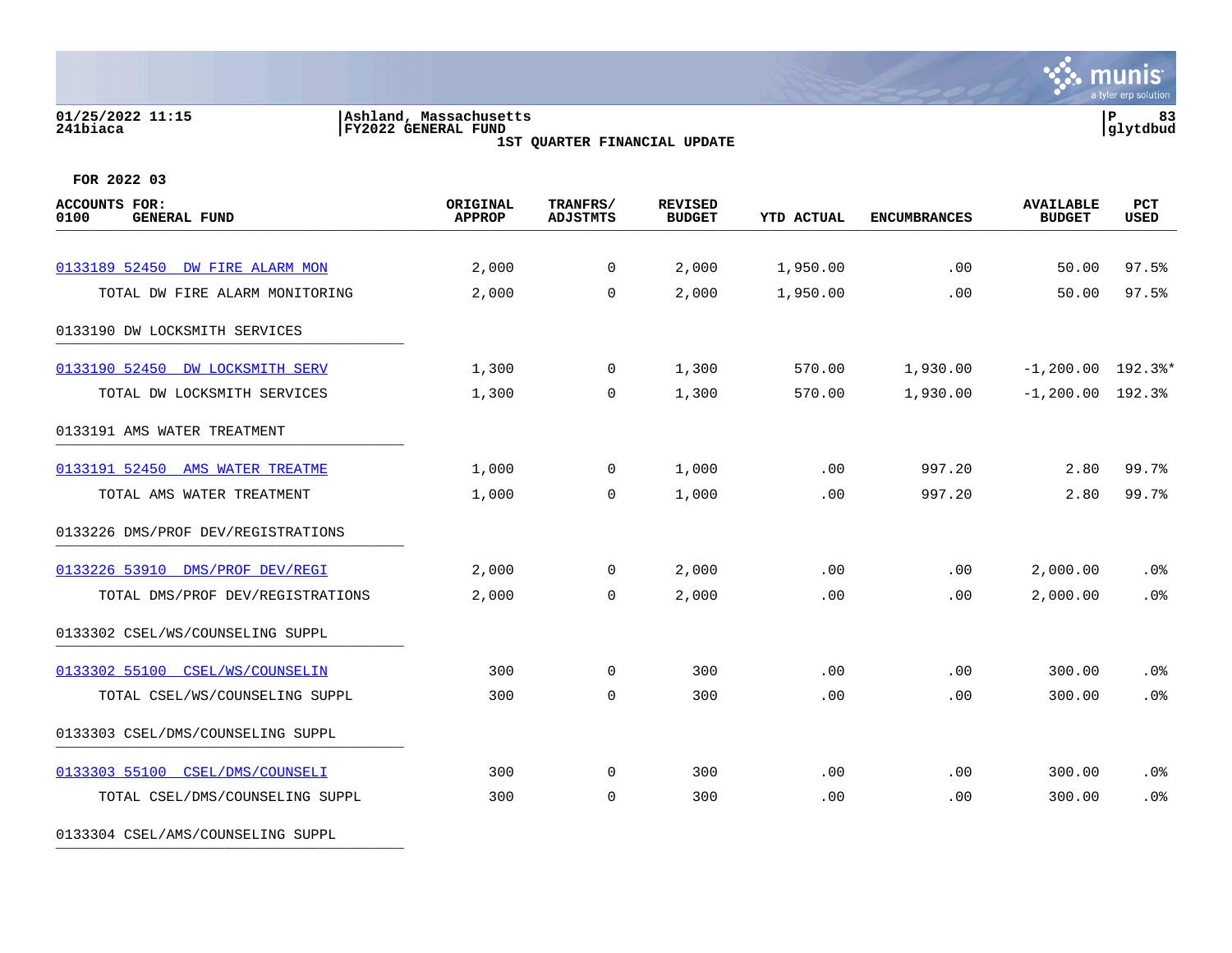# **01/25/2022 11:15 |Ashland, Massachusetts |P 84 241biaca |FY2022 GENERAL FUND |glytdbud**

**1ST QUARTER FINANCIAL UPDATE**



**FOR 2022 03**

| <b>ACCOUNTS FOR:</b><br>0100<br><b>GENERAL FUND</b> | ORIGINAL<br><b>APPROP</b> | TRANFRS/<br><b>ADJSTMTS</b> | <b>REVISED</b><br><b>BUDGET</b> | <b>YTD ACTUAL</b> | <b>ENCUMBRANCES</b> | <b>AVAILABLE</b><br><b>BUDGET</b> | PCT<br><b>USED</b> |
|-----------------------------------------------------|---------------------------|-----------------------------|---------------------------------|-------------------|---------------------|-----------------------------------|--------------------|
|                                                     |                           |                             |                                 |                   |                     |                                   |                    |
| 0133304 55100 CSEL/AMS/COUNSELI                     | 200                       | $\mathbf 0$                 | 200                             | .00               | .00                 | 200.00                            | .0%                |
| TOTAL CSEL/AMS/COUNSELING SUPPL                     | 200                       | $\mathbf 0$                 | 200                             | .00               | .00                 | 200.00                            | .0%                |
| 0133305 CSEL/AHS/COUNSELING SUPPL                   |                           |                             |                                 |                   |                     |                                   |                    |
| 0133305 55100 CSEL/AHS/COUNSELI                     | 200                       | $\mathbf 0$                 | 200                             | .00               | .00                 | 200.00                            | .0%                |
| TOTAL CSEL/AHS/COUNSELING SUPPL                     | 200                       | $\mathbf 0$                 | 200                             | .00               | .00                 | 200.00                            | .0%                |
| 0133306 CSEL/DIR/SUPPL & MTLS                       |                           |                             |                                 |                   |                     |                                   |                    |
| 0133306 54100 CSEL/DIR/SUPPL &                      | 800                       | $\overline{0}$              | 800                             | .00               | .00                 | 800.00                            | .0%                |
| TOTAL CSEL/DIR/SUPPL & MTLS                         | 800                       | $\mathbf 0$                 | 800                             | .00               | .00                 | 800.00                            | .0%                |
| 0133307 CSEL/DIR DUES & MEMBERSHIPS                 |                           |                             |                                 |                   |                     |                                   |                    |
| 0133307 57300 CSEL/DIR DUES & M                     | 323                       | $\overline{0}$              | 323                             | .00               | .00                 | 323.00                            | .0 <sub>8</sub>    |
| TOTAL CSEL/DIR DUES & MEMBERSHIPS                   | 323                       | $\mathbf 0$                 | 323                             | .00               | .00                 | 323.00                            | .0%                |
| 0133308 CSEL/DIRECTOR PD                            |                           |                             |                                 |                   |                     |                                   |                    |
| 0133308 53900 CSEL/DIRECTOR PD                      | 1,000                     | $\overline{0}$              | 1,000                           | .00               | .00                 | 1,000.00                          | .0 <sub>8</sub>    |
| TOTAL CSEL/DIRECTOR PD                              | 1,000                     | $\Omega$                    | 1,000                           | .00               | .00                 | 1,000.00                          | .0%                |
| 0133309 CSEL/PS/PBIS SUPPLIES                       |                           |                             |                                 |                   |                     |                                   |                    |
| 0133309 55100 CSEL/PS/PBIS SUPP                     | 400                       | $\mathbf 0$                 | 400                             | .00               | .00                 | 400.00                            | .0%                |
| TOTAL CSEL/PS/PBIS SUPPLIES                         | 400                       | $\mathbf 0$                 | 400                             | .00               | .00                 | 400.00                            | .0 <sup>8</sup>    |
|                                                     |                           |                             |                                 |                   |                     |                                   |                    |

0133310 CSEL/WS/PBIS SUPPLIES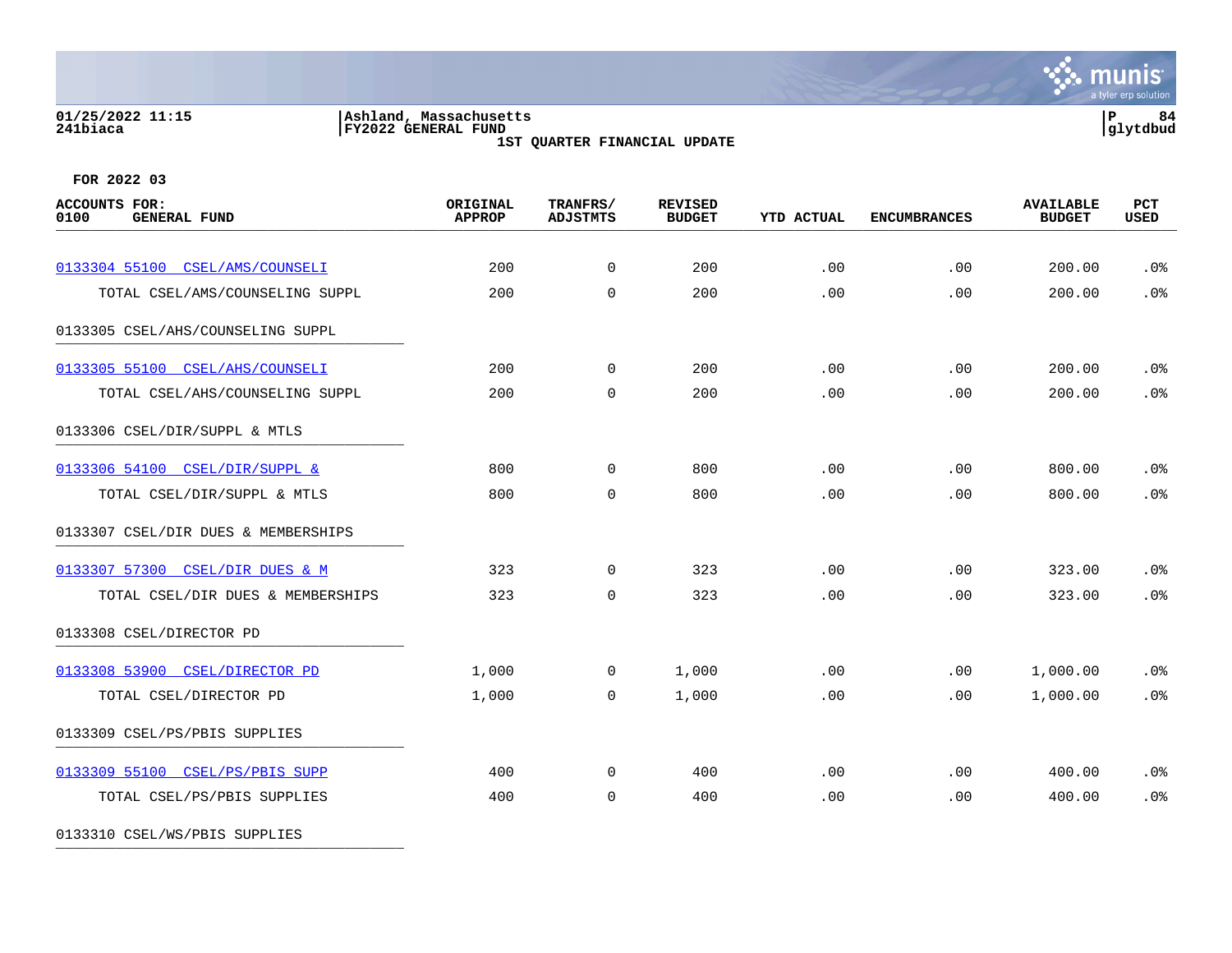## **01/25/2022 11:15 |Ashland, Massachusetts |P 85 241biaca |FY2022 GENERAL FUND |glytdbud**

**1ST QUARTER FINANCIAL UPDATE**



 $\mathbf{\ddot{\cdot}}$  munis

**FOR 2022 03**

| <b>ACCOUNTS FOR:</b><br>0100<br><b>GENERAL FUND</b> | ORIGINAL<br><b>APPROP</b> | TRANFRS/<br><b>ADJSTMTS</b> | <b>REVISED</b><br><b>BUDGET</b> | <b>YTD ACTUAL</b> | <b>ENCUMBRANCES</b> | <b>AVAILABLE</b><br><b>BUDGET</b> | PCT<br><b>USED</b> |
|-----------------------------------------------------|---------------------------|-----------------------------|---------------------------------|-------------------|---------------------|-----------------------------------|--------------------|
|                                                     |                           |                             |                                 |                   |                     |                                   |                    |
| 0133310 55100 CSEL/WS/PBIS SUPP                     | 400                       | $\overline{0}$              | 400                             | .00               | .00                 | 400.00                            | .0%                |
| TOTAL CSEL/WS/PBIS SUPPLIES                         | 400                       | $\mathbf 0$                 | 400                             | .00               | .00                 | 400.00                            | .0%                |
| 0133311 CSEL/DMS/PBIS SUPPLIES                      |                           |                             |                                 |                   |                     |                                   |                    |
| 0133311 55100 CSEL/DMS/PBIS SUP                     | 400                       | $\mathbf{0}$                | 400                             | .00               | .00                 | 400.00                            | .0 <sub>8</sub>    |
| TOTAL CSEL/DMS/PBIS SUPPLIES                        | 400                       | $\Omega$                    | 400                             | .00               | .00                 | 400.00                            | .0%                |
| 0133312 CSEL/AMS/PBIS SUPPLIES                      |                           |                             |                                 |                   |                     |                                   |                    |
| 0133312 55100 CSEL/AMS/PBIS SUP                     | 400                       | $\overline{0}$              | 400                             | .00               | .00                 | 400.00                            | .0%                |
| TOTAL CSEL/AMS/PBIS SUPPLIES                        | 400                       | $\Omega$                    | 400                             | .00               | .00                 | 400.00                            | .0%                |
| 0133313 CSEL/AHS/PBIS SUPPLIES                      |                           |                             |                                 |                   |                     |                                   |                    |
| 0133313 55100 CSEL/AHS/PBIS SUP                     | 400                       | $\Omega$                    | 400                             | $.00 \,$          | .00                 | 400.00                            | .0%                |
| TOTAL CSEL/AHS/PBIS SUPPLIES                        | 400                       | $\mathbf 0$                 | 400                             | .00               | .00                 | 400.00                            | .0%                |
| 0133314 CSEL/DW/IN-HOUSE PD & TRADEBKS              |                           |                             |                                 |                   |                     |                                   |                    |
| 0133314 53910 CSEL/DW/IN-HOUSE                      | 2,457                     | $\mathbf{0}$                | 2,457                           | 885.64            | .00                 | 1,571.36                          | 36.0%              |
| TOTAL CSEL/DW/IN-HOUSE PD & TRADEBKS                | 2,457                     | $\mathbf 0$                 | 2,457                           | 885.64            | .00                 | 1,571.36                          | 36.0%              |
| 0133321 COVID19 EXPENSES                            |                           |                             |                                 |                   |                     |                                   |                    |
| 0133321 52665 COVID-19 EXPENSES                     | $\Omega$                  | $\mathbf 0$                 | $\mathbf 0$                     | .00               | 952.80              | $-952.80$ 100.0%*                 |                    |
| TOTAL COVID19 EXPENSES                              | $\Omega$                  | $\Omega$                    | 0                               | .00               | 952.80              | $-952.80$ 100.0%                  |                    |
|                                                     |                           |                             |                                 |                   |                     |                                   |                    |

0133355 CUST SUMMER SALARY \_\_\_\_\_\_\_\_\_\_\_\_\_\_\_\_\_\_\_\_\_\_\_\_\_\_\_\_\_\_\_\_\_\_\_\_\_\_\_\_\_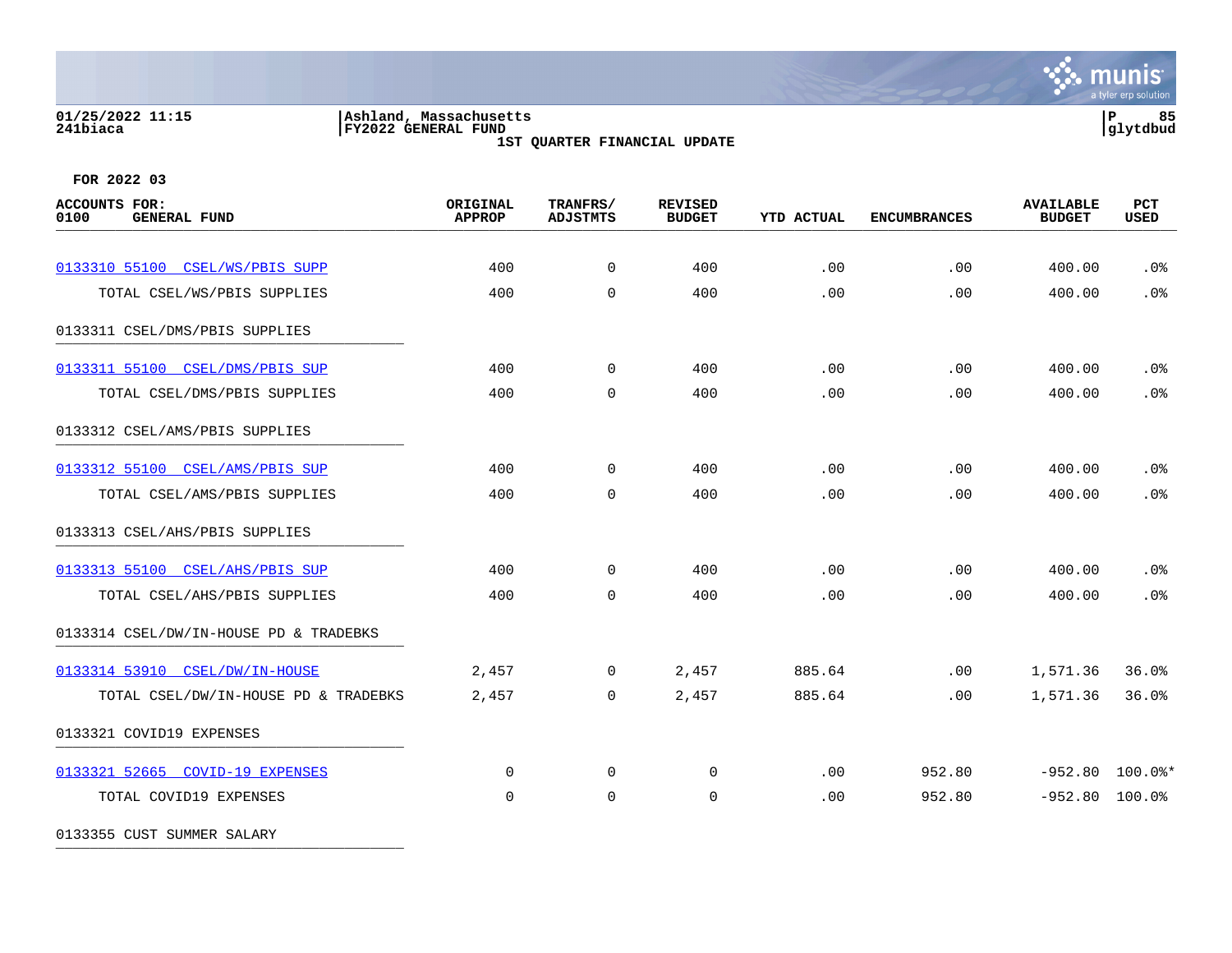### **01/25/2022 11:15 |Ashland, Massachusetts |P 86 241biaca |FY2022 GENERAL FUND |glytdbud 1ST QUARTER FINANCIAL UPDATE**



| <b>ACCOUNTS FOR:</b><br>0100<br><b>GENERAL FUND</b>                                                                                                                                              | ORIGINAL<br><b>APPROP</b>                | TRANFRS/<br><b>ADJSTMTS</b>                      | <b>REVISED</b><br><b>BUDGET</b>          | YTD ACTUAL                                  | <b>ENCUMBRANCES</b>              | <b>AVAILABLE</b><br><b>BUDGET</b>                     | <b>PCT</b><br>USED                   |
|--------------------------------------------------------------------------------------------------------------------------------------------------------------------------------------------------|------------------------------------------|--------------------------------------------------|------------------------------------------|---------------------------------------------|----------------------------------|-------------------------------------------------------|--------------------------------------|
| 0133355 51160 CUST SUMMER SALAR                                                                                                                                                                  | $\Omega$                                 | $\mathbf 0$                                      | $\mathbf 0$                              | 20,817.00                                   | .00                              | $-20,817.00$                                          | $100.0$ $*$                          |
| TOTAL CUST SUMMER SALARY                                                                                                                                                                         | $\mathbf 0$                              | $\mathbf 0$                                      | $\mathbf 0$                              | 20,817.00                                   | .00                              | $-20,817.00$                                          | 100.0%                               |
| 0133378 Salary - Literacy Coach                                                                                                                                                                  |                                          |                                                  |                                          |                                             |                                  |                                                       |                                      |
| 0133378 51110 SAL Literacy Coac                                                                                                                                                                  | 85,000                                   | $\mathbf 0$                                      | 85,000                                   | 3,769.23                                    | 72,746.15                        | 8,484.62                                              | $90.0$ <sup>8</sup>                  |
| TOTAL Salary - Literacy Coach                                                                                                                                                                    | 85,000                                   | $\mathbf 0$                                      | 85,000                                   | 3,769.23                                    | 72,746.15                        | 8,484.62                                              | $90.0$ $%$                           |
| 01398 SCHOOL ENCUMBRANCES                                                                                                                                                                        |                                          |                                                  |                                          |                                             |                                  |                                                       |                                      |
| 01398 19912<br>2012 ENCUMBRANCES<br>01398 19921<br>2021 ENCUMBRANCES                                                                                                                             | 0<br>$\Omega$                            | 0<br>269,769                                     | $\overline{0}$<br>269,769                | 1,998.00<br>221, 257.84                     | $.00 \,$<br>.00                  | $-1,998.00$<br>48,511.52                              | $100.0$ *<br>82.0%                   |
| TOTAL SCHOOL ENCUMBRANCES                                                                                                                                                                        | $\mathbf 0$                              | 269,769                                          | 269,769                                  | 223, 255.84                                 | .00                              | 46,513.52                                             | 82.8%                                |
| 01399 KEEFE TECH VOC SCHOOL                                                                                                                                                                      |                                          |                                                  |                                          |                                             |                                  |                                                       |                                      |
| 01399 56910 VOCATIONAL SCH. ASS                                                                                                                                                                  | 1,323,379                                | $\Omega$                                         | 1,323,379                                | 330,844.75                                  | .00                              | 992,534.25                                            | 25.0%                                |
| TOTAL KEEFE TECH VOC SCHOOL                                                                                                                                                                      | 1,323,379                                | $\Omega$                                         | 1,323,379                                | 330,844.75                                  | .00                              | 992,534.25                                            | 25.0%                                |
| 01421 DPW ADMINISTRATION                                                                                                                                                                         |                                          |                                                  |                                          |                                             |                                  |                                                       |                                      |
| SAL PERMANENT POSIT<br>01421 51100<br>01421 51400<br>LONGEVITY & FRINGES<br>01421 57100<br>TRAVEL EXPENSES<br>01421 57300<br><b>DUES &amp; MEMBERSHIPS</b><br>01421 57400<br>TRAINING/CONF./COUR | 82,238<br>1,464<br>150<br>1,000<br>2,000 | $\mathbf 0$<br>0<br>$\mathbf 0$<br>0<br>$\Omega$ | 82,238<br>1,464<br>150<br>1,000<br>2,000 | 18, 257.32<br>1,285.00<br>.40<br>.00<br>.00 | .00<br>.00<br>9.60<br>.00<br>.00 | 63,980.68<br>179.00<br>140.00<br>1,000.00<br>2,000.00 | 22.2%<br>87.8%<br>6.7%<br>.0%<br>.0% |
| TOTAL DPW ADMINISTRATION                                                                                                                                                                         | 86,852                                   | $\Omega$                                         | 86,852                                   | 19,542.72                                   | 9.60                             | 67,299.68                                             | 22.5%                                |
| 01422 HIGHWAY CONST & MAINT                                                                                                                                                                      |                                          |                                                  |                                          |                                             |                                  |                                                       |                                      |
| 01422 51130 PERMANENT POS.                                                                                                                                                                       | 333,941                                  | $\mathbf 0$                                      | 333,941                                  | 69,288.54                                   | .00                              | 264,652.46                                            | 20.7%                                |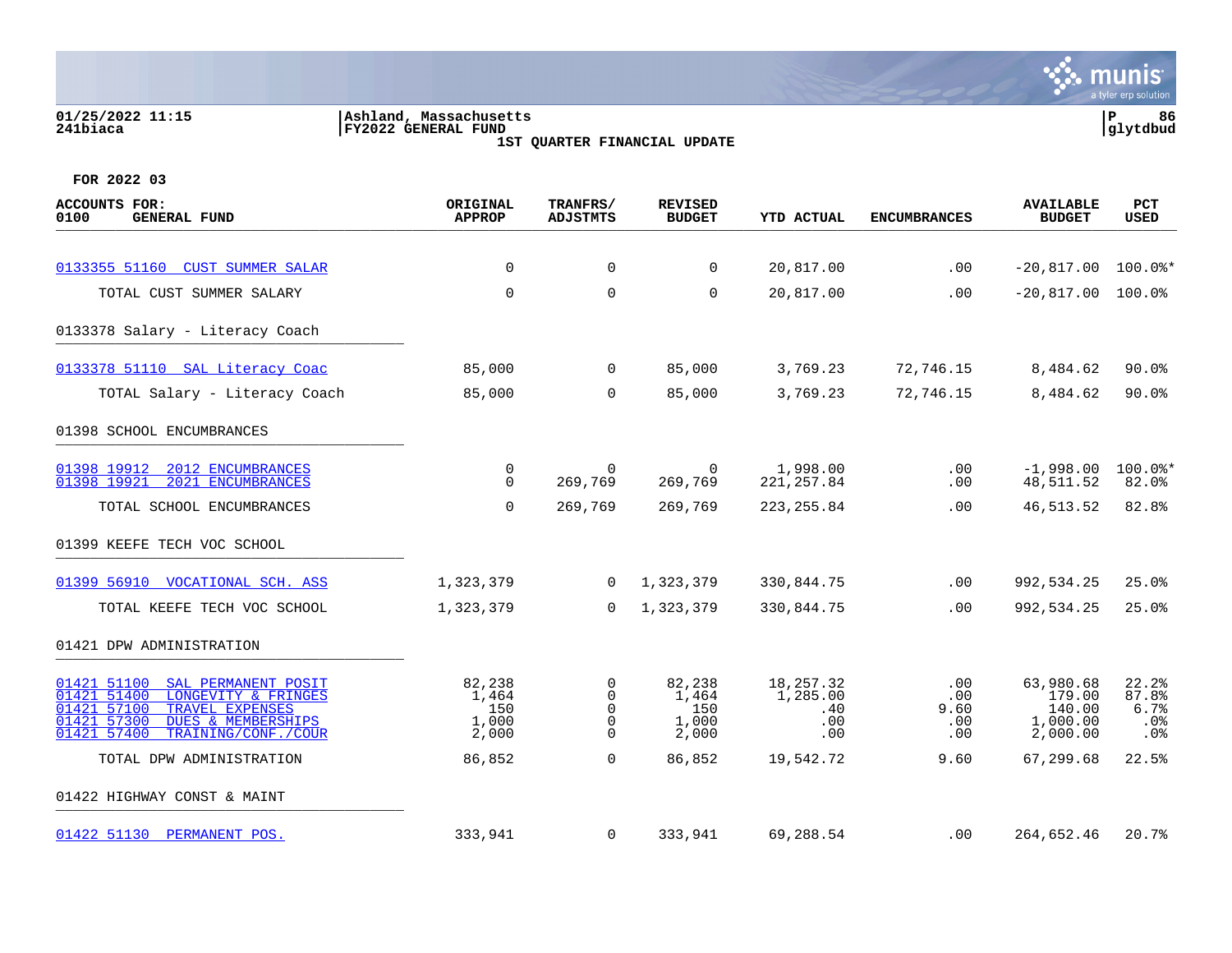

### **01/25/2022 11:15 |Ashland, Massachusetts |P 87 241biaca |FY2022 GENERAL FUND |glytdbud 1ST QUARTER FINANCIAL UPDATE**



**FOR 2022 03**

| <b>ACCOUNTS FOR:</b><br>0100<br><b>GENERAL FUND</b>                                                                                                                                                                                                                                                                                                                                                                                                                                                                                                                                                                                                                                                                                                                                                                                                                                         | ORIGINAL<br><b>APPROP</b> | TRANFRS/<br><b>ADJSTMTS</b>                                                                                                                                                                                                                                                                                                                                                                                  | <b>REVISED</b><br><b>BUDGET</b>                                                                                                                                                                                                                 | <b>YTD ACTUAL</b>                                                                                                                                                                                                                                                                                                              | <b>ENCUMBRANCES</b>                                                                                                                                                                                                                                                                                                                                                                                                                                          | <b>AVAILABLE</b><br><b>BUDGET</b>                                                                                                                                                                                                                                                                                                                                                           | PCT<br><b>USED</b>                                                                                                                                                                                                                                         |
|---------------------------------------------------------------------------------------------------------------------------------------------------------------------------------------------------------------------------------------------------------------------------------------------------------------------------------------------------------------------------------------------------------------------------------------------------------------------------------------------------------------------------------------------------------------------------------------------------------------------------------------------------------------------------------------------------------------------------------------------------------------------------------------------------------------------------------------------------------------------------------------------|---------------------------|--------------------------------------------------------------------------------------------------------------------------------------------------------------------------------------------------------------------------------------------------------------------------------------------------------------------------------------------------------------------------------------------------------------|-------------------------------------------------------------------------------------------------------------------------------------------------------------------------------------------------------------------------------------------------|--------------------------------------------------------------------------------------------------------------------------------------------------------------------------------------------------------------------------------------------------------------------------------------------------------------------------------|--------------------------------------------------------------------------------------------------------------------------------------------------------------------------------------------------------------------------------------------------------------------------------------------------------------------------------------------------------------------------------------------------------------------------------------------------------------|---------------------------------------------------------------------------------------------------------------------------------------------------------------------------------------------------------------------------------------------------------------------------------------------------------------------------------------------------------------------------------------------|------------------------------------------------------------------------------------------------------------------------------------------------------------------------------------------------------------------------------------------------------------|
| $\begin{tabular}{ c c c c } \hline &O.T. &\& RECALJ/BEPE &\\\hline \multicolumn{4}{ c }{\textbf{B}} & \multicolumn{4}{ c }{\textbf{B}} & \multicolumn{4}{ c }{\textbf{B}} & \multicolumn{4}{ c }{\textbf{B}} & \multicolumn{4}{ c }{\textbf{B}} & \multicolumn{4}{ c }{\textbf{B}} & \multicolumn{4}{ c }{\textbf{B}} & \multicolumn{4}{ c }{\textbf{B}} & \multicolumn{4}{ c }{\textbf{B}} & \multicolumn{4}{ c }{\textbf{B}} & \$<br>01422 51300 O.T. & RECALL/BEEPE<br>01422 51350<br>01422 51400<br>01422 51900<br>01422 52000<br>01422 52100<br>01422 52410<br>01422 52450<br>01422 52710<br>01422 52720<br>01422 52966<br>01422 52970<br>01422 53410<br>01422 54000<br>01422 54150<br>01422 54200<br>01422 54300<br>01422 54400<br>01422 54430<br>01422 54450<br>01422 54710<br>01422 54720<br>01422 54730<br>01422 55800<br>01422 57000<br>01422 57100<br>01422 57300<br>01422 57400 |                           | $\mathbf 0$<br>$\mathbf 0$<br>$\mathsf{O}$<br>$\overline{0}$<br>$\overline{0}$<br>400<br>$\overline{0}$<br>$-11,850$<br>$\overline{0}$<br>50<br>18,000<br>$-18,000$<br>1,500<br>350<br>$\overline{0}$<br>$-411$<br>$\begin{matrix}0\\0\end{matrix}$<br>9,300<br>$\overline{0}$<br>$-600$<br>1,000<br>$\overline{0}$<br>250<br>$\begin{array}{c} 11 \\ 0 \end{array}$<br>$\begin{matrix} 0 \\ 0 \end{matrix}$ | 19,802<br>11,750<br>1,750<br>5,000<br>500<br>400<br>150<br>101,650<br>1,000<br>150<br>48,000<br>46,012<br>2,000<br>2,350<br>155<br>219<br>900<br>25,000<br>13,420<br>5,000<br>500<br>29,400<br>$\frac{4}{8}$ , 000<br>250<br>11<br>100<br>2,500 | 10,642.18<br>$3,192.34$<br>2,406.00<br>.00<br>.00<br>.00<br>.00<br>38,236.51<br>115.00<br>115.03<br>32,862.76<br>70.21<br>6.79<br>1,849.33<br>$\begin{array}{c} . & 0 & 0 \\ . & 0 & 0 \end{array}$<br>60.96<br>11,265.34<br>$1,812.00$<br>$68.80$<br>5, 309. 71<br>3, 701. 19<br>2,139.06<br>249.97<br>.50<br>$.00$<br>872.00 | $\begin{array}{ccccc} .18 & & & & & \\ 34 & & & & & \\ 00 & & & & .0 & & \\ 00 & & & & .00 & & \\ 0 & & & & .00 & & \\ 0 & & & & .00 & & \\ 0 & & & & .00 & & \\ 0 & & & & .00 & & \\ 0 & & & & .00 & & \\ 0 & & & & .00 & & \\ \end{array}$<br>.00<br>14,716.25<br>$00.00$<br>900.00<br>500.00<br>$103$<br>.00<br>.00 04<br>439.04<br>3,761.84<br>3,000.00<br>489.78<br>.00<br>1,250.29<br>$1,250.29$<br>340.00<br>340.00<br>2,083.53<br>.00<br>9.60<br>.00 | 9,159.82<br>8,557.66<br>$-656.00$<br>5,000.00<br>500.00<br>400.00<br>150.00<br>37,521.85<br>1,000.00<br>34.97<br>420.99<br>45,941.79<br>1,093.21<br>.67<br>52.00<br>219.00<br>400.00<br>9,972.82<br>10,420.00<br>2,698.22<br>431.20<br>$\begin{array}{r} 431.20 \\ 22,840.00 \\ -41.19 \\ 3,777.41 \\ .03 \end{array}$<br>$9.\overline{60}$<br>$0.00$<br>$0.00$<br>$1,628.00$<br>$1,628.00$ | 53.7%<br>27.2%<br>137.5%*<br>.0%<br>.0%<br>.0%<br>.0%<br>63.1%<br>.0%<br>76.7%<br>99.1%<br>.2%<br>45.3%<br>100.0%<br>66.5%<br>.0 <sup>°</sup><br>55.6%<br>60.1%<br>22.4%<br>46.0%<br>13.8%<br>22.3%<br>101.0%*<br>52.8%<br>100.0%<br>91.8%<br>.0%<br>34.9% |
| TOTAL HIGHWAY CONST & MAINT                                                                                                                                                                                                                                                                                                                                                                                                                                                                                                                                                                                                                                                                                                                                                                                                                                                                 | 663,910                   | $\overline{0}$                                                                                                                                                                                                                                                                                                                                                                                               |                                                                                                                                                                                                                                                 |                                                                                                                                                                                                                                                                                                                                | 663,910 184,149.22 53,484.97 426,275.81                                                                                                                                                                                                                                                                                                                                                                                                                      |                                                                                                                                                                                                                                                                                                                                                                                             | 35.8%                                                                                                                                                                                                                                                      |
| 01423 SNOW & ICE REMOVAL                                                                                                                                                                                                                                                                                                                                                                                                                                                                                                                                                                                                                                                                                                                                                                                                                                                                    |                           |                                                                                                                                                                                                                                                                                                                                                                                                              |                                                                                                                                                                                                                                                 |                                                                                                                                                                                                                                                                                                                                |                                                                                                                                                                                                                                                                                                                                                                                                                                                              |                                                                                                                                                                                                                                                                                                                                                                                             |                                                                                                                                                                                                                                                            |
| 01423 51300 O.T. & RECALL/BEEPE<br>01423 51350<br>BEEPER ALLOWANCE<br>01423 52450<br>CONTRACTED SERVICES<br>AUTO PARTS & SUPPLI<br>01423 54400<br>SAND, SALT, ETC. (S<br>01423 54950<br>MISC. SUPPLIES<br>01423 55800<br>PURCHASE OF EOUIPME<br>01423 58500<br>TOTAL SNOW & ICE REMOVAL                                                                                                                                                                                                                                                                                                                                                                                                                                                                                                                                                                                                     | 24,800<br>285, 200        | $\overline{0}$<br>$\Omega$<br>$\mathsf{O}$<br>$\mathsf{O}$<br>$\begin{matrix} 0 \\ 0 \\ 0 \\ 0 \end{matrix}$<br>$\overline{0}$                                                                                                                                                                                                                                                                               | 24,800<br>4,400<br>80,000<br>15,000<br>125,000<br>5,000<br>31,000<br>285,200                                                                                                                                                                    | 58.11<br>.00<br>12,858.07<br>.00<br>1,172.06<br>.00<br>.00                                                                                                                                                                                                                                                                     | .00<br>.00<br>.00<br>.00<br>110,000.00<br>.00<br>.00<br>14,088.24   110,000.00   161,111.76                                                                                                                                                                                                                                                                                                                                                                  | 24,741.89<br>4,400.00<br>67,141.93<br>15,000.00<br>13,827.94<br>5,000.00<br>31,000.00                                                                                                                                                                                                                                                                                                       | .2%<br>.0%<br>16.1%<br>.0%<br>88.9%<br>.0%<br>.0%<br>43.5%                                                                                                                                                                                                 |

01424 HWY-STREETLIGHTING \_\_\_\_\_\_\_\_\_\_\_\_\_\_\_\_\_\_\_\_\_\_\_\_\_\_\_\_\_\_\_\_\_\_\_\_\_\_\_\_\_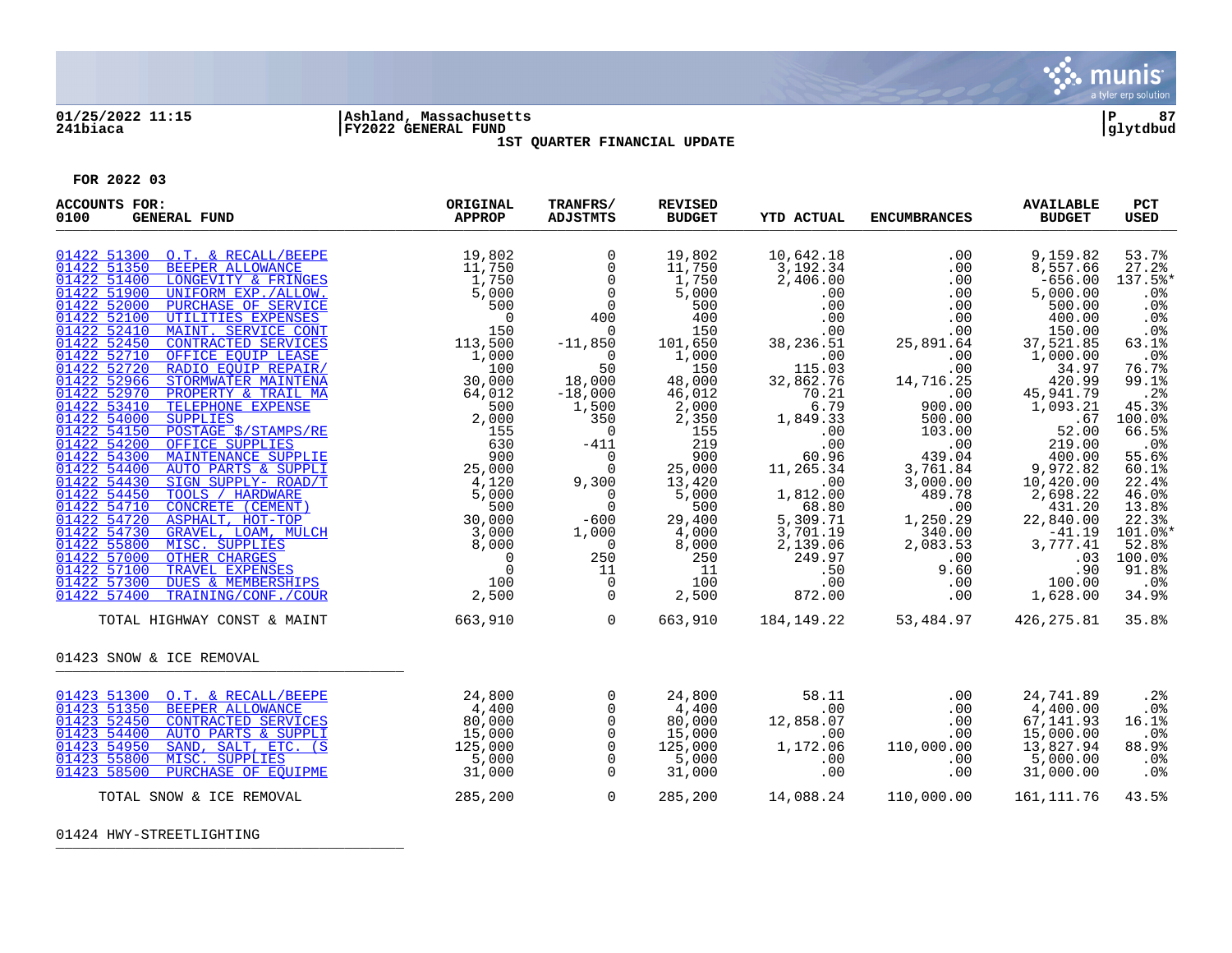

## **01/25/2022 11:15 |Ashland, Massachusetts |P 88 241biaca |FY2022 GENERAL FUND |glytdbud 1ST QUARTER FINANCIAL UPDATE**



| ACCOUNTS FOR:<br><b>GENERAL FUND</b><br>0100                                                                                                                                                                                                                                                                                                                                                                                                                                                                                                                                                                                                                                                                                                     | ORIGINAL<br><b>APPROP</b>                                                                                                                                | TRANFRS/<br><b>ADJSTMTS</b>                                                                                                                                                             | <b>REVISED</b><br><b>BUDGET</b>                                                                                                                      | <b>YTD ACTUAL</b>                                                                                                                                                    | <b>ENCUMBRANCES</b>                                                                                                                                    | <b>AVAILABLE</b><br><b>BUDGET</b>                                                                                                                                                            | <b>PCT</b><br>USED                                                                                                                                       |
|--------------------------------------------------------------------------------------------------------------------------------------------------------------------------------------------------------------------------------------------------------------------------------------------------------------------------------------------------------------------------------------------------------------------------------------------------------------------------------------------------------------------------------------------------------------------------------------------------------------------------------------------------------------------------------------------------------------------------------------------------|----------------------------------------------------------------------------------------------------------------------------------------------------------|-----------------------------------------------------------------------------------------------------------------------------------------------------------------------------------------|------------------------------------------------------------------------------------------------------------------------------------------------------|----------------------------------------------------------------------------------------------------------------------------------------------------------------------|--------------------------------------------------------------------------------------------------------------------------------------------------------|----------------------------------------------------------------------------------------------------------------------------------------------------------------------------------------------|----------------------------------------------------------------------------------------------------------------------------------------------------------|
| 01424 52000<br>PURCHASE OF SERVICE<br>01424 52100<br>UTILITIES EXPENSES<br>TOTAL HWY-STREETLIGHTING<br>01429 HWY COMBINED FUEL ACCOU                                                                                                                                                                                                                                                                                                                                                                                                                                                                                                                                                                                                             | 5,000<br>40,000<br>45,000                                                                                                                                | 0<br>$\Omega$<br>$\mathbf 0$                                                                                                                                                            | 5,000<br>40,000<br>45,000                                                                                                                            | .00<br>8,495.46<br>8,495.46                                                                                                                                          | 4,000.00<br>30,756.85<br>34,756.85                                                                                                                     | 1,000.00<br>747.69<br>1,747.69                                                                                                                                                               | 80.0%<br>98.1%<br>96.1%                                                                                                                                  |
| 01429 54800<br><b>GAS</b><br>01429 54880<br><b>DIESEL</b><br>01429 55800<br>MISC. SUPPLIES<br>TOTAL HWY COMBINED FUEL ACCOU                                                                                                                                                                                                                                                                                                                                                                                                                                                                                                                                                                                                                      | 75,000<br>75,000<br>1,000<br>151,000                                                                                                                     | $-500$<br>$\Omega$<br>500<br>$\Omega$                                                                                                                                                   | 74,500<br>75,000<br>1,500<br>151,000                                                                                                                 | 18,732.25<br>5,525.06<br>697.25<br>24,954.56                                                                                                                         | 41,962.75<br>59,899.94<br>1,000.00<br>102,862.69                                                                                                       | 13,805.00<br>9,575.00<br>$-197.25$<br>23, 182. 75                                                                                                                                            | 81.5%<br>87.2%<br>113.2%*<br>84.6%                                                                                                                       |
| 01491 CEMETERY_ PARKS & TREES<br>01491 51130<br>PERMANENT POS.<br>O.T. & RECALL/BEEPE<br>01491 51300<br>01491 51400<br>LONGEVITY & FRINGES<br>01491 51900<br>UNIFORM EXP./ALLOW.<br>01491 52000<br>PURCHASE OF SERVICE<br>MAINT. SERVICE CONT<br>01491 52410<br>01491 52450<br><b>CONTRACTED SERVICES</b><br>01491 52965<br><b>BEAVER CONTROL</b><br>01491<br>54000<br><b>SUPPLIES</b><br>01491 54150<br>POSTAGE \$/STAMPS/RE<br>54400<br>01491<br>AUTO PARTS & SUPPLI<br>01491 54420<br>CEM. & PARK SUPPLIES<br>01491 54450<br>TOOLS / HARDWARE<br>01491<br>54460<br>TREES/SHRUBS-REPLAC<br>01491 55800<br>MISC. SUPPLIES<br>01491 57300<br><b>DUES &amp; MEMBERSHIPS</b><br>01491 57400<br>TRAINING/CONF./COUR<br>TOTAL CEMETERY PARKS & TREES | 210,911<br>4,455<br>2,000<br>4,000<br>400<br>105<br>10,000<br>1,000<br>$\Omega$<br>150<br>6,000<br>500<br>500<br>250<br>1,000<br>100<br>1,500<br>242,871 | 0<br>0<br>$\Omega$<br>$\mathbf 0$<br>$\mathbf 0$<br>$\Omega$<br>$-1,200$<br>$\Omega$<br>700<br>$\Omega$<br>$-155$<br>500<br>$\Omega$<br>$\mathbf 0$<br>$\Omega$<br>155<br>0<br>$\Omega$ | 210,911<br>4,455<br>2,000<br>4,000<br>400<br>105<br>8,800<br>1,000<br>700<br>150<br>5,845<br>1,000<br>500<br>250<br>1,000<br>255<br>1,500<br>242,871 | 39,598.41<br>633.65<br>1,120.00<br>.00<br>.00<br>.00<br>2,009.16<br>.00<br>109.17<br>.00<br>1,108.93<br>.00<br>489.20<br>.00<br>497.62<br>255.00<br>.00<br>45,821.14 | .00<br>.00<br>.00<br>.00<br>.00<br>.00<br>121.23<br>.00<br>590.83<br>150.00<br>512.84<br>1,000.00<br>200.00<br>.00<br>398.01<br>.00<br>.00<br>2,972.91 | 171, 312.59<br>3,821.35<br>880.00<br>4,000.00<br>400.00<br>105.00<br>6,669.61<br>1,000.00<br>.00<br>.00<br>4,223.23<br>.00<br>$-189.20$<br>250.00<br>104.37<br>.00<br>1,500.00<br>194,076.95 | 18.8%<br>14.2%<br>56.0%<br>.0%<br>.0%<br>.0%<br>24.2%<br>.0%<br>100.0%<br>100.0%<br>27.7%<br>100.0%<br>137.8%*<br>.0%<br>89.6%<br>100.0%<br>.0%<br>20.1% |
| 01510 BD. OF HEALTH                                                                                                                                                                                                                                                                                                                                                                                                                                                                                                                                                                                                                                                                                                                              |                                                                                                                                                          |                                                                                                                                                                                         |                                                                                                                                                      |                                                                                                                                                                      |                                                                                                                                                        |                                                                                                                                                                                              |                                                                                                                                                          |
| 01510 51121<br>CLERICAL OVERTIME                                                                                                                                                                                                                                                                                                                                                                                                                                                                                                                                                                                                                                                                                                                 | 2,300                                                                                                                                                    | 0                                                                                                                                                                                       | 2,300                                                                                                                                                | 203.49                                                                                                                                                               | .00                                                                                                                                                    | 2,096.51                                                                                                                                                                                     | 8.8%                                                                                                                                                     |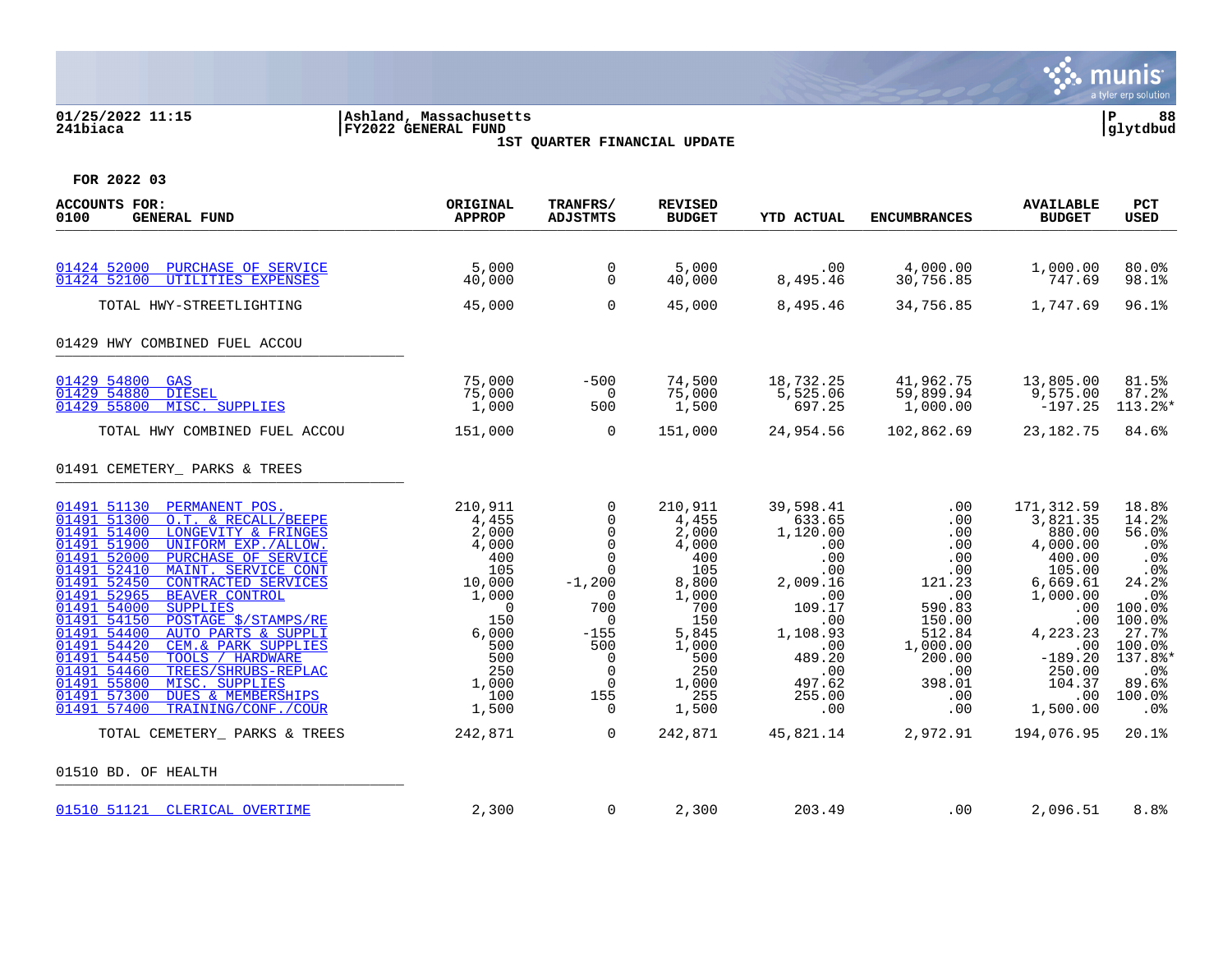

### **01/25/2022 11:15 |Ashland, Massachusetts |P 89 241biaca |FY2022 GENERAL FUND |glytdbud 1ST QUARTER FINANCIAL UPDATE**



| <b>ACCOUNTS FOR:</b><br>0100<br><b>GENERAL FUND</b>                                                                                                                                                                                                                                                               | ORIGINAL<br><b>APPROP</b>                                               | TRANFRS/<br><b>ADJSTMTS</b>                                                                     | <b>REVISED</b><br><b>BUDGET</b>                                               | <b>YTD ACTUAL</b>                                                                   | <b>ENCUMBRANCES</b>                                       | <b>AVAILABLE</b><br><b>BUDGET</b>                                                          | <b>PCT</b><br><b>USED</b>                                                 |
|-------------------------------------------------------------------------------------------------------------------------------------------------------------------------------------------------------------------------------------------------------------------------------------------------------------------|-------------------------------------------------------------------------|-------------------------------------------------------------------------------------------------|-------------------------------------------------------------------------------|-------------------------------------------------------------------------------------|-----------------------------------------------------------|--------------------------------------------------------------------------------------------|---------------------------------------------------------------------------|
| 01510 51130<br>PERMANENT POS.<br>01510 51400<br>LONGEVITY & FRINGES<br>CONTRACTED SERVICES<br>01510 52450<br>PURCH. NURSING SERV<br>01510 52500<br><b>COVID-19 EXPENSES</b><br>01510 52665<br>01510 55800<br>MISC. SUPPLIES<br>01510 57300<br><b>DUES &amp; MEMBERSHIPS</b><br>01510 57400<br>TRAINING/CONF./COUR | 131,212<br>1,000<br>50,380<br>10,000<br>$\Omega$<br>100<br>210<br>1,000 | $\overline{0}$<br>$\mathbf 0$<br>740<br>$\Omega$<br>$\Omega$<br>0<br>$\mathbf 0$<br>$\mathbf 0$ | 131,212<br>1,000<br>51,120<br>10,000<br>$\overline{0}$<br>100<br>210<br>1,000 | 35,521.64<br>1,000.00<br>2,402.00<br>1,391.27<br>3,039.76<br>71.88<br>.00<br>411.18 | .00<br>.00<br>.00<br>.00<br>.00<br>.00<br>.00<br>$.00 \,$ | 95,690.36<br>.00<br>48,718.00<br>8,608.73<br>$-3,039.76$<br>28.12<br>210.00<br>588.82      | 27.1%<br>100.0%<br>4.7%<br>13.9%<br>$100.0$ *<br>71.9%<br>$.0\%$<br>41.1% |
| TOTAL BD. OF HEALTH                                                                                                                                                                                                                                                                                               | 196,202                                                                 | 740                                                                                             | 196,942                                                                       | 44,041.22                                                                           | .00                                                       | 152,900.78                                                                                 | 22.4%                                                                     |
| 01543 VETERAN'S SERVICES                                                                                                                                                                                                                                                                                          |                                                                         |                                                                                                 |                                                                               |                                                                                     |                                                           |                                                                                            |                                                                           |
| 01543 54201<br>MEMORIAL DAY EXPENS<br>01543 57000<br><b>OTHER CHARGES</b><br>01543 57350<br>VETERAN'S BENEFIT P                                                                                                                                                                                                   | 2,400<br>52,651<br>75,000                                               | $\overline{0}$<br>$\overline{0}$<br>$\Omega$                                                    | 2,400<br>52,651<br>75,000                                                     | $\sim 00$<br>52,650.68<br>17,143.57                                                 | .00<br>.00<br>.00                                         | 2,400.00<br>.32<br>57,856.43                                                               | .0%<br>100.0%<br>22.9%                                                    |
| TOTAL VETERAN'S SERVICES                                                                                                                                                                                                                                                                                          | 130,051                                                                 | $\Omega$                                                                                        | 130,051                                                                       | 69,794.25                                                                           | .00                                                       | 60,256.75                                                                                  | 53.7%                                                                     |
| 01544 COA/REC/YOUTH & FAM SERVICES                                                                                                                                                                                                                                                                                |                                                                         |                                                                                                 |                                                                               |                                                                                     |                                                           |                                                                                            |                                                                           |
| 01544 51130<br>PERMANENT POS.<br>01544 51400<br>LONGEVITY & FRINGES<br>01544 52450<br>CONTRACTED SERVICES<br>01544 54400<br>AUTO PARTS & SUPPLI<br>MISC. SUPPLIES<br>01544 55800<br>01544 57100<br>TRAVEL EXPENSES<br><b>DUES &amp; MEMBERSHIPS</b><br>01544 57300<br>01544 57400<br>TRAINING/CONF./COUR          | 437,080<br>5,420<br>9,850<br>1,000<br>750<br>600<br>1,000<br>3,500      | 0<br>0<br>$\mathbf 0$<br>$\mathbf 0$<br>$\mathbf 0$<br>$\mathbf 0$<br>$\Omega$<br>$\Omega$      | 437,080<br>5,420<br>9,850<br>1,000<br>750<br>600<br>1,000<br>3,500            | 90,663.16<br>5,640.00<br>5,075.99<br>.00<br>683.66<br>.00<br>1,023.00<br>.00        | .00<br>.00<br>.00<br>.00<br>.00<br>.00<br>.00<br>.00      | 346,416.84<br>$-220.00$<br>4,774.01<br>1,000.00<br>66.34<br>600.00<br>$-23.00$<br>3,500.00 | 20.7%<br>104.1%*<br>51.5%<br>.0%<br>91.2%<br>.0%<br>102.3%*<br>.0%        |
| TOTAL COA/REC/YOUTH & FAM SERVICES                                                                                                                                                                                                                                                                                | 459,200                                                                 | $\overline{0}$                                                                                  | 459,200                                                                       | 103,085.81                                                                          | .00                                                       | 356, 114.19                                                                                | 22.4%                                                                     |
| 01610 PUBLIC LIBRARY                                                                                                                                                                                                                                                                                              |                                                                         |                                                                                                 |                                                                               |                                                                                     |                                                           |                                                                                            |                                                                           |
| 01610 51130 PERMANENT POS.<br>01610 51400 LONGEVITY & FRINGES<br>01610 52710<br>OFFICE EOUIP LEASE<br>01610 54150<br>POSTAGE \$/STAMPS/RE                                                                                                                                                                         | 303,788<br>4,500<br>2,262<br>121                                        | $\overline{0}$<br>0<br>$\Omega$<br>$\Omega$                                                     | 303,788<br>4,500<br>2,262<br>121                                              | 68,225.63<br>3,000.00<br>.00<br>.00                                                 | .00<br>.00<br>.00<br>.00                                  | 235,562.37<br>1,500.00<br>2,262.00<br>121.00                                               | 22.5%<br>66.7%<br>.0%<br>.0%                                              |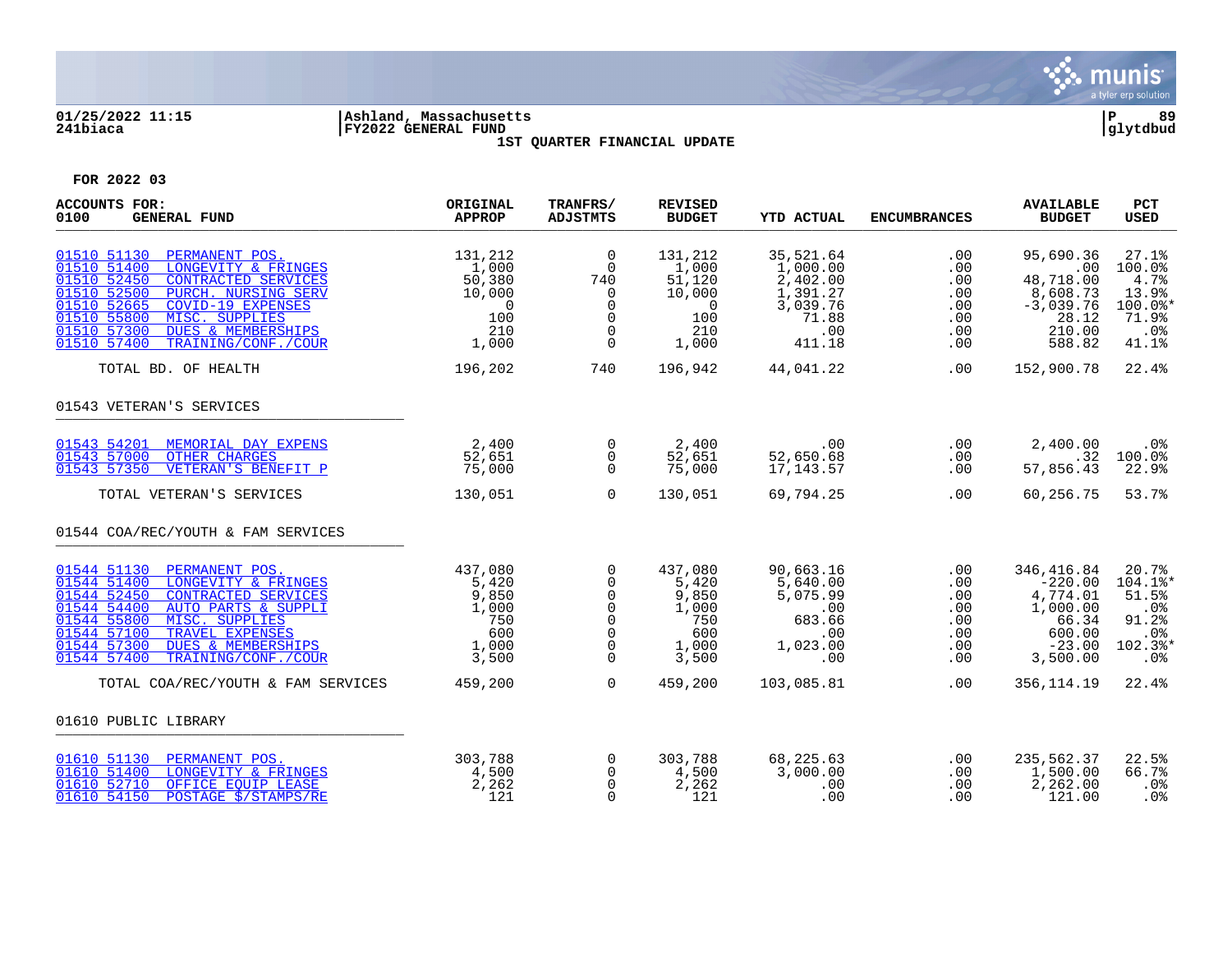

## **01/25/2022 11:15 |Ashland, Massachusetts |P 90 241biaca |FY2022 GENERAL FUND |glytdbud 1ST QUARTER FINANCIAL UPDATE**



| <b>ACCOUNTS FOR:</b><br>0100<br><b>GENERAL FUND</b>                                                                                                                                                                             | ORIGINAL<br><b>APPROP</b>                                                     | TRANFRS/<br><b>ADJSTMTS</b>                             | <b>REVISED</b><br><b>BUDGET</b>                         | <b>YTD ACTUAL</b>                                                       | <b>ENCUMBRANCES</b>                    | <b>AVAILABLE</b><br><b>BUDGET</b>                                        | PCT<br><b>USED</b>                                 |
|---------------------------------------------------------------------------------------------------------------------------------------------------------------------------------------------------------------------------------|-------------------------------------------------------------------------------|---------------------------------------------------------|---------------------------------------------------------|-------------------------------------------------------------------------|----------------------------------------|--------------------------------------------------------------------------|----------------------------------------------------|
| 01610 54200<br>OFFICE SUPPLIES<br>01610 54600<br>REFERENCE BOOKS/MAT<br>01610 55987<br>TECHNOLOGY EXPENSES<br>01610 57300<br><b>DUES &amp; MEMBERSHIPS</b><br>01610 57400<br>TRAINING/CONF./COUR                                | 2,500<br>70,025<br>$\Omega$<br>15,300<br>300                                  | $\Omega$<br>$\Omega$<br>21,982<br>0<br>$\mathbf 0$      | 2,500<br>70,025<br>21,982<br>15,300<br>300              | 412.39<br>24,859.11<br>21,982.45<br>15,300.00<br>.00                    | .00<br>.00<br>.00<br>.00<br>.00        | 2,087.61<br>45,165.89<br>.00<br>.00<br>300.00                            | 16.5%<br>35.5%<br>100.0%<br>100.0%<br>.0%          |
| TOTAL PUBLIC LIBRARY                                                                                                                                                                                                            | 398,796                                                                       | 21,982                                                  | 420,778                                                 | 133,779.58                                                              | .00                                    | 286,998.87                                                               | 31.8%                                              |
| 01710 DEBT SERVICE                                                                                                                                                                                                              |                                                                               |                                                         |                                                         |                                                                         |                                        |                                                                          |                                                    |
| 01710 59010<br>DEBT ISSUANCE COSTS<br>01710 59150<br>PRINCIPAL LONG TERM<br>01710 59210<br>PROP 2 1/2 INTEREST<br>01710 59250<br><b>INTEREST ON NOTES</b>                                                                       | $\Omega$<br>3,197,327<br>1,957,655<br>$\Omega$                                | 0<br>1,208,709<br>0<br>$\Omega$                         | $\Omega$<br>4,406,036<br>1,957,655<br>$\Omega$          | 500.00<br>440,000.00<br>.00<br>244, 252.91                              | .00<br>.00<br>.00<br>.00               | $-500.00$<br>3,966,035.56<br>1,957,655.00<br>$-244, 252.91$              | $100.0$ *<br>10.0%<br>$.0\%$<br>100.0%*            |
| TOTAL DEBT SERVICE                                                                                                                                                                                                              | 5,154,982                                                                     | 1,208,709                                               | 6,363,691                                               | 684,752.91                                                              | .00                                    | 5,678,937.65                                                             | 10.8%                                              |
| 01820 STATE ASSESSMENTS&CHARG                                                                                                                                                                                                   |                                                                               |                                                         |                                                         |                                                                         |                                        |                                                                          |                                                    |
| 01820 54640<br>PARKING SURCHGES CH<br>01820 56390<br>MOSO CONT PROJ CH25<br>01820 56400<br>AIR POLL CONT CH111<br>01820 56410<br>METRO PLAN COUN CH4<br>01820 56630<br>REGIONAL TRANSIT AU<br>01820 56951<br>MISC. CHERRY SHEET | $\mathbf 0$<br>$\Omega$<br>$\mathbf 0$<br>$\Omega$<br>$\mathbf 0$<br>$\Omega$ | 13,120<br>49,006<br>5,998<br>9,810<br>166,413<br>96,883 | 13,120<br>49,006<br>5,998<br>9,810<br>166,413<br>96,883 | 3,566.00<br>12,255.00<br>1,500.00<br>2,454.00<br>41,604.00<br>24,222.00 | .00<br>.00<br>.00<br>.00<br>.00<br>.00 | 9,554.00<br>36,751.00<br>4,498.00<br>7,356.00<br>124,809.00<br>72,661.00 | 27.2%<br>25.0%<br>25.0%<br>25.0%<br>25.0%<br>25.0% |
| TOTAL STATE ASSESSMENTS&CHARG                                                                                                                                                                                                   | $\Omega$                                                                      | 341,230                                                 | 341,230                                                 | 85,601.00                                                               | .00                                    | 255,629.00                                                               | 25.1%                                              |
| 01911 EMPLOYEE RETIREMENT                                                                                                                                                                                                       |                                                                               |                                                         |                                                         |                                                                         |                                        |                                                                          |                                                    |
| 01911 51704<br><b>COUNTY RETIREMENT</b>                                                                                                                                                                                         | 3,563,976                                                                     | $\overline{0}$                                          | 3,563,976                                               | 3,563,976.00                                                            | .00                                    | .00                                                                      | 100.0%                                             |
| TOTAL EMPLOYEE RETIREMENT                                                                                                                                                                                                       | 3,563,976                                                                     | $\Omega$                                                | 3,563,976                                               | 3,563,976.00                                                            | .00                                    | .00.                                                                     | 100.0%                                             |
| 01912 WORKERS COMPENSATION                                                                                                                                                                                                      |                                                                               |                                                         |                                                         |                                                                         |                                        |                                                                          |                                                    |
| 01912 51710 WORKERS COMP INSUR                                                                                                                                                                                                  | 350,000                                                                       | 0                                                       | 350,000                                                 | 7,139.85                                                                | .00                                    | 342,860.15                                                               | 2.0%                                               |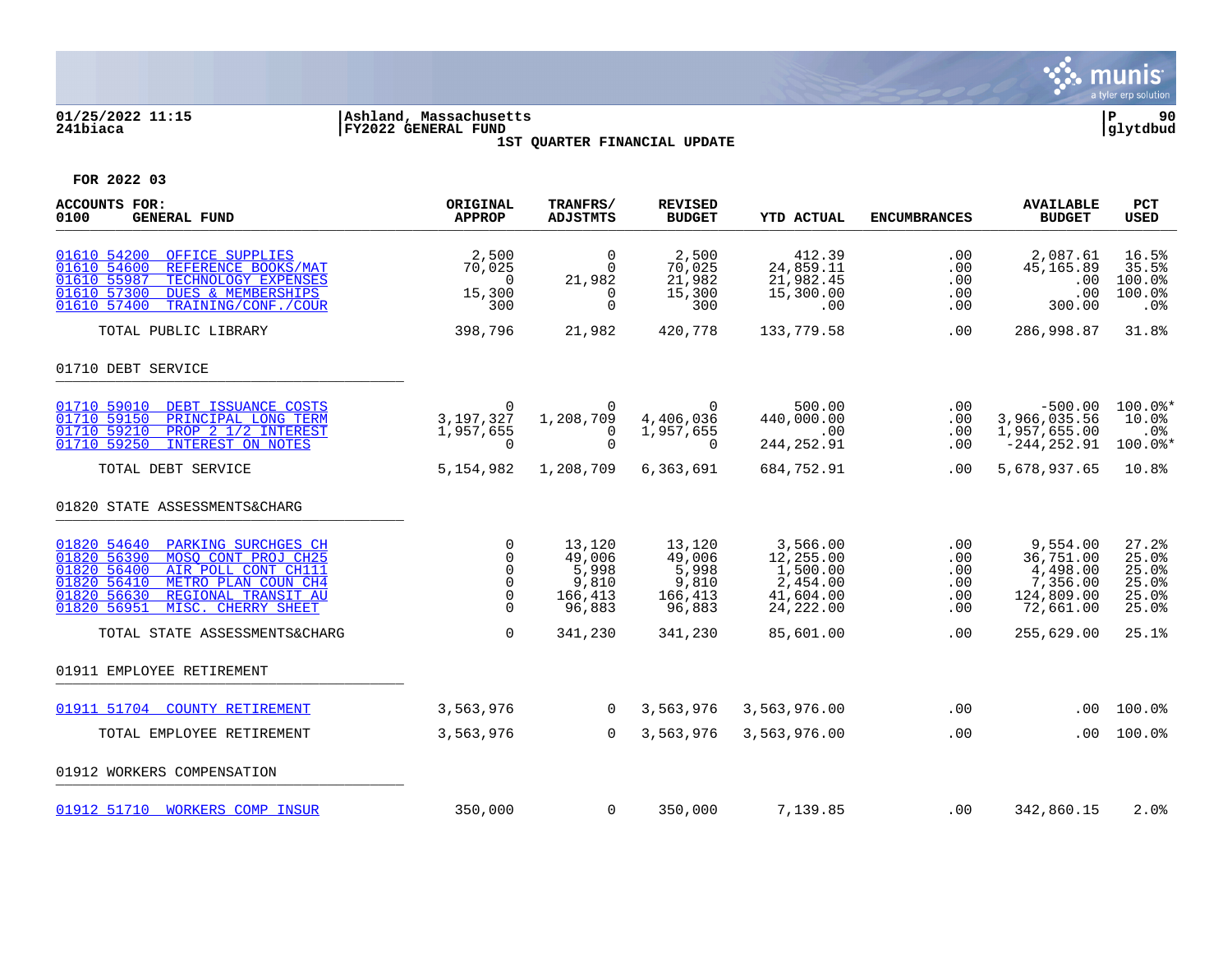| 01/25/2022 11:15<br>241biaca                                                                                                                                                                                                                                                                                                                                              | Ashland, Massachusetts<br>FY2022 GENERAL FUND                                                             |                                                                                         | 1ST QUARTER FINANCIAL UPDATE                                                                              |                                                                                                                     |                                                                    |                                                                                                                                           | P<br>91<br> glytdbud                                                                           |
|---------------------------------------------------------------------------------------------------------------------------------------------------------------------------------------------------------------------------------------------------------------------------------------------------------------------------------------------------------------------------|-----------------------------------------------------------------------------------------------------------|-----------------------------------------------------------------------------------------|-----------------------------------------------------------------------------------------------------------|---------------------------------------------------------------------------------------------------------------------|--------------------------------------------------------------------|-------------------------------------------------------------------------------------------------------------------------------------------|------------------------------------------------------------------------------------------------|
| FOR 2022 03                                                                                                                                                                                                                                                                                                                                                               |                                                                                                           |                                                                                         |                                                                                                           |                                                                                                                     |                                                                    |                                                                                                                                           |                                                                                                |
| <b>ACCOUNTS FOR:</b><br>0100<br><b>GENERAL FUND</b>                                                                                                                                                                                                                                                                                                                       | ORIGINAL<br><b>APPROP</b>                                                                                 | TRANFRS/<br><b>ADJSTMTS</b>                                                             | <b>REVISED</b><br><b>BUDGET</b>                                                                           | <b>YTD ACTUAL</b>                                                                                                   | <b>ENCUMBRANCES</b>                                                | <b>AVAILABLE</b><br><b>BUDGET</b>                                                                                                         | <b>PCT</b><br><b>USED</b>                                                                      |
| TOTAL WORKERS COMPENSATION                                                                                                                                                                                                                                                                                                                                                | 350,000                                                                                                   | $\overline{0}$                                                                          | 350,000                                                                                                   | 7,139.85                                                                                                            | .00                                                                | 342,860.15                                                                                                                                | 2.0%                                                                                           |
| 01913 UNEMPLOYMENT COMPENSATI                                                                                                                                                                                                                                                                                                                                             |                                                                                                           |                                                                                         |                                                                                                           |                                                                                                                     |                                                                    |                                                                                                                                           |                                                                                                |
| 01913 51720<br>UNEMPLOY COMP INS                                                                                                                                                                                                                                                                                                                                          | 102,000                                                                                                   | $\mathbf 0$                                                                             | 102,000                                                                                                   | 600.00                                                                                                              | .00                                                                | 101,400.00                                                                                                                                | .6%                                                                                            |
| TOTAL UNEMPLOYMENT COMPENSATI                                                                                                                                                                                                                                                                                                                                             | 102,000                                                                                                   | $\Omega$                                                                                | 102,000                                                                                                   | 600.00                                                                                                              | .00                                                                | 101,400.00                                                                                                                                | .6%                                                                                            |
| 01914 EMPLOYEE HEALTH FRINGES                                                                                                                                                                                                                                                                                                                                             |                                                                                                           |                                                                                         |                                                                                                           |                                                                                                                     |                                                                    |                                                                                                                                           |                                                                                                |
| 01914 51730 PHYSICALS ETC.                                                                                                                                                                                                                                                                                                                                                | $\mathbf 0$                                                                                               | $\mathbf 0$                                                                             | 0                                                                                                         | .00                                                                                                                 | .00                                                                | .00                                                                                                                                       | .0%                                                                                            |
| TOTAL EMPLOYEE HEALTH FRINGES                                                                                                                                                                                                                                                                                                                                             | $\mathbf 0$                                                                                               | $\mathbf 0$                                                                             | 0                                                                                                         | .00                                                                                                                 | .00                                                                | .00                                                                                                                                       | .0%                                                                                            |
| 01915 GROUP HEALTH INSURANCE                                                                                                                                                                                                                                                                                                                                              |                                                                                                           |                                                                                         |                                                                                                           |                                                                                                                     |                                                                    |                                                                                                                                           |                                                                                                |
| 01915 51700<br>HEALTH INSURANCE<br>01915 51702<br>HEALTH INSURANCE WA<br>HEALTH INSURANCE SC<br>01915 51705<br>01915 51706<br>Medicare Part B Pen<br>01915 51709<br>OPEB CONTRIBUTION<br>01915 51712<br><b>ADMINISTRATIVE FEE</b><br>01915 51740<br>F.I.C.A.<br>01915 51750<br>LIFE INSURANCE<br>01915 51751<br>LONG TERM DISABILIT<br>01915 51752<br>HEALTH INS. CONTING | 1,519,200<br>132,500<br>4,182,496<br>16,000<br>200,000<br>26,400<br>650,000<br>25,000<br>8,500<br>100,000 | 0<br>0<br>$\mathbf 0$<br>$\Omega$<br>0<br>0<br>$\Omega$<br>0<br>$\mathbf 0$<br>$\Omega$ | 1,519,200<br>132,500<br>4,182,496<br>16,000<br>200,000<br>26,400<br>650,000<br>25,000<br>8,500<br>100,000 | 316,050.14<br>16,961.90<br>1,045,761.13<br>3,519.90<br>.00<br>6,827.18<br>103,330.14<br>6,157.80<br>1,906.38<br>.00 | .00<br>.00<br>.00<br>.00<br>.00<br>.00<br>.00<br>.00<br>.00<br>.00 | 1,203,149.86<br>115,538.10<br>3, 136, 734.87<br>12,480.10<br>200,000.00<br>19,572.82<br>546,669.86<br>18,842.20<br>6,593.62<br>100,000.00 | 20.8%<br>12.8%<br>25.0%<br>22.0%<br>.0 <sub>8</sub><br>25.9%<br>15.9%<br>24.6%<br>22.4%<br>.0% |
| TOTAL GROUP HEALTH INSURANCE                                                                                                                                                                                                                                                                                                                                              | 6,860,096                                                                                                 | 0                                                                                       | 6,860,096                                                                                                 | 1,500,514.57                                                                                                        | .00                                                                | 5, 359, 581.43                                                                                                                            | 21.9%                                                                                          |

a tyler erp solutior

01930 CAPITAL PROJECTS \_\_\_\_\_\_\_\_\_\_\_\_\_\_\_\_\_\_\_\_\_\_\_\_\_\_\_\_\_\_\_\_\_\_\_\_\_\_\_\_\_

| 01930 58000 CAPITAL OUTLAY |                             | 500,000 3,200,982 3,700,982 | 201,850.62 | $.00 \quad 3.499.131.40$ | 5.5% |
|----------------------------|-----------------------------|-----------------------------|------------|--------------------------|------|
| TOTAL CAPITAL PROJECTS     | 500,000 3,200,982 3,700,982 |                             | 201,850.62 | $.00 \quad 3.499.131.40$ | 5.5% |

01945 OTHER INSURANCE \_\_\_\_\_\_\_\_\_\_\_\_\_\_\_\_\_\_\_\_\_\_\_\_\_\_\_\_\_\_\_\_\_\_\_\_\_\_\_\_\_

| 01945 57442 POLICE/FIRE HEALTH | 65,000 | 65,000 | 66,308.00 | $-1,308.00$ $102.0$ * |  |
|--------------------------------|--------|--------|-----------|-----------------------|--|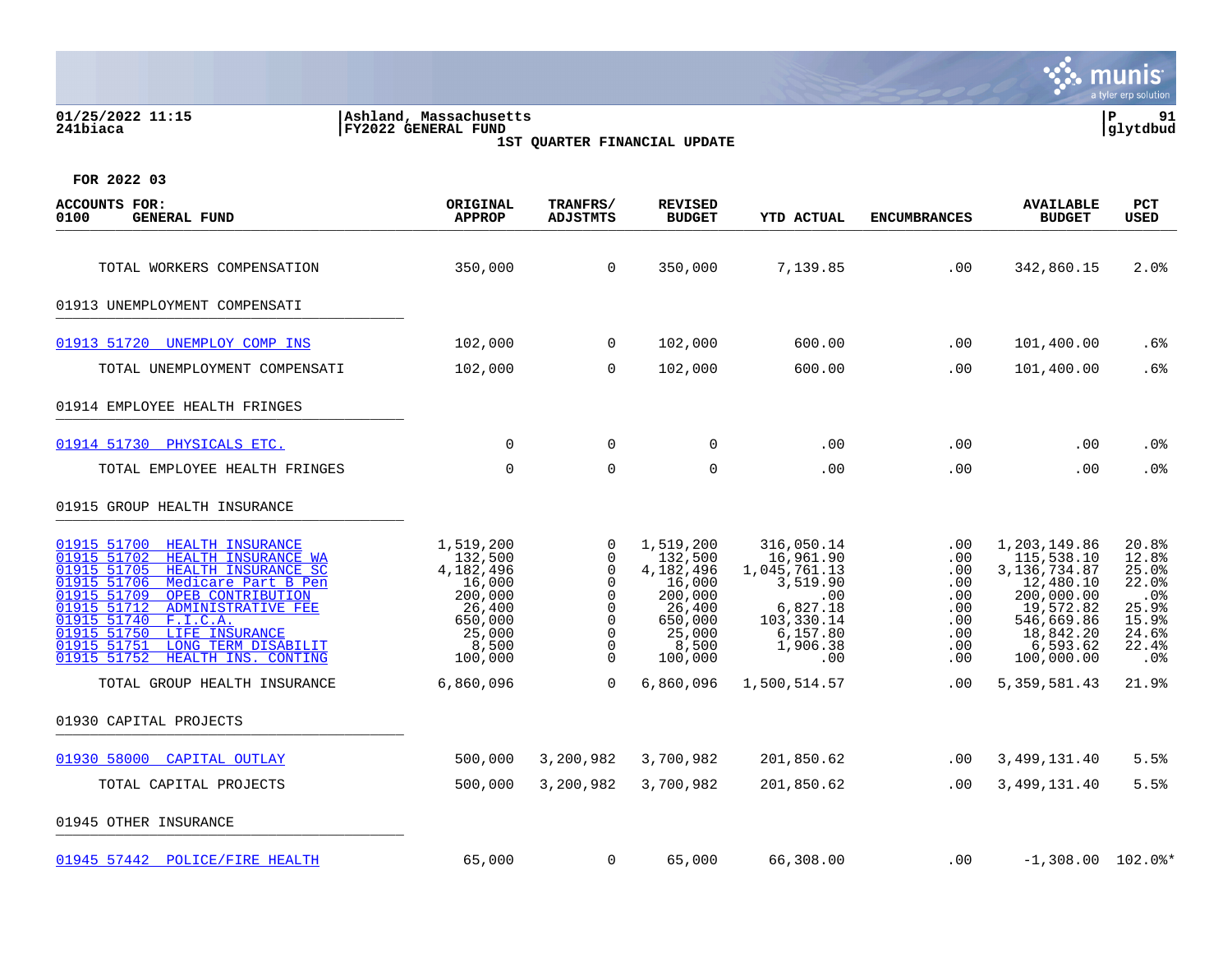

### **01/25/2022 11:15 |Ashland, Massachusetts |P 92 241biaca |FY2022 GENERAL FUND |glytdbud 1ST QUARTER FINANCIAL UPDATE**

| <b>ACCOUNTS FOR:</b><br>0100<br><b>GENERAL FUND</b>                                                            | ORIGINAL<br><b>APPROP</b>           | TRANFRS/<br><b>ADJSTMTS</b> | <b>REVISED</b><br><b>BUDGET</b>                     | <b>YTD ACTUAL</b>                                                                 | <b>ENCUMBRANCES</b>         | <b>AVAILABLE</b><br><b>BUDGET</b>             | <b>PCT</b><br><b>USED</b>                   |
|----------------------------------------------------------------------------------------------------------------|-------------------------------------|-----------------------------|-----------------------------------------------------|-----------------------------------------------------------------------------------|-----------------------------|-----------------------------------------------|---------------------------------------------|
| 01945 57460<br>MIAA LIABILITY PACK<br>PUBLIC OFFICIALS BO<br>01945 57470                                       | 565,000<br>1,250                    | 0<br>0                      | 565,000<br>1,250                                    | 868,444.00<br>1,139.00                                                            | .00<br>.00                  | $-303, 444.00$<br>111.00                      | 153.7%*<br>91.1%                            |
| TOTAL OTHER INSURANCE                                                                                          | 631,250                             | $\Omega$                    | 631,250                                             | 935,891.00                                                                        | .00                         | $-304, 641.00$ 148.3%                         |                                             |
| 01960 C.O.L.A. TO DISTRIBUTE                                                                                   |                                     |                             |                                                     |                                                                                   |                             |                                               |                                             |
| 01960 51000 PERSONAL SERVICES                                                                                  | 165,500                             | $\mathbf 0$                 | 165,500                                             | .00                                                                               | .00                         | 165,500.00                                    | .0%                                         |
| TOTAL C.O.L.A. TO DISTRIBUTE                                                                                   | 165,500                             | $\Omega$                    | 165,500                                             | .00                                                                               | .00                         | 165,500.00                                    | .0%                                         |
| 01990 TRANSFER TO OTHER FUNDS                                                                                  |                                     |                             |                                                     |                                                                                   |                             |                                               |                                             |
| 01990 59660<br>TRANSFERS TO TRUST<br>01990 59990<br>TRANSFER TO (OTHER)                                        | 0<br>$\Omega$                       | 1,417,711<br>112,000        | 1,417,711<br>112,000                                | .00<br>.00                                                                        | .00<br>.00                  | 1,417,711.00<br>112,000.00                    | $.0\%$<br>$.0\%$                            |
| TOTAL TRANSFER TO OTHER FUNDS                                                                                  | $\Omega$                            | 1,529,711                   | 1,529,711                                           | .00                                                                               | .00                         | 1,529,711.00                                  | .0%                                         |
| 41100 PERSONAL PROPERTY TAXES                                                                                  |                                     |                             |                                                     |                                                                                   |                             |                                               |                                             |
| 2020 Personal Prope<br>41100 41120<br>41100 41121<br>2021 Personal Prope<br>41100 41122<br>2022 PERSONAL PROPE | $\Omega$<br>$\mathbf 0$<br>$\Omega$ | $\Omega$<br>$\Omega$        | $\Omega$<br>$\Omega$<br>$-1, 473, 747 -1, 473, 747$ | -485.50<br>$-1, 123.29$<br>$-309, 917.87$                                         | .00<br>$.00 \,$<br>$.00 \,$ | 485.50<br>1,123.29<br>$-1, 163, 829.59$       | 100.0%<br>$100.0$ <sup>8</sup><br>$21.0$ %* |
| TOTAL PERSONAL PROPERTY TAXES                                                                                  | $\Omega$                            | -1,473,747 -1,473,747       |                                                     | $-311,526.66$                                                                     | $.00\,$                     | $-1,162,220.80$                               | 21.1%                                       |
| 41200 REAL ESTATE TAXES                                                                                        |                                     |                             |                                                     |                                                                                   |                             |                                               |                                             |
| 41200 41220<br>2020 Real Estate<br>41200 41221<br>2021 Real Estate Ta<br>41200 41222<br>2022 REAL ESTATE TA    | 0<br>$\Omega$                       | $\overline{0}$<br>$\cap$    | $\overline{0}$<br>$\Omega$                          | $-108.04$<br>$-211,658.80$<br>$0 - 51, 349, 089 - 51, 349, 089 - 12, 631, 083.85$ | $.00 \,$<br>.00             | 108.04<br>211,658.80<br>$.00 - 38,718,005.25$ | 100.0%<br>100.0%<br>$24.6$ *                |
| TOTAL REAL ESTATE TAXES                                                                                        |                                     |                             |                                                     | $0 - 51, 349, 089 - 51, 349, 089 - 12, 842, 850.69$                               |                             | $.00 - 38,506,238.41$                         | 25.0%                                       |
| 41420 LIENS/FORECLR./LIEU TAX                                                                                  |                                     |                             |                                                     |                                                                                   |                             |                                               |                                             |
| 41420 41420 TAX LIENS REDEEMED                                                                                 | $\mathbf 0$                         | $\mathbf 0$                 | $\Omega$                                            | $-76,990.82$                                                                      | .00                         | 76,990.82 100.0%                              |                                             |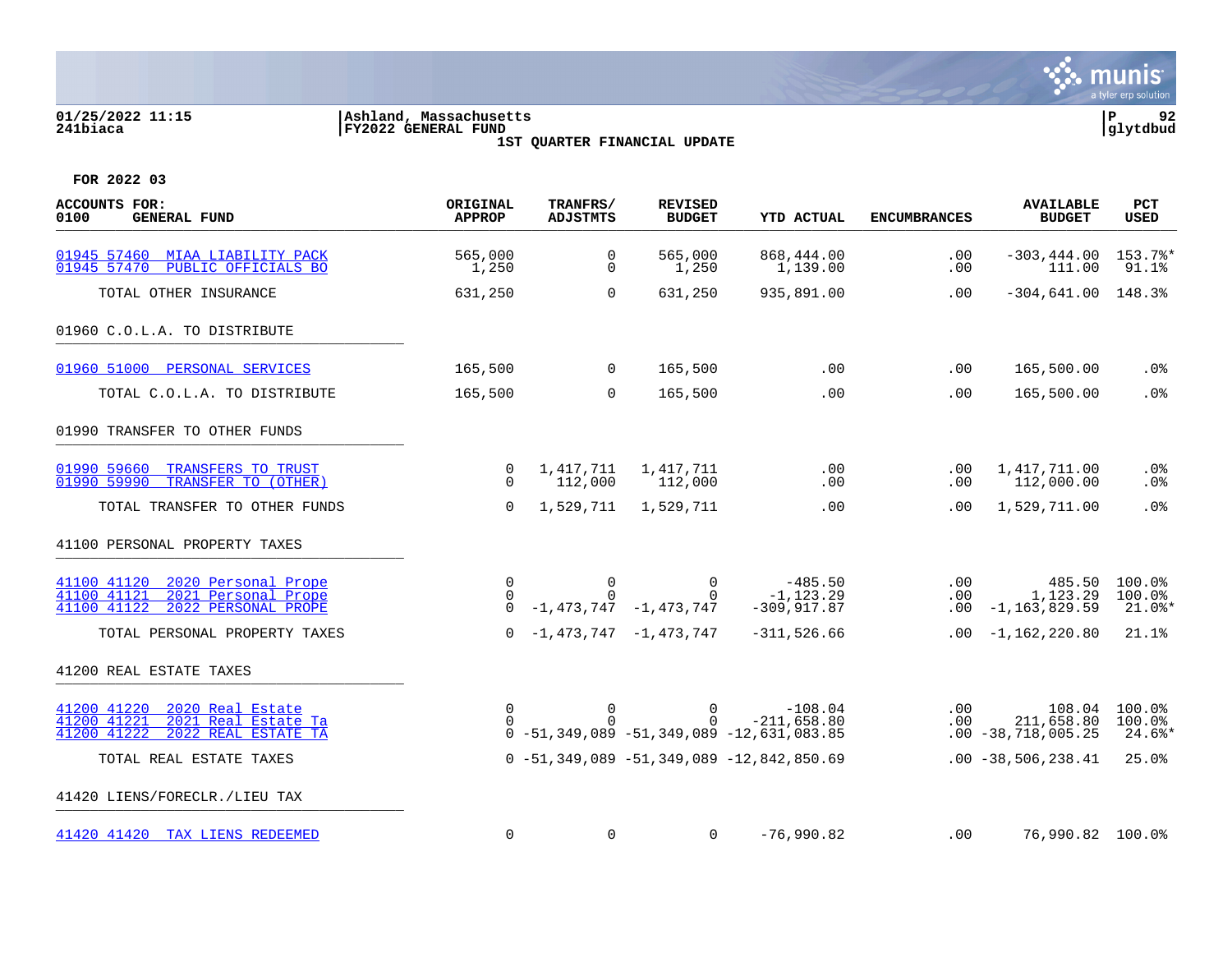|                                                                                                                                                                                                                                                                                                                                                                                                                   |                                                                                     |                                                                                                                                                           |                                                                                                                                           |                                                                                                                                            |                                                                                |                                                                                                                          | munis<br>a tyler erp solution                                                                              |
|-------------------------------------------------------------------------------------------------------------------------------------------------------------------------------------------------------------------------------------------------------------------------------------------------------------------------------------------------------------------------------------------------------------------|-------------------------------------------------------------------------------------|-----------------------------------------------------------------------------------------------------------------------------------------------------------|-------------------------------------------------------------------------------------------------------------------------------------------|--------------------------------------------------------------------------------------------------------------------------------------------|--------------------------------------------------------------------------------|--------------------------------------------------------------------------------------------------------------------------|------------------------------------------------------------------------------------------------------------|
| 01/25/2022 11:15<br>241biaca                                                                                                                                                                                                                                                                                                                                                                                      | Ashland, Massachusetts<br>FY2022 GENERAL FUND                                       |                                                                                                                                                           | 1ST QUARTER FINANCIAL UPDATE                                                                                                              |                                                                                                                                            |                                                                                |                                                                                                                          | ∣P<br>93<br> glytdbud                                                                                      |
| FOR 2022 03                                                                                                                                                                                                                                                                                                                                                                                                       |                                                                                     |                                                                                                                                                           |                                                                                                                                           |                                                                                                                                            |                                                                                |                                                                                                                          |                                                                                                            |
| <b>ACCOUNTS FOR:</b><br>0100<br><b>GENERAL FUND</b>                                                                                                                                                                                                                                                                                                                                                               | ORIGINAL<br><b>APPROP</b>                                                           | TRANFRS/<br><b>ADJSTMTS</b>                                                                                                                               | <b>REVISED</b><br><b>BUDGET</b>                                                                                                           | YTD ACTUAL                                                                                                                                 | <b>ENCUMBRANCES</b>                                                            | <b>AVAILABLE</b><br><b>BUDGET</b>                                                                                        | <b>PCT</b><br>USED                                                                                         |
| TOTAL LIENS/FORECLR./LIEU TAX                                                                                                                                                                                                                                                                                                                                                                                     | $\mathbf 0$                                                                         | 0                                                                                                                                                         | $\mathbf 0$                                                                                                                               | $-76,990.82$                                                                                                                               | .00                                                                            | 76,990.82 100.0%                                                                                                         |                                                                                                            |
| 41500 MOTOR VEHICLE EXCISE                                                                                                                                                                                                                                                                                                                                                                                        |                                                                                     |                                                                                                                                                           |                                                                                                                                           |                                                                                                                                            |                                                                                |                                                                                                                          |                                                                                                            |
| 41500 41508<br>2008 MOTOR VEHICLE<br>41500 41509<br>2009 MOTOR VEHICLE<br>41500 41510<br>2010 MOTOR VEHICLE<br>2012 MOTOR VEHICLE<br>41500 41512<br>41500 41516<br>2016 MOTOR VEHICLE<br>41500 41517<br>2017 MOTOR VEHICLE<br>41500 41518<br>2018 Motor Vehicle<br>41500 41519<br>2019 Motor Vehicle<br>41500 41520<br>2020 Motor Vehicle<br>41500 41521<br>2021 Motor Vehicle<br>41500 41522<br>2022 MVE REVENUE | $\mathbf 0$<br>$\Omega$<br>$\Omega$<br>$\Omega$<br>$\Omega$<br>$\Omega$<br>$\Omega$ | 0<br>$\mathbf 0$<br>$\mathsf 0$<br>$\mathsf 0$<br>$\overline{0}$<br>$\mathsf{O}$<br>$\mathsf 0$<br>$\overline{0}$<br>$\Omega$<br>$\Omega$<br>$-2,835,000$ | 0<br>$\Omega$<br>$\mathbf 0$<br>$\Omega$<br>$\mathbf 0$<br>$\Omega$<br>$\mathbf 0$<br>$\mathbf 0$<br>$\Omega$<br>$\Omega$<br>$-2,835,000$ | $-73.75$<br>$-73.75$<br>$-35.63$<br>$-75.00$<br>$-35.00$<br>$-168.75$<br>$-949.38$<br>$-2,912.43$<br>$-14,736.85$<br>$-193, 363.44$<br>.00 | .00<br>.00<br>.00<br>.00<br>$.00 \,$<br>.00<br>.00<br>.00<br>.00<br>.00<br>.00 | 73.75<br>73.75<br>35.63<br>75.00<br>35.00<br>168.75<br>949.38<br>2,912.43<br>14,736.85<br>193, 363.44<br>$-2,835,000.00$ | 100.0%<br>100.0%<br>100.0%<br>100.0%<br>100.0%<br>100.0%<br>100.0%<br>100.0%<br>100.0%<br>100.0%<br>$.0$ % |
| TOTAL MOTOR VEHICLE EXCISE                                                                                                                                                                                                                                                                                                                                                                                        | $\Omega$                                                                            |                                                                                                                                                           | $-2,835,000 -2,835,000$                                                                                                                   | $-212, 423.98$                                                                                                                             | $.00 \,$                                                                       | $-2,622,576.02$                                                                                                          | 7.5%                                                                                                       |
| 41700 PEN/INT/FEES/CHGS/DEMAN                                                                                                                                                                                                                                                                                                                                                                                     |                                                                                     |                                                                                                                                                           |                                                                                                                                           |                                                                                                                                            |                                                                                |                                                                                                                          |                                                                                                            |
| 41700 41710<br>PEN & INT - PROPERT<br>PEN & INT - EXCISE<br>41700 41720<br>41700 41730<br>PEN & INT - TAX LIE<br>41700 41755<br>MOTOR VEHICLE FEES/<br>41700 41765<br>MISC. BANK CHARGES                                                                                                                                                                                                                          | $\mathbf 0$<br>$\Omega$<br>$\Omega$<br>$\Omega$<br>$\Omega$                         | $-250,000$<br>$\Omega$<br>0<br>$\mathbf 0$<br>$\Omega$                                                                                                    | $-250,000$<br>$\Omega$<br>$\mathbf 0$<br>$\Omega$<br>$\Omega$                                                                             | $-17,837.54$<br>$-5, 221.33$<br>$-26, 406.17$<br>$-26,060.00$<br>$-103.70$                                                                 | .00<br>.00<br>.00<br>.00<br>.00                                                | $-232, 162.46$<br>5,221.33<br>26,406.17<br>26,060.00<br>103.70                                                           | $7.1$ %*<br>100.0%<br>100.0%<br>100.0%<br>100.0%                                                           |
| TOTAL PEN/INT/FEES/CHGS/DEMAN                                                                                                                                                                                                                                                                                                                                                                                     | $\Omega$                                                                            | $-250,000$                                                                                                                                                | $-250,000$                                                                                                                                | $-75,628.74$                                                                                                                               | .00                                                                            | $-174, 371.26$                                                                                                           | 30.3%                                                                                                      |
| 43200 FEES                                                                                                                                                                                                                                                                                                                                                                                                        |                                                                                     |                                                                                                                                                           |                                                                                                                                           |                                                                                                                                            |                                                                                |                                                                                                                          |                                                                                                            |
| BD. OF SELECTMEN FE<br>43200 43122<br><b>ASSESSORS FEES</b><br>43200 43141<br>43200 43143<br><b>ASSESSORS PASSPORT</b><br>43200 43146<br>MUNICIPAL LIEN CERT<br>43200 43161<br>TOWN CLERK FEES<br>43200 43171<br><b>CONSERVATION FILING</b><br>43200 43210<br>POLICE DEPT. FEES                                                                                                                                   | $\Omega$<br>$\Omega$<br>$\Omega$<br>$\Omega$<br>$\Omega$<br>$\Omega$                | $-140,000$<br>0<br>0<br>$\mathbf 0$<br>$\mathbf 0$<br>$\Omega$<br>$\Omega$                                                                                | $-140,000$<br>$\Omega$<br>0<br>$\Omega$<br>$\mathbf 0$<br>$\Omega$<br>$\Omega$                                                            | .00<br>$-292.00$<br>$-1,260.00$<br>$-7,500.00$<br>$-2,540.00$<br>$-835.00$<br>$-8,886.14$                                                  | $.00 \,$<br>.00<br>.00<br>$.00 \,$<br>.00<br>.00<br>.00                        | $-140,000.00$<br>292.00<br>1,260.00<br>7,500.00<br>2,540.00<br>835.00<br>8,886.14                                        | $.0$ %*<br>100.0%<br>100.0%<br>100.0%<br>100.0%<br>100.0%<br>$100.0$ <sup>8</sup>                          |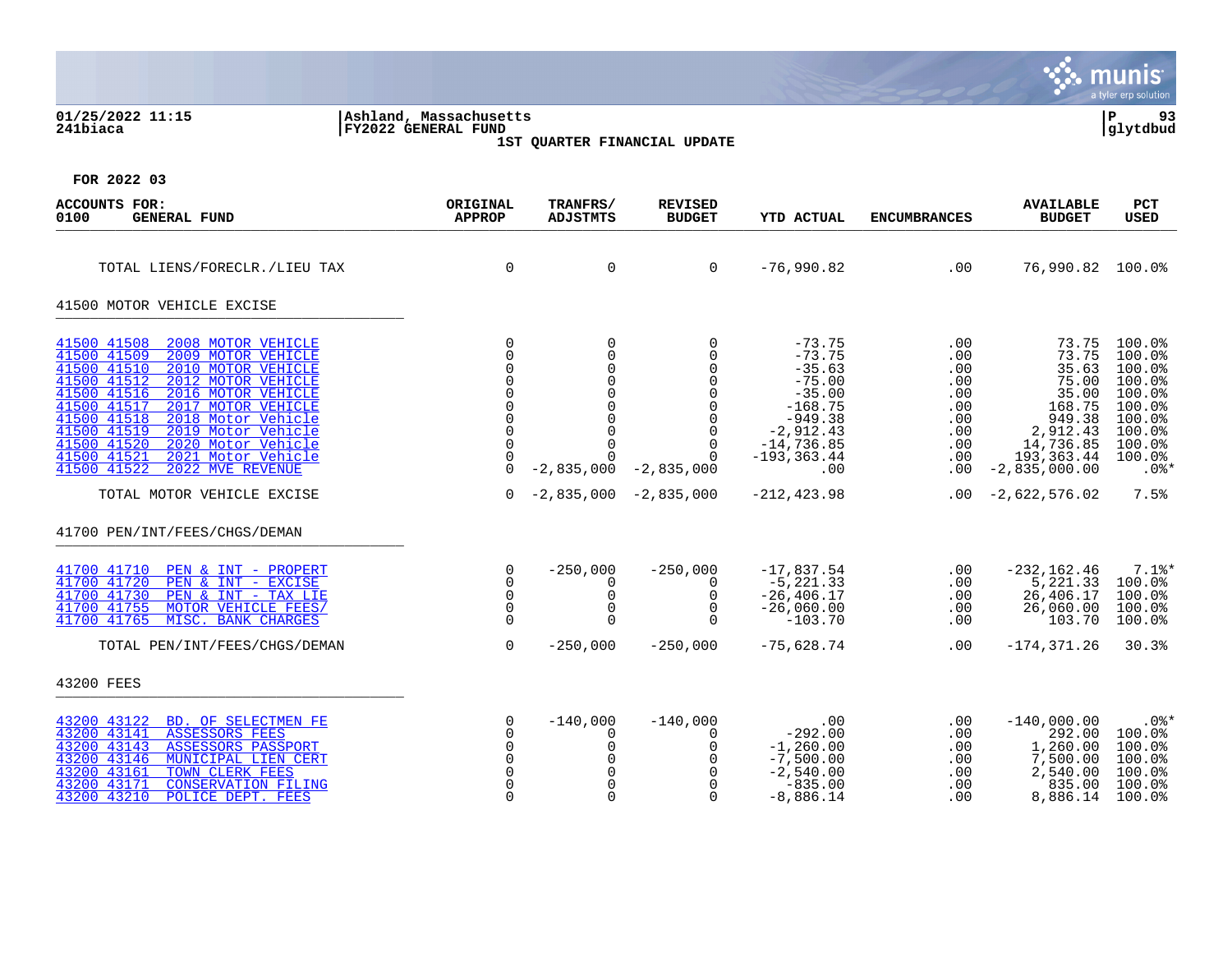

### **01/25/2022 11:15 |Ashland, Massachusetts |P 94 241biaca |FY2022 GENERAL FUND |glytdbud 1ST QUARTER FINANCIAL UPDATE**

| <b>ACCOUNTS FOR:</b><br>0100<br><b>GENERAL FUND</b>                                                                                                                                                                                                                         | ORIGINAL<br><b>APPROP</b>                                         | TRANFRS/<br><b>ADJSTMTS</b>                                  | <b>REVISED</b><br><b>BUDGET</b>                                                          | <b>YTD ACTUAL</b>                                                                                        | <b>ENCUMBRANCES</b>                           | <b>AVAILABLE</b><br><b>BUDGET</b>                                                      | <b>PCT</b><br><b>USED</b>                                          |
|-----------------------------------------------------------------------------------------------------------------------------------------------------------------------------------------------------------------------------------------------------------------------------|-------------------------------------------------------------------|--------------------------------------------------------------|------------------------------------------------------------------------------------------|----------------------------------------------------------------------------------------------------------|-----------------------------------------------|----------------------------------------------------------------------------------------|--------------------------------------------------------------------|
| 43200 43220<br>FIRE DEPT. FEES<br>43200 43231<br><b>AMBULANCE FEES</b><br>43200 43491<br><b>CEMETERY FEES</b><br>43200 43940<br><b>MISCELLANEOUS FEES</b>                                                                                                                   | 0<br>$\mathbf 0$<br>0<br>$\Omega$                                 | 0<br>$\mathsf{O}$<br>0<br>$\Omega$                           | 0<br>$\mathbf 0$<br>$\mathbf 0$<br>$\Omega$                                              | $-144.69$<br>$-7.18$<br>$-5,800.00$<br>$-11.25$                                                          | .00<br>.00<br>.00<br>.00                      | 144.69<br>7.18<br>5,800.00<br>11.25                                                    | 100.0%<br>100.0%<br>100.0%<br>100.0%                               |
| TOTAL FEES                                                                                                                                                                                                                                                                  | $\mathbf 0$                                                       | $-140,000$                                                   | $-140,000$                                                                               | $-27, 276.26$                                                                                            | .00                                           | $-112, 723.74$ 19.5%                                                                   |                                                                    |
| 43600 RENTALS                                                                                                                                                                                                                                                               |                                                                   |                                                              |                                                                                          |                                                                                                          |                                               |                                                                                        |                                                                    |
| 43600 46122 CELLSITE RENTAL                                                                                                                                                                                                                                                 | $\Omega$                                                          | $-290,000$                                                   | $-290,000$                                                                               | $-45,671.19$                                                                                             | .00                                           | $-244, 328.81$                                                                         | $15.7$ %*                                                          |
| TOTAL RENTALS                                                                                                                                                                                                                                                               | $\mathbf 0$                                                       | $-290,000$                                                   | $-290,000$                                                                               | $-45,671.19$                                                                                             | .00                                           | $-244, 328.81$                                                                         | 15.7%                                                              |
| 43700 DEPARTMENTAL REVENUE                                                                                                                                                                                                                                                  |                                                                   |                                                              |                                                                                          |                                                                                                          |                                               |                                                                                        |                                                                    |
| 43700 43730 TOWN CLERK OTHER RE                                                                                                                                                                                                                                             | $\mathbf 0$                                                       | $\overline{0}$                                               | $\mathbf 0$                                                                              | $-18.75$                                                                                                 | .00                                           |                                                                                        | 18.75 100.0%                                                       |
| TOTAL DEPARTMENTAL REVENUE                                                                                                                                                                                                                                                  | $\mathbf 0$                                                       | $\mathbf 0$                                                  | 0                                                                                        | $-18.75$                                                                                                 | .00                                           |                                                                                        | 18.75 100.0%                                                       |
| 44100 LICENSES                                                                                                                                                                                                                                                              |                                                                   |                                                              |                                                                                          |                                                                                                          |                                               |                                                                                        |                                                                    |
| 44100 42122 ALCOHOLIC BEV. LICE<br>44100 42123<br>OTHER LICENSES<br>44100 42161<br>TOWN CLERK LICENCES                                                                                                                                                                      | $\mathbf 0$<br>0<br>$\Omega$                                      | $-55,000$<br>0<br>$\Omega$                                   | $-55,000$<br>0<br>$\Omega$                                                               | $-140.96$<br>$-50.00$<br>$-1,540.00$                                                                     | .00<br>.00<br>.00                             | $-54,859.04$<br>50.00<br>1,540.00                                                      | .3%*<br>$100.0$ $^{\circ}$<br>100.0%                               |
| TOTAL LICENSES                                                                                                                                                                                                                                                              | $\mathbf 0$                                                       | $-55,000$                                                    | $-55,000$                                                                                | $-1,730.96$                                                                                              | .00                                           | $-53, 269.04$                                                                          | 3.1%                                                               |
| 44500 PERMITS                                                                                                                                                                                                                                                               |                                                                   |                                                              |                                                                                          |                                                                                                          |                                               |                                                                                        |                                                                    |
| 44500 44210<br>POLICE DEPT. PERMIT<br>44500 44220<br>FIRE DEPT. PERMITS<br>44500 44241<br><b>BUILDING INSPECTOR</b><br>44500 44242<br>GAS & PLUMBING INSP<br>44500 44244<br>SEALER W & M PERMIT<br>44500 44245<br>WIRING INSP. PERMIT<br>44500 44422<br>HIGHWAY DEPT. PERMI | 0<br>0<br>0<br>$\Omega$<br>$\mathbf 0$<br>$\Omega$<br>$\mathbf 0$ | $\mathsf{O}$<br>$\Omega$<br>$-450,000$<br>0<br>0<br>$\Omega$ | $\mathbf 0$<br>$\Omega$<br>$-450,000$<br>$\Omega$<br>$\mathbf 0$<br>$\Omega$<br>$\Omega$ | $-870.00$<br>$-7,560.00$<br>$-65, 542.50$<br>$-14, 355.00$<br>$-3,570.00$<br>$-11,924.00$<br>$-3,600.00$ | .00<br>.00<br>.00<br>.00<br>.00<br>.00<br>.00 | 870.00<br>7,560.00<br>$-384, 457.50$<br>14,355.00<br>3,570.00<br>11,924.00<br>3,600.00 | 100.0%<br>100.0%<br>14.6%*<br>100.0%<br>100.0%<br>100.0%<br>100.0% |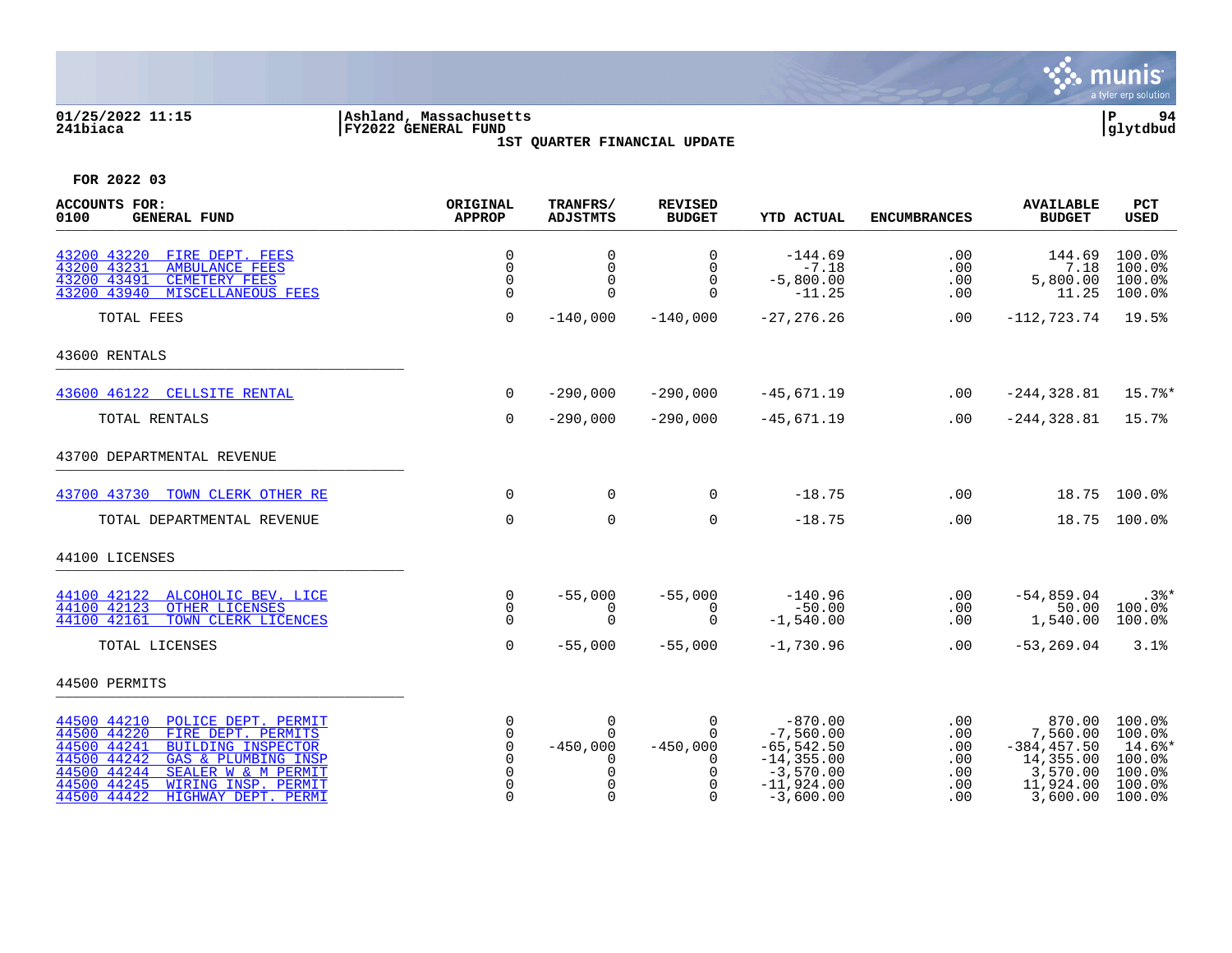

### **01/25/2022 11:15 |Ashland, Massachusetts |P 95 241biaca |FY2022 GENERAL FUND |glytdbud 1ST QUARTER FINANCIAL UPDATE**



| <b>ACCOUNTS FOR:</b><br>0100<br>GENERAL FUND                                                                                                                                                                                            | ORIGINAL<br><b>APPROP</b>                                    | TRANFRS/<br><b>ADJSTMTS</b>                                                    | <b>REVISED</b><br><b>BUDGET</b>                                                    | <b>YTD ACTUAL</b>                                                                               | <b>ENCUMBRANCES</b>                  | <b>AVAILABLE</b><br><b>BUDGET</b>                                                                  | <b>PCT</b><br><b>USED</b>                                            |
|-----------------------------------------------------------------------------------------------------------------------------------------------------------------------------------------------------------------------------------------|--------------------------------------------------------------|--------------------------------------------------------------------------------|------------------------------------------------------------------------------------|-------------------------------------------------------------------------------------------------|--------------------------------------|----------------------------------------------------------------------------------------------------|----------------------------------------------------------------------|
| 44500 44510 BD. OF HEALTH PERMI                                                                                                                                                                                                         | $\mathbf 0$                                                  | $\mathbf 0$                                                                    | $\mathbf 0$                                                                        | $-2, 218.00$                                                                                    | .00                                  | 2,218.00                                                                                           | 100.0%                                                               |
| TOTAL PERMITS                                                                                                                                                                                                                           | $\mathbf 0$                                                  | $-450,000$                                                                     | $-450,000$                                                                         | $-109,639.50$                                                                                   | .00                                  | $-340, 360.50$                                                                                     | 24.4%                                                                |
| 46000 STATE REVENUE                                                                                                                                                                                                                     |                                                              |                                                                                |                                                                                    |                                                                                                 |                                      |                                                                                                    |                                                                      |
| 46000 46110 LOSS ON STATE OWNED<br>46000 46160<br><b>ABATEMENTS TO ELDER</b><br>SCHOOL AID-CH70 MGL<br>46000 46210<br>46000 46670<br><b>VETERAN BENEFITS</b><br>46000 46710<br><b>LOTTERY AID</b><br>46000 46820<br>MEDICAID REIMBURSEM | 0<br>$\Omega$<br>$\mathbf 0$<br>0<br>$\mathbf 0$<br>$\Omega$ | $-119,067$<br>$-41,700$<br>-8,018,442<br>$-54,709$<br>-1,486,242<br>$-100,000$ | $-119,067$<br>$-41,700$<br>$-8,018,442$<br>$-54,709$<br>$-1,486,242$<br>$-100,000$ | $-29,766.00$<br>$-42, 209.00$<br>$-2,004,609.00$<br>$\sim$ 00<br>$-371, 559.00$<br>$-28,012.15$ | .00<br>.00<br>.00<br>.00<br>.00      | $-89,301.00$<br>509.00<br>$-6,013,833.00$<br>$-54,709.00$<br>$.00 -1, 114, 683.00$<br>$-71,987.85$ | $25.0$ $*$<br>101.2%<br>$25.0$ *<br>$.0$ %*<br>$25.0$ %*<br>$28.0$ * |
| TOTAL STATE REVENUE                                                                                                                                                                                                                     | $\Omega$                                                     | -9,820,160                                                                     |                                                                                    | $-9,820,160 -2,476,155.15$                                                                      | $.00 \,$                             | $-7,344,004.85$                                                                                    | 25.2%                                                                |
| 47700 FINES AND FORFEITS                                                                                                                                                                                                                |                                                              |                                                                                |                                                                                    |                                                                                                 |                                      |                                                                                                    |                                                                      |
| 47700 46950 COURT FINES<br>47700 47690<br>REGISTRY OF MV FINE<br>47700 47710<br>PARKING TICKETS<br>47700 47720<br><b>LIBRARY FINES</b><br>47700 47770<br>NCV HEALTH REGULATI                                                            | 0<br>$\Omega$<br>$\mathbf 0$<br>$\mathbf 0$<br>$\Omega$      | $-24,000$<br>0<br>0<br>$\Omega$                                                | $-24,000$<br>0<br>$\mathbf 0$<br>$\mathbf 0$<br>$\Omega$                           | $-422.50$<br>$-3,623.96$<br>$-3,715.00$<br>$-147.11$<br>$-400.00$                               | $.00 \,$<br>.00<br>.00<br>.00<br>.00 | $-23,577.50$<br>3,623.96<br>3,715.00<br>147.11<br>400.00                                           | $1.8$ <sup>*</sup><br>100.0%<br>100.0%<br>100.0%<br>100.0%           |
| TOTAL FINES AND FORFEITS                                                                                                                                                                                                                | $\mathbf 0$                                                  | $-24,000$                                                                      | $-24,000$                                                                          | $-8,308.57$                                                                                     | .00                                  | $-15,691.43$                                                                                       | 34.6%                                                                |
| 48000 MISCELLANEOUS REVENUE                                                                                                                                                                                                             |                                                              |                                                                                |                                                                                    |                                                                                                 |                                      |                                                                                                    |                                                                      |
| 48000 48200<br><b>EARNINGS ON INVESTM</b><br>MISC. REVENUES<br>48000 48400                                                                                                                                                              | $\overline{0}$<br>$\Omega$                                   | $-75,000$<br>$-170,000$                                                        | $-75,000$<br>$-170,000$                                                            | $-21, 429.94$<br>$-36, 180.28$                                                                  | .00<br>.00                           | $-53,570.06$<br>$-133,819.72$                                                                      | $28.6$ *<br>$21.3$ $*$                                               |
| TOTAL MISCELLANEOUS REVENUE                                                                                                                                                                                                             | $\Omega$                                                     | $-245,000$                                                                     | $-245,000$                                                                         | $-57,610.22$                                                                                    | .00                                  | $-187, 389.78$                                                                                     | 23.5%                                                                |
| 49700 TRANSFERS IN                                                                                                                                                                                                                      |                                                              |                                                                                |                                                                                    |                                                                                                 |                                      |                                                                                                    |                                                                      |
| 49700 49710<br>TRANS FROM GENERAL<br>49700 49720<br>TRANS FROM SPEC REV                                                                                                                                                                 | 0<br>$\Omega$                                                | $-22,112$<br>$-946.654$                                                        | $-22,112$<br>$-946,654$                                                            | .00<br>.00                                                                                      | .00<br>.00                           | $-22,112.00$<br>$-946.654.00$                                                                      | $.0$ %*<br>$.0$ % *                                                  |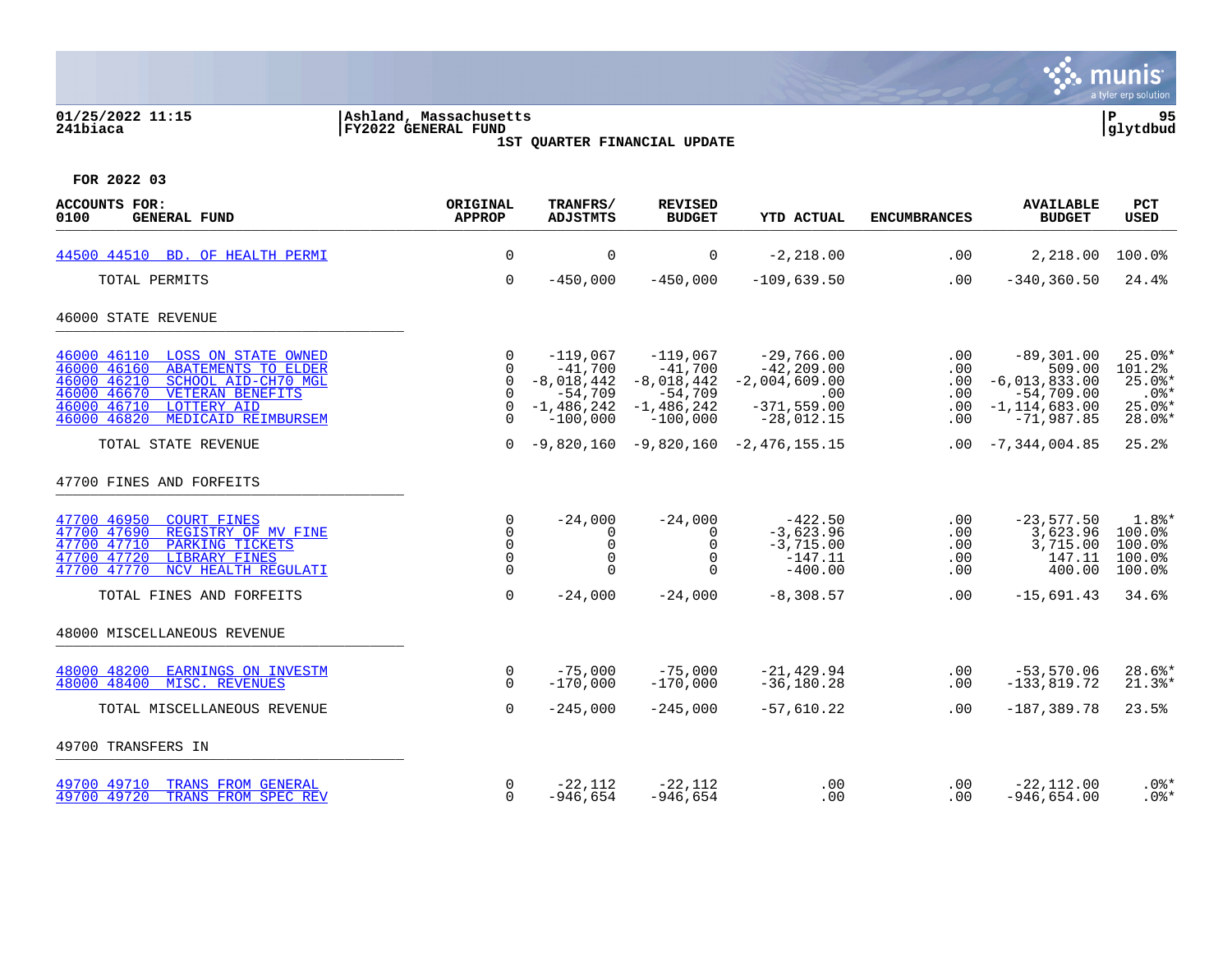

### **01/25/2022 11:15 |Ashland, Massachusetts |P 96 241biaca |FY2022 GENERAL FUND |glytdbud 1ST QUARTER FINANCIAL UPDATE**



| <b>ACCOUNTS</b><br>FOR:<br><b>GENERAL FUND</b><br>0100                                                                                                                                                                                                                | ORIGINAL<br><b>APPROP</b> | <b>TRANFRS/</b><br><b>ADJSTMTS</b>                                                        | <b>REVISED</b><br><b>BUDGET</b>                                                            | <b>YTD ACTUAL</b>                                                                         | <b>ENCUMBRANCES</b>                                     | <b>AVAILABLE</b><br><b>BUDGET</b>                                                                                  | PCT<br>USED                                                               |
|-----------------------------------------------------------------------------------------------------------------------------------------------------------------------------------------------------------------------------------------------------------------------|---------------------------|-------------------------------------------------------------------------------------------|--------------------------------------------------------------------------------------------|-------------------------------------------------------------------------------------------|---------------------------------------------------------|--------------------------------------------------------------------------------------------------------------------|---------------------------------------------------------------------------|
| 49700 49735<br>TRANSFER FROM STORM<br>49700 49755<br>TRANSFER FROM CABLE<br>49700 49760<br>TRANS FROM TRUST FU<br>49700 49780<br>TRANSFER FROM SEWER<br>49700 49785<br>TRANS FROM RUBBISH<br>49700 49790<br>TRANSFER FROM WATER<br>49700 49795<br>TRANSFER FROM ATHLE |                           | $-31,853$<br>$-92,000$<br>$-900,000$<br>$-242,874$<br>$-21,050$<br>-263,100<br>$-82, 133$ | $-31,853$<br>$-92,000$<br>$-900,000$<br>$-242,874$<br>$-21,050$<br>$-263,100$<br>$-82,133$ | .00<br>.00<br>.00<br>.00<br>.00<br>.00<br>.00                                             | $.00 \,$<br>.00<br>.00<br>.00<br>.00<br>$.00 \,$<br>.00 | $-31,853.00$<br>$-92,000.00$<br>$-900,000.00$<br>$-242,874.00$<br>$-21,050.00$<br>$-263, 100.00$<br>$-82, 133, 00$ | $.0$ %*<br>$.0$ %*<br>$.0$ %*<br>$.0$ %*<br>$.0$ %*<br>$.0$ %*<br>$.0$ %* |
| TOTAL TRANSFERS IN                                                                                                                                                                                                                                                    | $\overline{0}$            | $-2,601,776$                                                                              | $-2,601,776$                                                                               | .00                                                                                       | $.00 \,$                                                | $-2,601,776.00$                                                                                                    | .0%                                                                       |
| 49900 OTHER FINANCING SOURCES                                                                                                                                                                                                                                         |                           |                                                                                           |                                                                                            |                                                                                           |                                                         |                                                                                                                    |                                                                           |
| 49900 49800<br><b>CARRYOVERS</b><br>49900 49900<br>OTHER FINANCING SOU                                                                                                                                                                                                | $\Omega$                  | $0 -2,946,022 -2,946,022$<br>-2,025,301                                                   | $-2,025,301$                                                                               | .00<br>.00                                                                                |                                                         | $.00 -2,946,021.54$<br>$.00 -2.025.301.00$                                                                         | $.0$ %*<br>$.0$ %*                                                        |
| TOTAL OTHER FINANCING SOURCES                                                                                                                                                                                                                                         |                           | $0 - 4,971,323$                                                                           | -4,971,323                                                                                 | .00                                                                                       |                                                         | $.00 -4.971.322.54$                                                                                                | .0%                                                                       |
| TOTAL GENERAL FUND                                                                                                                                                                                                                                                    |                           | 67,870,334 -67,870,334                                                                    |                                                                                            | $0 - 1,083,306.62$                                                                        |                                                         | 27,853,046.16 -26,769,739.22                                                                                       | ႜ                                                                         |
| TOTAL REVENUES<br>TOTAL EXPENSES                                                                                                                                                                                                                                      | 67,870,334                |                                                                                           |                                                                                            | $0 - 74, 505, 095 - 74, 505, 095 - 16, 245, 866.49$<br>6,634,761 74,505,095 15,162,559.87 |                                                         | $.00 - 58, 259, 228.61$<br>27,853,046.16 31,489,489.39                                                             |                                                                           |